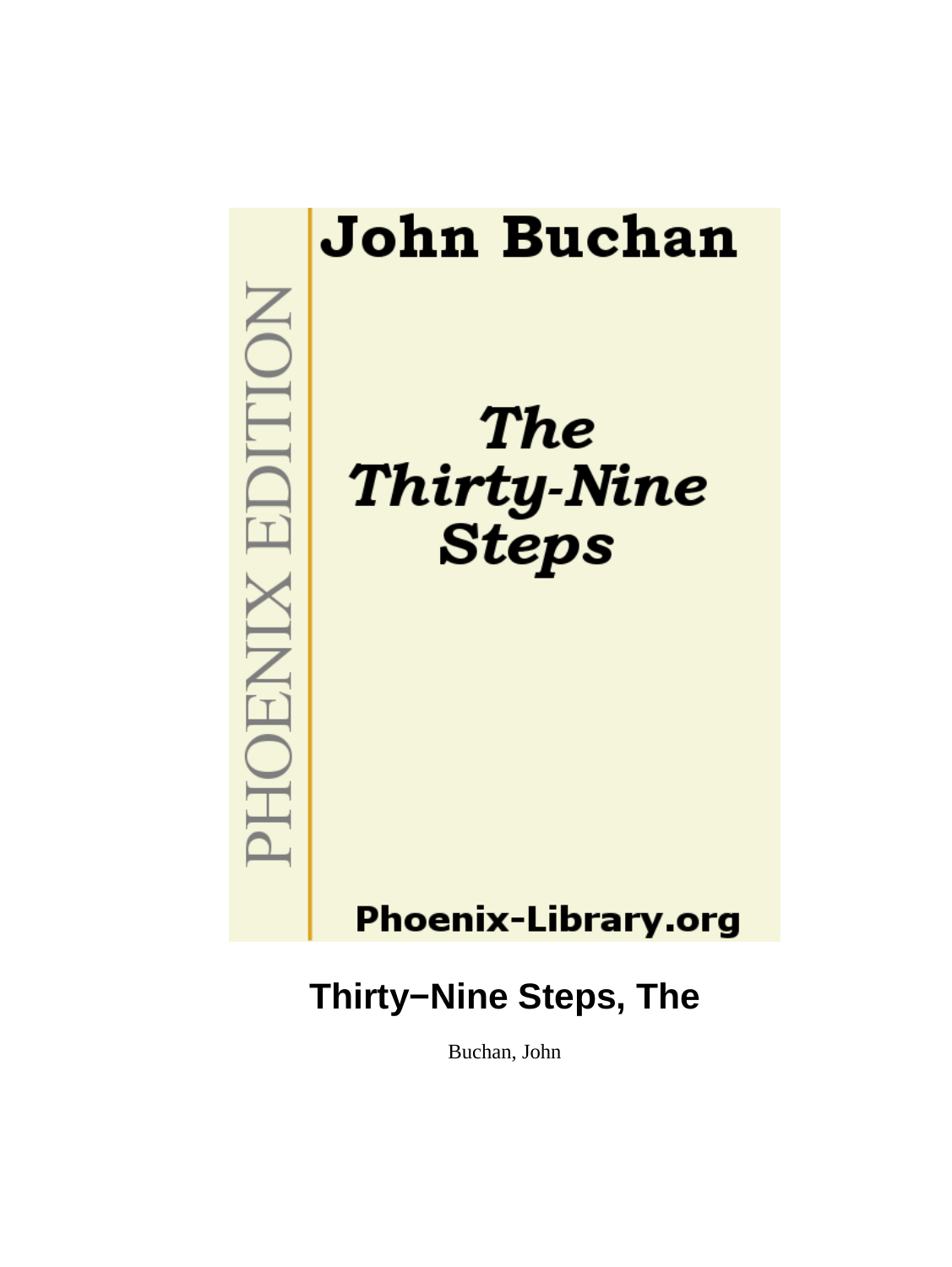[Table Of Content](#page-87-0) [About Phoenix−Edition](#page-88-0) **[Copyright](#page-89-0)**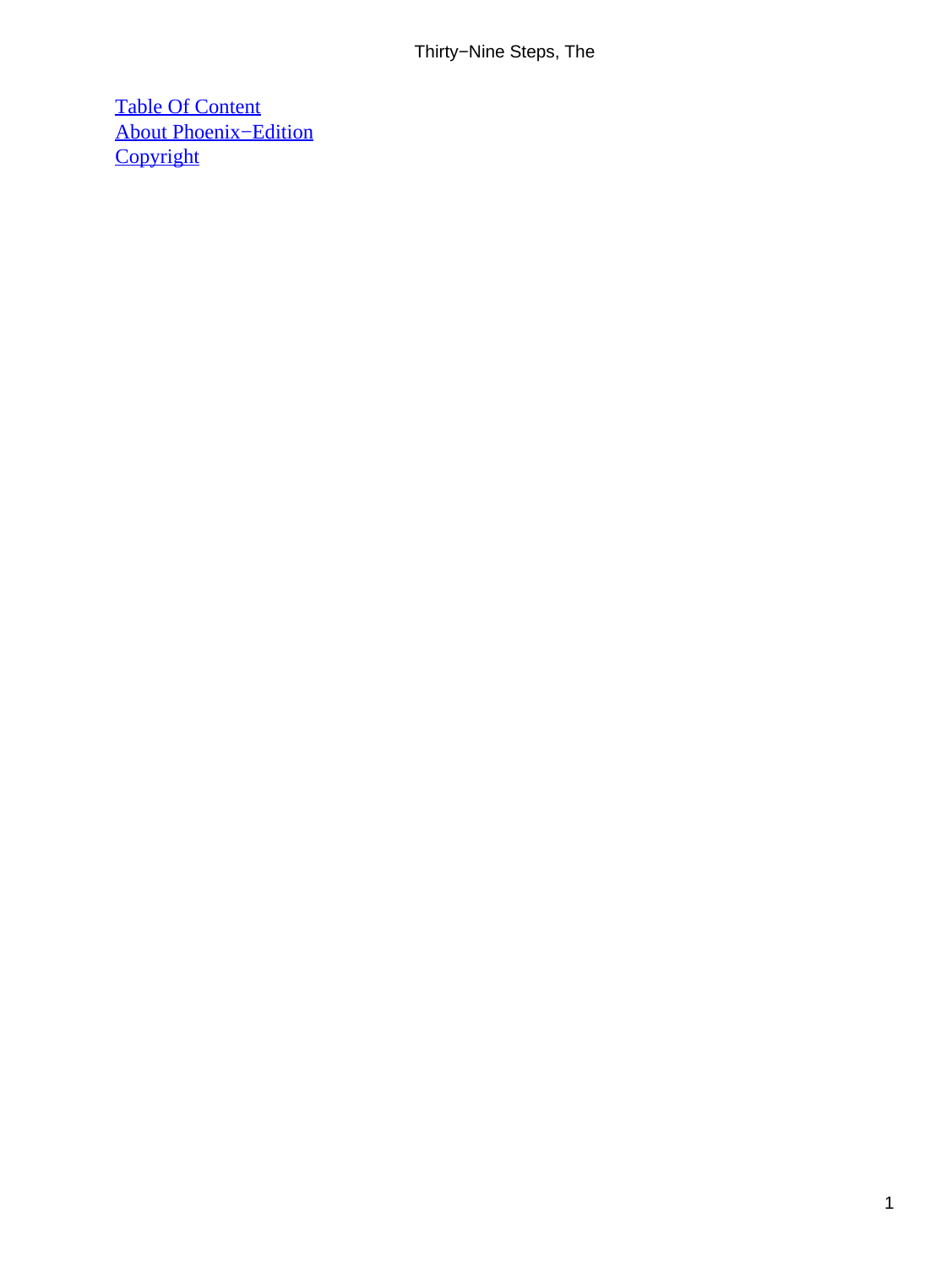## *T*HE THIRTY−NINE **STEPS** by **JOHN BUCHAN**

TO

### **THOMAS ARTHUR NELSON**

#### (LOTHIAN **AND BORDER HORSE)**

My Dear Tommy,

 You and I have long cherished an affection for that elemental type of tale which Americans call the 'dime novel' and which we know as the 'shocker' − the romance where the incidents defy the probabilities, and march just inside the borders of the possible. During an illness last winter I exhausted my store of those aids to cheerfulness, and was driven to write one for myself. This little volume is the result, and I should like to put your name on it in memory of our long friendship, in the days when the wildest fictions are so much less improbable than the facts.

J.B.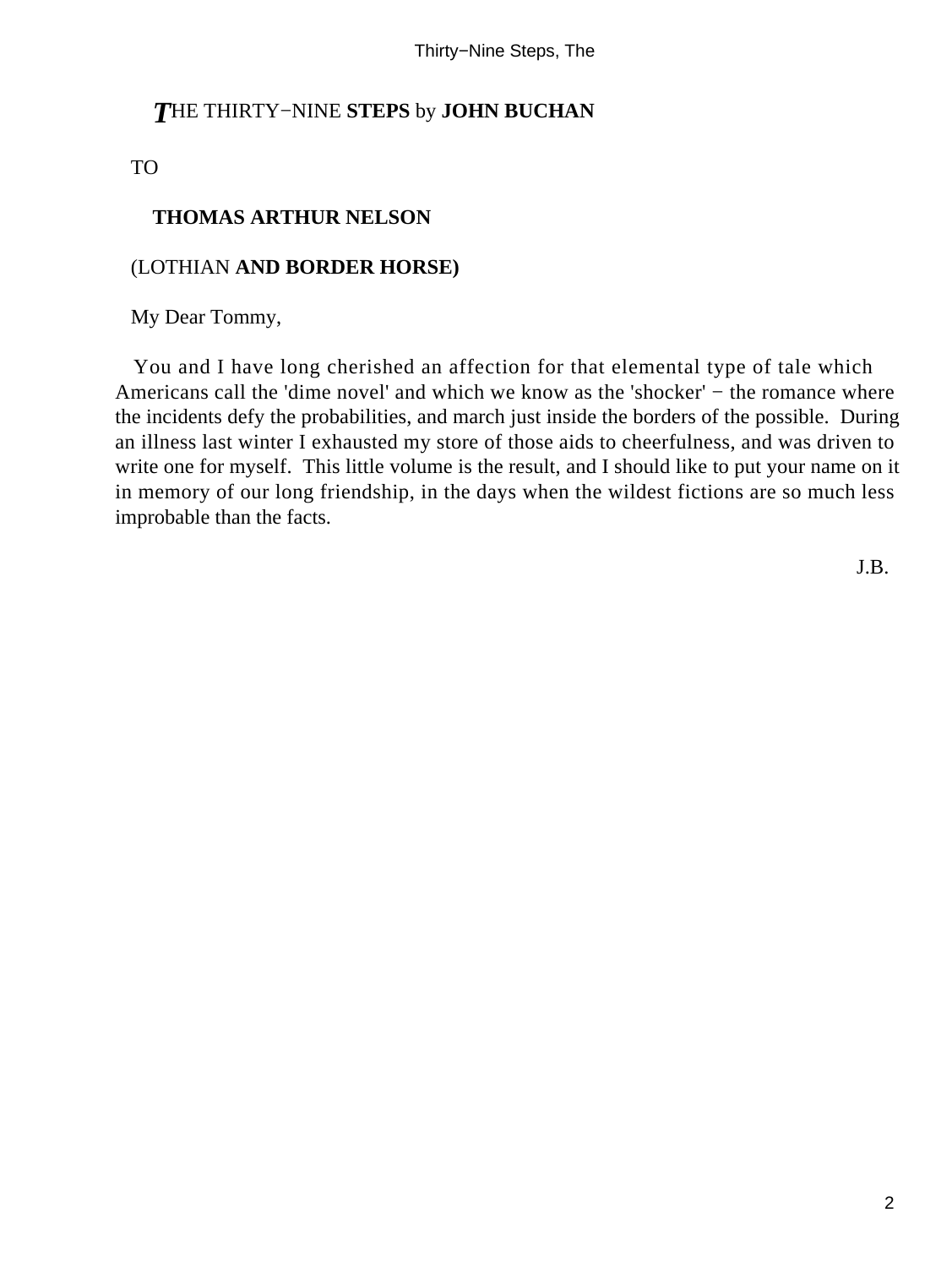## **[CHAPTER ONE − The Man Who Died](#page-87-0)**

*I* returned from the City about three o'clock on that May afternoon pretty well disgusted with life. I had been three months in the Old Country, and was fed up with it. If anyone had told me a year ago that I would have been feeling like that I should have laughed at him; but there was the fact. The weather made me liverish, the talk of the ordinary Englishman made me sick, I couldn't get enough exercise, and the amusements of London seemed as flat as soda− water that has been standing in the sun. 'Richard Hannay,' I kept telling myself, 'you have got into the wrong ditch, my friend, and you had better climb out.' It made me bite my lips to think of the plans I had been building up those last years in Bulawayo. I had got my pile − not one of the big ones, but good enough for me; and I had figured out all kinds of ways of enjoying myself. My father had brought me out from Scotland at the age of six, and I had never been home since; so England was a sort of Arabian Nights to me, and I counted on stopping there for the rest of my days.

 But from the first I was disappointed with it. In about a week I was tired of seeing sights, and in less than a month I had had enough of restaurants and theatres and race−meetings. I had no real pal to go about with, which probably explains things. Plenty of people invited me to their houses, but they didn't seem much interested in me. They would fling me a question or two about South Africa, and then get on their own affairs. A lot of Imperialist ladies asked me to tea to meet schoolmasters from New Zealand and editors from Vancouver, and that was the dismalest business of all. Here was I, thirty−seven years old, sound in wind and limb, with enough money to have a good time, yawning my head off all day. I had just about settled to clear out and get back to the veld, for I was the best bored man in the United Kingdom.

 That afternoon I had been worrying my brokers about investments to give my mind something to work on, and on my way home I turned into my club – rather a pot–house, which took in Colonial members. I had a long drink, and read the evening papers. They were full of the row in the Near East, and there was an article about Karolides, the Greek Premier. I rather fancied the chap. From all accounts he seemed the one big man in the show; and he played a straight game too, which was more than could be said for most of them. I gathered that they hated him pretty blackly in Berlin and Vienna, but that we were going to stick by him, and one paper said that he was the only barrier between Europe and Armageddon. I remember wondering if I could get a job in those parts. It struck me that Albania was the sort of place that might keep a man from yawning.

 About six o'clock I went home, dressed, dined at the Cafe Royal, and turned into a music−hall. It was a silly show, all capering women and monkey−faced men, and I did not stay long. The night was fine and clear as I walked back to the flat I had hired near Portland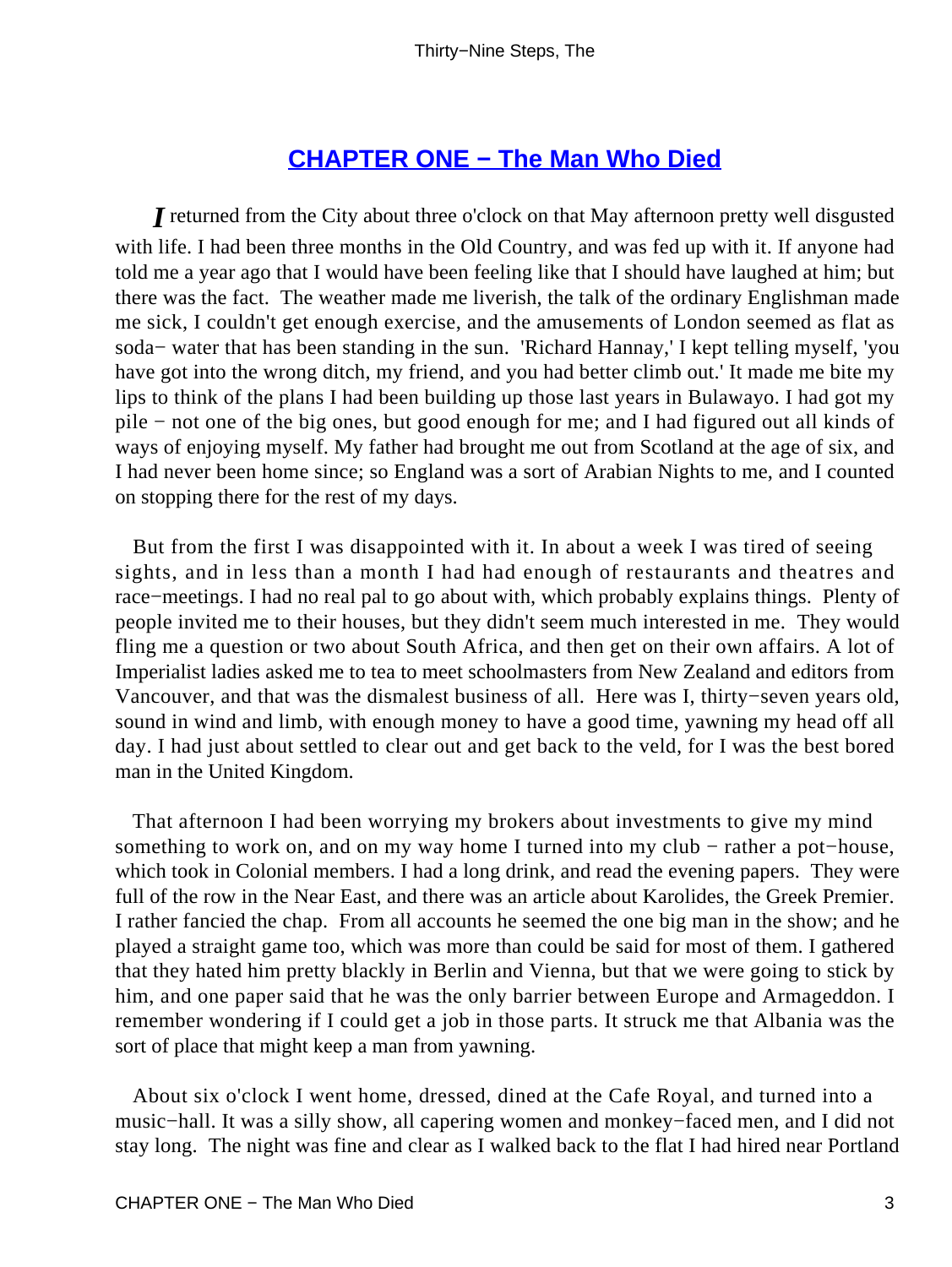Place. The crowd surged past me on the pavements, busy and chattering, and I envied the people for having something to do. These shop−girls and clerks and dandies and policemen had some interest in life that kept them going. I gave half−a−crown to a beggar because I saw him yawn; he was a fellow−sufferer. At Oxford Circus I looked up into the spring sky and I made a vow. I would give the Old Country another day to fit me into something; if nothing happened, I would take the next boat for the Cape.

 My flat was the first floor in a new block behind Langham Place. There was a common staircase, with a porter and a liftman at the entrance, but there was no restaurant or anything of that sort, and each flat was quite shut off from the others. I hate servants on the premises, so I had a fellow to look after me who came in by the day. He arrived before eight o'clock every morning and used to depart at seven, for I never dined at home.

 I was just fitting my key into the door when I noticed a man at my elbow. I had not seen him approach, and the sudden appearance made me start. He was a slim man, with a short brown beard and small, gimlety blue eyes. I recognized him as the occupant of a flat on the top floor, with whom I had passed the time of day on the stairs.

 'Can I speak to you?' he said. 'May I come in for a minute?' He was steadying his voice with an effort, and his hand was pawing my arm.

 I got my door open and motioned him in. No sooner was he over the threshold than he made a dash for my back room, where I used to smoke and write my letters. Then he bolted back.

'Is the door locked?' he asked feverishly, and he fastened the chain with his own hand.

 'I'm very sorry,' he said humbly. 'It's a mighty liberty, but you looked the kind of man who would understand. I've had you in my mind all this week when things got troublesome. Say, will you do me a good turn?'

 'I'll listen to you,' I said. 'That's all I'll promise.' I was getting worried by the antics of this nervous little chap.

 There was a tray of drinks on a table beside him, from which he filled himself a stiff whisky−and−soda. He drank it off in three gulps, and cracked the glass as he set it down.

'Pardon,' he said, 'I'm a bit rattled tonight. You see, I happen at this moment to be dead.'

I sat down in an armchair and lit my pipe.

'What does it feel like?' I asked. I was pretty certain that I had to deal with a madman.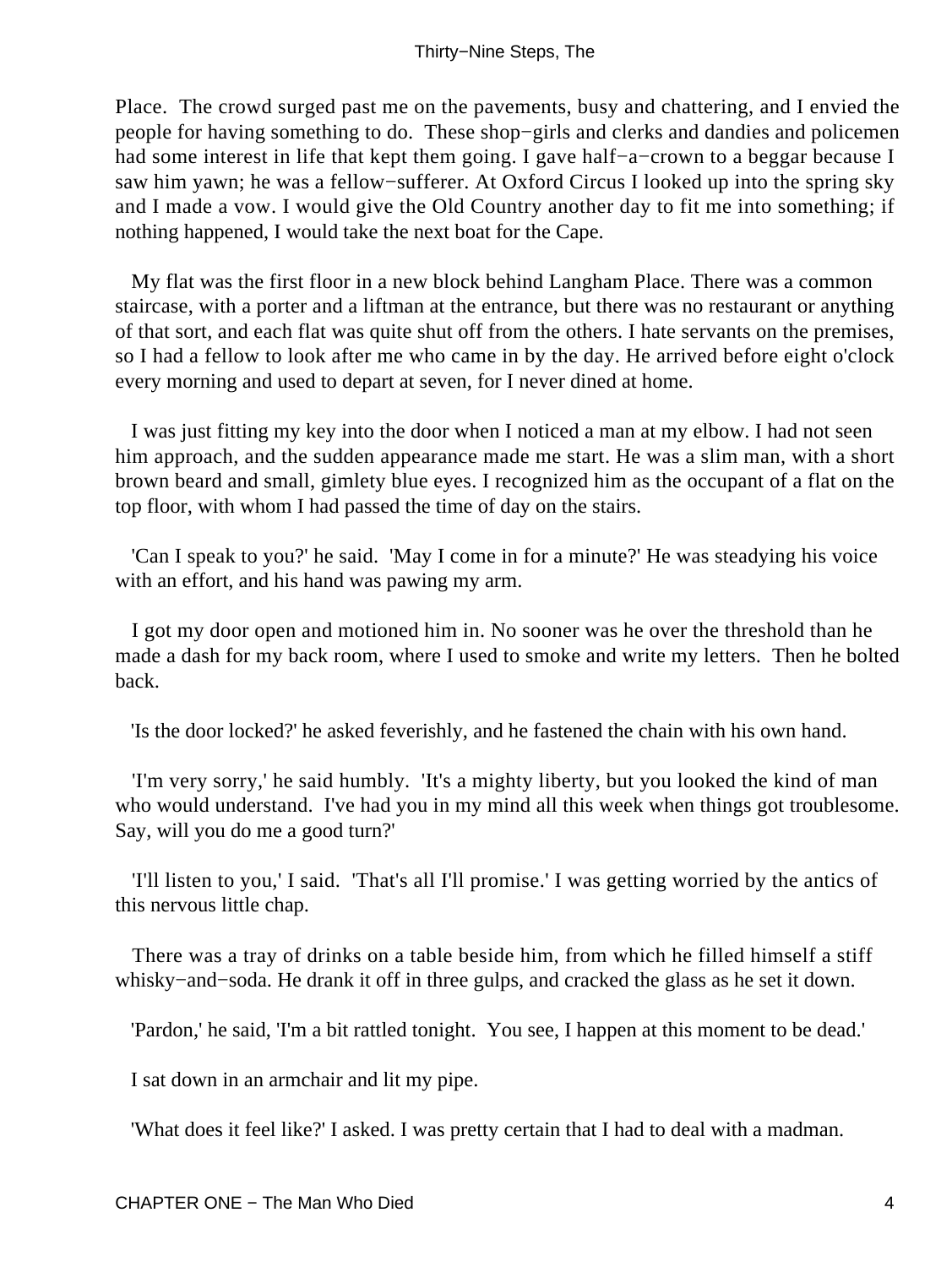A smile flickered over his drawn face. 'I'm not mad − yet. Say, Sir, I've been watching you, and I reckon you're a cool customer. I reckon, too, you're an honest man, and not afraid of playing a bold hand. I'm going to confide in you. I need help worse than any man ever needed it, and I want to know if I can count you in.'

'Get on with your yarn,' I said, 'and I'll tell you.'

 He seemed to brace himself for a great effort, and then started on the queerest rigmarole. I didn't get hold of it at first, and I had to stop and ask him questions. But here is the gist of it:

 He was an American, from Kentucky, and after college, being pretty well off, he had started out to see the world. He wrote a bit, and acted as war correspondent for a Chicago paper, and spent a year or two in South−Eastern Europe. I gathered that he was a fine linguist, and had got to know pretty well the society in those parts. He spoke familiarly of many names that I remembered to have seen in the newspapers.

 He had played about with politics, he told me, at first for the interest of them, and then because he couldn't help himself. I read him as a sharp, restless fellow, who always wanted to get down to the roots of things. He got a little further down than he wanted.

 I am giving you what he told me as well as I could make it out. Away behind all the Governments and the armies there was a big subterranean movement going on, engineered by very dangerous people. He had come on it by accident; it fascinated him; he went further, and then he got caught. I gathered that most of the people in it were the sort of educated anarchists that make revolutions, but that beside them there were financiers who were playing for money. A clever man can make big profits on a falling market, and it suited the book of both classes to set Europe by the ears.

He told me some queer things that explained a lot that had puzzled me – things that happened in the Balkan War, how one state suddenly came out on top, why alliances were made and broken, why certain men disappeared, and where the sinews of war came from. The aim of the whole conspiracy was to get Russia and Germany at loggerheads.

When I asked why, he said that the anarchist lot thought it would give them their chance. Everything would be in the melting− pot, and they looked to see a new world emerge. The capitalists would rake in the shekels, and make fortunes by buying up wreckage. Capital, he said, had no conscience and no fatherland. Besides, the Jew was behind it, and the Jew hated Russia worse than hell.

 'Do you wonder?' he cried. 'For three hundred years they have been persecuted, and this is the return match for the pogroms. The Jew is everywhere, but you have to go far down the backstairs to find him. Take any big Teutonic business concern. If you have dealings with it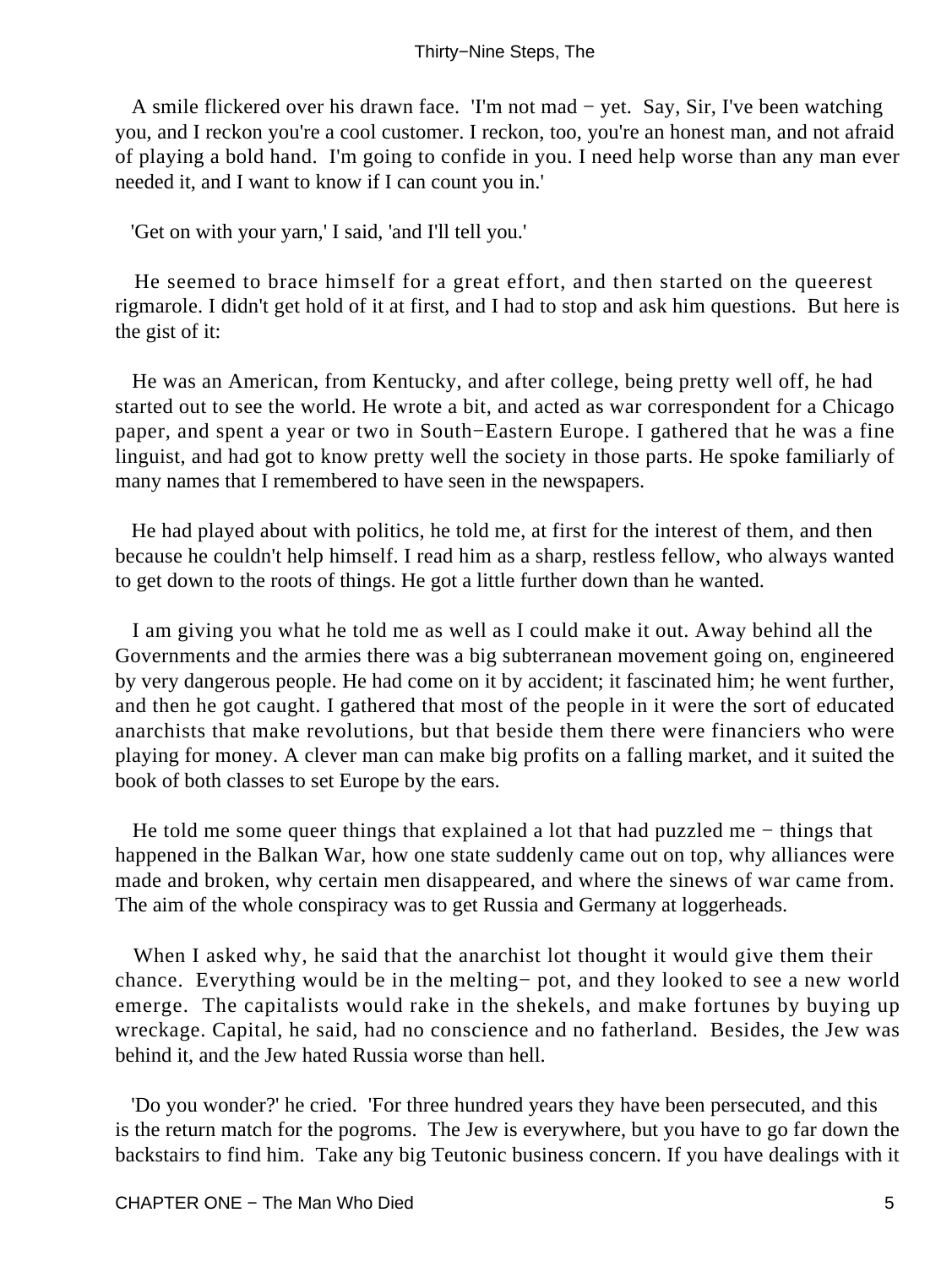the first man you meet is Prince von und Zu Something, an elegant young man who talks Eton−and−Harrow English. But he cuts no ice. If your business is big, you get behind him and find a prognathous Westphalian with a retreating brow and the manners of a hog. He is the German business man that gives your English papers the shakes. But if you're on the biggest kind of job and are bound to get to the real boss, ten to one you are brought up against a little white−faced Jew in a bath−chair with an eye like a rattlesnake. Yes, Sir, he is the man who is ruling the world just now, and he has his knife in the Empire of the Tzar, because his aunt was outraged and his father flogged in some one−horse location on the Volga.'

I could not help saying that his Jew−anarchists seemed to have got left behind a little.

 'Yes and no,' he said. 'They won up to a point, but they struck a bigger thing than money, a thing that couldn't be bought, the old elemental fighting instincts of man. If you're going to be killed you invent some kind of flag and country to fight for, and if you survive you get to love the thing. Those foolish devils of soldiers have found something they care for, and that has upset the pretty plan laid in Berlin and Vienna. But my friends haven't played their last card by a long sight. They've gotten the ace up their sleeves, and unless I can keep alive for a month they are going to play it and win.'

'But I thought you were dead,' I put in.

 'MORS **JANUA** VITAE,' he smiled. (I recognized the quotation: it was about all the Latin I knew.) 'I'm coming to that, but I've got to put you wise about a lot of things first. If you read your newspaper, I guess you know the name of Constantine Karolides?'

I sat up at that, for I had been reading about him that very afternoon.

 'He is the man that has wrecked all their games. He is the one big brain in the whole show, and he happens also to be an honest man. Therefore he has been marked down these twelve months past. I found that out − not that it was difficult, for any fool could guess as much. But I found out the way they were going to get him, and that knowledge was deadly. That's why I have had to decease.'

 He had another drink, and I mixed it for him myself, for I was getting interested in the beggar.

 'They can't get him in his own land, for he has a bodyguard of Epirotes that would skin their grandmothers. But on the 15th day of June he is coming to this city. The British Foreign Office has taken to having International tea−parties, and the biggest of them is due on that date. Now Karolides is reckoned the principal guest, and if my friends have their way he will never return to his admiring countrymen.'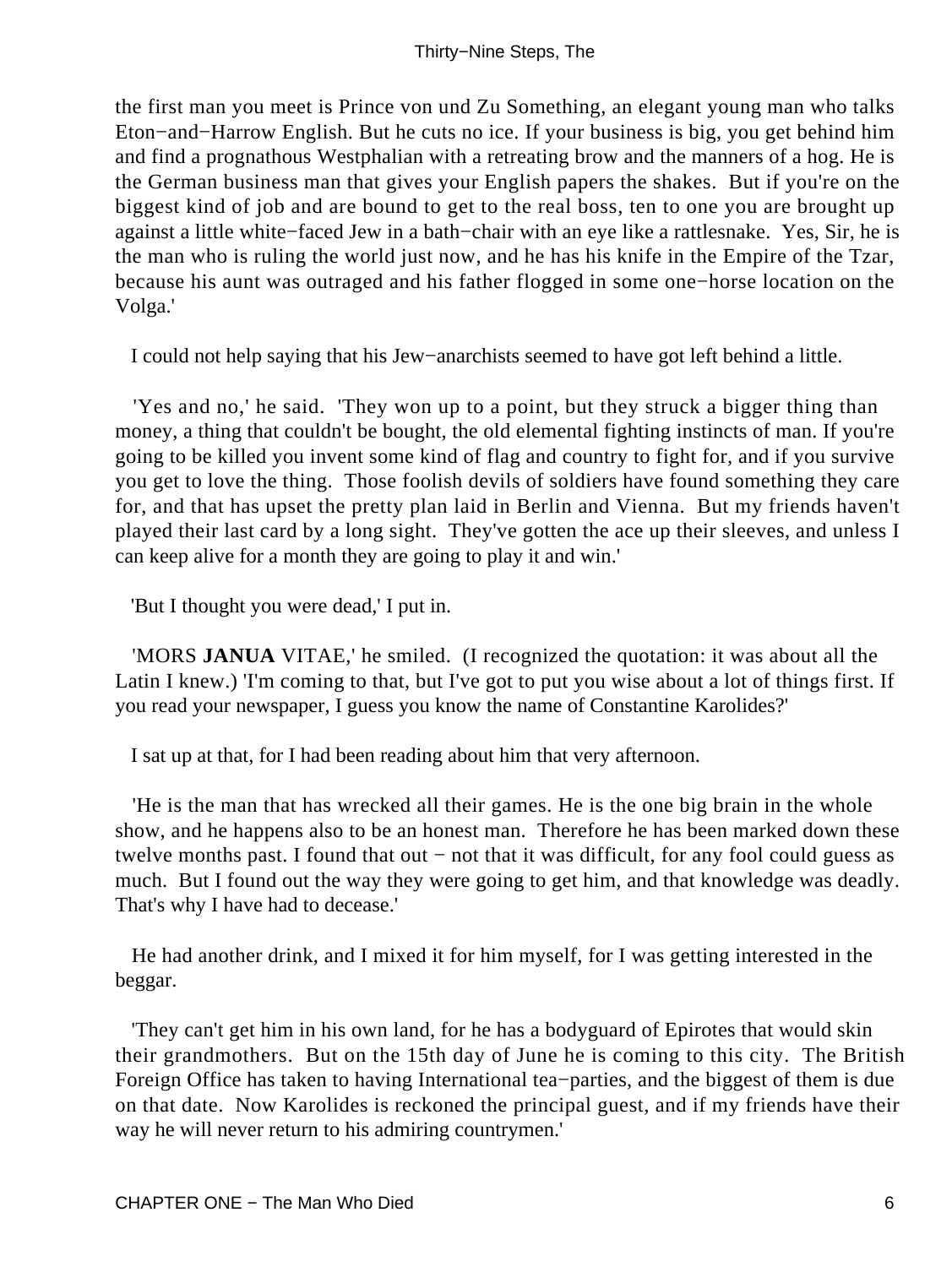'That's simple enough, anyhow,' I said. 'You can warn him and keep him at home.'

 'And play their game?' he asked sharply. 'If he does not come they win, for he's the only man that can straighten out the tangle. And if his Government are warned he won't come, for he does not know how big the stakes will be on June the 15th.'

 'What about the British Government?' I said. 'They're not going to let their guests be murdered. Tip them the wink, and they'll take extra precautions.'

 'No good. They might stuff your city with plain−clothes detectives and double the police and Constantine would still be a doomed man. My friends are not playing this game for candy. They want a big occasion for the taking off, with the eyes of all Europe on it. He'll be murdered by an Austrian, and there'll be plenty of evidence to show the connivance of the big folk in Vienna and Berlin. It will all be an infernal lie, of course, but the case will look black enough to the world. I'm not talking hot air, my friend. I happen to know every detail of the hellish contrivance, and I can tell you it will be the most finished piece of blackguardism since the Borgias. But it's not going to come off if there's a certain man who knows the wheels of the business alive right here in London on the 15th day of June. And that man is going to be your servant, Franklin P. Scudder.'

 I was getting to like the little chap. His jaw had shut like a rat− trap, and there was the fire of battle in his gimlety eyes. If he was spinning me a yarn he could act up to it.

'Where did you find out this story?' I asked.

 'I got the first hint in an inn on the Achensee in Tyrol. That set me inquiring, and I collected my other clues in a fur−shop in the Galician quarter of Buda, in a Strangers' Club in Vienna, and in a little bookshop off the Racknitzstrasse in Leipsic. I completed my evidence ten days ago in Paris. I can't tell you the details now, for it's something of a history. When I was quite sure in my own mind I judged it my business to disappear, and I reached this city by a mighty queer circuit. I left Paris a dandified young French−American, and I sailed from Hamburg a Jew diamond merchant. In Norway I was an English student of Ibsen collecting materials for lectures, but when I left Bergen I was a cinema−man with special ski films. And I came here from Leith with a lot of pulp−wood propositions in my pocket to put before the London newspapers. Till yesterday I thought I had muddied my trail some, and was feeling pretty happy. Then ...'

The recollection seemed to upset him, and he gulped down some more whisky.

 'Then I saw a man standing in the street outside this block. I used to stay close in my room all day, and only slip out after dark for an hour or two. I watched him for a bit from my window, and I thought I recognized him ... He came in and spoke to the porter ... When I came back from my walk last night I found a card in my letter−box. It bore the name of the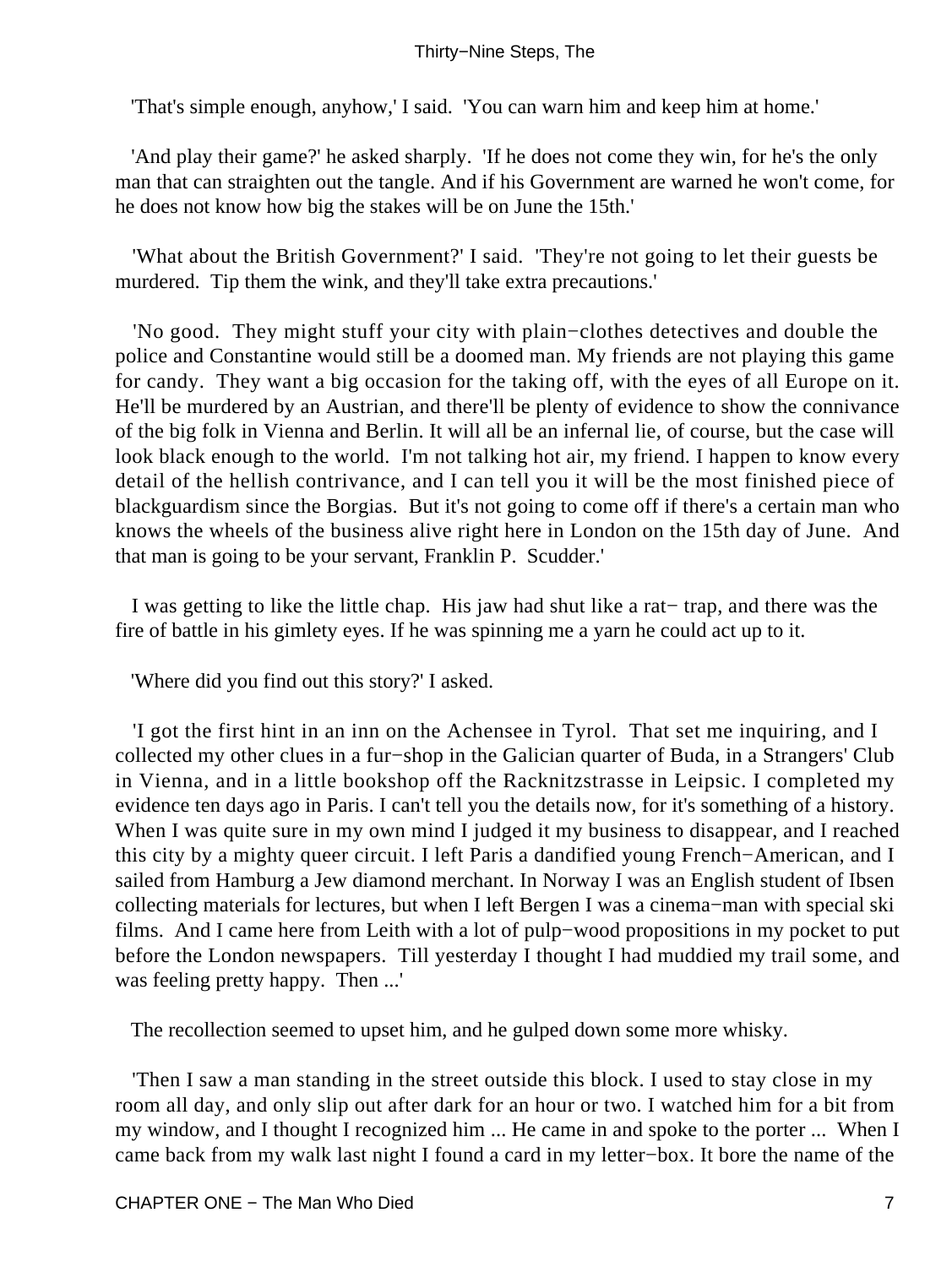man I want least to meet on God's earth.'

 I think that the look in my companion's eyes, the sheer naked scare on his face, completed my conviction of his honesty. My own voice sharpened a bit as I asked him what he did next.

 'I realized that I was bottled as sure as a pickled herring, and that there was only one way out. I had to die. If my pursuers knew I was dead they would go to sleep again.'

'How did you manage it?'

 'I told the man that valets me that I was feeling pretty bad, and I got myself up to look like death. That wasn't difficult, for I'm no slouch at disguises. Then I got a corpse − you can always get a body in London if you know where to go for it. I fetched it back in a trunk on the top of a four−wheeler, and I had to be assisted upstairs to my room. You see I had to pile up some evidence for the inquest. I went to bed and got my man to mix me a sleeping− draught, and then told him to clear out. He wanted to fetch a doctor, but I swore some and said I couldn't abide leeches. When I was left alone I started in to fake up that corpse. He was my size, and I judged had perished from too much alcohol, so I put some spirits handy about the place. The jaw was the weak point in the likeness, so I blew it away with a revolver. I daresay there will be somebody tomorrow to swear to having heard a shot, but there are no neighbours on my floor, and I guessed I could risk it. So I left the body in bed dressed up in my pyjamas, with a revolver lying on the bed−clothes and a considerable mess around. Then I got into a suit of clothes I had kept waiting for emergencies. I didn't dare to shave for fear of leaving tracks, and besides, it wasn't any kind of use my trying to get into the streets. I had had you in my mind all day, and there seemed nothing to do but to make an appeal to you. I watched from my window till I saw you come home, and then slipped down the stair to meet you ... There, Sir, I guess you know about as much as me of this business.'

 He sat blinking like an owl, fluttering with nerves and yet desperately determined. By this time I was pretty well convinced that he was going straight with me. It was the wildest sort of narrative, but I had heard in my time many steep tales which had turned out to be true, and I had made a practice of judging the man rather than the story. If he had wanted to get a location in my flat, and then cut my throat, he would have pitched a milder yarn.

 'Hand me your key,' I said, 'and I'll take a look at the corpse. Excuse my caution, but I'm bound to verify a bit if I can.'

 He shook his head mournfully. 'I reckoned you'd ask for that, but I haven't got it. It's on my chain on the dressing−table. I had to leave it behind, for I couldn't leave any clues to breed suspicions. The gentry who are after me are pretty bright−eyed citizens. You'll have to take me on trust for the night, and tomorrow you'll get proof of the corpse business right enough.'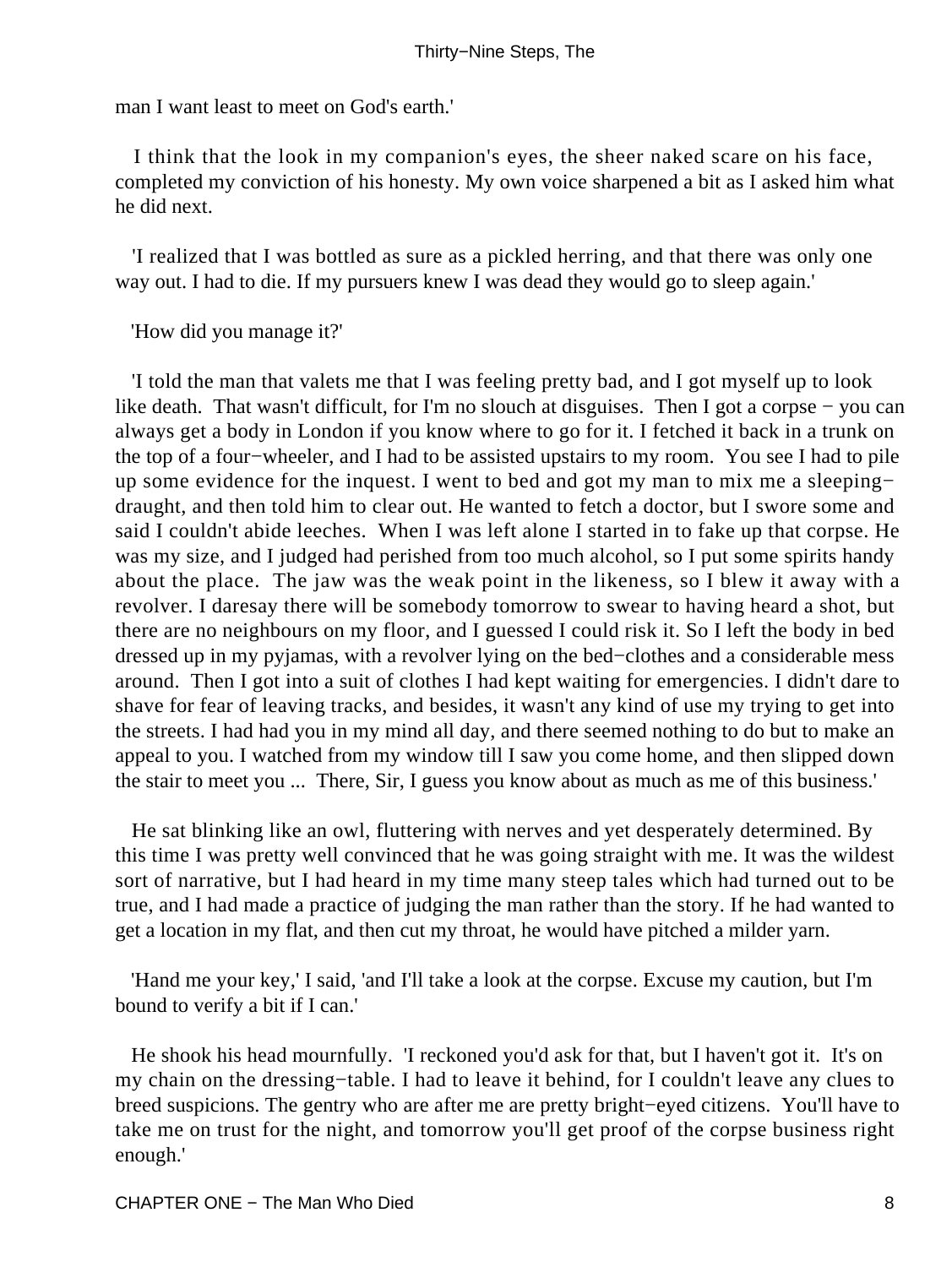I thought for an instant or two. 'Right. I'll trust you for the night. I'll lock you into this room and keep the key. just one word, Mr Scudder. I believe you're straight, but if so be you are not I should warn you that I'm a handy man with a gun.'

 'Sure,' he said, jumping up with some briskness. 'I haven't the privilege of your name, Sir, but let me tell you that you're a white man. I'll thank you to lend me a razor.'

 I took him into my bedroom and turned him loose. In half an hour's time a figure came out that I scarcely recognized. Only his gimlety, hungry eyes were the same. He was shaved clean, his hair was parted in the middle, and he had cut his eyebrows. Further, he carried himself as if he had been drilled, and was the very model, even to the brown complexion, of some British officer who had had a long spell in India. He had a monocle, too, which he stuck in his eye, and every trace of the American had gone out of his speech.

'My hat! Mr Scudder −' I stammered.

 'Not Mr Scudder,' he corrected; 'Captain Theophilus Digby, of the 40th Gurkhas, presently home on leave. I'll thank you to remember that, Sir.'

 I made him up a bed in my smoking−room and sought my own couch, more cheerful than I had been for the past month. Things did happen occasionally, even in this God−forgotten metropolis.

 I woke next morning to hear my man, Paddock, making the deuce of a row at the smoking−room door. Paddock was a fellow I had done a good turn to out on the Selakwe, and I had inspanned him as my servant as soon as I got to England. He had about as much gift of the gab as a hippopotamus, and was not a great hand at valeting, but I knew I could count on his loyalty.

 'Stop that row, Paddock,' I said. 'There's a friend of mine, Captain − Captain' (I couldn't remember the name) 'dossing down in there. Get breakfast for two and then come and speak to me.'

 I told Paddock a fine story about how my friend was a great swell, with his nerves pretty bad from overwork, who wanted absolute rest and stillness. Nobody had got to know he was here, or he would be besieged by communications from the India Office and the Prime Minister and his cure would be ruined. I am bound to say Scudder played up splendidly when he came to breakfast. He fixed Paddock with his eyeglass, just like a British officer, asked him about the Boer War, and slung out at me a lot of stuff about imaginary pals. Paddock couldn't learn to call me 'Sir', but he 'sirred' Scudder as if his life depended on it.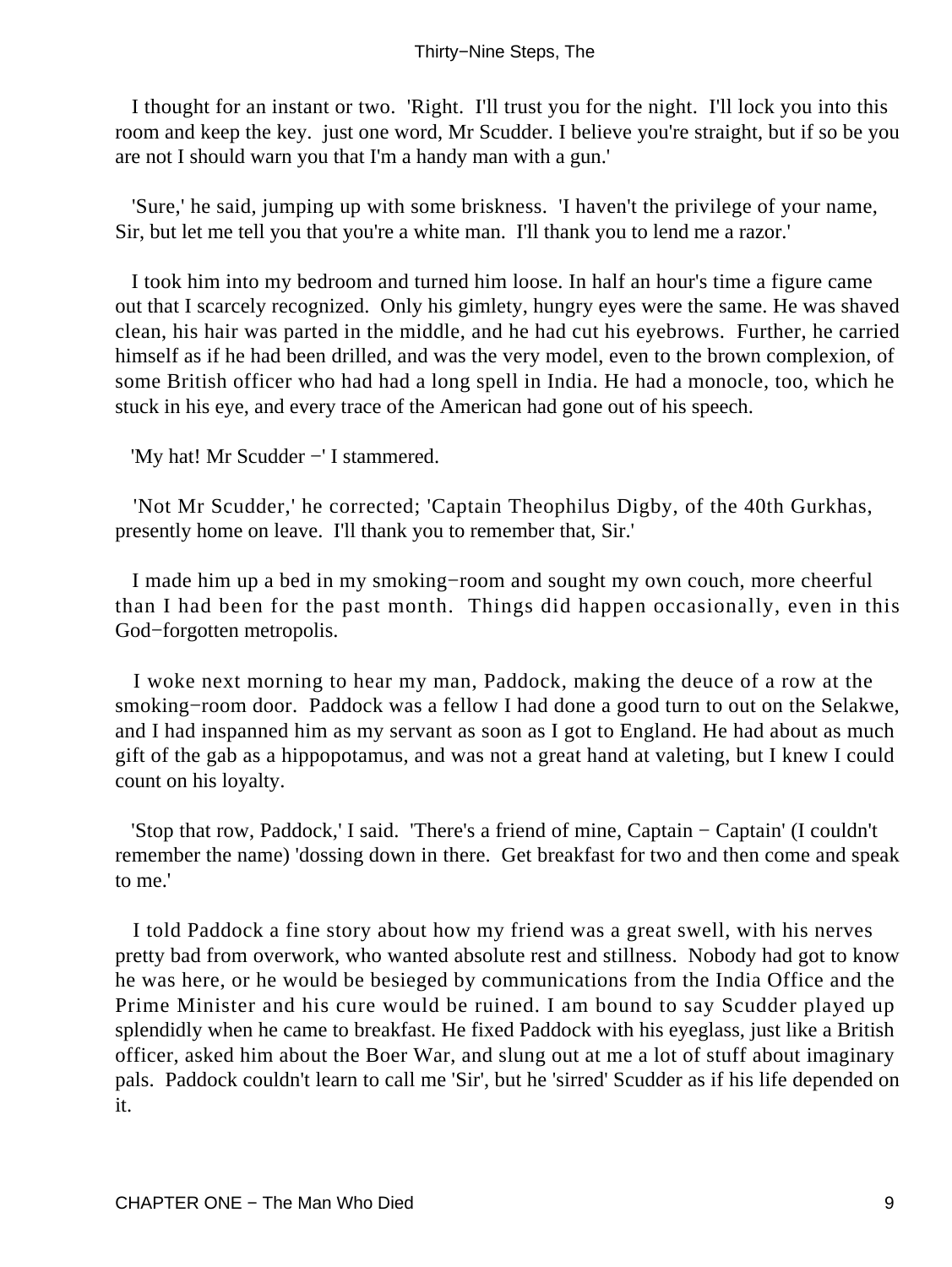I left him with the newspaper and a box of cigars, and went down to the City till luncheon. When I got back the lift−man had an important face.

 'Nawsty business 'ere this morning, Sir. Gent in No. 15 been and shot 'isself. They've just took 'im to the mortiary. The police are up there now.'

 I ascended to No. 15, and found a couple of bobbies and an inspector busy making an examination. I asked a few idiotic questions, and they soon kicked me out. Then I found the man that had valeted Scudder, and pumped him, but I could see he suspected nothing. He was a whining fellow with a churchyard face, and half− a–crown went far to console him.

 I attended the inquest next day. A partner of some publishing firm gave evidence that the deceased had brought him wood−pulp propositions, and had been, he believed, an agent of an American business. The jury found it a case of suicide while of unsound mind, and the few effects were handed over to the American Consul to deal with. I gave Scudder a full account of the affair, and it interested him greatly. He said he wished he could have attended the inquest, for he reckoned it would be about as spicy as to read one's own obituary notice.

 The first two days he stayed with me in that back room he was very peaceful. He read and smoked a bit, and made a heap of jottings in a note−book, and every night we had a game of chess, at which he beat me hollow. I think he was nursing his nerves back to health, for he had had a pretty trying time. But on the third day I could see he was beginning to get restless. He fixed up a list of the days till June 15th, and ticked each off with a red pencil, making remarks in shorthand against them. I would find him sunk in a brown study, with his sharp eyes abstracted, and after those spells of meditation he was apt to be very despondent.

 Then I could see that he began to get edgy again. He listened for little noises, and was always asking me if Paddock could be trusted. Once or twice he got very peevish, and apologized for it. I didn't blame him. I made every allowance, for he had taken on a fairly stiff job.

 It was not the safety of his own skin that troubled him, but the success of the scheme he had planned. That little man was clean grit all through, without a soft spot in him. One night he was very solemn.

 'Say, Hannay,' he said, 'I judge I should let you a bit deeper into this business. I should hate to go out without leaving somebody else to put up a fight.' And he began to tell me in detail what I had only heard from him vaguely.

 I did not give him very close attention. The fact is, I was more interested in his own adventures than in his high politics. I reckoned that Karolides and his affairs were not my business, leaving all that to him. So a lot that he said slipped clean out of my memory. I remember that he was very clear that the danger to Karolides would not begin till he had got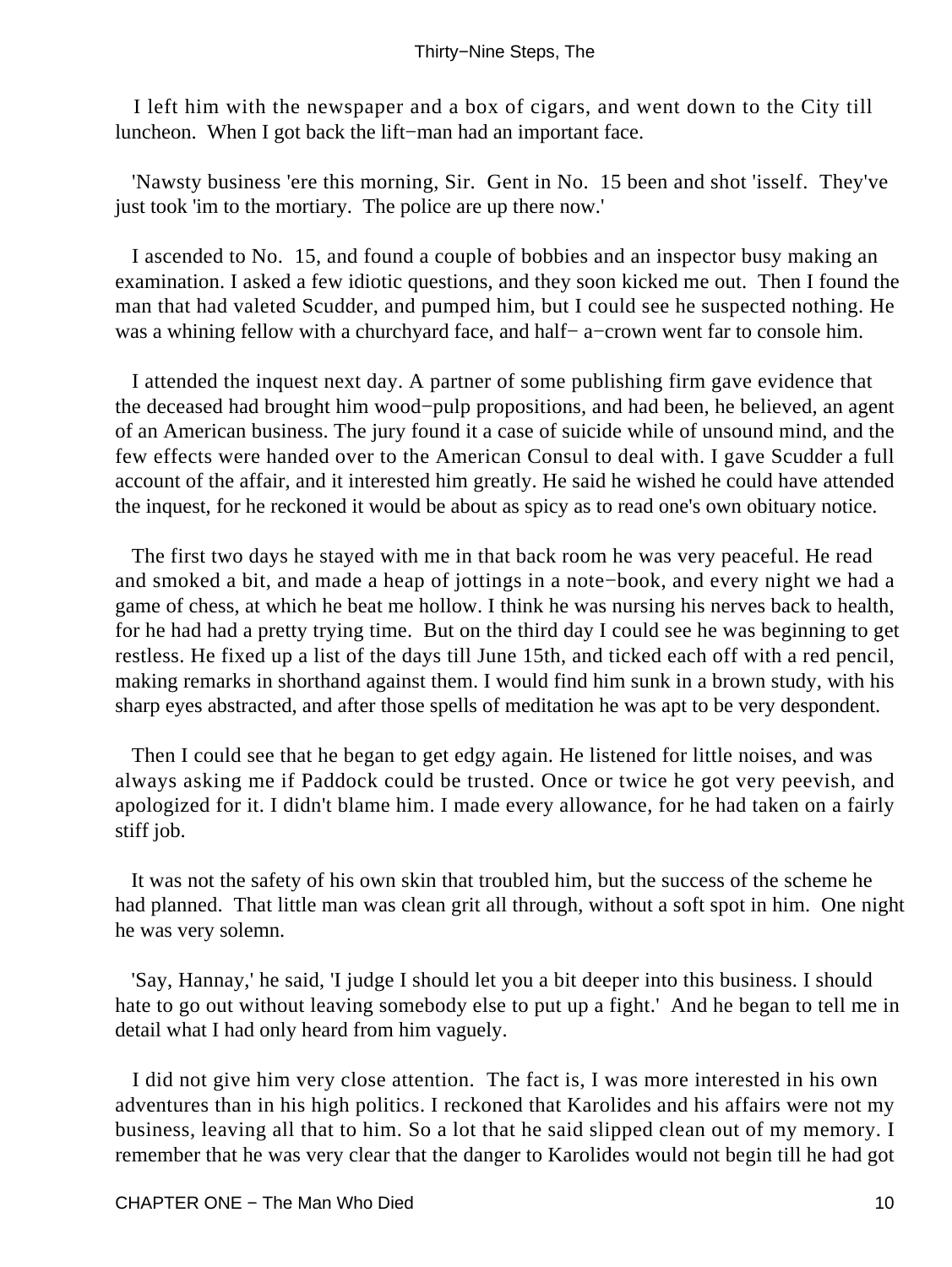to London, and would come from the very highest quarters, where there would be no thought of suspicion. He mentioned the name of a woman − Julia Czechenyi − as having something to do with the danger. She would be the decoy, I gathered, to get Karolides out of the care of his guards. He talked, too, about a Black Stone and a man that lisped in his speech, and he described very particularly somebody that he never referred to without a shudder − an old man with a young voice who could hood his eyes like a hawk.

 He spoke a good deal about death, too. He was mortally anxious about winning through with his job, but he didn't care a rush for his life. 'I reckon it's like going to sleep when you are pretty well tired out, and waking to find a summer day with the scent of hay coming in at the window. I used to thank God for such mornings way back in the Blue−Grass country, and I guess I'll thank Him when I wake up on the other side of Jordan.'

 Next day he was much more cheerful, and read the life of Stonewall Jackson much of the time. I went out to dinner with a mining engineer I had got to see on business, and came back about half−past ten in time for our game of chess before turning in.

 I had a cigar in my mouth, I remember, as I pushed open the smoking−room door. The lights were not lit, which struck me as odd. I wondered if Scudder had turned in already.

 I snapped the switch, but there was nobody there. Then I saw something in the far corner which made me drop my cigar and fall into a cold sweat.

 My guest was lying sprawled on his back. There was a long knife through his heart which skewered him to the floor.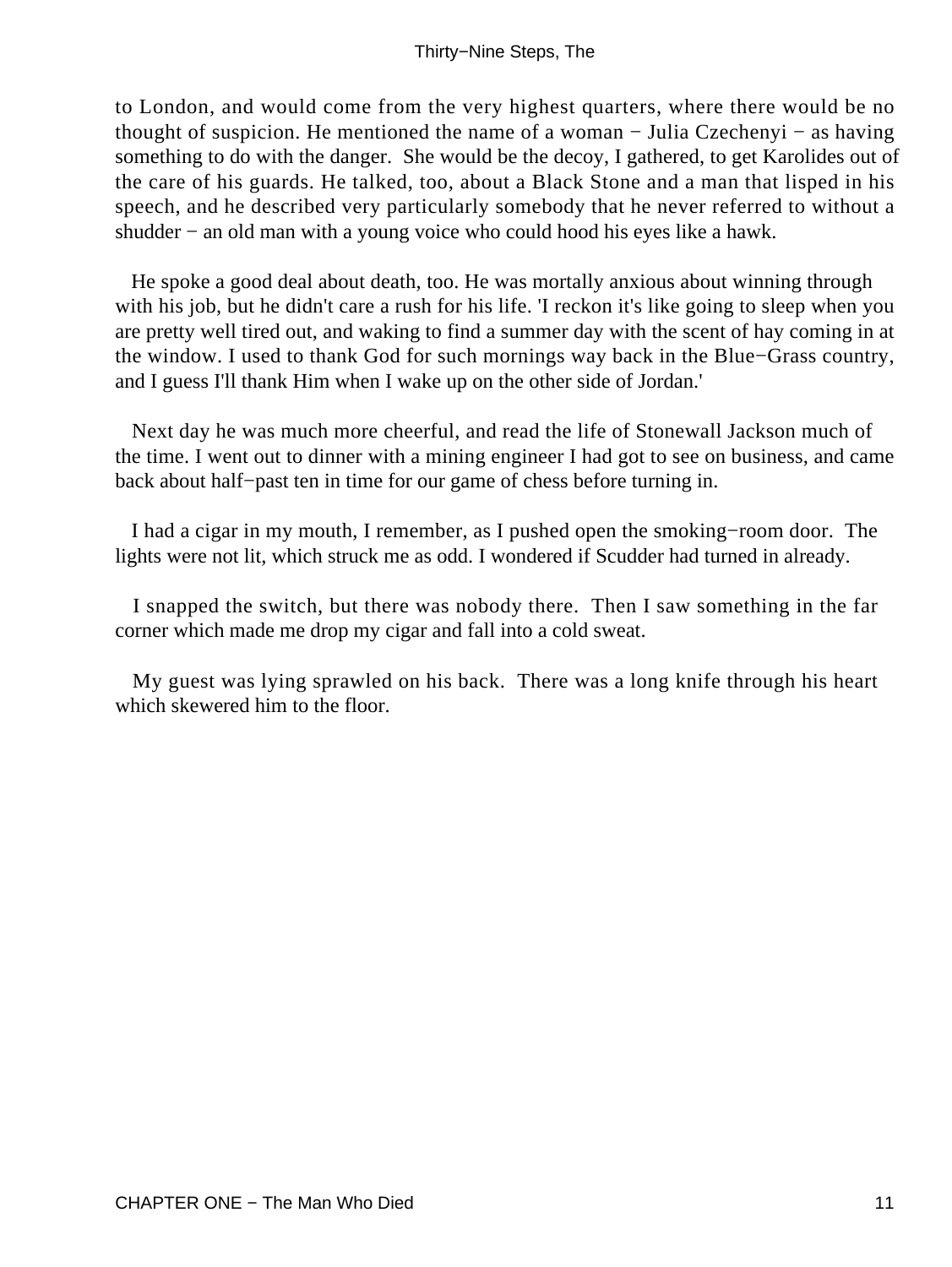## **[CHAPTER TWO − The Milkman Sets Out on his Travels](#page-87-0)**

*I* sat down in an armchair and felt very sick. That lasted for maybe five minutes, and was succeeded by a fit of the horrors. The poor staring white face on the floor was more than I could bear, and I managed to get a table−cloth and cover it. Then I staggered to a cupboard, found the brandy and swallowed several mouthfuls. I had seen men die violently before; indeed I had killed a few myself in the Matabele War; but this cold−blooded indoor business was different. Still I managed to pull myself together. I looked at my watch, and saw that it was half−past ten.

 An idea seized me, and I went over the flat with a small−tooth comb. There was nobody there, nor any trace of anybody, but I shuttered and bolted all the windows and put the chain on the door. By this time my wits were coming back to me, and I could think again. It took me about an hour to figure the thing out, and I did not hurry, for, unless the murderer came back, I had till about six o'clock in the morning for my cogitations.

 I was in the soup − that was pretty clear. Any shadow of a doubt I might have had about the truth of Scudder's tale was now gone. The proof of it was lying under the table−cloth. The men who knew that he knew what he knew had found him, and had taken the best way to make certain of his silence. Yes; but he had been in my rooms four days, and his enemies must have reckoned that he had confided in me. So I would be the next to go. It might be that very night, or next day, or the day after, but my number was up all right. Then suddenly I thought of another probability. Supposing I went out now and called in the police, or went to bed and let Paddock find the body and call them in the morning. What kind of a story was I to tell about Scudder? I had lied to Paddock about him, and the whole thing looked desperately fishy. If I made a clean breast of it and told the police everything he had told me, they would simply laugh at me. The odds were a thousand to one that I would be charged with the murder, and the circumstantial evidence was strong enough to hang me. Few people knew me in England; I had no real pal who could come forward and swear to my character. Perhaps that was what those secret enemies were playing for. They were clever enough for anything, and an English prison was as good a way of getting rid of me till after June 15th as a knife in my chest.

 Besides, if I told the whole story, and by any miracle was believed, I would be playing their game. Karolides would stay at home, which was what they wanted. Somehow or other the sight of Scudder's dead face had made me a passionate believer in his scheme. He was gone, but he had taken me into his confidence, and I was pretty well bound to carry on his work.

You may think this ridiculous for a man in danger of his life, but that was the way I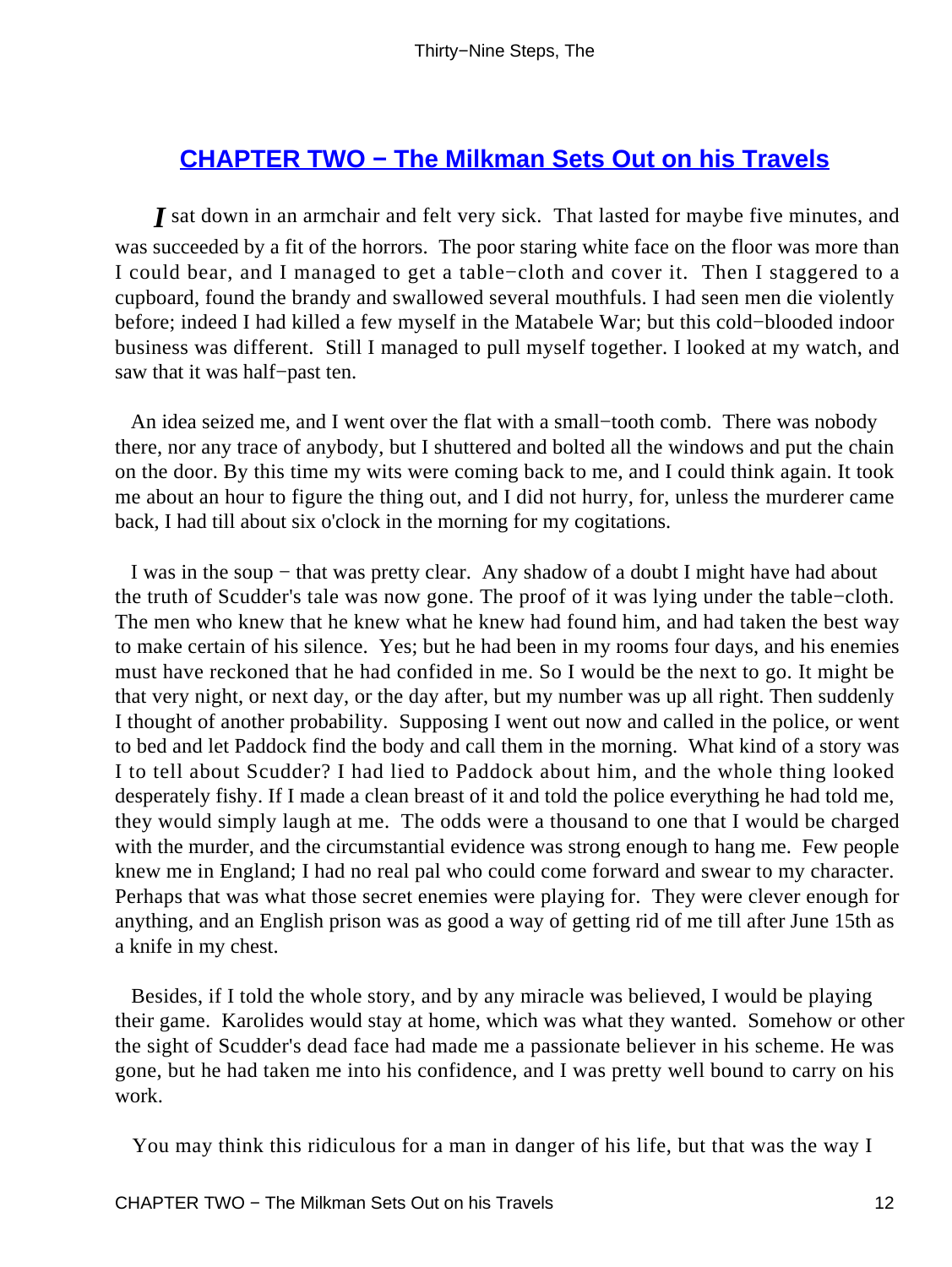looked at it. I am an ordinary sort of fellow, not braver than other people, but I hate to see a good man downed, and that long knife would not be the end of Scudder if I could play the game in his place.

 It took me an hour or two to think this out, and by that time I had come to a decision. I must vanish somehow, and keep vanished till the end of the second week in June. Then I must somehow find a way to get in touch with the Government people and tell them what Scudder had told me. I wished to Heaven he had told me more, and that I had listened more carefully to the little he had told me. I knew nothing but the barest facts. There was a big risk that, even if I weathered the other dangers, I would not be believed in the end. I must take my chance of that, and hope that something might happen which would confirm my tale in the eyes of the Government.

 My first job was to keep going for the next three weeks. It was now the 24th day of May, and that meant twenty days of hiding before I could venture to approach the powers that be. I reckoned that two sets of people would be looking for me − Scudder's enemies to put me out of existence, and the police, who would want me for Scudder's murder. It was going to be a giddy hunt, and it was queer how the prospect comforted me. I had been slack so long that almost any chance of activity was welcome. When I had to sit alone with that corpse and wait on Fortune I was no better than a crushed worm, but if my neck's safety was to hang on my own wits I was prepared to be cheerful about it.

 My next thought was whether Scudder had any papers about him to give me a better clue to the business. I drew back the table−cloth and searched his pockets, for I had no longer any shrinking from the body. The face was wonderfully calm for a man who had been struck down in a moment. There was nothing in the breast−pocket, and only a few loose coins and a cigar−holder in the waistcoat. The trousers held a little penknife and some silver, and the side pocket of his jacket contained an old crocodile−skin cigar−case. There was no sign of the little black book in which I had seen him making notes. That had no doubt been taken by his murderer.

 But as I looked up from my task I saw that some drawers had been pulled out in the writing−table. Scudder would never have left them in that state, for he was the tidiest of mortals. Someone must have been searching for something – perhaps for the pocket–book.

 I went round the flat and found that everything had been ransacked − the inside of books, drawers, cupboards, boxes, even the pockets of the clothes in my wardrobe, and the sideboard in the dining−room. There was no trace of the book. Most likely the enemy had found it, but they had not found it on Scudder's body.

 Then I got out an atlas and looked at a big map of the British Isles. My notion was to get off to some wild district, where my veldcraft would be of some use to me, for I would be like a trapped rat in a city. I considered that Scotland would be best, for my people were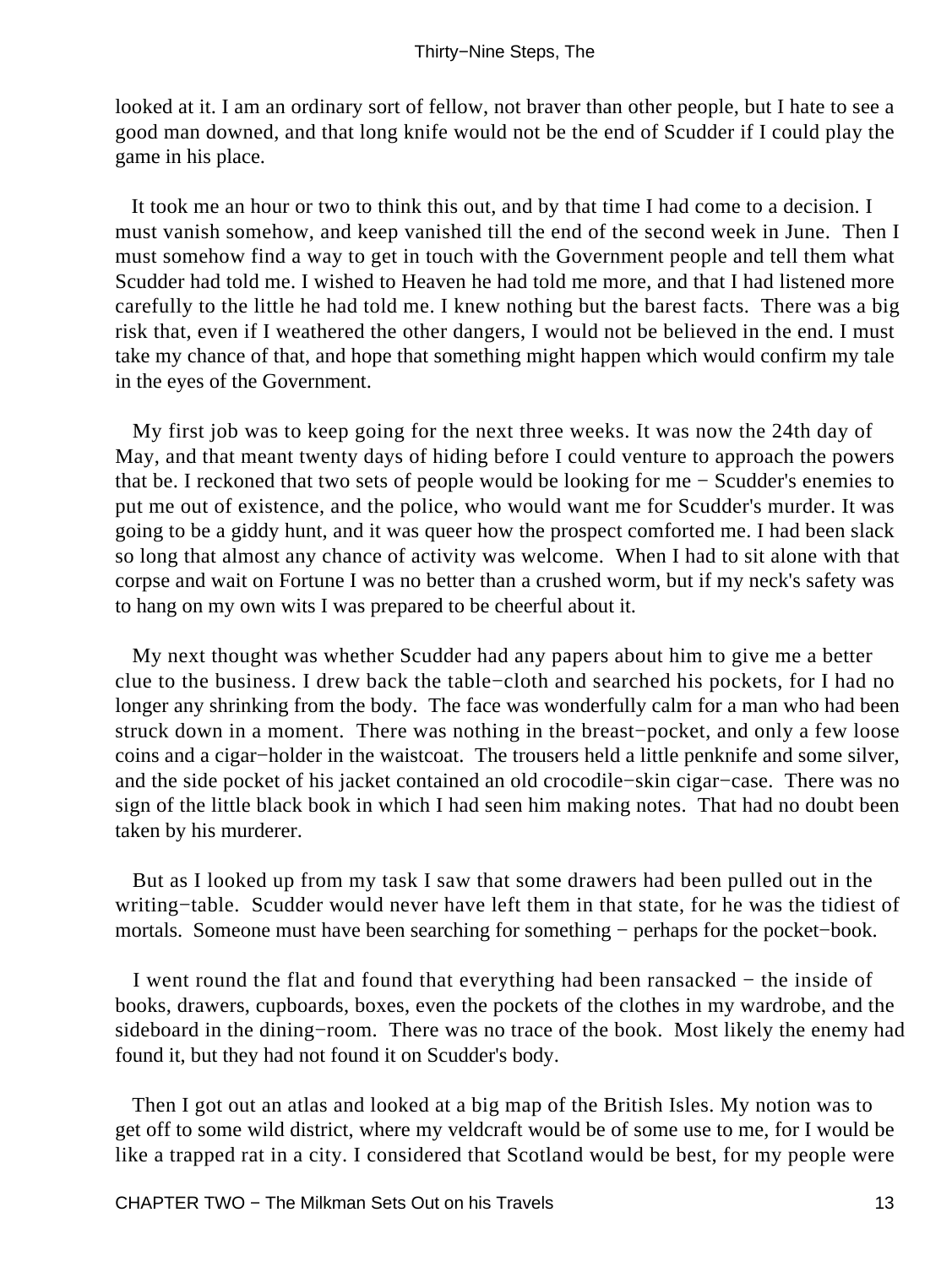Scotch and I could pass anywhere as an ordinary Scotsman. I had half an idea at first to be a German tourist, for my father had had German partners, and I had been brought up to speak the tongue pretty fluently, not to mention having put in three years prospecting for copper in German Damaraland. But I calculated that it would be less conspicuous to be a Scot, and less in a line with what the police might know of my past. I fixed on Galloway as the best place to go. It was the nearest wild part of Scotland, so far as I could figure it out, and from the look of the map was not over thick with population.

 A search in Bradshaw informed me that a train left St Pancras at 7.10, which would land me at any Galloway station in the late afternoon. That was well enough, but a more important matter was how I was to make my way to St Pancras, for I was pretty certain that Scudder's friends would be watching outside. This puzzled me for a bit; then I had an inspiration, on which I went to bed and slept for two troubled hours.

 I got up at four and opened my bedroom shutters. The faint light of a fine summer morning was flooding the skies, and the sparrows had begun to chatter. I had a great revulsion of feeling, and felt a God−forgotten fool. My inclination was to let things slide, and trust to the British police taking a reasonable view of my case. But as I reviewed the situation I could find no arguments to bring against my decision of the previous night, so with a wry mouth I resolved to go on with my plan. I was not feeling in any particular funk; only disinclined to go looking for trouble, if you understand me.

 I hunted out a well−used tweed suit, a pair of strong nailed boots, and a flannel shirt with a collar. Into my pockets I stuffed a spare shirt, a cloth cap, some handkerchiefs, and a tooth−brush. I had drawn a good sum in gold from the bank two days before, in case Scudder should want money, and I took fifty pounds of it in sovereigns in a belt which I had brought back from Rhodesia. That was about all I wanted. Then I had a bath, and cut my moustache, which was long and drooping, into a short stubbly fringe.

 Now came the next step. Paddock used to arrive punctually at 7.30 and let himself in with a latch−key. But about twenty minutes to seven, as I knew from bitter experience, the milkman turned up with a great clatter of cans, and deposited my share outside my door. I had seen that milkman sometimes when I had gone out for an early ride. He was a young man about my own height, with an ill−nourished moustache, and he wore a white overall. On him I staked all my chances.

 I went into the darkened smoking−room where the rays of morning light were beginning to creep through the shutters. There I breakfasted off a whisky−and−soda and some biscuits from the cupboard. By this time it was getting on for six o'clock. I put a pipe in My Pocket and filled my pouch from the tobacco jar on the table by the fireplace.

 As I poked into the tobacco my fingers touched something hard, and I drew out Scudder's little black pocket−book ...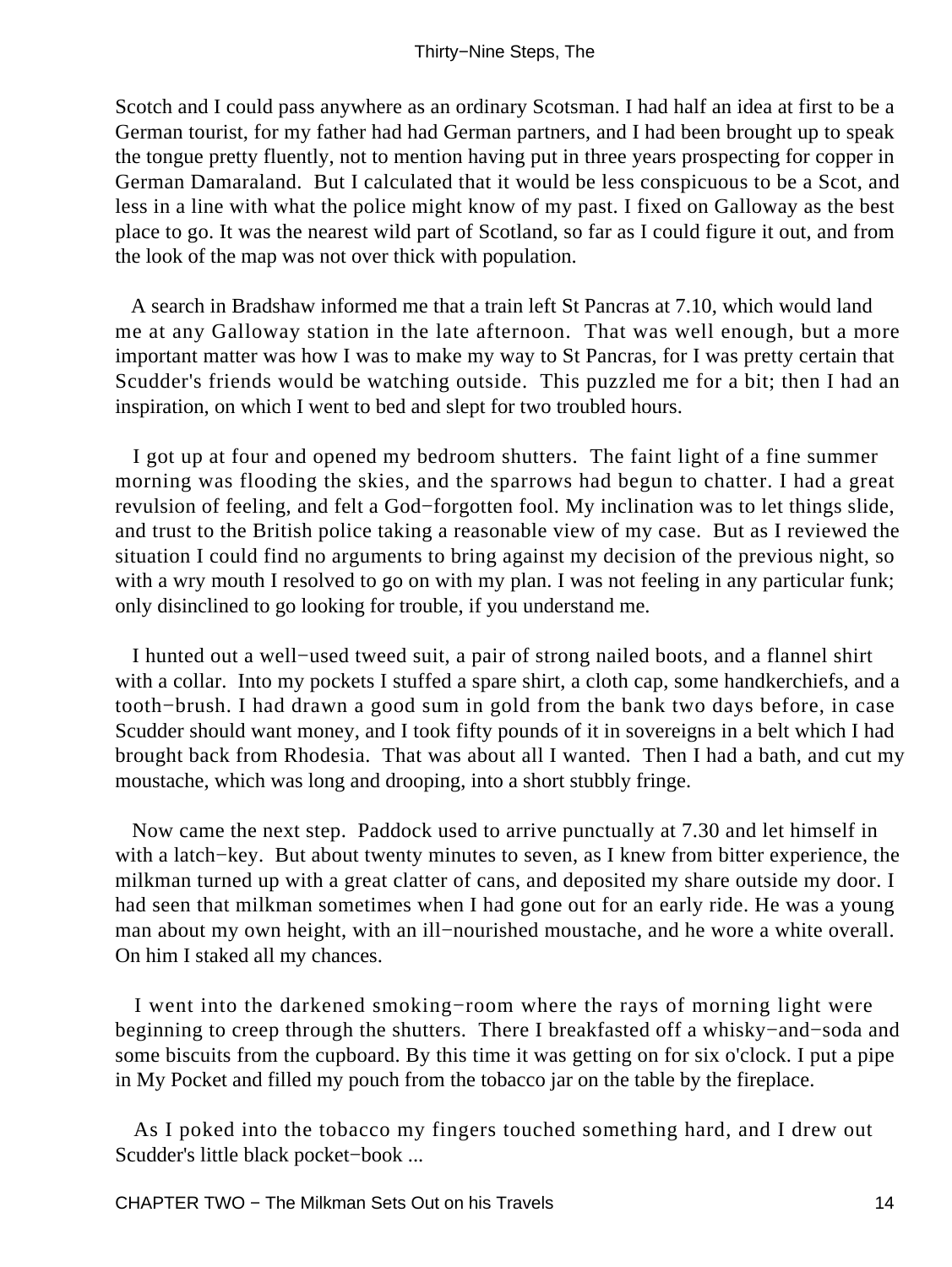That seemed to me a good omen. I lifted the cloth from the body and was amazed at the peace and dignity of the dead face. 'Goodbye, old chap,' I said; 'I am going to do my best for you. Wish me well, wherever you are.'

 Then I hung about in the hall waiting for the milkman. That was the worst part of the business, for I was fairly choking to get out of doors. Six−thirty passed, then six−forty, but still he did not come. The fool had chosen this day of all days to be late.

 At one minute after the quarter to seven I heard the rattle of the cans outside. I opened the front door, and there was my man, singling out my cans from a bunch he carried and whistling through his teeth. He jumped a bit at the sight of me.

 'Come in here a moment,' I said. 'I want a word with you.' And I led him into the dining−room.

 'I reckon you're a bit of a sportsman,' I said, 'and I want you to do me a service. Lend me your cap and overall for ten minutes, and here's a sovereign for you.'

 His eyes opened at the sight of the gold, and he grinned broadly. 'Wot's the gyme?'he asked.

 'A bet,' I said. 'I haven't time to explain, but to win it I've got to be a milkman for the next ten minutes. All you've got to do is to stay here till I come back. You'll be a bit late, but nobody will complain, and you'll have that quid for yourself.'

'Right−o!' he said cheerily. 'I ain't the man to spoil a bit of sport. 'Ere's the rig, guv'nor.'

 I stuck on his flat blue hat and his white overall, picked up the cans, banged my door, and went whistling downstairs. The porter at the foot told me to shut my jaw, which sounded as if my make−up was adequate.

 At first I thought there was nobody in the street. Then I caught sight of a policeman a hundred yards down, and a loafer shuffling past on the other side. Some impulse made me raise my eyes to the house opposite, and there at a first−floor window was a face. As the loafer passed he looked up, and I fancied a signal was exchanged.

 I crossed the street, whistling gaily and imitating the jaunty swing of the milkman. Then I took the first side street, and went up a left−hand turning which led past a bit of vacant ground. There was no one in the little street, so I dropped the milk−cans inside the hoarding and sent the cap and overall after them. I had only just put on my cloth cap when a postman came round the corner. I gave him good morning and he answered me unsuspiciously. At the moment the clock of a neighbouring church struck the hour of seven.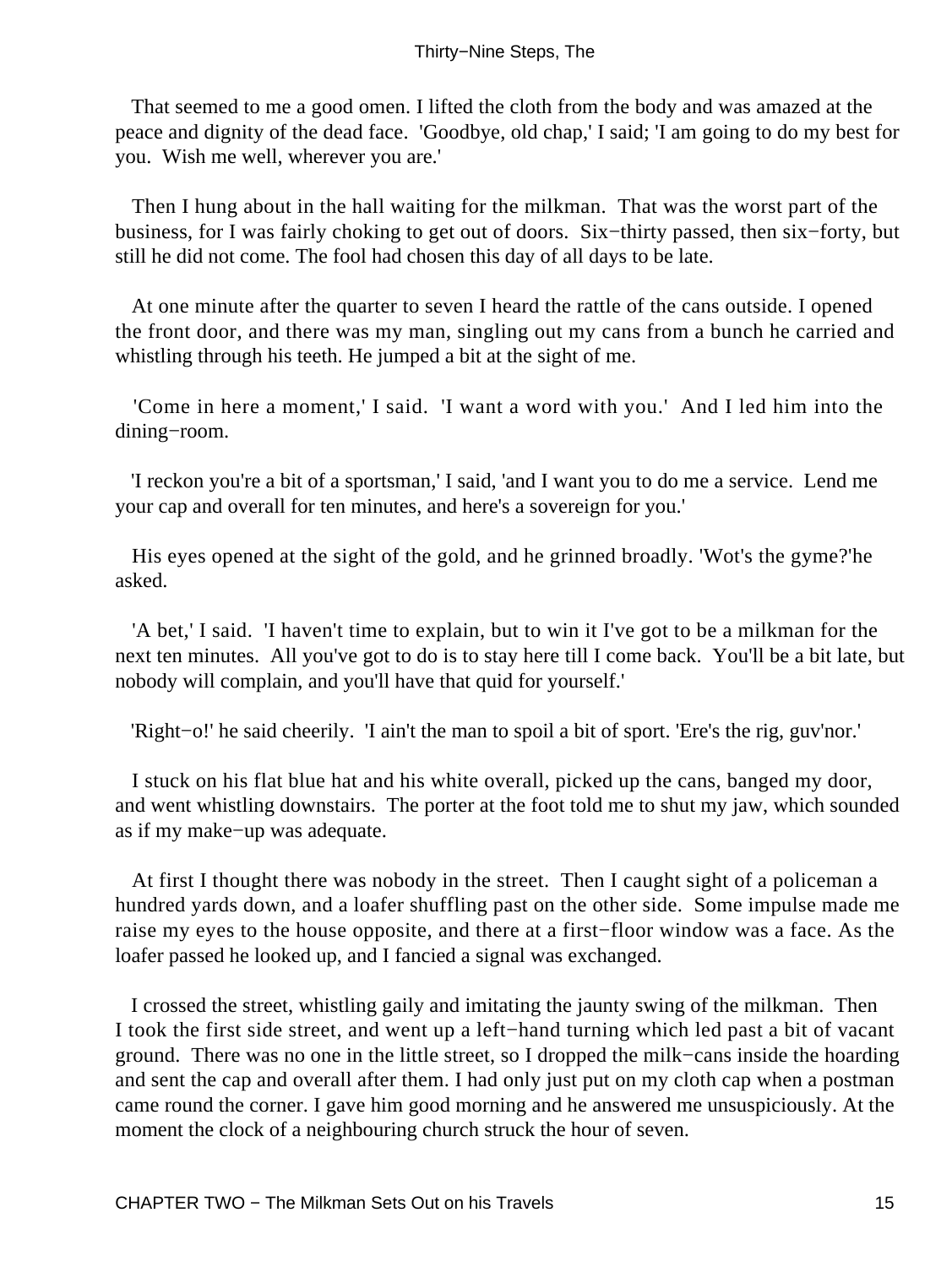There was not a second to spare. As soon as I got to Euston Road I took to my heels and ran. The clock at Euston Station showed five minutes past the hour. At St Pancras I had no time to take a ticket, let alone that I had not settled upon my destination. A porter told me the platform, and as I entered it I saw the train already in motion. Two station officials blocked the way, but I dodged them and clambered into the last carriage.

 Three minutes later, as we were roaring through the northern tunnels, an irate guard interviewed me. He wrote out for me a ticket to Newton−Stewart, a name which had suddenly come back to my memory, and he conducted me from the first−class compartment where I had ensconced myself to a third−class smoker, occupied by a sailor and a stout woman with a child. He went off grumbling, and as I mopped my brow I observed to my companions in my broadest Scots that it was a sore job catching trains. I had already entered upon my part.

 'The impidence o' that gyaird!' said the lady bitterly. 'He needit a Scotch tongue to pit him in his place. He was complainin' o' this wean no haein' a ticket and her no fower till August twalmonth, and he was objectin' to this gentleman spittin'.'

 The sailor morosely agreed, and I started my new life in an atmosphere of protest against authority. I reminded myself that a week ago I had been finding the world dull.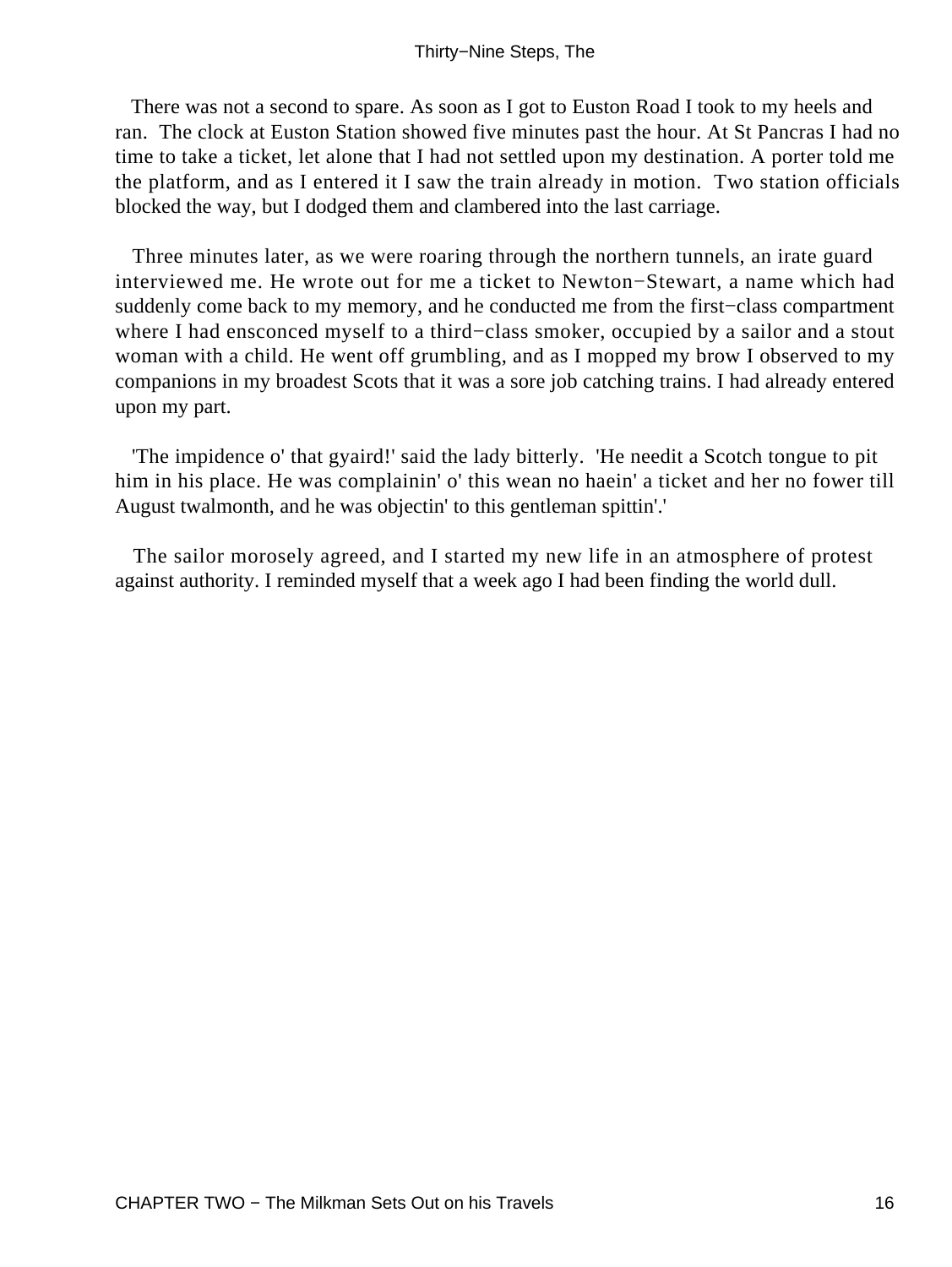# **CHAPTER THREE – The Adventure of the Literary Innkeeper**

*I* had a solemn time travelling north that day. It was fine May weather, with the hawthorn flowering on every hedge, and I asked myself why, when I was still a free man, I had stayed on in London and not got the good of this heavenly country. I didn't dare face the restaurant car, but I got a luncheon−basket at Leeds and shared it with the fat woman. Also I got the morning's papers, with news about starters for the Derby and the beginning of the cricket season, and some paragraphs about how Balkan affairs were settling down and a British squadron was going to Kiel.

 When I had done with them I got out Scudder's little black pocket−book and studied it. It was pretty well filled with jottings, chiefly figures, though now and then a name was printed in. For example, I found the words 'Hofgaard', 'Luneville', and 'Avocado' pretty often, and especially the word 'Pavia'.

 Now I was certain that Scudder never did anything without a reason, and I was pretty sure that there was a cypher in all this. That is a subject which has always interested me, and I did a bit at it myself once as intelligence officer at Delagoa Bay during the Boer War. I have a head for things like chess and puzzles, and I used to reckon myself pretty good at finding out cyphers. This one looked like the numerical kind where sets of figures correspond to the letters of the alphabet, but any fairly shrewd man can find the clue to that sort after an hour or two's work, and I didn't think Scudder would have been content with anything so easy. So I fastened on the printed words, for you can make a pretty good numerical cypher if you have a key word which gives you the sequence of the letters.

 I tried for hours, but none of the words answered. Then I fell asleep and woke at Dumfries just in time to bundle out and get into the slow Galloway train. There was a man on the platform whose looks I didn't like, but he never glanced at me, and when I caught sight of myself in the mirror of an automatic machine I didn't wonder. With my brown face, my old tweeds, and my slouch, I was the very model of one of the hill farmers who were crowding into the third−class carriages.

 I travelled with half a dozen in an atmosphere of shag and clay pipes. They had come from the weekly market, and their mouths were full of prices. I heard accounts of how the lambing had gone up the Cairn and the Deuch and a dozen other mysterious waters. Above half the men had lunched heavily and were highly flavoured with whisky, but they took no notice of me. We rumbled slowly into a land of little wooded glens and then to a great wide moorland place, gleaming with lochs, with high blue hills showing northwards.

About five o'clock the carriage had emptied, and I was left alone as I had hoped. I got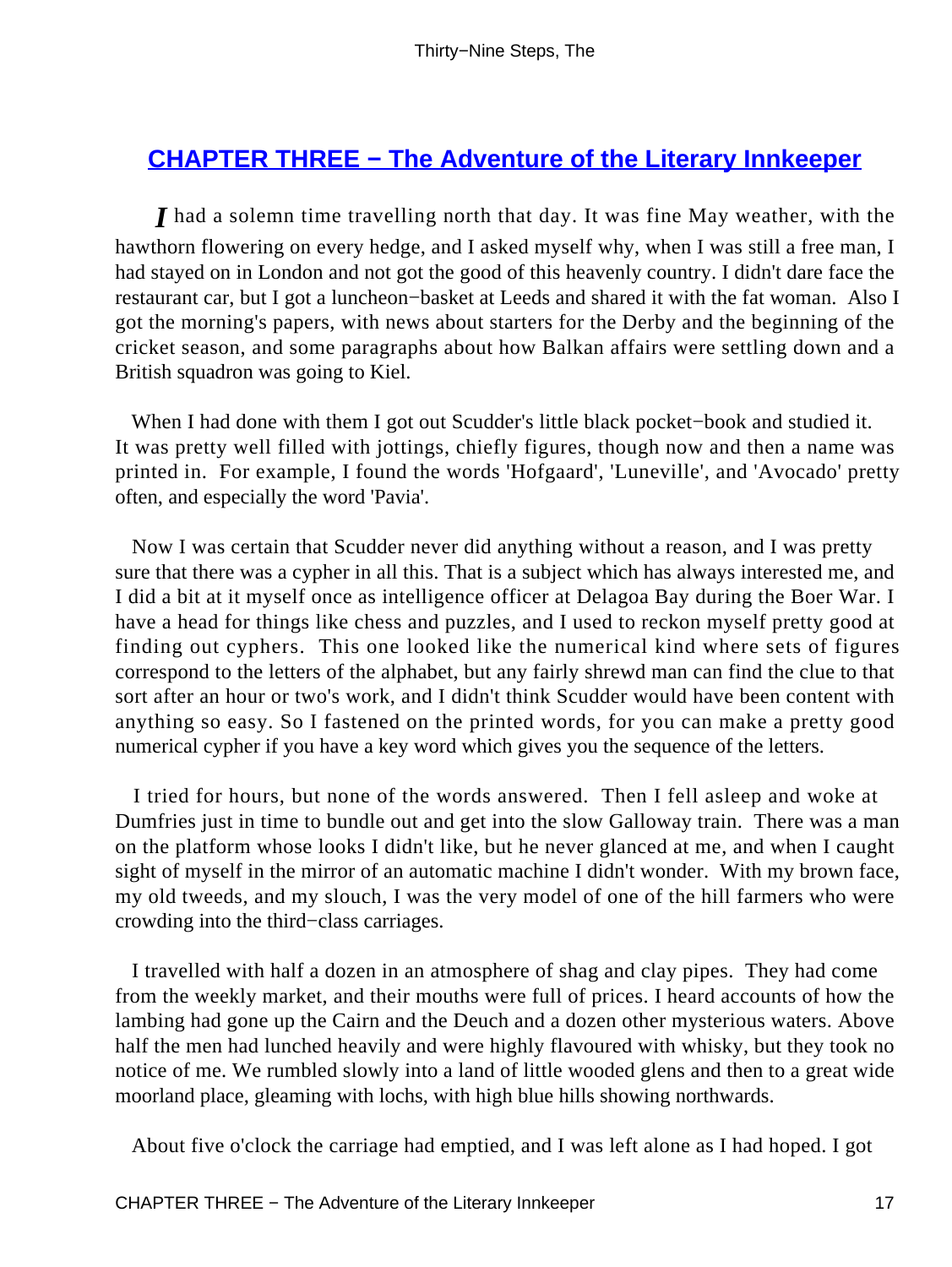out at the next station, a little place whose name I scarcely noted, set right in the heart of a bog. It reminded me of one of those forgotten little stations in the Karroo. An old station−master was digging in his garden, and with his spade over his shoulder sauntered to the train, took charge of a parcel, and went back to his potatoes. A child of ten received my ticket, and I emerged on a white road that straggled over the brown moor.

 It was a gorgeous spring evening, with every hill showing as clear as a cut amethyst. The air had the queer, rooty smell of bogs, but it was as fresh as mid−ocean, and it had the strangest effect on my spirits. I actually felt light−hearted. I might have been a boy out for a spring holiday tramp, instead of a man of thirty−seven very much wanted by the police. I felt just as I used to feel when I was starting for a big trek on a frosty morning on the high veld. If you believe me, I swung along that road whistling. There was no plan of campaign in my head, only just to go on and on in this blessed, honest−smelling hill country, for every mile put me in better humour with myself.

 In a roadside planting I cut a walking−stick of hazel, and presently struck off the highway up a bypath which followed the glen of a brawling stream. I reckoned that I was still far ahead of any pursuit, and for that night might please myself. It was some hours since I had tasted food, and I was getting very hungry when I came to a herd's cottage set in a nook beside a waterfall. A brown−faced woman was standing by the door, and greeted me with the kindly shyness of moorland places. When I asked for a night's lodging she said I was welcome to the 'bed in the loft', and very soon she set before me a hearty meal of ham and eggs, scones, and thick sweet milk.

 At the darkening her man came in from the hills, a lean giant, who in one step covered as much ground as three paces of ordinary mortals. They asked me no questions, for they had the perfect breeding of all dwellers in the wilds, but I could see they set me down as a kind of dealer, and I took some trouble to confirm their view. I spoke a lot about cattle, of which my host knew little, and I picked up from him a good deal about the local Galloway markets, which I tucked away in my memory for future use. At ten I was nodding in my chair, and the 'bed in the loft' received a weary man who never opened his eyes till five o'clock set the little homestead a−going once more.

 They refused any payment, and by six I had breakfasted and was striding southwards again. My notion was to return to the railway line a station or two farther on than the place where I had alighted yesterday and to double back. I reckoned that that was the safest way, for the police would naturally assume that I was always making farther from London in the direction of some western port. I thought I had still a good bit of a start, for, as I reasoned, it would take some hours to fix the blame on me, and several more to identify the fellow who got on board the train at St Pancras.

 it was the same jolly, clear spring weather, and I simply could not contrive to feel careworn. Indeed I was in better spirits than I had been for months. Over a long ridge of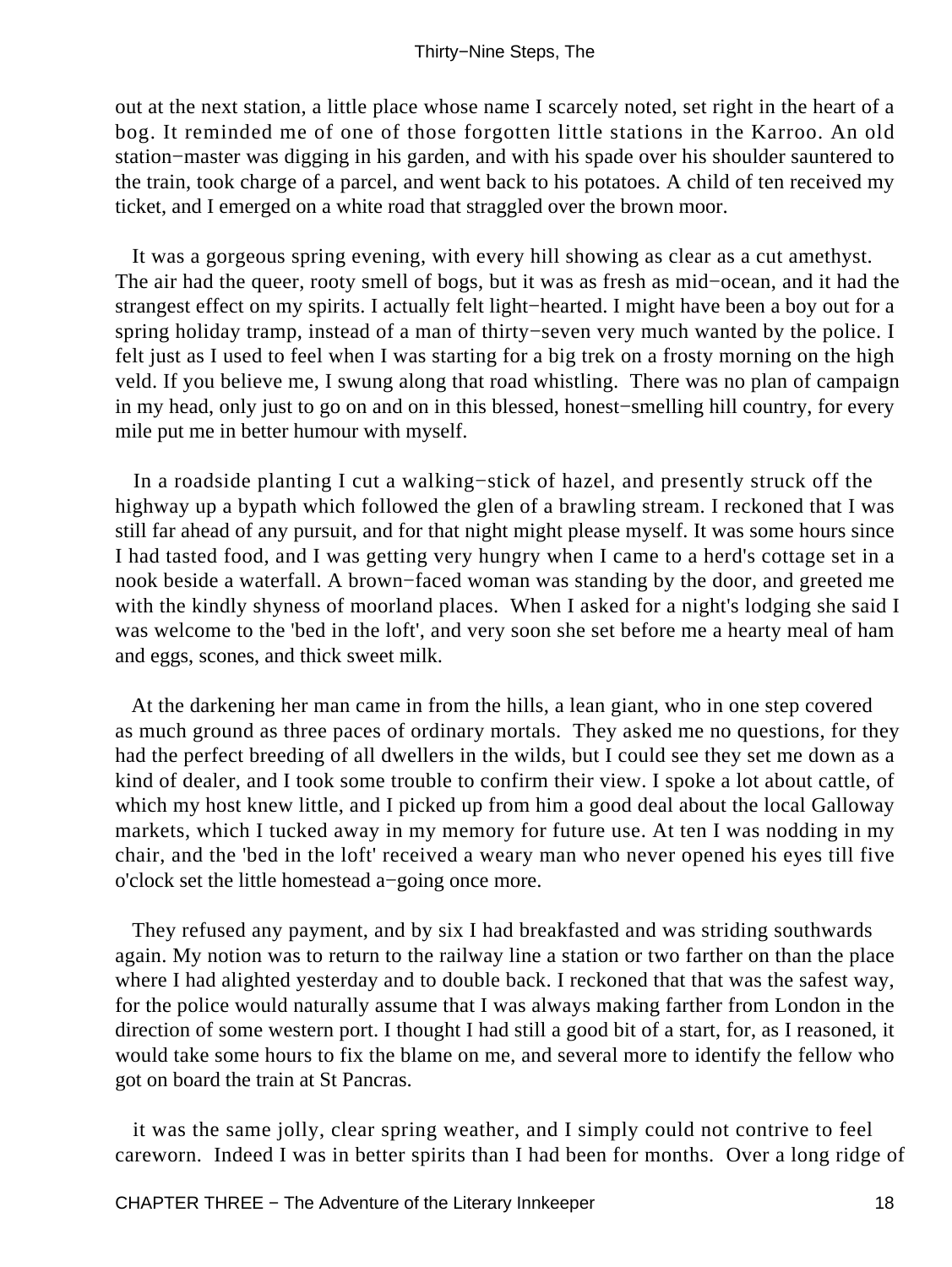moorland I took my road, skirting the side of a high hill which the herd had called Cairnsmore of Fleet. Nesting curlews and plovers were crying everywhere, and the links of green pasture by the streams were dotted with young lambs. All the slackness of the past months was slipping from my bones, and I stepped out like a four−year−old. By−and−by I came to a swell of moorland which dipped to the vale of a little river, and a mile away in the heather I saw the smoke of a train.

 The station, when I reached it, proved to be ideal for my purpose. The moor surged up around it and left room only for the single line, the slender siding, a waiting−room, an office, the station− master's cottage, and a tiny yard of gooseberries and sweet−william. There seemed no road to it from anywhere, and to increase the desolation the waves of a tarn lapped on their grey granite beach half a mile away. I waited in the deep heather till I saw the smoke of an east−going train on the horizon. Then I approached the tiny booking−office and took a ticket for Dumfries.

 The only occupants of the carriage were an old shepherd and his dog − a wall−eyed brute that I mistrusted. The man was asleep, and on the cushions beside him was that morning's **SCOTSMAN.** Eagerly I seized on it, for I fancied it would tell me something.

 There were two columns about the Portland Place Murder, as it was called. My man Paddock had given the alarm and had the milkman arrested. Poor devil, it looked as if the latter had earned his sovereign hardly; but for me he had been cheap at the price, for he seemed to have occupied the police for the better part of the day. In the latest news I found a further instalment of the story. The milkman had been released, I read, and the true criminal, about whose identity the police were reticent, was believed to have got away from London by one of the northern lines. There was a short note about me as the owner of the flat. I guessed the police had stuck that in, as a clumsy contrivance to persuade me that I was unsuspected.

 There was nothing else in the paper, nothing about foreign politics or Karolides, or the things that had interested Scudder. I laid it down, and found that we were approaching the station at which I had got out yesterday. The potato−digging station−master had been gingered up into some activity, for the west−going train was waiting to let us pass, and from it had descended three men who were asking him questions. I supposed that they were the local police, who had been stirred up by Scotland Yard, and had traced me as far as this one−horse siding. Sitting well back in the shadow I watched them carefully. One of them had a book, and took down notes. The old potato−digger seemed to have turned peevish, but the child who had collected my ticket was talking volubly. All the party looked out across the moor where the white road departed. I hoped they were going to take up my tracks there.

 As we moved away from that station my companion woke up. He fixed me with a wandering glance, kicked his dog viciously, and inquired where he was. Clearly he was very drunk. 'That's what comes o' bein' a teetotaller,' he observed in bitter regret.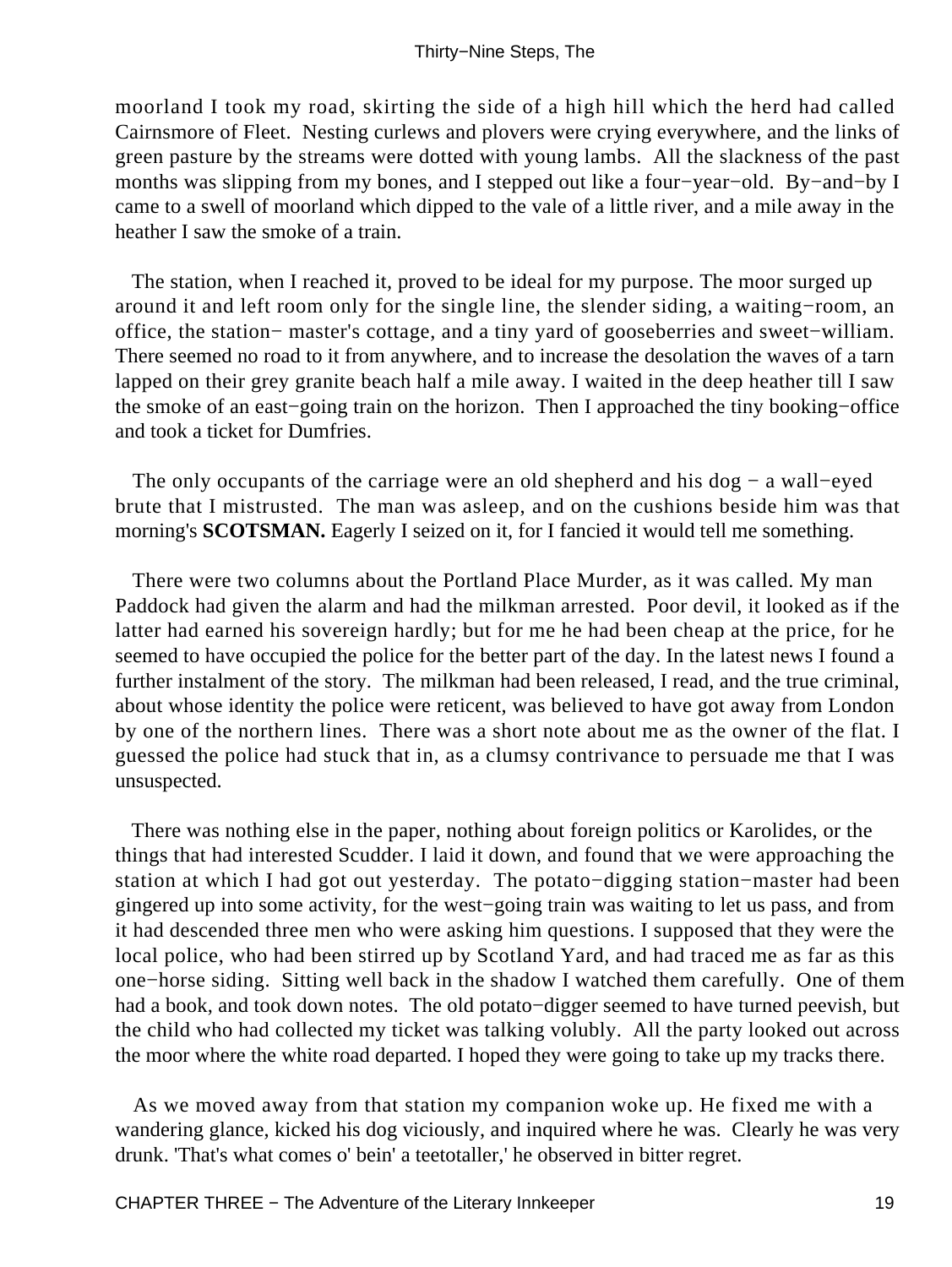I expressed my surprise that in him I should have met a blue− ribbon stalwart.

 'Ay, but I'm a strong teetotaller,' he said pugnaciously. 'I took the pledge last Martinmas, and I havena touched a drop o' whisky sinsyne. Not even at Hogmanay, though I was sair temptit.'

He swung his heels up on the seat, and burrowed a frowsy head into the cushions.

 'And that's a' I get,' he moaned. 'A heid hetter than hell fire, and twae een lookin' different ways for the Sabbath.'

'What did it?' I asked.

 'A drink they ca' brandy. Bein' a teetotaller I keepit off the whisky, but I was nip−nippin' a' day at this brandy, and I doubt I'll no be weel for a fortnicht.' His voice died away into a splutter, and sleep once more laid its heavy hand on him.

 My plan had been to get out at some station down the line, but the train suddenly gave me a better chance, for it came to a standstill at the end of a culvert which spanned a brawling porter−coloured river. I looked out and saw that every carriage window was closed and no human figure appeared in the landscape. So I opened the door, and dropped quickly into the tangle of hazels which edged the line.

 it would have been all right but for that infernal dog. Under the impression that I was decamping with its master's belongings, it started to bark, and all but got me by the trousers. This woke up the herd, who stood bawling at the carriage door in the belief that I had committed suicide. I crawled through the thicket, reached the edge of the stream, and in cover of the bushes put a hundred yards or so behind me. Then from my shelter I peered back, and saw the guard and several passengers gathered round the open carriage door and staring in my direction. I could not have made a more public departure if I had left with a bugler and a brass band.

 Happily the drunken herd provided a diversion. He and his dog, which was attached by a rope to his waist, suddenly cascaded out of the carriage, landed on their heads on the track, and rolled some way down the bank towards the water. In the rescue which followed the dog bit somebody, for I could hear the sound of hard swearing. Presently they had forgotten me, and when after a quarter of a mile's crawl I ventured to look back, the train had started again and was vanishing in the cutting.

 I was in a wide semicircle of moorland, with the brown river as radius, and the high hills forming the northern circumference. There was not a sign or sound of a human being, only the plashing water and the interminable crying of curlews. Yet, oddly enough, for the first time I felt the terror of the hunted on me. It was not the police that I thought of, but the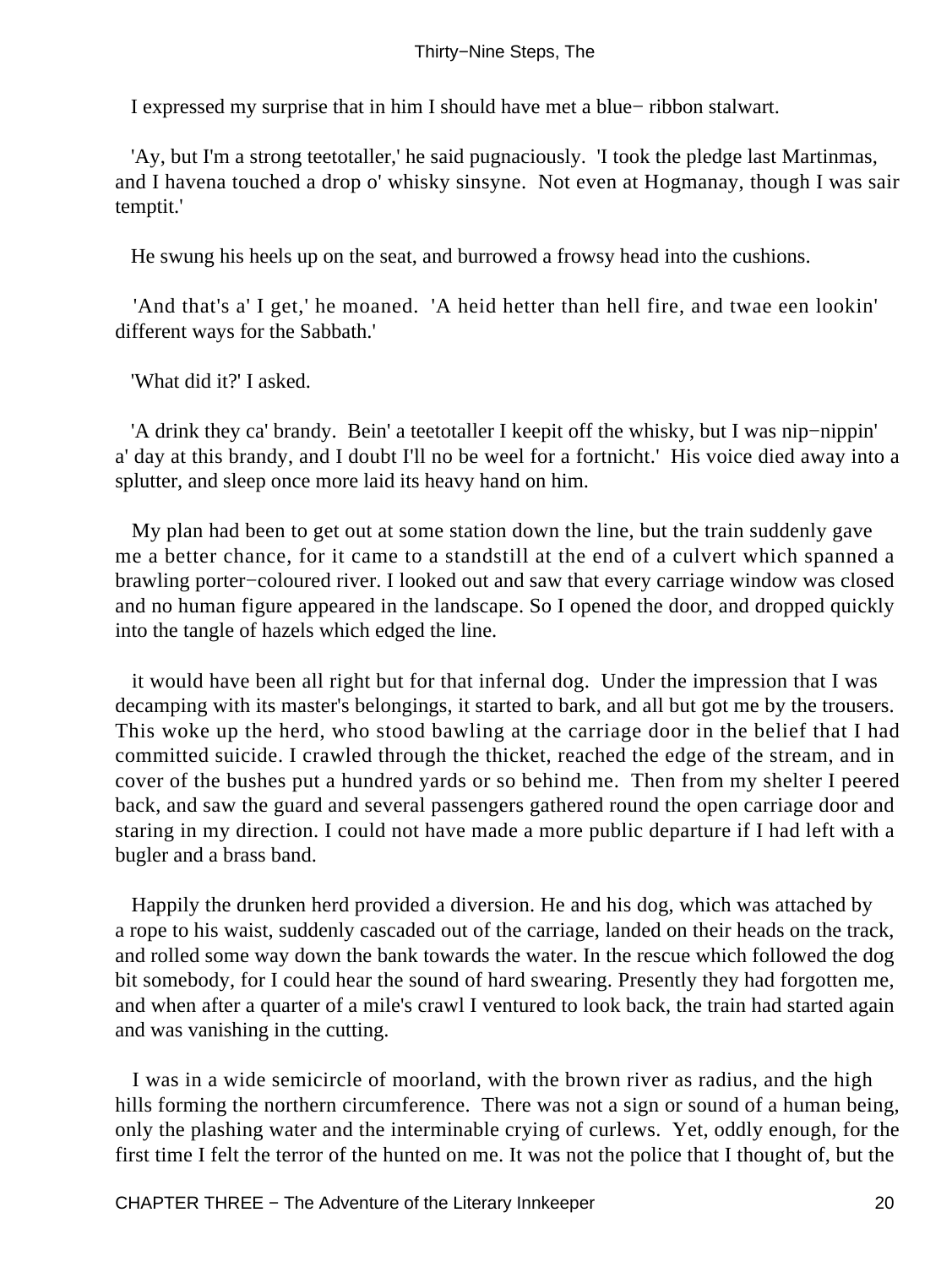other folk, who knew that I knew Scudder's secret and dared not let me live. I was certain that they would pursue me with a keenness and vigilance unknown to the British law, and that once their grip closed on me I should find no mercy.

 I looked back, but there was nothing in the landscape. The sun glinted on the metals of the line and the wet stones in the stream, and you could not have found a more peaceful sight in the world. Nevertheless I started to run. Crouching low in the runnels of the bog, I ran till the sweat blinded my eyes. The mood did not leave me till I had reached the rim of mountain and flung myself panting on a ridge high above the young waters of the brown river.

 From my vantage−ground I could scan the whole moor right away to the railway line and to the south of it where green fields took the place of heather. I have eyes like a hawk, but I could see nothing moving in the whole countryside. Then I looked east beyond the ridge and saw a new kind of landscape − shallow green valleys with plentiful fir plantations and the faint lines of dust which spoke of highroads. Last of all I looked into the blue May sky, and there I saw that which set my pulses racing ...

 Low down in the south a monoplane was climbing into the heavens. I was as certain as if I had been told that that aeroplane was looking for me, and that it did not belong to the police. For an hour or two I watched it from a pit of heather. It flew low along the hill−tops, and then in narrow circles over the valley up which I had come' Then it seemed to change its mind, rose to a great height, and flew away back to the south.

 I did not like this espionage from the air, and I began to think less well of the countryside I had chosen for a refuge. These heather hills were no sort of cover if my enemies were in the sky, and I must find a different kind of sanctuary. I looked with more satisfaction to the green country beyond the ridge, for there I should find woods and stone houses. About six in the evening I came out of the moorland to a white ribbon of road which wound up the narrow vale of a lowland stream. As I followed it, fields gave place to bent, the glen became a plateau, and presently I had reached a kind of pass where a solitary house smoked in the twilight. The road swung over a bridge, and leaning on the parapet was a young man.

 He was smoking a long clay pipe and studying the water with spectacled eyes. In his left hand was a small book with a finger marking the place. Slowly he repeated −

 As when a Gryphon through the wilderness With winged step, o'er hill and moory dale Pursues the Arimaspian.

 He jumped round as my step rung on the keystone, and I saw a pleasant sunburnt boyish face.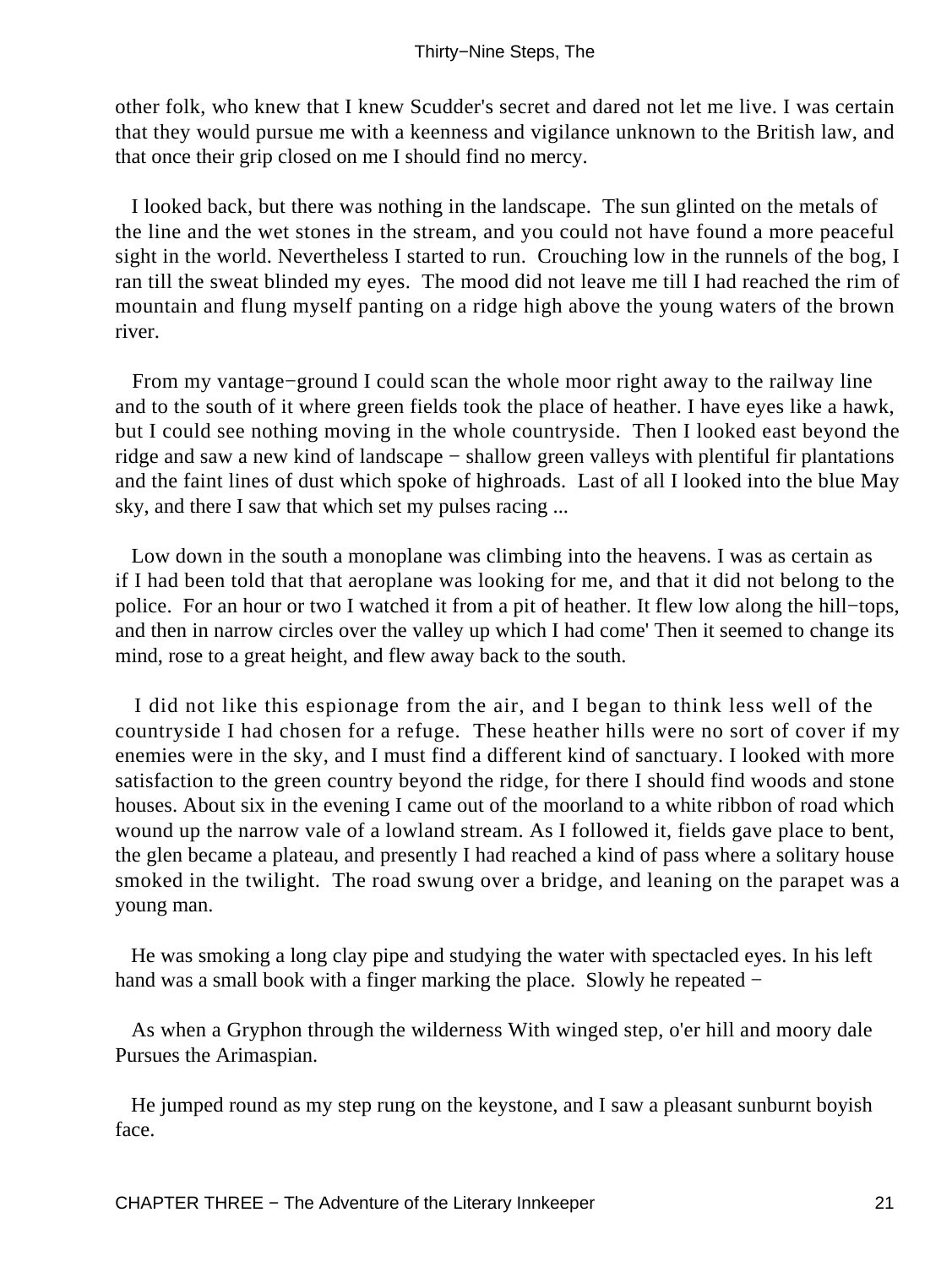'Good evening to you,' he said gravely. 'It's a fine night for the road.'

The smell of peat smoke and of some savoury roast floated to me from the house.

'Is that place an inn?' I asked.

 'At your service,' he said politely. 'I am the landlord, Sir, and I hope you will stay the night, for to tell you the truth I have had no company for a week.'

 I pulled myself up on the parapet of the bridge and filled my pipe. I began to detect an ally.

'You're young to be an innkeeper,' I said.

 'My father died a year ago and left me the business. I live there with my grandmother. It's a slow job for a young man, and it wasn't my choice of profession.'

'Which was?'

He actually blushed. 'I want to write books,' he said.

 'And what better chance could you ask?' I cried. 'Man, I've often thought that an innkeeper would make the best story−teller in the world.'

 'Not now,' he said eagerly. 'Maybe in the old days when you had pilgrims and ballad−makers and highwaymen and mail−coaches on the road. But not now. Nothing comes here but motor−cars full of fat women, who stop for lunch, and a fisherman or two in the spring, and the shooting tenants in August. There is not much material to be got out of that. I want to see life, to travel the world, and write things like Kipling and Conrad. But the most I've done yet is to get some verses printed in CHAMBERS'S JOURNAL.' I looked at the inn standing golden in the sunset against the brown hills.

 'I've knocked a bit about the world, and I wouldn't despise such a hermitage. D'you think that adventure is found only in the tropics or among gentry in red shirts? Maybe you're rubbing shoulders with it at this moment.'

 'That's what Kipling says,' he said, his eyes brightening, and he quoted some verse about 'Romance bringing up the 9.15'.

 'Here's a true tale for you then,' I cried, 'and a month from now you can make a novel out of it.'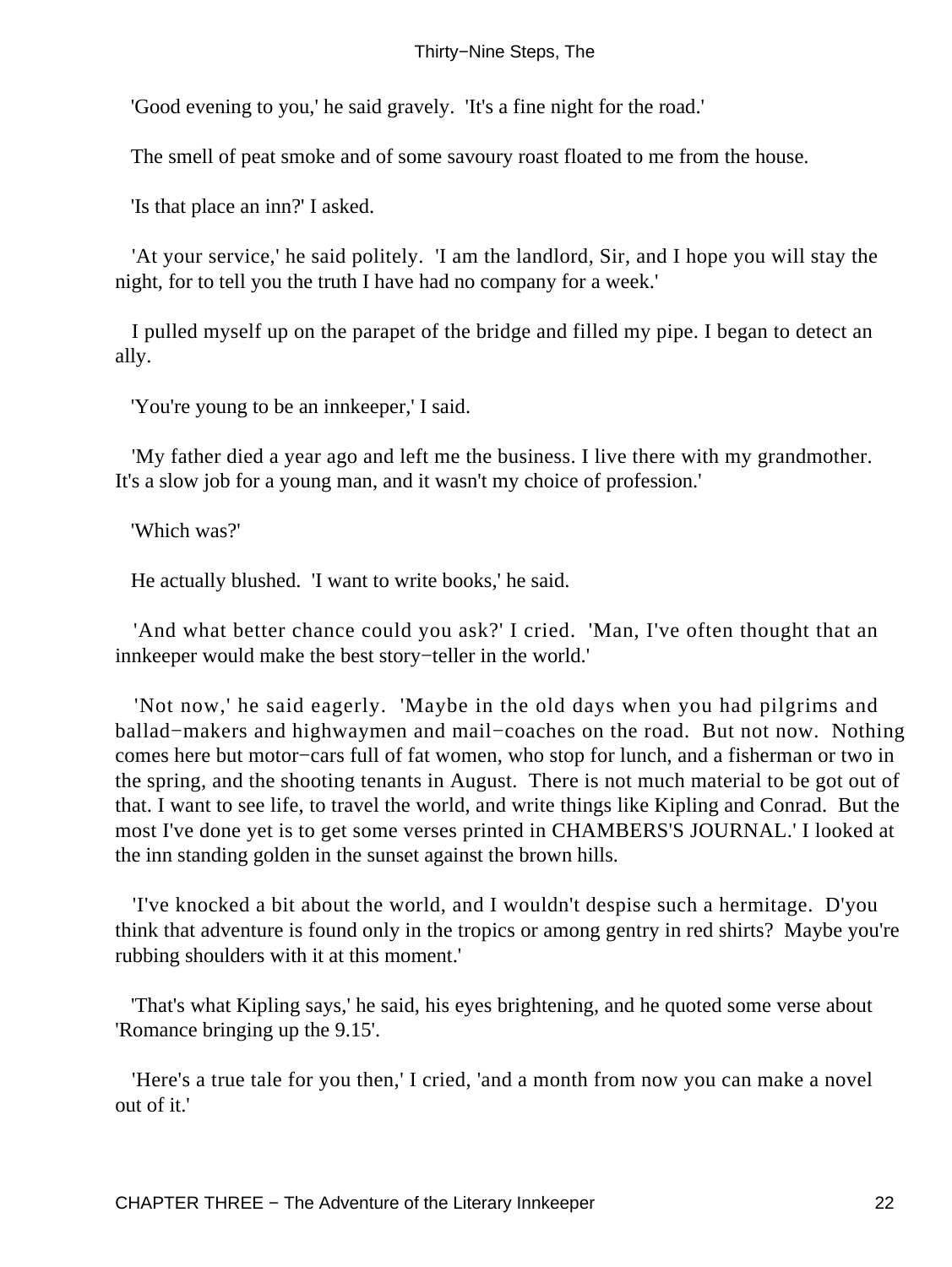Sitting on the bridge in the soft May gloaming I pitched him a lovely yarn. It was true in essentials, too, though I altered the minor details. I made out that I was a mining magnate from Kimberley, who had had a lot of trouble with I.D.B. and had shown up a gang. They had pursued me across the ocean, and had killed my best friend, and were now on my tracks.

 I told the story well, though I say it who shouldn't. I pictured a flight across the Kalahari to German Africa, the crackling, parching days, the wonderful blue−velvet nights. I described an attack on my life on the voyage home, and I made a really horrid affair of the Portland Place murder. 'You're looking for adventure,' I cried; 'well, you've found it here. The devils are after me, and the police are after them. It's a race that I mean to win.'

 'By God!' he whispered, drawing his breath in sharply, 'it is all pure Rider Haggard and Conan Doyle.'

'You believe me,' I said gratefully.

 'Of course I do,' and he held out his hand. 'I believe everything out of the common. The only thing to distrust is the normal.'

He was very young, but he was the man for my money.

 'I think they're off my track for the moment, but I must lie close for a couple of days. Can you take me in?'

 He caught my elbow in his eagerness and drew me towards the house. 'You can lie as snug here as if you were in a moss−hole. I'll see that nobody blabs, either. And you'll give me some more material about your adventures?'

 As I entered the inn porch I heard from far off the beat of an engine. There silhouetted against the dusky West was my friend, the monoplane.

 He gave me a room at the back of the house, with a fine outlook over the plateau, and he made me free of his own study, which was stacked with cheap editions of his favourite authors. I never saw the grandmother, so I guessed she was bedridden. An old woman called Margit brought me my meals, and the innkeeper was around me at all hours. I wanted some time to myself, so I invented a job for him. He had a motor−bicycle, and I sent him off next morning for the daily paper, which usually arrived with the post in the late afternoon. I told him to keep his eyes skinned, and make note of any strange figures he saw, keeping a special sharp look−out for motors and aeroplanes. Then I sat down in real earnest to Scudder's note−book.

 He came back at midday with the **SCOTSMAN.** There was nothing in it, except some further evidence of Paddock and the milkman, and a repetition of yesterday's statement that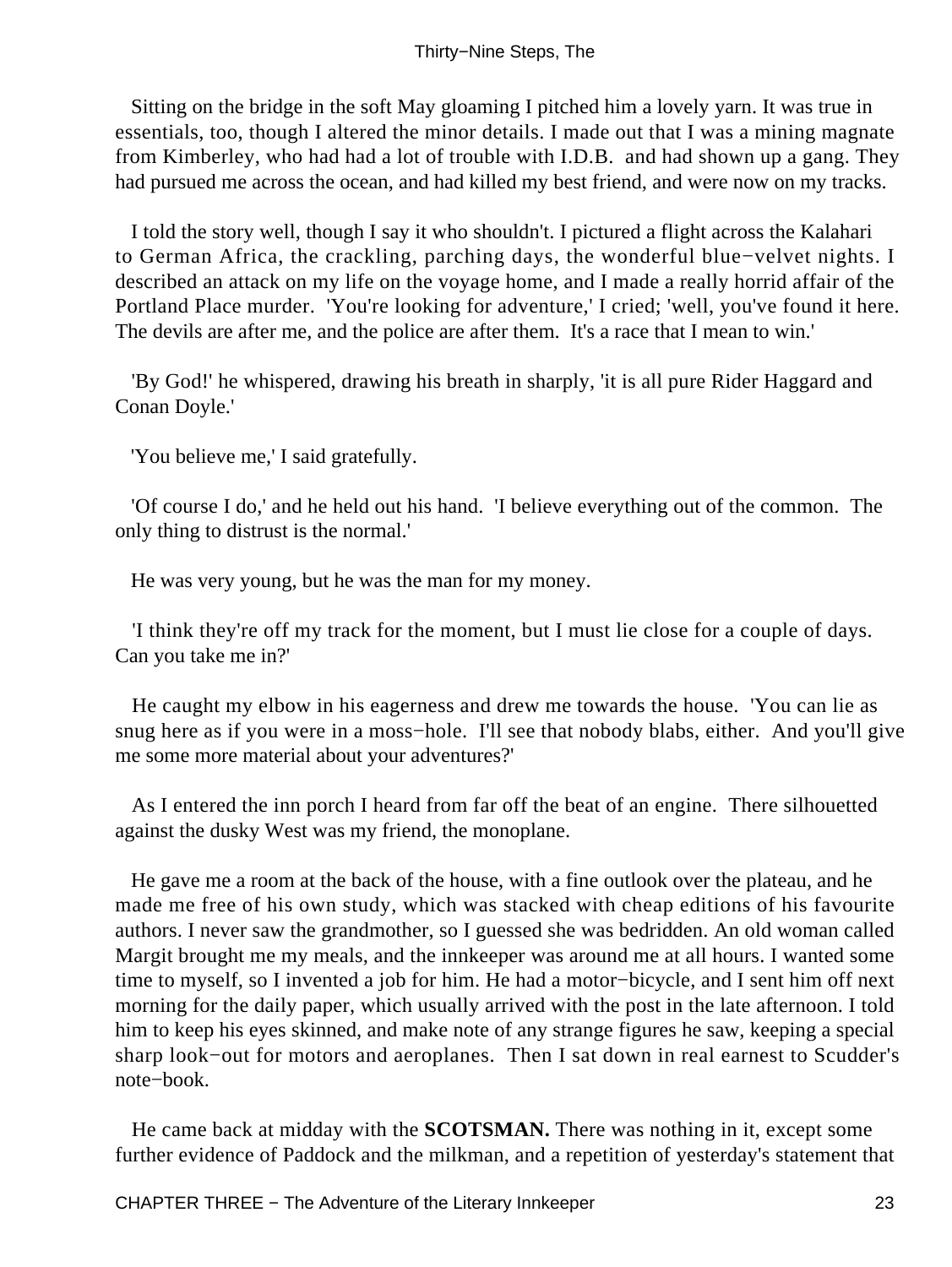the murderer had gone North. But there was a long article, reprinted from **THE TIMES,** about Karolides and the state of affairs in the Balkans, though there was no mention of any visit to England. I got rid of the innkeeper for the afternoon, for I was getting very warm in my search for the cypher.

 As I told you, it was a numerical cypher, and by an elaborate system of experiments I had pretty well discovered what were the nulls and stops. The trouble was the key word, and when I thought of the odd million words he might have used I felt pretty hopeless. But about three o'clock I had a sudden inspiration.

 The name Julia Czechenyi flashed across my memory. Scudder had said it was the key to the Karolides business, and it occurred to me to try it on his cypher.

 It worked. The five letters of 'Julia' gave me the position of the vowels. A was J, the tenth letter of the alphabet, and so represented by X in the cypher. E was XXI, and so on. 'Czechenyi' gave me the numerals for the principal consonants. I scribbled that scheme on a bit of paper and sat down to read Scudder's pages.

In half an hour I was reading with a whitish face and fingers that drummed on the table.

 I glanced out of the window and saw a big touring−car coming up the glen towards the inn. It drew up at the door, and there was the sound of people alighting. There seemed to be two of them, men in aquascutums and tweed caps.

Ten minutes later the innkeeper slipped into the room, his eyes bright with excitement.

 'There's two chaps below looking for you,' he whispered. 'They're in the dining−room having whiskies−and−sodas. They asked about you and said they had hoped to meet you here. Oh! and they described you jolly well, down to your boots and shirt. I told them you had been here last night and had gone off on a motor bicycle this morning, and one of the chaps swore like a navvy.'

 I made him tell me what they looked like. One was a dark−eyed thin fellow with bushy eyebrows, the other was always smiling and lisped in his talk. Neither was any kind of foreigner; on this my young friend was positive.

I took a bit of paper and wrote these words in German as if they were part of a letter −

 ... 'Black Stone. Scudder had got on to this, but he could not act for a fortnight. I doubt if I can do any good now, especially as Karolides is uncertain about his plans. But if Mr T. advises I will do the best I ...'

I manufactured it rather neatly, so that it looked like a loose page of a private letter.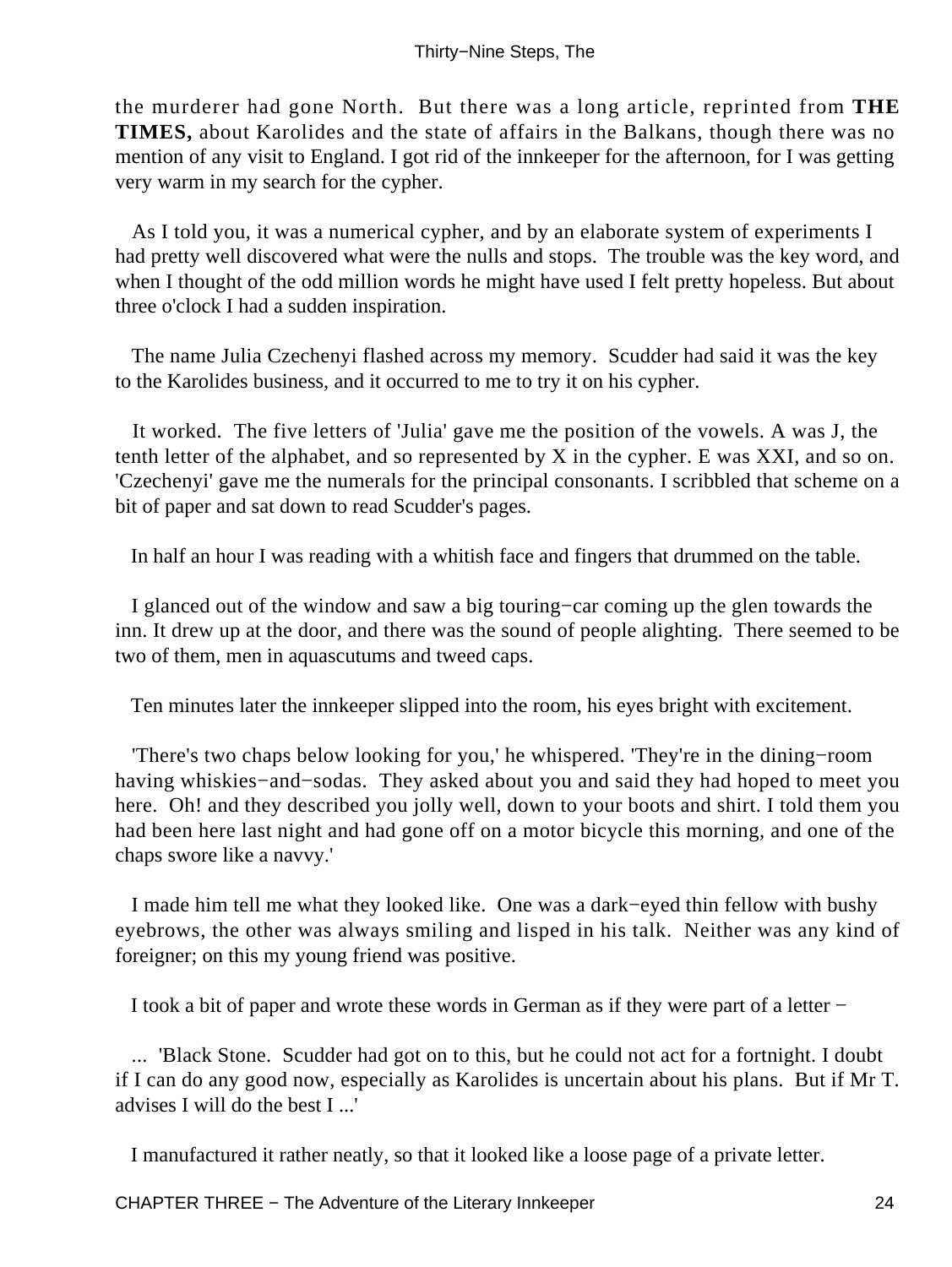'Take this down and say it was found in my bedroom, and ask them to return it to me if they overtake me.' Three minutes later I heard the car begin to move, and peeping from behind the curtain caught sight of the two figures. One was slim, the other was sleek; that was the most I could make of my reconnaissance.

 The innkeeper appeared in great excitement. 'Your paper woke them up,' he said gleefully. 'The dark fellow went as white as death and cursed like blazes, and the fat one whistled and looked ugly. They paid for their drinks with half−a−sovereign and wouldn't wait for change.'

 'Now I'll tell you what I want you to do,' I said. 'Get on your bicycle and go off to Newton−Stewart to the Chief Constable. Describe the two men, and say you suspect them of having had something to do with the London murder. You can invent reasons. The two will come back, never fear. Not tonight, for they'll follow me forty miles along the road, but first thing tomorrow morning. Tell the police to be here bright and early.'

 He set off like a docile child, while I worked at Scudder's notes. When he came back we dined together, and in common decency I had to let him pump me. I gave him a lot of stuff about lion hunts and the Matabele War, thinking all the while what tame businesses these were compared to this I was now engaged in! When he went to bed I sat up and finished Scudder. I smoked in a chair till daylight, for I could not sleep.

 About eight next morning I witnessed the arrival of two constables and a sergeant. They put their car in a coach−house under the innkeeper's instructions, and entered the house. Twenty minutes later I saw from my window a second car come across the plateau from the opposite direction. It did not come up to the inn, but stopped two hundred yards off in the shelter of a patch of wood. I noticed that its occupants carefully reversed it before leaving it. A minute or two later I heard their steps on the gravel outside the window.

 My plan had been to lie hid in my bedroom, and see what happened. I had a notion that, if I could bring the police and my other more dangerous pursuers together, something might work out of it to my advantage. But now I had a better idea. I scribbled a line of thanks to my host, opened the window, and dropped quietly into a gooseberry bush. Unobserved I crossed the dyke, crawled down the side of a tributary burn, and won the highroad on the far side of the patch of trees. There stood the car, very spick and span in the morning sunlight, but with the dust on her which told of a long journey. I started her, jumped into the chauffeur's seat, and stole gently out on to the plateau.

 Almost at once the road dipped so that I lost sight of the inn, but the wind seemed to bring me the sound of angry voices.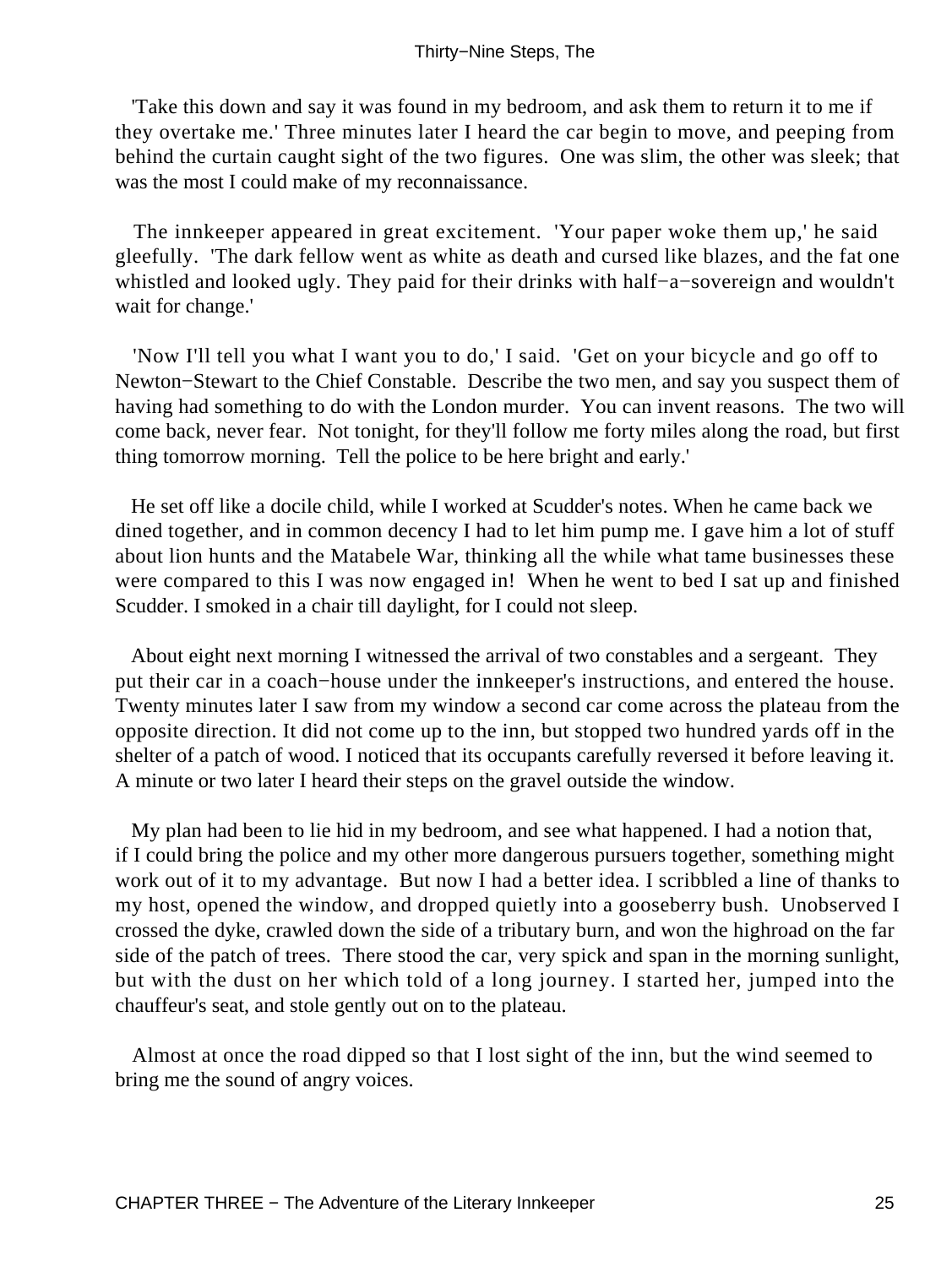# **[CHAPTER FOUR − The Adventure of the Radical Candidate](#page-87-0)**

You may picture me driving that 40 h.p. car for all she was worth over the crisp moor roads on that shining May morning; glancing back at first over my shoulder, and looking anxiously to the next turning; then driving with a vague eye, just wide enough awake to keep on the highway. For I was thinking desperately of what I had found in Scudder's pocket−book.

 The little man had told me a pack of lies. All his yarns about the Balkans and the Jew−Anarchists and the Foreign Office Conference were eyewash, and so was Karolides. And yet not quite, as you shall hear. I had staked everything on my belief in his story, and had been let down; here was his book telling me a different tale, and instead of being once−bitten−twice−shy, I believed it absolutely.

 Why, I don't know. It rang desperately true, and the first yarn, if you understand me, had been in a queer way true also in spirit. The fifteenth day of June was going to be a day of destiny, a bigger destiny than the killing of a Dago. It was so big that I didn't blame Scudder for keeping me out of the game and wanting to play a lone hand. That, I was pretty clear, was his intention. He had told me something which sounded big enough, but the real thing was so immortally big that he, the man who had found it out, wanted it all for himself. I didn't blame him. It was risks after all that he was chiefly greedy about.

The whole story was in the notes – with gaps, you understand, which he would have filled up from his memory. He stuck down his authorities, too, and had an odd trick of giving them all a numerical value and then striking a balance, which stood for the reliability of each stage in the yarn. The four names he had printed were authorities, and there was a man, Ducrosne, who got five out of a possible five; and another fellow, Ammersfoort, who got three. The bare bones of the tale were all that was in the book − these, and one queer phrase which occurred half a dozen times inside brackets. '(Thirty−nine steps)' was the phrase; and at its last time of use it ran − '(Thirty−nine steps, I counted them − high tide 10.17 p.m.)'. I could make nothing of that.

 The first thing I learned was that it was no question of preventing a war. That was coming, as sure as Christmas: had been arranged, said Scudder, ever since February 1912. Karolides was going to be the occasion. He was booked all right, and was to hand in his checks on June 14th, two weeks and four days from that May morning. I gathered from Scudder's notes that nothing on earth could prevent that. His talk of Epirote guards that would skin their own grandmothers was all billy−o.

The second thing was that this war was going to come as a mighty surprise to Britain.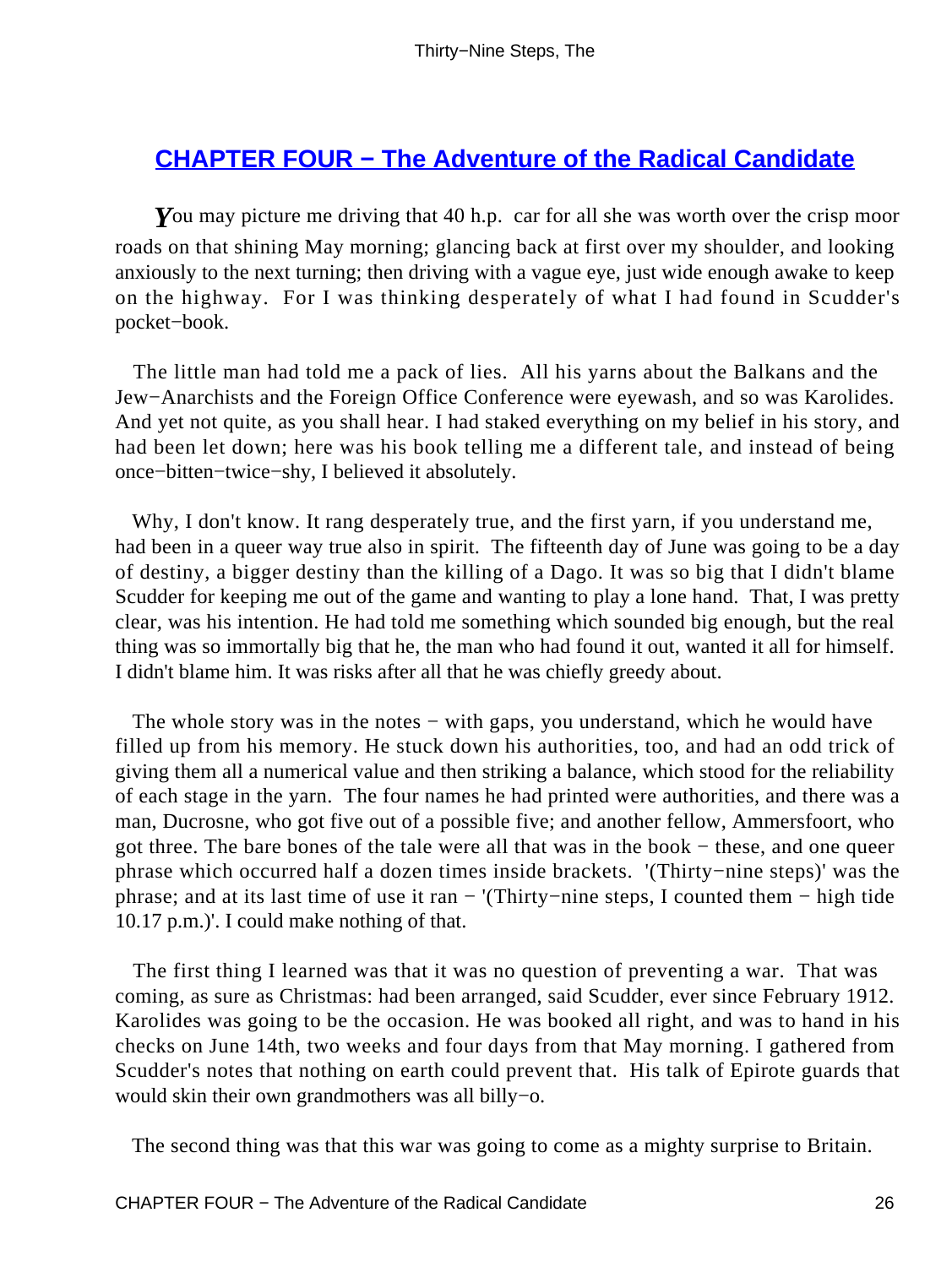Karolides' death would set the Balkans by the ears, and then Vienna would chip in with an ultimatum. Russia wouldn't like that, and there would be high words. But Berlin would play the peacemaker, and pour oil on the waters, till suddenly she would find a good cause for a quarrel, pick it up, and in five hours let fly at us. That was the idea, and a pretty good one too. Honey and fair speeches, and then a stroke in the dark. While we were talking about the goodwill and good intentions of Germany our coast would be silently ringed with mines, and submarines would be waiting for every battleship.

 But all this depended upon the third thing, which was due to happen on June 15th. I would never have grasped this if I hadn't once happened to meet a French staff officer, coming back from West Africa, who had told me a lot of things. One was that, in spite of all the nonsense talked in Parliament, there was a real working alliance between France and Britain, and that the two General Staffs met every now and then, and made plans for joint action in case of war. Well, in June a very great swell was coming over from Paris, and he was going to get nothing less than a statement of the disposition of the British Home Fleet on mobilization. At least I gathered it was something like that; anyhow, it was something uncommonly important.

 But on the 15th day of June there were to be others in London − others, at whom I could only guess. Scudder was content to call them collectively the 'Black Stone'. They represented not our Allies, but our deadly foes; and the information, destined for France, was to be diverted to their pockets. And it was to be used, remember – used a week or two later, with great guns and swift torpedoes, suddenly in the darkness of a summer night.

 This was the story I had been deciphering in a back room of a country inn, overlooking a cabbage garden. This was the story that hummed in my brain as I swung in the big touring−car from glen to glen.

 My first impulse had been to write a letter to the Prime Minister, but a little reflection convinced me that that would be useless. Who would believe my tale? I must show a sign, some token in proof, and Heaven knew what that could be. Above all, I must keep going myself, ready to act when things got riper, and that was going to be no light job with the police of the British Isles in full cry after me and the watchers of the Black Stone running silently and swiftly on my trail.

 I had no very clear purpose in my journey, but I steered east by the sun, for I remembered from the map that if I went north I would come into a region of coalpits and industrial towns. Presently I was down from the moorlands and traversing the broad haugh of a river. For miles I ran alongside a park wall, and in a break of the trees I saw a great castle. I swung through little old thatched villages, and over peaceful lowland streams, and past gardens blazing with hawthorn and yellow laburnum. The land was so deep in peace that I could scarcely believe that somewhere behind me were those who sought my life; ay, and that in a month's time, unless I had the almightiest of luck, these round country faces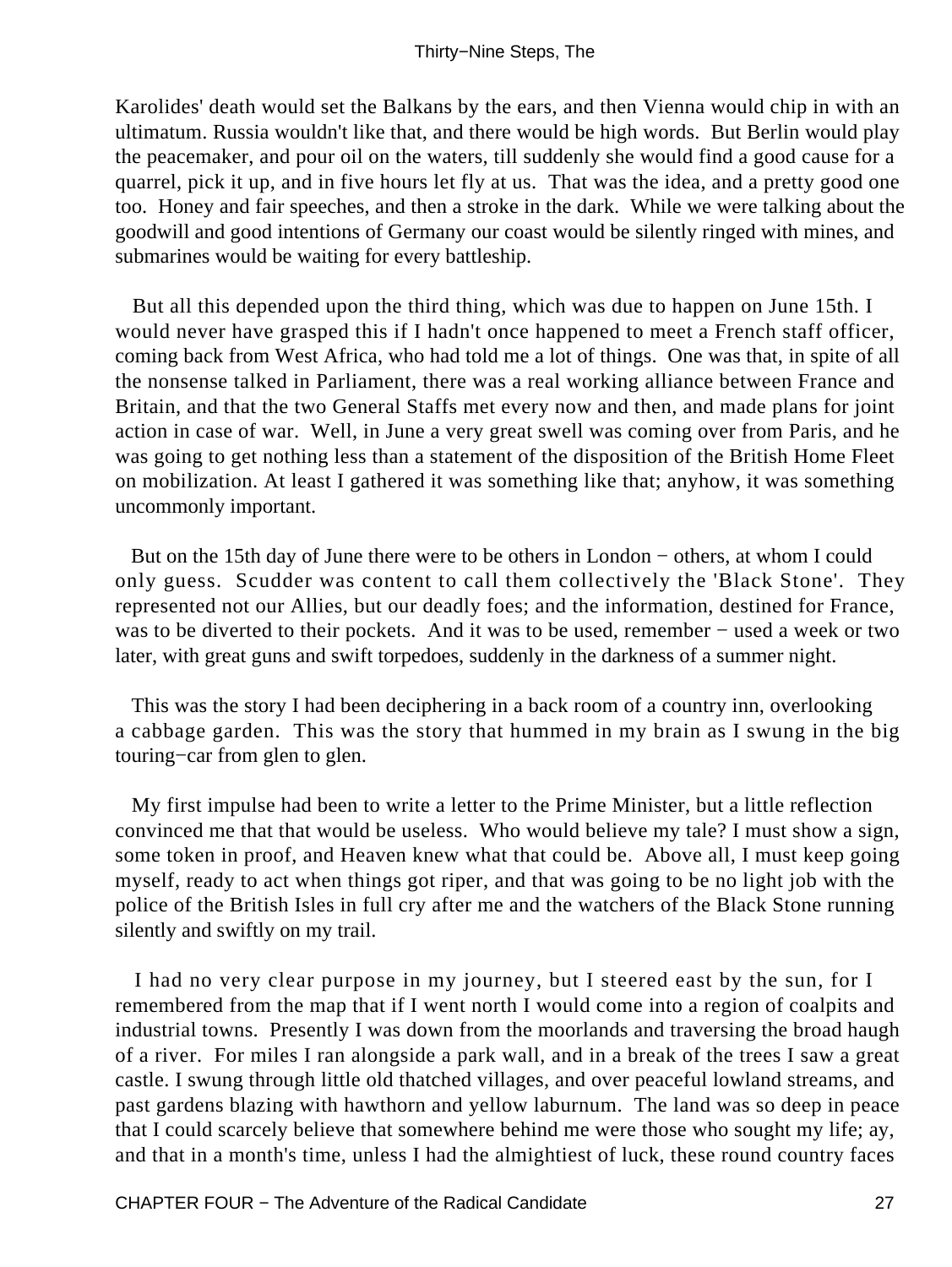would be pinched and staring, and men would be lying dead in English fields.

 About mid−day I entered a long straggling village, and had a mind to stop and eat. Half−way down was the Post Office, and on the steps of it stood the postmistress and a policeman hard at work conning a telegram. When they saw me they wakened up, and the policeman advanced with raised hand, and cried on me to stop.

 I nearly was fool enough to obey. Then it flashed upon me that the wire had to do with me; that my friends at the inn had come to an understanding, and were united in desiring to see more of me, and that it had been easy enough for them to wire the description of me and the car to thirty villages through which I might pass. I released the brakes just in time. As it was, the policeman made a claw at the hood, and only dropped off when he got my left in his eye.

 I saw that main roads were no place for me, and turned into the byways. It wasn't an easy job without a map, for there was the risk of getting on to a farm road and ending in a duck−pond or a stable− yard, and I couldn't afford that kind of delay. I began to see what an ass I had been to steal the car. The big green brute would be the safest kind of clue to me over the breadth of Scotland. If I left it and took to my feet, it would be discovered in an hour or two and I would get no start in the race.

 The immediate thing to do was to get to the loneliest roads. These I soon found when I struck up a tributary of the big river, and got into a glen with steep hills all about me, and a corkscrew road at the end which climbed over a pass. Here I met nobody, but it was taking me too far north, so I slewed east along a bad track and finally struck a big double−line railway. Away below me I saw another broadish valley, and it occurred to me that if I crossed it I might find some remote inn to pass the night. The evening was now drawing in, and I was furiously hungry, for I had eaten nothing since breakfast except a couple of buns I had bought from a baker's cart. just then I heard a noise in the sky, and lo and behold there was that infernal aeroplane, flying low, about a dozen miles to the south and rapidly coming towards me.

 I had the sense to remember that on a bare moor I was at the aeroplane's mercy, and that my only chance was to get to the leafy cover of the valley. Down the hill I went like blue lightning, screwing my head round, whenever I dared, to watch that damned flying machine. Soon I was on a road between hedges, and dipping to the deep−cut glen of a stream. Then came a bit of thick wood where I slackened speed.

 Suddenly on my left I heard the hoot of another car, and realized to my horror that I was almost up on a couple of gate−posts through which a private road debouched on the highway. My horn gave an agonized roar, but it was too late. I clapped on my brakes, but my impetus was too great, and there before me a car was sliding athwart my course. In a second there would have been the deuce of a wreck. I did the only thing possible, and ran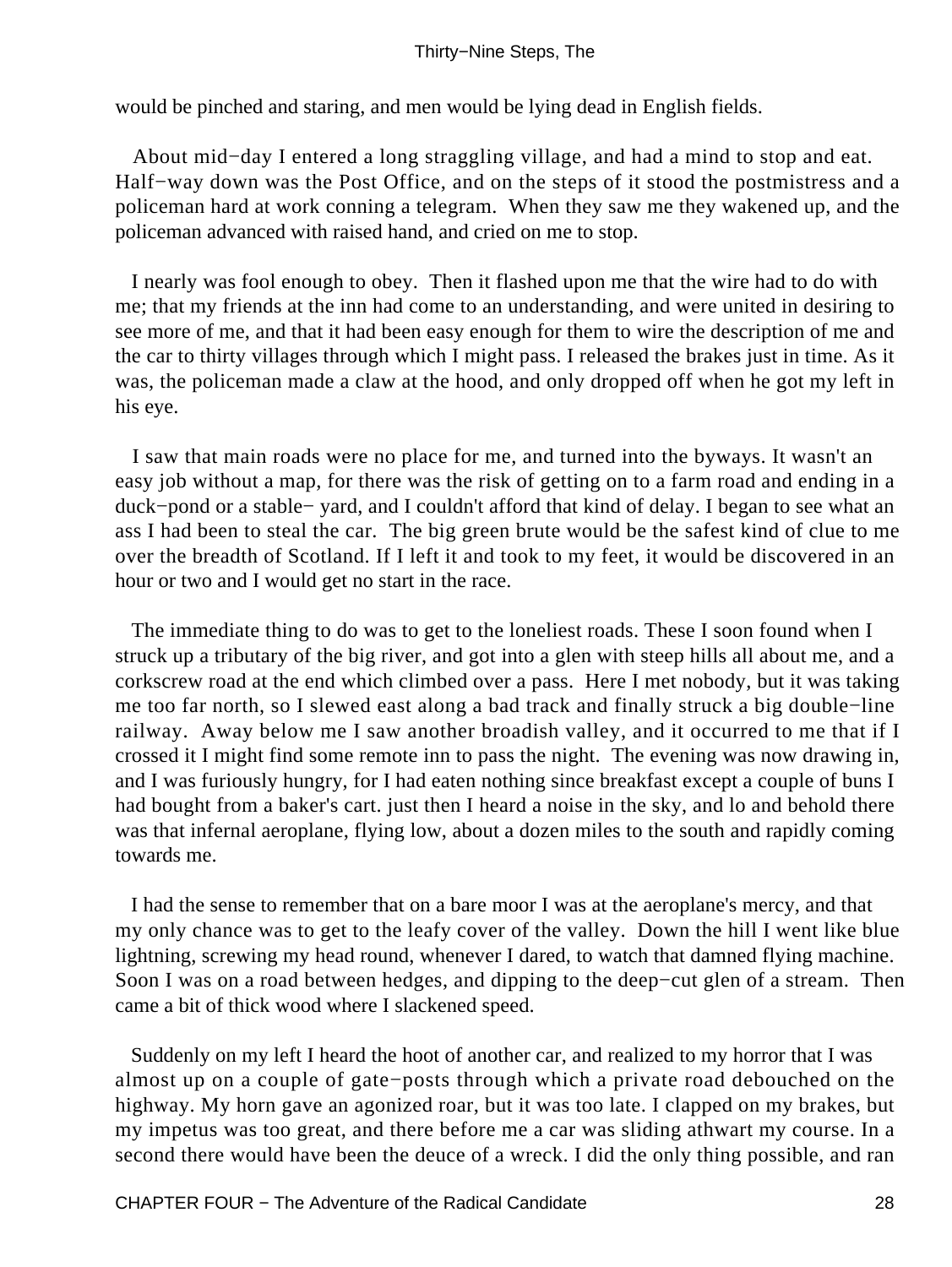slap into the hedge on the right, trusting to find something soft beyond.

 But there I was mistaken. My car slithered through the hedge like butter, and then gave a sickening plunge forward. I saw what was coming, leapt on the seat and would have jumped out. But a branch of hawthorn got me in the chest, lifted me up and held me, while a ton or two of expensive metal slipped below me, bucked and pitched, and then dropped with an almighty smash fifty feet to the bed of the stream.

 Slowly that thorn let me go. I subsided first on the hedge, and then very gently on a bower of nettles. As I scrambled to my feet a hand took me by the arm, and a sympathetic and badly scared voice asked me if I were hurt.

 I found myself looking at a tall young man in goggles and a leather ulster, who kept on blessing his soul and whinnying apologies. For myself, once I got my wind back, I was rather glad than otherwise. This was one way of getting rid of the car.

 'My blame, Sir,' I answered him. 'It's lucky that I did not add homicide to my follies. That's the end of my Scotch motor tour, but it might have been the end of my life.'

 He plucked out a watch and studied it. 'You're the right sort of fellow,' he said. 'I can spare a quarter of an hour, and my house is two minutes off. I'll see you clothed and fed and snug in bed. Where's your kit, by the way? Is it in the burn along with the car?'

'It's in my pocket,' I said, brandishing a toothbrush. 'I'm a Colonial and travel light.'

 'A Colonial,' he cried. 'By Gad, you're the very man I've been praying for. Are you by any blessed chance a Free Trader?'

'I am,' said I, without the foggiest notion of what he meant.

 He patted my shoulder and hurried me into his car. Three minutes later we drew up before a comfortable−looking shooting box set among pine−trees, and he ushered me indoors. He took me first to a bedroom and flung half a dozen of his suits before me, for my own had been pretty well reduced to rags. I selected a loose blue serge, which differed most conspicuously from my former garments, and borrowed a linen collar. Then he haled me to the dining−room, where the remnants of a meal stood on the table, and announced that I had just five minutes to feed. 'You can take a snack in your pocket, and we'll have supper when we get back. I've got to be at the Masonic Hall at eight o'clock, or my agent will comb my hair.'

I had a cup of coffee and some cold ham, while he yarned away on the hearth−rug.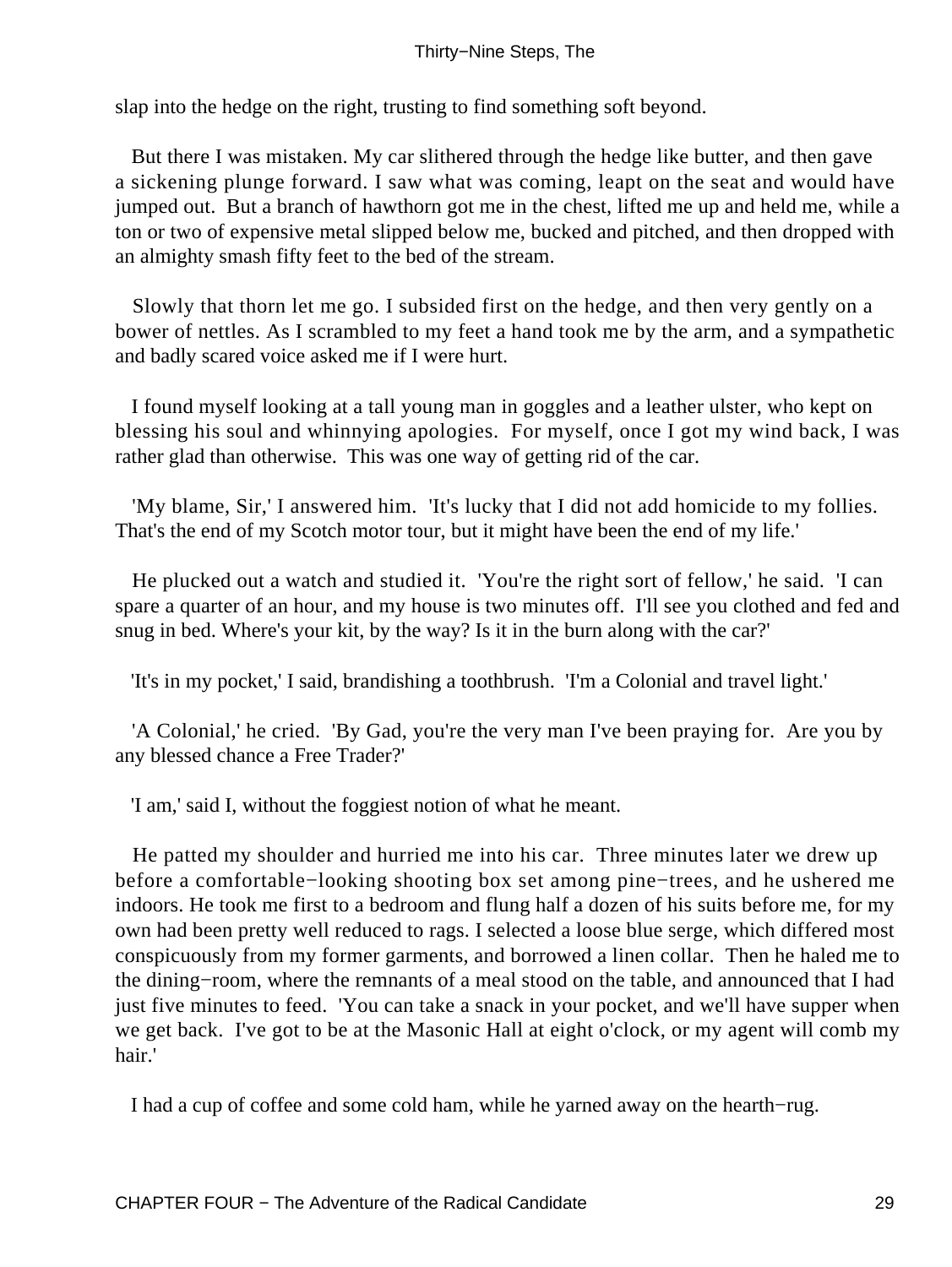'You find me in the deuce of a mess, Mr − by−the−by, you haven't told me your name. Twisdon? Any relation of old Tommy Twisdon of the Sixtieth? No? Well, you see I'm Liberal Candidate for this part of the world, and I had a meeting on tonight at Brattleburn − that's my chief town, and an infernal Tory stronghold. I had got the Colonial ex−Premier fellow, Crumpleton, coming to speak for me tonight, and had the thing tremendously billed and the whole place ground−baited. This afternoon I had a wire from the ruffian saying he had got influenza at Blackpool, and here am I left to do the whole thing myself. I had meant to speak for ten minutes and must now go on for forty, and, though I've been racking my brains for three hours to think of something, I simply cannot last the course. Now you've got to be a good chap and help me. You're a Free Trader and can tell our people what a wash−out Protection is in the Colonies. All you fellows have the gift of the gab − I wish to Heaven I had it. I'll be for evermore in your debt.'

 I had very few notions about Free Trade one way or the other, but I saw no other chance to get what I wanted. My young gentleman was far too absorbed in his own difficulties to think how odd it was to ask a stranger who had just missed death by an ace and had lost a 1,000−guinea car to address a meeting for him on the spur of the moment. But my necessities did not allow me to contemplate oddnesses or to pick and choose my supports.

 'All right,' I said. 'I'm not much good as a speaker, but I'll tell them a bit about Australia.'

 At my words the cares of the ages slipped from his shoulders, and he was rapturous in his thanks. He lent me a big driving coat – and never troubled to ask why I had started on a motor tour without possessing an ulster – and, as we slipped down the dusty roads, poured into my ears the simple facts of his history. He was an orphan, and his uncle had brought him up − I've forgotten the uncle's name, but he was in the Cabinet, and you can read his speeches in the papers. He had gone round the world after leaving Cambridge, and then, being short of a job, his uncle had advised politics. I gathered that he had no preference in parties. 'Good chaps in both,' he said cheerfully, 'and plenty of blighters, too. I'm Liberal, because my family have always been Whigs.' But if he was lukewarm politically he had strong views on other things. He found out I knew a bit about horses, and jawed away about the Derby entries; and he was full of plans for improving his shooting. Altogether, a very clean, decent, callow young man.

 As we passed through a little town two policemen signalled us to stop, and flashed their lanterns on us.

 'Beg pardon, Sir Harry,' said one. 'We've got instructions to look out for a car, and the description's no unlike yours.'

 'Right−o,' said my host, while I thanked Providence for the devious ways I had been brought to safety. After that he spoke no more, for his mind began to labour heavily with his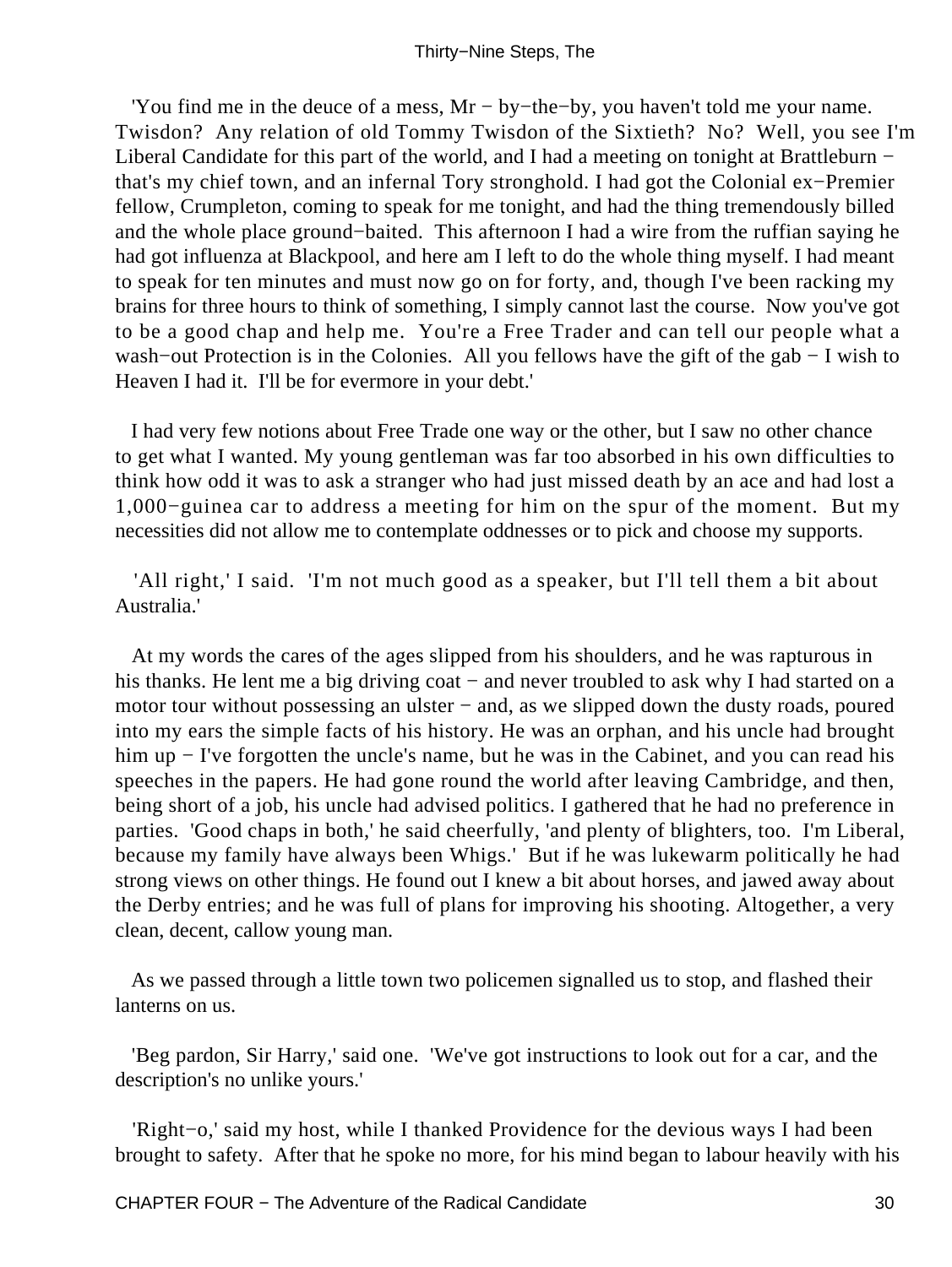coming speech. His lips kept muttering, his eye wandered, and I began to prepare myself for a second catastrophe. I tried to think of something to say myself, but my mind was dry as a stone. The next thing I knew we had drawn up outside a door in a street, and were being welcomed by some noisy gentlemen with rosettes. The hall had about five hundred in it, women mostly, a lot of bald heads, and a dozen or two young men. The chairman, a weaselly minister with a reddish nose, lamented Crumpleton's absence, soliloquized on his influenza, and gave me a certificate as a 'trusted leader of Australian thought'. There were two policemen at the door, and I hoped they took note of that testimonial. Then Sir Harry started.

 I never heard anything like it. He didn't begin to know how to talk. He had about a bushel of notes from which he read, and when he let go of them he fell into one prolonged stutter. Every now and then he remembered a phrase he had learned by heart, straightened his back, and gave it off like Henry Irving, and the next moment he was bent double and crooning over his papers. It was the most appalling rot, too. He talked about the 'German menace', and said it was all a Tory invention to cheat the poor of their rights and keep back the great flood of social reform, but that 'organized labour' realized this and laughed the Tories to scorn. He was all for reducing our Navy as a proof of our good faith, and then sending Germany an ultimatum telling her to do the same or we would knock her into a cocked hat. He said that, but for the Tories, Germany and Britain would be fellow−workers in peace and reform. I thought of the little black book in my pocket! A giddy lot Scudder's friends cared for peace and reform.

 Yet in a queer way I liked the speech. You could see the niceness of the chap shining out behind the muck with which he had been spoon−fed. Also it took a load off my mind. I mightn't be much of an orator, but I was a thousand per cent better than Sir Harry.

 I didn't get on so badly when it came to my turn. I simply told them all I could remember about Australia, praying there should be no Australian there − all about its labour party and emigration and universal service. I doubt if I remembered to mention Free Trade, but I said there were no Tories in Australia, only Labour and Liberals. That fetched a cheer, and I woke them up a bit when I started in to tell them the kind of glorious business I thought could be made out of the Empire if we really put our backs into it.

 Altogether I fancy I was rather a success. The minister didn't like me, though, and when he proposed a vote of thanks, spoke of Sir Harry's speech as 'statesmanlike' and mine as having 'the eloquence of an emigration agent'.

When we were in the car again my host was in wild spirits at having got his job over. 'A ripping speech, Twisdon,' he said. 'Now, you're coming home with me. I'm all alone, and if you'll stop a day or two I'll show you some very decent fishing.'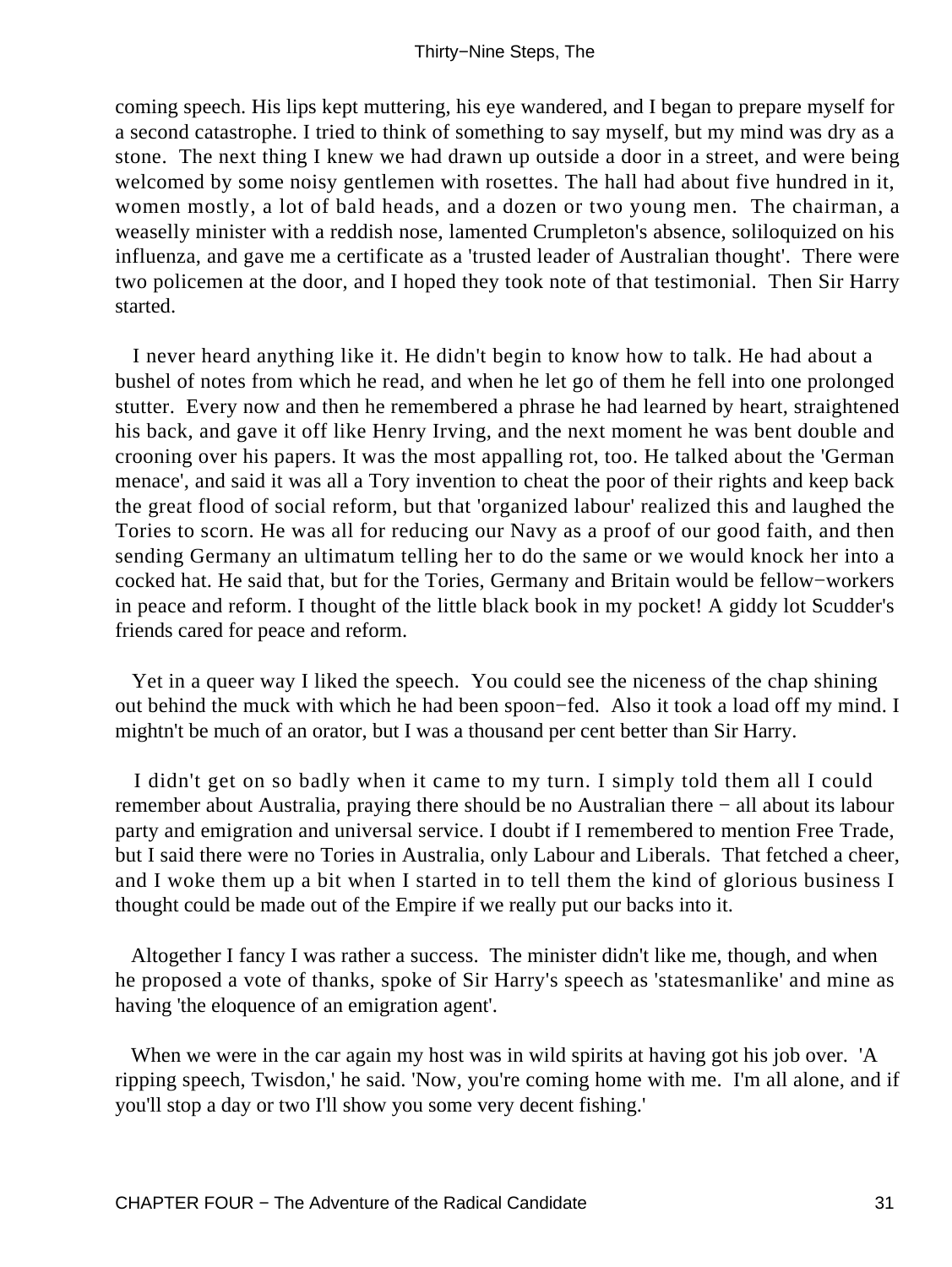We had a hot supper – and I wanted it pretty badly – and then drank grog in a big cheery smoking−room with a crackling wood fire. I thought the time had come for me to put my cards on the table. I saw by this man's eye that he was the kind you can trust.

 'Listen, Sir Harry,' I said. 'I've something pretty important to say to you. You're a good fellow, and I'm going to be frank. Where on earth did you get that poisonous rubbish you talked tonight?'

 His face fell. 'Was it as bad as that?' he asked ruefully. 'It did sound rather thin. I got most of it out of the **PROGRESSIVE MAGAZINE** and pamphlets that agent chap of mine keeps sending me. But you surely don't think Germany would ever go to war with us?'

 'Ask that question in six weeks and it won't need an answer,' I said. 'If you'll give me your attention for half an hour I am going to tell you a story.'

 I can see yet that bright room with the deers' heads and the old prints on the walls, Sir Harry standing restlessly on the stone curb of the hearth, and myself lying back in an armchair, speaking. I seemed to be another person, standing aside and listening to my own voice, and judging carefully the reliability of my tale. It was the first time I had ever told anyone the exact truth, so far as I understood it, and it did me no end of good, for it straightened out the thing in my own mind. I blinked no detail. He heard all about Scudder, and the milkman, and the note−book, and my doings in Galloway. Presently he got very excited and walked up and down the hearth−rug.

 'So you see,' I concluded, 'you have got here in your house the man that is wanted for the Portland Place murder. Your duty is to send your car for the police and give me up. I don't think I'll get very far. There'll be an accident, and I'll have a knife in my ribs an hour or so after arrest. Nevertheless, it's your duty, as a law−abiding citizen. Perhaps in a month's time you'll be sorry, but you have no cause to think of that.'

 He was looking at me with bright steady eyes. 'What was your job in Rhodesia, Mr Hannay?' he asked.

 'Mining engineer,' I said. 'I've made my pile cleanly and I've had a good time in the making of it.'

'Not a profession that weakens the nerves, is it?'

 I laughed. 'Oh, as to that, my nerves are good enough.' I took down a hunting−knife from a stand on the wall, and did the old Mashona trick of tossing it and catching it in my lips. That wants a pretty steady heart.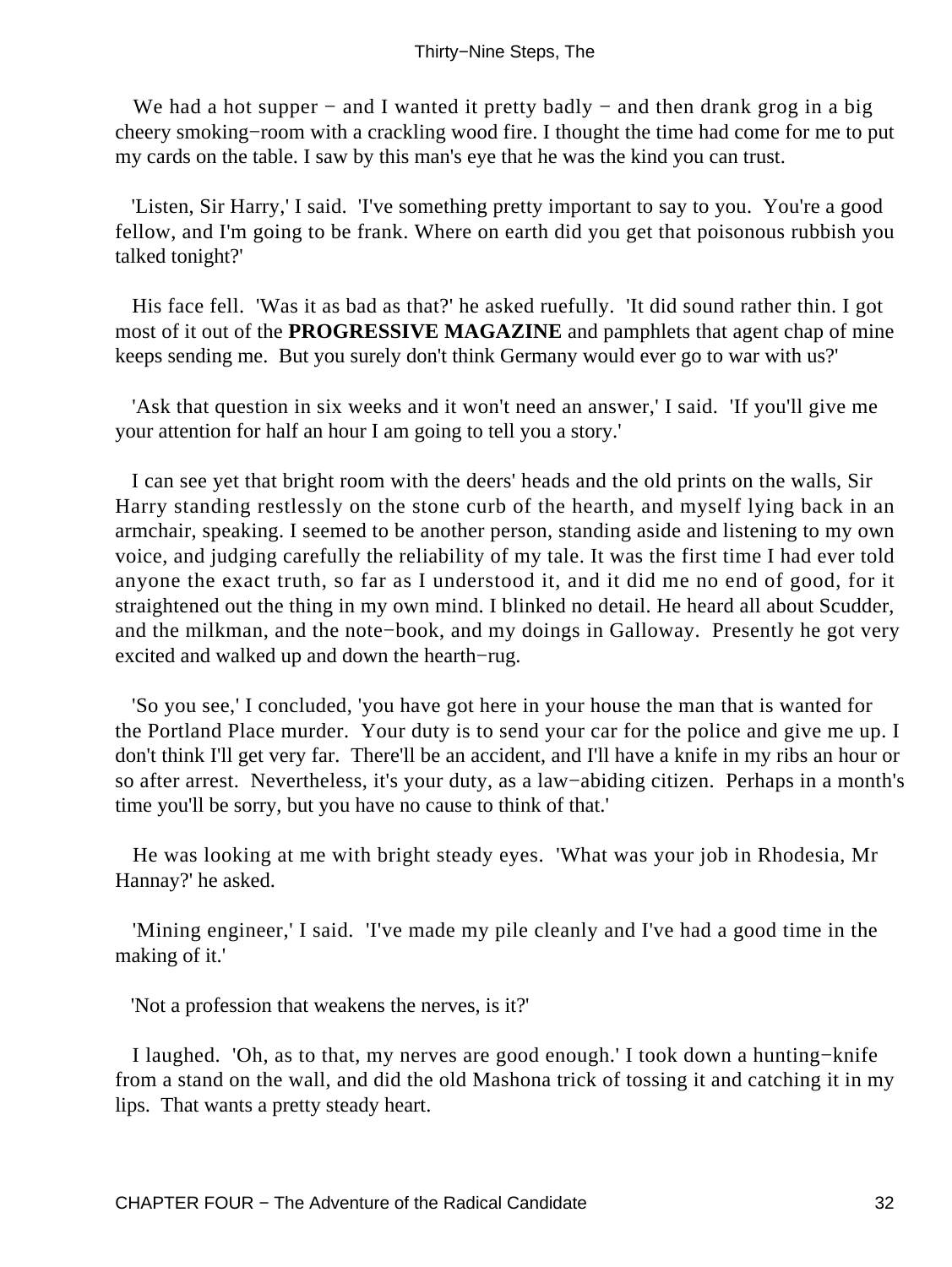He watched me with a smile. 'I don't want proof. I may be an ass on the platform, but I can size up a man. You're no murderer and you're no fool, and I believe you are speaking the truth. I'm going to back you up. Now, what can I do?'

 'First, I want you to write a letter to your uncle. I've got to get in touch with the Government people sometime before the 15th of June.'

 He pulled his moustache. 'That won't help you. This is Foreign Office business, and my uncle would have nothing to do with it. Besides, you'd never convince him. No, I'll go one better. I'll write to the Permanent Secretary at the Foreign Office. He's my godfather, and one of the best going. What do you want?'

 He sat down at a table and wrote to my dictation. The gist of it was that if a man called Twisdon (I thought I had better stick to that name) turned up before June 15th he was to entreat him kindly. He said Twisdon would prove his bona fides by passing the word 'Black Stone' and whistling 'Annie Laurie'.

 'Good,' said Sir Harry. 'That's the proper style. By the way, you'll find my godfather − his name's Sir Walter Bullivant − down at his country cottage for Whitsuntide. It's close to Artinswell on the Kenner. That's done. Now, what's the next thing?'

 'You're about my height. Lend me the oldest tweed suit you've got. Anything will do, so long as the colour is the opposite of the clothes I destroyed this afternoon. Then show me a map of the neighbourhood and explain to me the lie of the land. Lastly, if the police come seeking me, just show them the car in the glen. If the other lot turn up, tell them I caught the south express after your meeting.'

 He did, or promised to do, all these things. I shaved off the remnants of my moustache, and got inside an ancient suit of what I believe is called heather mixture. The map gave me some notion of my whereabouts, and told me the two things I wanted to know – where the main railway to the south could be joined and what were the wildest districts near at hand. At two o'clock he wakened me from my slumbers in the smoking−room armchair, and led me blinking into the dark starry night. An old bicycle was found in a tool−shed and handed over to me.

 'First turn to the right up by the long fir−wood,' he enjoined. 'By daybreak you'll be well into the hills. Then I should pitch the machine into a bog and take to the moors on foot. You can put in a week among the shepherds, and be as safe as if you were in New Guinea.'

 I pedalled diligently up steep roads of hill gravel till the skies grew pale with morning. As the mists cleared before the sun, I found myself in a wide green world with glens falling on every side and a far−away blue horizon. Here, at any rate, I could get early news of my enemies.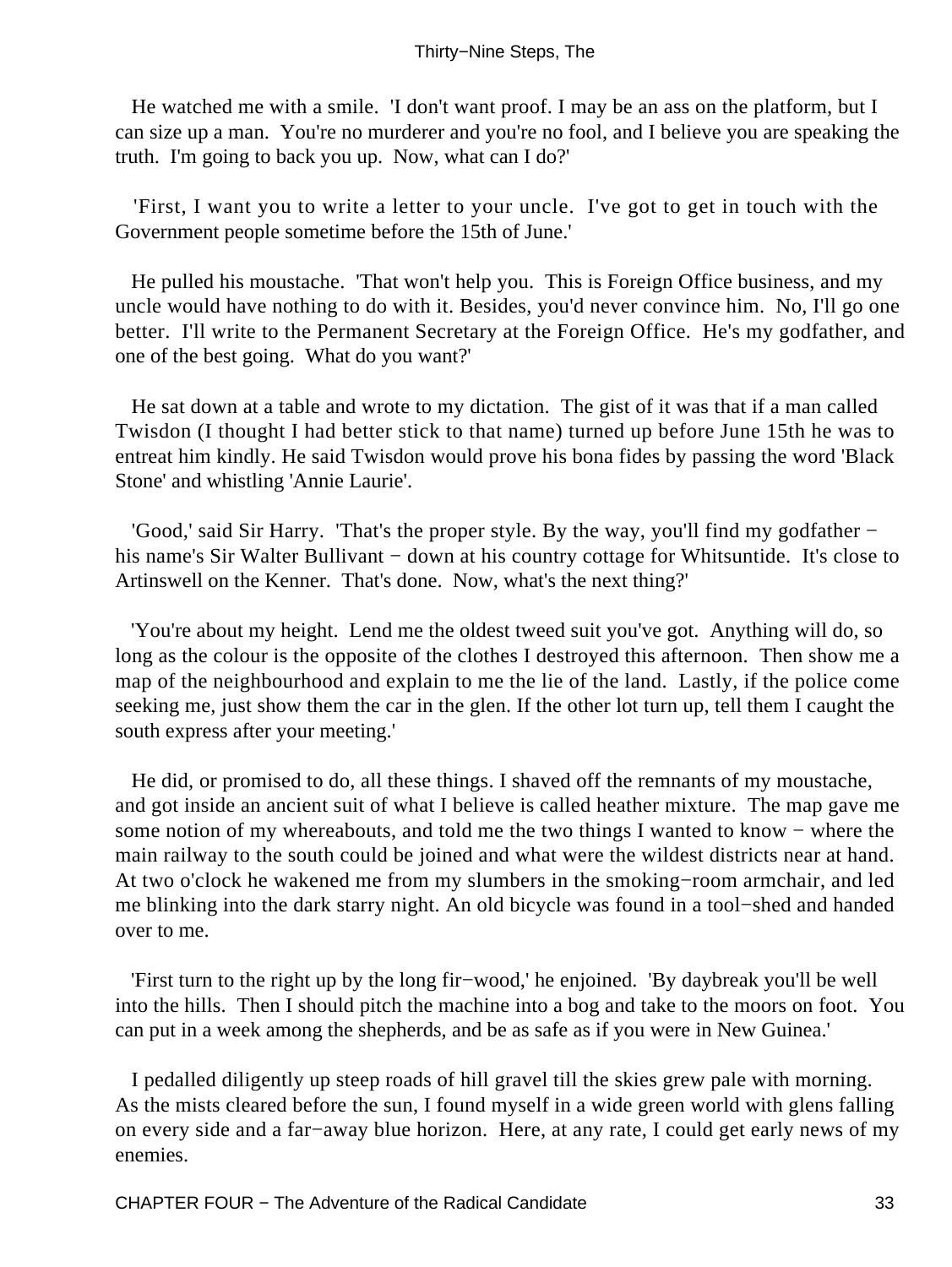## **[CHAPTER FIVE − The Adventure of the Spectacled Roadman](#page-87-0)**

*I* sat down on the very crest of the pass and took stock of my position.

 Behind me was the road climbing through a long cleft in the hills, which was the upper glen of some notable river. In front was a flat space of maybe a mile, all pitted with bog−holes and rough with tussocks, and then beyond it the road fell steeply down another glen to a plain whose blue dimness melted into the distance. To left and right were round−shouldered green hills as smooth as pancakes, but to the south − that is, the left hand − there was a glimpse of high heathery mountains, which I remembered from the map as the big knot of hill which I had chosen for my sanctuary. I was on the central boss of a huge upland country, and could see everything moving for miles. In the meadows below the road half a mile back a cottage smoked, but it was the only sign of human life. Otherwise there was only the calling of plovers and the tinkling of little streams.

 It was now about seven o'clock, and as I waited I heard once again that ominous beat in the air. Then I realized that my vantage− ground might be in reality a trap. There was no cover for a tomtit in those bald green places.

 I sat quite still and hopeless while the beat grew louder. Then I saw an aeroplane coming up from the east. It was flying high, but as I looked it dropped several hundred feet and began to circle round the knot of hill in narrowing circles, just as a hawk wheels before it pounces. Now it was flying very low, and now the observer on board caught sight of me. I could see one of the two occupants examining me through glasses.

 Suddenly it began to rise in swift whorls, and the next I knew it was speeding eastward again till it became a speck in the blue morning.

 That made me do some savage thinking. My enemies had located me, and the next thing would be a cordon round me. I didn't know what force they could command, but I was certain it would be sufficient. The aeroplane had seen my bicycle, and would conclude that I would try to escape by the road. In that case there might be a chance on the moors to the right or left. I wheeled the machine a hundred yards from the highway, and plunged it into a moss−hole, where it sank among pond−weed and water−buttercups. Then I climbed to a knoll which gave me a view of the two valleys. Nothing was stirring on the long white ribbon that threaded them.

 I have said there was not cover in the whole place to hide a rat. As the day advanced it was flooded with soft fresh light till it had the fragrant sunniness of the South African veld. At other times I would have liked the place, but now it seemed to suffocate me. The free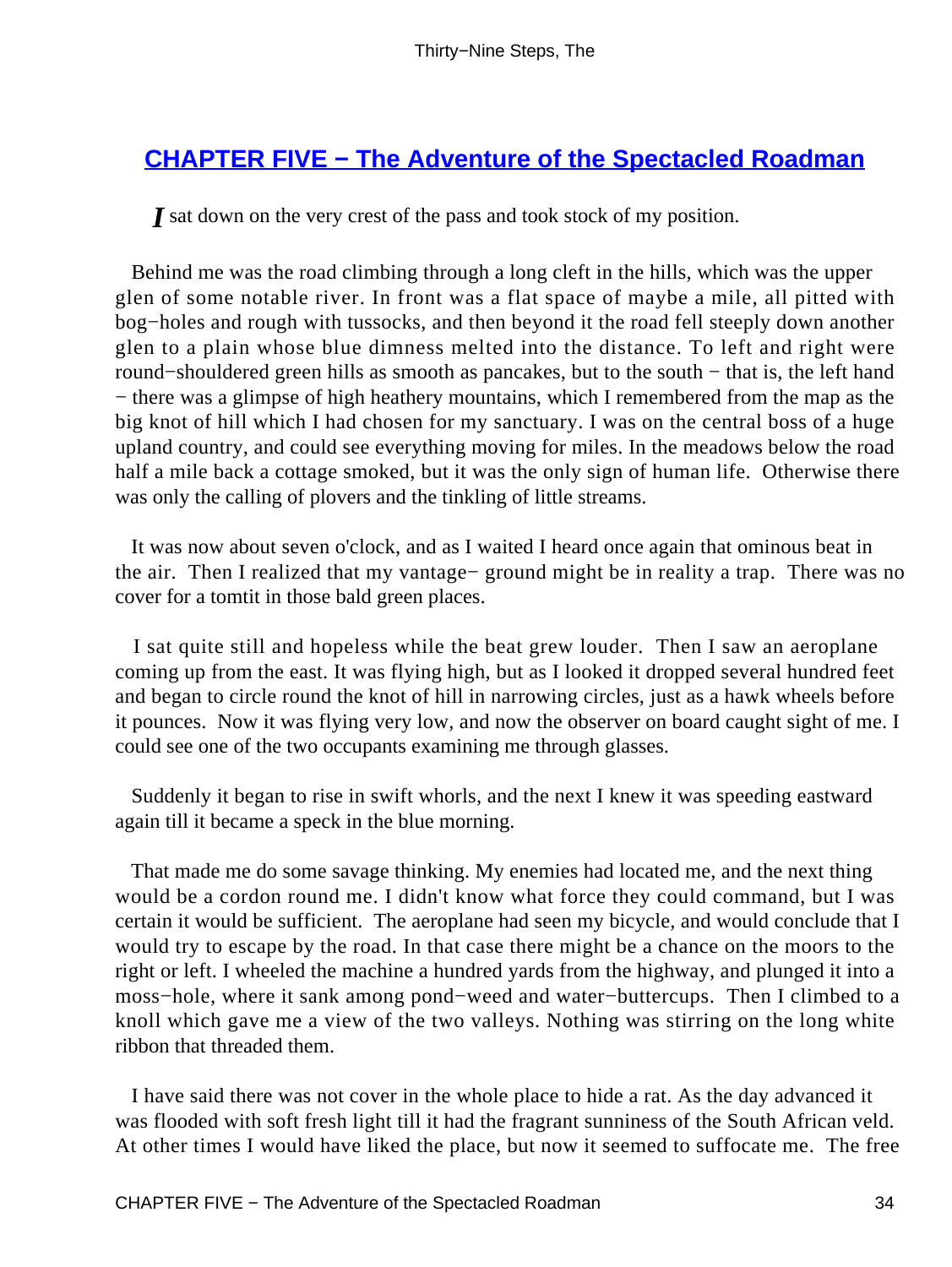moorlands were prison walls, and the keen hill air was the breath of a dungeon.

 I tossed a coin − heads right, tails left − and it fell heads, so I turned to the north. In a little I came to the brow of the ridge which was the containing wall of the pass. I saw the highroad for maybe ten miles, and far down it something that was moving, and that I took to be a motor−car. Beyond the ridge I looked on a rolling green moor, which fell away into wooded glens.

 Now my life on the veld has given me the eyes of a kite, and I can see things for which most men need a telescope ... Away down the slope, a couple of miles away, several men were advancing. like a row of beaters at a shoot ...

 I dropped out of sight behind the sky−line. That way was shut to me, and I must try the bigger hills to the south beyond the highway. The car I had noticed was getting nearer, but it was still a long way off with some very steep gradients before it. I ran hard, crouching low except in the hollows, and as I ran I kept scanning the brow of the hill before me. Was it imagination, or did I see figures − one, two, perhaps more − moving in a glen beyond the stream?

 If you are hemmed in on all sides in a patch of land there is only one chance of escape. You must stay in the patch, and let your enemies search it and not find you. That was good sense, but how on earth was I to escape notice in that table−cloth of a place? I would have buried myself to the neck in mud or lain below water or climbed the tallest tree. But there was not a stick of wood, the bog−holes were little puddles, the stream was a slender trickle. There was nothing but short heather, and bare hill bent, and the white highway.

Then in a tiny bight of road, beside a heap of stones, I found the roadman.

 He had just arrived, and was wearily flinging down his hammer. He looked at me with a fishy eye and yawned.

 'Confoond the day I ever left the herdin'!' he said, as if to the world at large. 'There I was my ain maister. Now I'm a slave to the Goavernment, tethered to the roadside, wi' sair een, and a back like a suckle.'

 He took up the hammer, struck a stone, dropped the implement with an oath, and put both hands to his ears. 'Mercy on me! My heid's burstin'!' he cried.

 He was a wild figure, about my own size but much bent, with a week's beard on his chin, and a pair of big horn spectacles.

'I canna dae't,' he cried again. 'The Surveyor maun just report me. I'm for my bed.'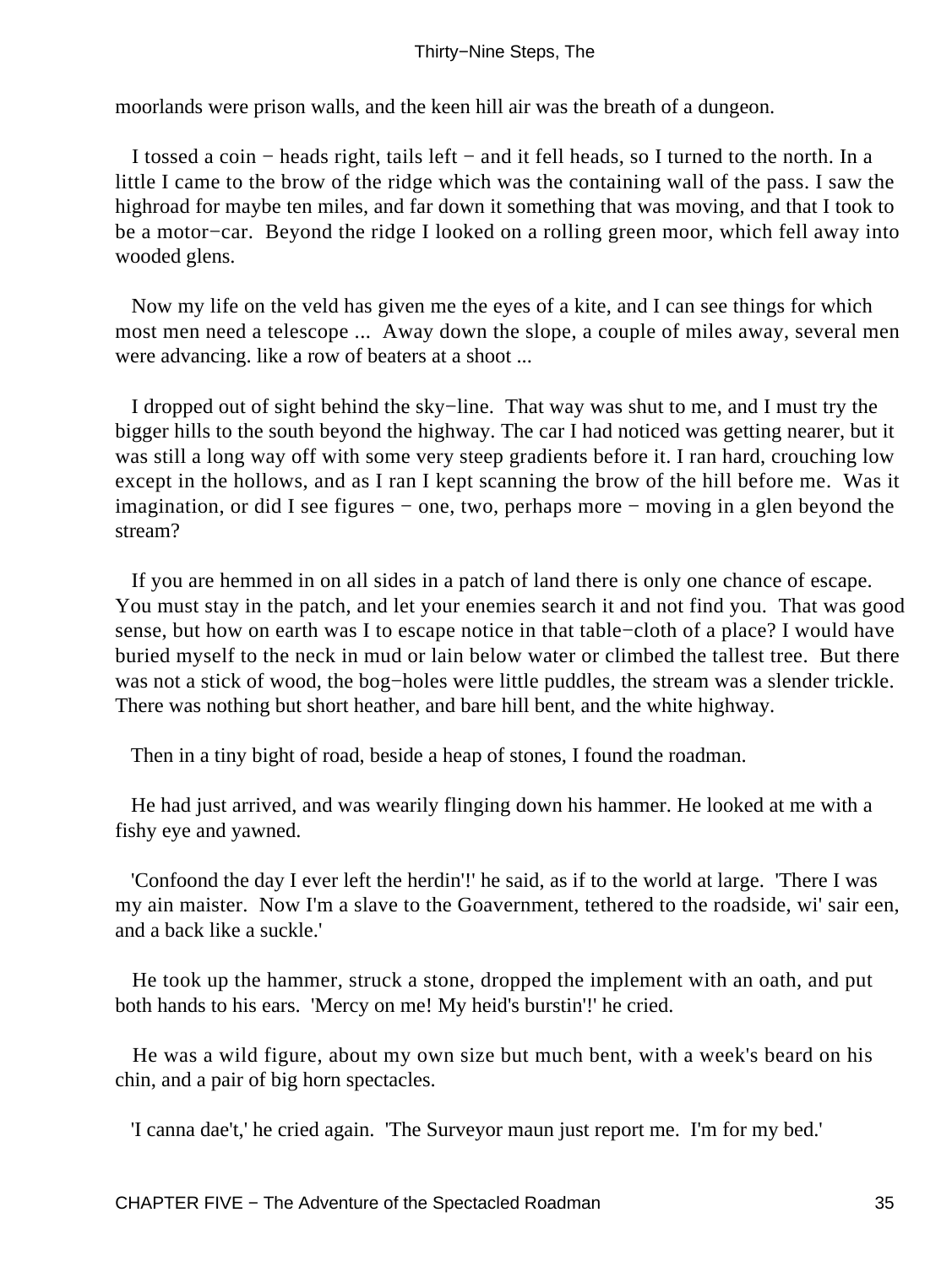I asked him what was the trouble, though indeed that was clear enough.

 'The trouble is that I'm no sober. Last nicht my dochter Merran was waddit, and they danced till fower in the byre. Me and some ither chiels sat down to the drinkin', and here I am. Peety that I ever lookit on the wine when it was red!'

 I agreed with him about bed. 'It's easy speakin',' he moaned. 'But I got a postcard yestreen sayin' that the new Road Surveyor would be round the day. He'll come and he'll no find me, or else he'll find me fou, and either way I'm a done man. I'll awa' back to my bed and say I'm no weel, but I doot that'll no help me, for they ken my kind o' no−weel−ness.'

Then I had an inspiration. 'Does the new Surveyor know you?' I asked.

 'No him. He's just been a week at the job. He rins about in a wee motor−cawr, and wad speir the inside oot o' a whelk.'

 'Where's your house?' I asked, and was directed by a wavering finger to the cottage by the stream.

 'Well, back to your bed,' I said, 'and sleep in peace. I'll take on your job for a bit and see the Surveyor.'

 He stared at me blankly; then, as the notion dawned on his fuddled brain, his face broke into the vacant drunkard's smile.

 'You're the billy,' he cried. 'It'll be easy eneuch managed. I've finished that bing o' stanes, so you needna chap ony mair this forenoon. just take the barry, and wheel eneuch metal frae yon quarry doon the road to mak anither bing the morn. My name's Alexander Turnbull, and I've been seeven year at the trade, and twenty afore that herdin' on Leithen Water. My freens ca' me Ecky, and whiles Specky, for I wear glesses, being waik i' the sicht. just you speak the Surveyor fair, and ca' him Sir, and he'll be fell pleased. I'll be back or mid−day.' I borrowed his spectacles and filthy old hat; stripped off coat, waistcoat, and collar, and gave him them to carry home; borrowed, too, the foul stump of a clay pipe as an extra property. He indicated my simple tasks, and without more ado set off at an amble bedwards. Bed may have been his chief object, but I think there was also something left in the foot of a bottle. I prayed that he might be safe under cover before my friends arrived on the scene.

Then I set to work to dress for the part. I opened the collar of my shirt – it was a vulgar blue−and−white check such as ploughmen wear − and revealed a neck as brown as any tinker's. I rolled up my sleeves, and there was a forearm which might have been a blacksmith's, sunburnt and rough with old scars. I got my boots and trouser−legs all white from the dust of the road, and hitched up my trousers, tying them with string below the knee.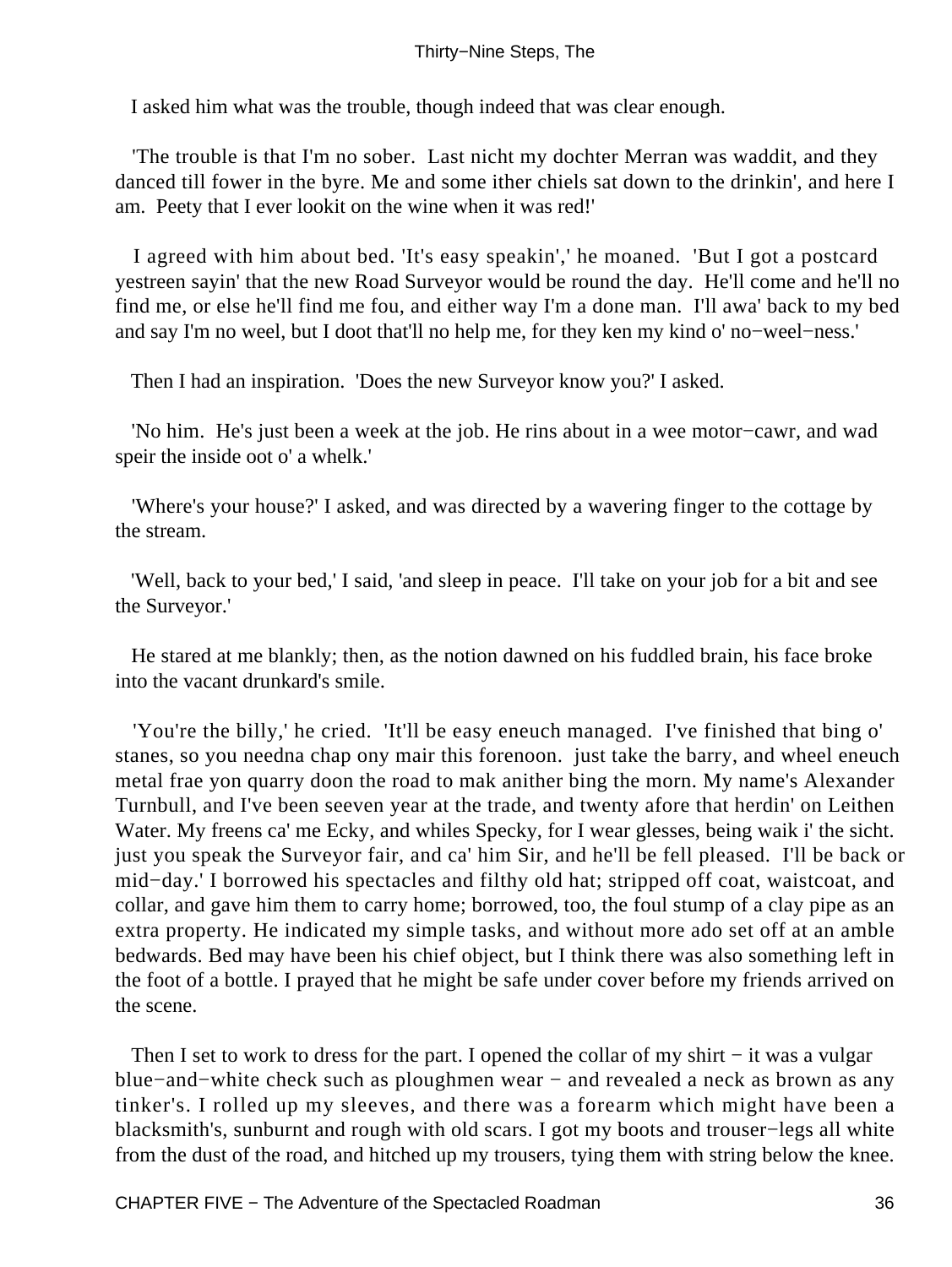Then I set to work on my face. With a handful of dust I made a water–mark round my neck, the place where Mr Turnbull's Sunday ablutions might be expected to stop. I rubbed a good deal of dirt also into the sunburn of my cheeks. A roadman's eyes would no doubt be a little inflamed, so I contrived to get some dust in both of mine, and by dint of vigorous rubbing produced a bleary effect.

 The sandwiches Sir Harry had given me had gone off with my coat, but the roadman's lunch, tied up in a red handkerchief, was at my disposal. I ate with great relish several of the thick slabs of scone and cheese and drank a little of the cold tea. In the handkerchief was a local paper tied with string and addressed to Mr Turnbull − obviously meant to solace his mid−day leisure. I did up the bundle again, and put the paper conspicuously beside it.

 My boots did not satisfy me, but by dint of kicking among the stones I reduced them to the granite−like surface which marks a roadman's foot−gear. Then I bit and scraped my finger−nails till the edges were all cracked and uneven. The men I was matched against would miss no detail. I broke one of the bootlaces and retied it in a clumsy knot, and loosed the other so that my thick grey socks bulged over the uppers. Still no sign of anything on the road. The motor I had observed half an hour ago must have gone home.

 My toilet complete, I took up the barrow and began my journeys to and from the quarry a hundred yards off.

 I remember an old scout in Rhodesia, who had done many queer things in his day, once telling me that the secret of playing a part was to think yourself into it. You could never keep it up, he said, unless you could manage to convince yourself that you were it. So I shut off all other thoughts and switched them on to the road− mending. I thought of the little white cottage as my home, I recalled the years I had spent herding on Leithen Water, I made my mind dwell lovingly on sleep in a box−bed and a bottle of cheap whisky. Still nothing appeared on that long white road.

 Now and then a sheep wandered off the heather to stare at me. A heron flopped down to a pool in the stream and started to fish, taking no more notice of me than if I had been a milestone. On I went, trundling my loads of stone, with the heavy step of the professional. Soon I grew warm, and the dust on my face changed into solid and abiding grit. I was already counting the hours till evening should put a limit to Mr Turnbull's monotonous toil. Suddenly a crisp voice spoke from the road, and looking up I saw a little Ford two−seater, and a round−faced young man in a bowler hat.

 'Are you Alexander Turnbull?' he asked. 'I am the new County Road Surveyor. You live at Blackhopefoot, and have charge of the section from Laidlawbyres to the Riggs? Good! A fair bit of road, Turnbull, and not badly engineered. A little soft about a mile off, and the edges want cleaning. See you look after that. Good morning. You'll know me the next time you see me.'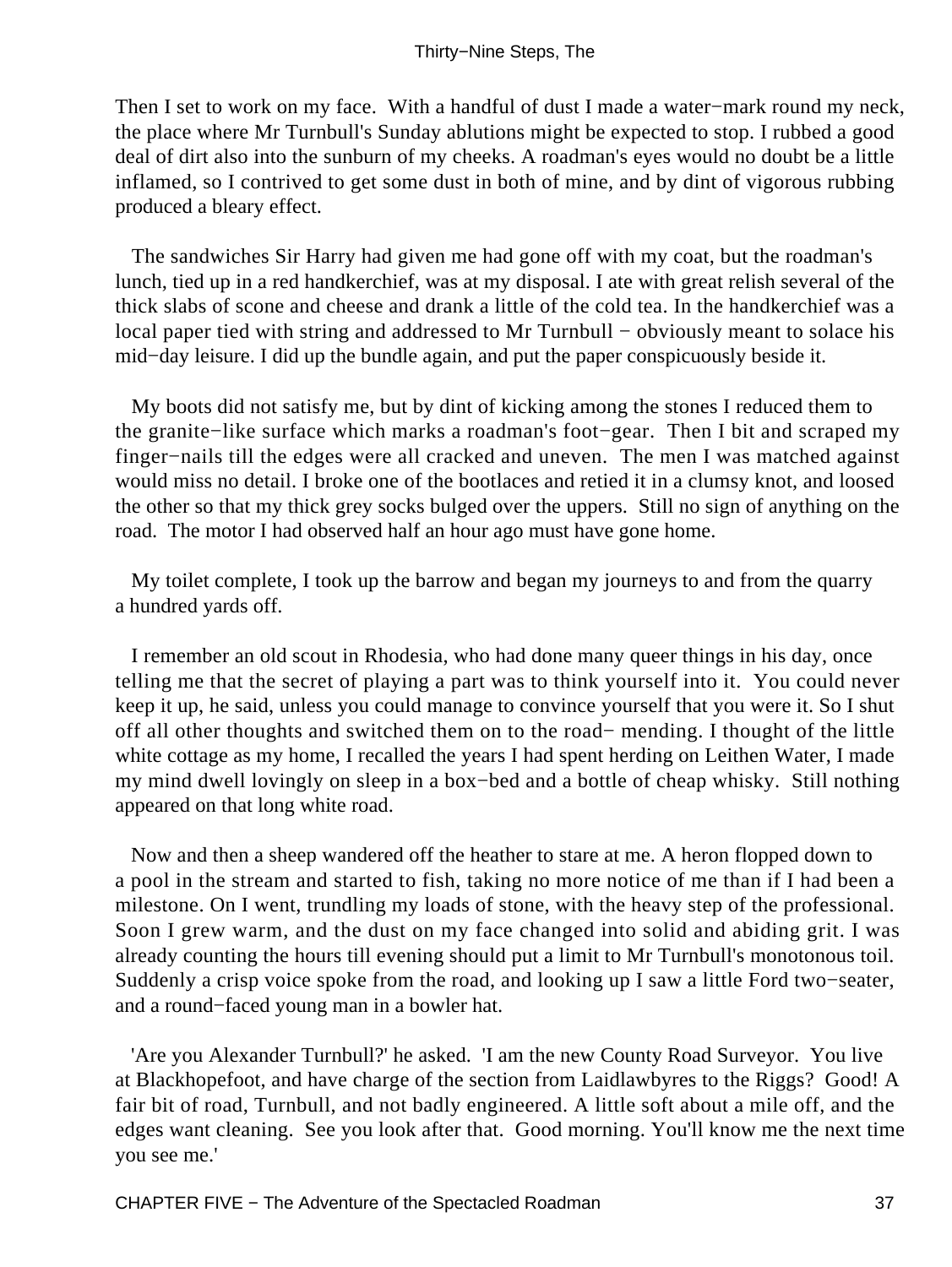Clearly my get−up was good enough for the dreaded Surveyor. I went on with my work, and as the morning grew towards noon I was cheered by a little traffic. A baker's van breasted the hill, and sold me a bag of ginger biscuits which I stowed in my trouser− pockets against emergencies. Then a herd passed with sheep, and disturbed me somewhat by asking loudly, 'What had become o' Specky?'

 'In bed wi' the colic,' I replied, and the herd passed on ... just about mid−day a big car stole down the hill, glided past and drew up a hundred yards beyond. Its three occupants descended as if to stretch their legs, and sauntered towards me.

 Two of the men I had seen before from the window of the Galloway inn − one lean, sharp, and dark, the other comfortable and smiling. The third had the look of a countryman – a vet, perhaps, or a small farmer. He was dressed in ill−cut knickerbockers, and the eye in his head was as bright and wary as a hen's.

"Morning,' said the last. 'That's a fine easy job o' yours.'

 I had not looked up on their approach, and now, when accosted, I slowly and painfully straightened my back, after the manner of roadmen; spat vigorously, after the manner of the low Scot; and regarded them steadily before replying. I confronted three pairs of eyes that missed nothing.

 'There's waur jobs and there's better,' I said sententiously. 'I wad rather hae yours, sittin' a' day on your hinderlands on thae cushions. It's you and your muckle cawrs that wreck my roads! If we a' had oor richts, ye sud be made to mend what ye break.'

The bright−eyed man was looking at the newspaper lying beside Turnbull's bundle.

'I see you get your papers in good time,' he said.

 I glanced at it casually. 'Aye, in gude time. Seein' that that paper cam' out last Setterday I'm just Sax days late.'

 He picked it up, glanced at the superscription, and laid it down again. One of the others had been looking at my boots, and a word in German called the speaker's attention to them. 'You've a fine taste in boots,' he said. 'These were never made by a country shoemaker.'

 'They were not,' I said readily. 'They were made in London. I got them frae the gentleman that was here last year for the shootin'. What was his name now?' And I scratched a forgetful head. Again the sleek one spoke in German. 'Let us get on,' he said. 'This fellow is all right.'

They asked one last question.

CHAPTER FIVE − The Adventure of the Spectacled Roadman 38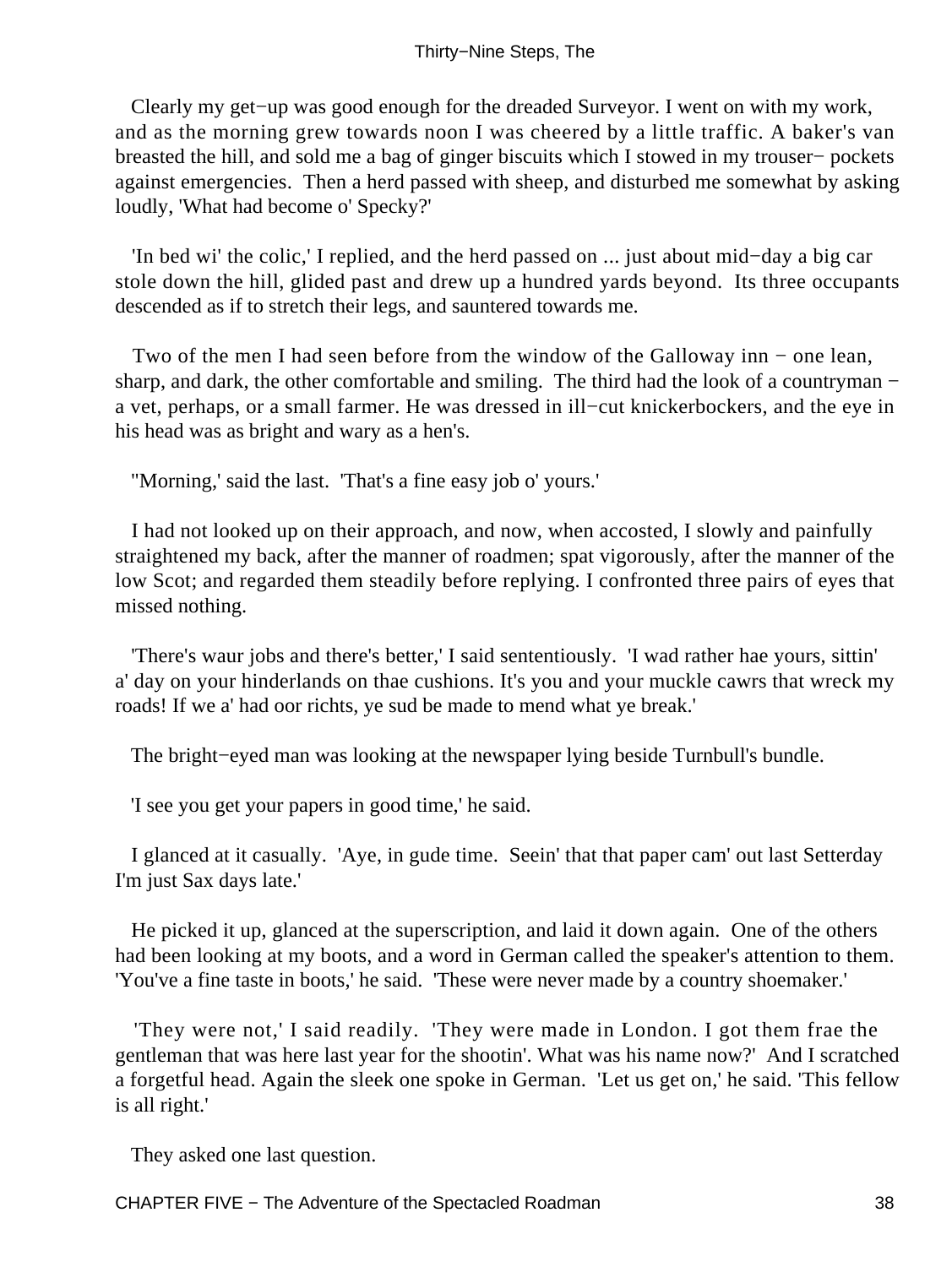'Did you see anyone pass early this morning? He might be on a bicycle or he might be on foot.'

 I very nearly fell into the trap and told a story of a bicyclist hurrying past in the grey dawn. But I had the sense to see my danger. I pretended to consider very deeply.

 'I wasna up very early,' I said. 'Ye see, my dochter was merrit last nicht, and we keepit it up late. I opened the house door about seeven and there was naebody on the road then. Since I cam' up here there has just been the baker and the Ruchill herd, besides you gentlemen.'

 One of them gave me a cigar, which I smelt gingerly and stuck in Turnbull's bundle. They got into their car and were out of sight in three minutes.

 My heart leaped with an enormous relief, but I went on wheeling my stones. It was as well, for ten minutes later the car returned, one of the occupants waving a hand to me. Those gentry left nothing to chance.

 I finished Turnbull's bread and cheese, and pretty soon I had finished the stones. The next step was what puzzled me. I could not keep up this roadmaking business for long. A merciful Providence had kept Mr Turnbull indoors, but if he appeared on the scene there would be trouble. I had a notion that the cordon was still tight round the glen, and that if I walked in any direction I should meet with questioners. But get out I must. No man's nerve could stand more than a day of being spied on.

 I stayed at my post till five o'clock. By that time I had resolved to go down to Turnbull's cottage at nightfall and take my chance of getting over the hills in the darkness. But suddenly a new car came up the road, and slowed down a yard or two from me. A fresh wind had risen, and the occupant wanted to light a cigarette. It was a touring car, with the tonneau full of an assortment of baggage. One man sat in it, and by an amazing chance I knew him. His name was Marmaduke jopley, and he was an offence to creation. He was a sort of blood stockbroker, who did his business by toadying eldest sons and rich young peers and foolish old ladies. 'Marmie' was a familiar figure, I understood, at balls and polo− weeks and country houses. He was an adroit scandal−monger, and would crawl a mile on his belly to anything that had a title or a million. I had a business introduction to his firm when I came to London, and he was good enough to ask me to dinner at his club. There he showed off at a great rate, and pattered about his duchesses till the snobbery of the creature turned me sick. I asked a man afterwards why nobody kicked him, and was told that Englishmen reverenced the weaker sex.

 Anyhow there he was now, nattily dressed, in a fine new car, obviously on his way to visit some of his smart friends. A sudden daftness took me, and in a second I had jumped into the tonneau and had him by the shoulder.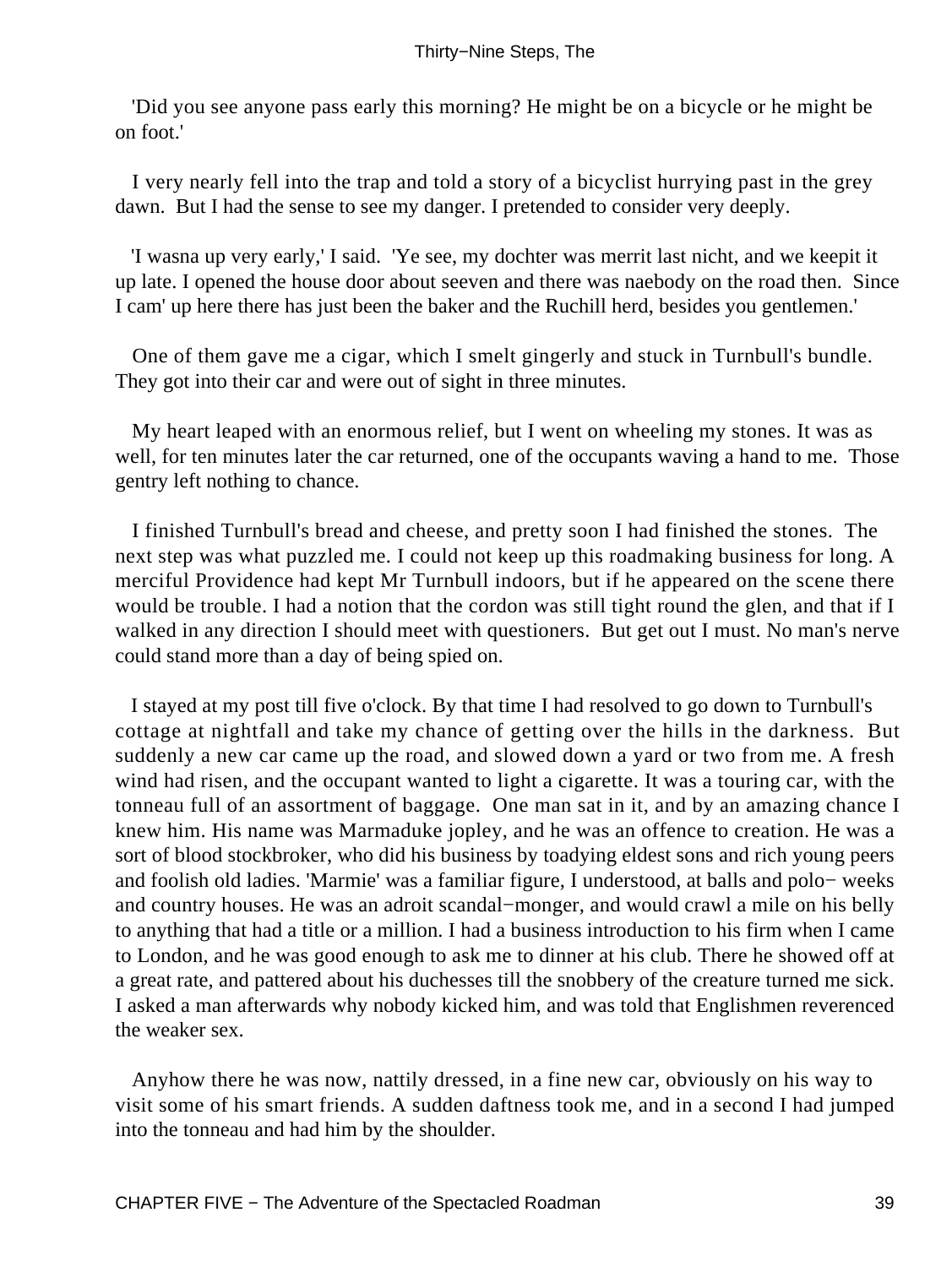'Hullo, jopley,' I sang out. 'Well met, my lad!' He got a horrid fright. His chin dropped as he stared at me. 'Who the devil are YOU?' he gasped.

'My name's Hannay,' I said. 'From Rhodesia, you remember.'

 'Good God, the murderer!' he choked. 'Just so. And there'll be a second murder, my dear, if you don't do as I tell you. Give me that coat of yours. That cap, too.'

 He did as bid, for he was blind with terror. Over my dirty trousers and vulgar shirt I put on his smart driving−coat, which buttoned high at the top and thereby hid the deficiencies of my collar. I stuck the cap on my head, and added his gloves to my get− up. The dusty roadman in a minute was transformed into one of the neatest motorists in Scotland. On Mr jopley's head I clapped Turnbull's unspeakable hat, and told him to keep it there.

 Then with some difficulty I turned the car. My plan was to go back the road he had come, for the watchers, having seen it before, would probably let it pass unremarked, and Marmie's figure was in no way like mine.

 'Now, my child,' I said, 'sit quite still and be a good boy. I mean you no harm. I'm only borrowing your car for an hour or two. But if you play me any tricks, and above all if you open your mouth, as sure as there's a God above me I'll wring your neck. SAVEZ?'

 I enjoyed that evening's ride. We ran eight miles down the valley, through a village or two, and I could not help noticing several strange−looking folk lounging by the roadside. These were the watchers who would have had much to say to me if I had come in other garb or company. As it was, they looked incuriously on. One touched his cap in salute, and I responded graciously.

 As the dark fell I turned up a side glen which, as I remember from the map, led into an unfrequented corner of the hills. Soon the villages were left behind, then the farms, and then even the wayside cottage. Presently we came to a lonely moor where the night was blackening the sunset gleam in the bog pools. Here we stopped, and I obligingly reversed the car and restored to Mr jopley his belongings.

 'A thousand thanks,' I said. 'There's more use in you than I thought. Now be off and find the police.'

 As I sat on the hillside, watching the tail−light dwindle, I reflected on the various kinds of crime I had now sampled. Contrary to general belief, I was not a murderer, but I had become an unholy liar, a shameless impostor, and a highwayman with a marked taste for expensive motor−cars.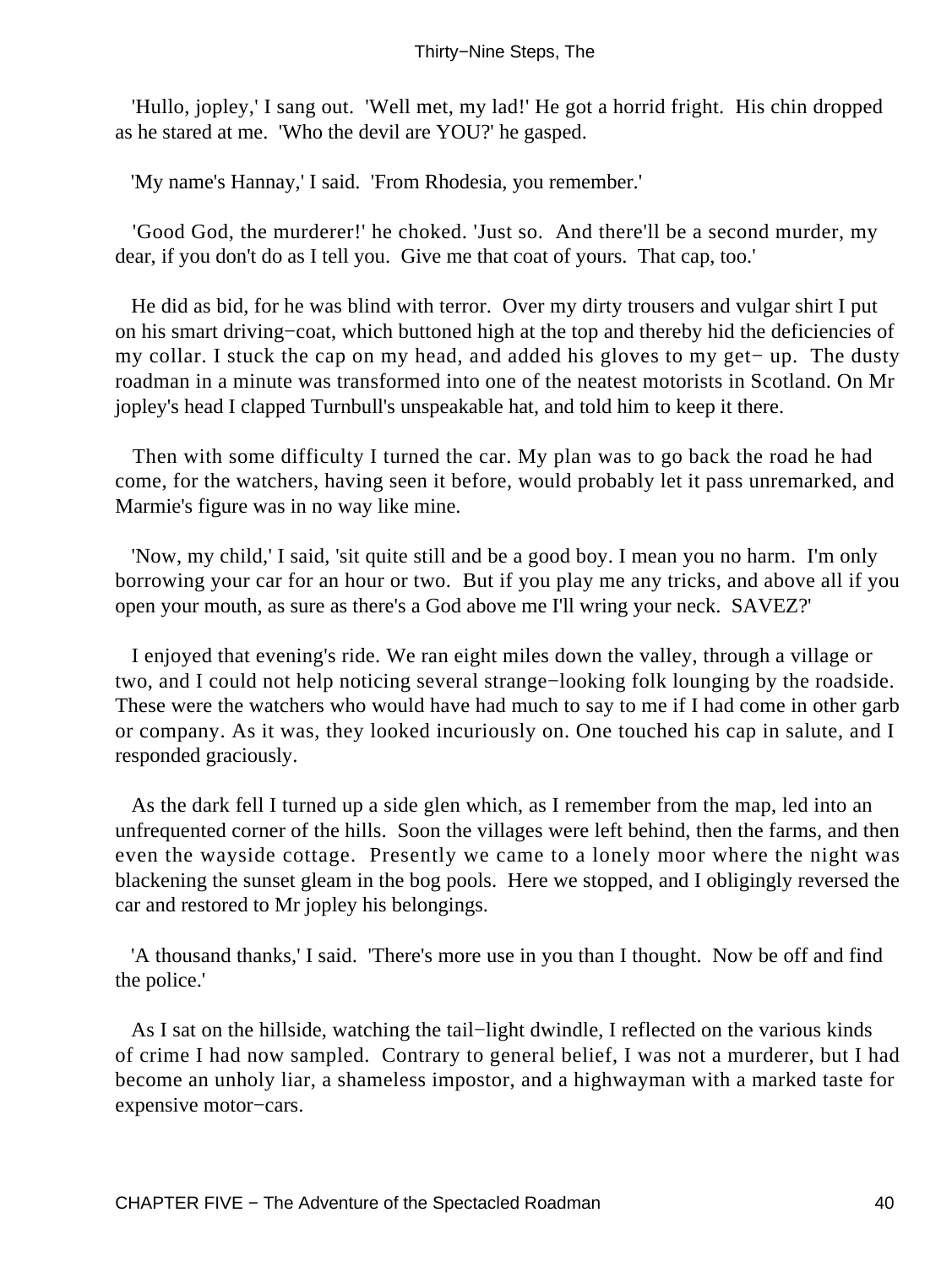# **CHAPTER SIX - The Adventure of the Bald Archaeologist**

*I* spent the night on a shelf of the hillside, in the lee of a boulder where the heather grew long and soft. It was a cold business, for I had neither coat nor waistcoat. These were in Mr Turnbull's keeping, as was Scudder's little book, my watch and − worst of all − my pipe and tobacco pouch. Only my money accompanied me in my belt, and about half a pound of ginger biscuits in my trousers pocket.

 I supped off half those biscuits, and by worming myself deep into the heather got some kind of warmth. My spirits had risen, and I was beginning to enjoy this crazy game of hide−and−seek. So far I had been miraculously lucky. The milkman, the literary innkeeper, Sir Harry, the roadman, and the idiotic Marmie, were all pieces of undeserved good fortune. Somehow the first success gave me a feeling that I was going to pull the thing through.

 My chief trouble was that I was desperately hungry. When a Jew shoots himself in the City and there is an inquest, the newspapers usually report that the deceased was 'well−nourished'. I remember thinking that they would not call me well−nourished if I broke my neck in a bog−hole. I lay and tortured myself − for the ginger biscuits merely emphasized the aching void – with the memory of all the good food I had thought so little of in London. There were Paddock's crisp sausages and fragrant shavings of bacon, and shapely poached eggs – how often I had turned up my nose at them! There were the cutlets they did at the club, and a particular ham that stood on the cold table, for which my soul lusted. My thoughts hovered over all varieties of mortal edible, and finally settled on a porterhouse steak and a quart of bitter with a welsh rabbit to follow. In longing hopelessly for these dainties I fell asleep. I woke very cold and stiff about an hour after dawn. It took me a little while to remember where I was, for I had been very weary and had slept heavily. I saw first the pale blue sky through a net of heather, then a big shoulder of hill, and then my own boots placed neatly in a blaeberry bush. I raised myself on my arms and looked down into the valley, and that one look set me lacing up my boots in mad haste. For there were men below, not more than a quarter of a mile off, spaced out on the hillside like a fan, and beating the heather. Marmie had not been slow in looking for his revenge.

 I crawled out of my shelf into the cover of a boulder, and from it gained a shallow trench which slanted up the mountain face. This led me presently into the narrow gully of a burn, by way of which I scrambled to the top of the ridge. From there I looked back, and saw that I was still undiscovered. My pursuers were patiently quartering the hillside and moving upwards.

 Keeping behind the skyline I ran for maybe half a mile, till I judged I was above the uppermost end of the glen. Then I showed myself, and was instantly noted by one of the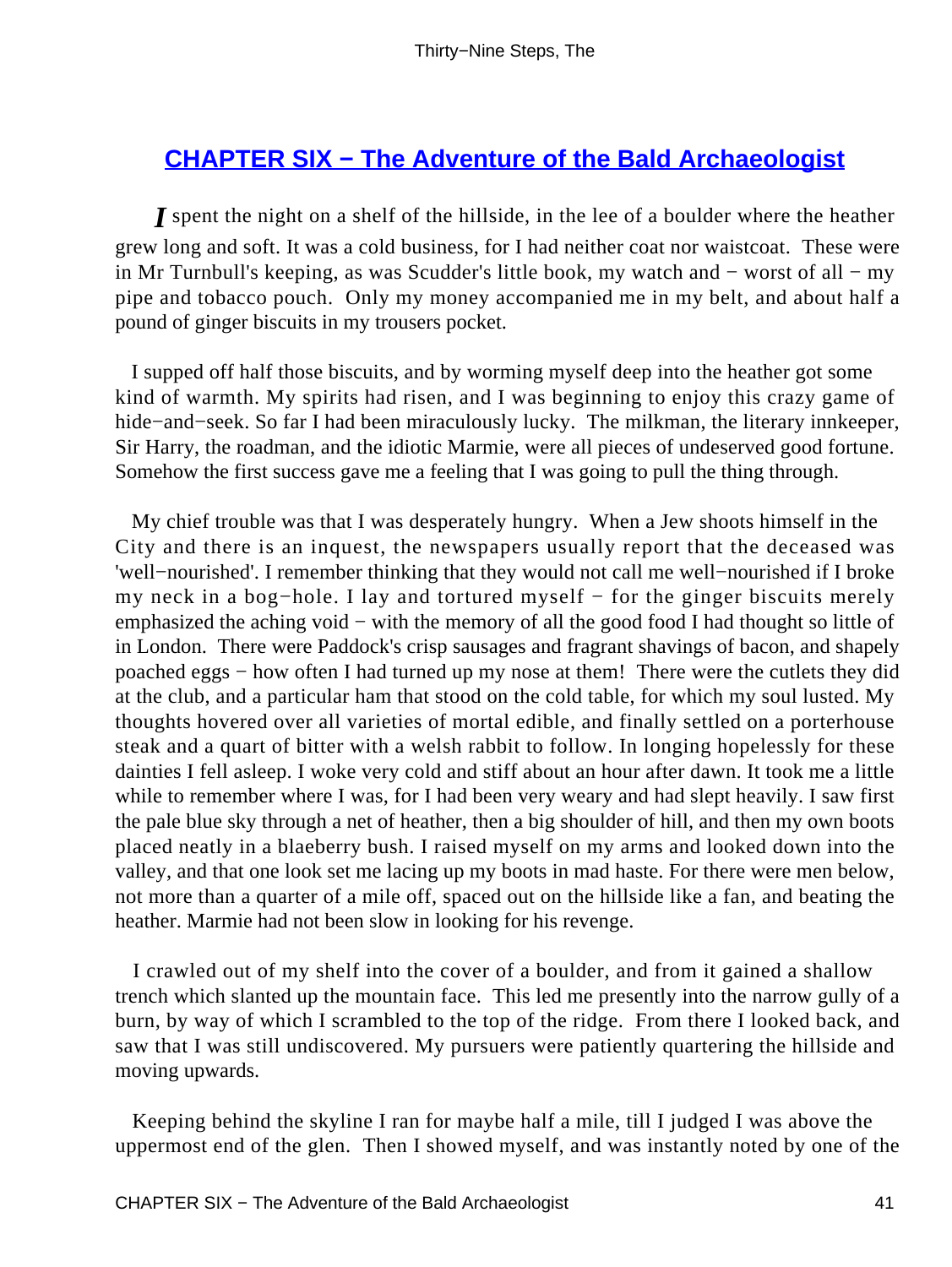flankers, who passed the word to the others. I heard cries coming up from below, and saw that the line of search had changed its direction. I pretended to retreat over the skyline, but instead went back the way I had come, and in twenty minutes was behind the ridge overlooking my sleeping place. From that viewpoint I had the satisfaction of seeing the pursuit streaming up the hill at the top of the glen on a hopelessly false scent. I had before me a choice of routes, and I chose a ridge which made an angle with the one I was on, and so would soon put a deep glen between me and my enemies. The exercise had warmed my blood, and I was beginning to enjoy myself amazingly. As I went I breakfasted on the dusty remnants of the ginger biscuits.

 I knew very little about the country, and I hadn't a notion what I was going to do. I trusted to the strength of my legs, but I was well aware that those behind me would be familiar with the lie of the land, and that my ignorance would be a heavy handicap. I saw in front of me a sea of hills, rising very high towards the south, but northwards breaking down into broad ridges which separated wide and shallow dales. The ridge I had chosen seemed to sink after a mile or two to a moor which lay like a pocket in the uplands. That seemed as good a direction to take as any other.

My stratagem had given me a fair start – call it twenty minutes – and I had the width of a glen behind me before I saw the first heads of the pursuers. The police had evidently called in local talent to their aid, and the men I could see had the appearance of herds or gamekeepers. They hallooed at the sight of me, and I waved my hand. Two dived into the glen and began to climb my ridge, while the others kept their own side of the hill. I felt as if I were taking part in a schoolboy game of hare and hounds. But very soon it began to seem less of a game. Those fellows behind were hefty men on their native heath. Looking back I saw that only three were following direct, and I guessed that the others had fetched a circuit to cut me off. My lack of local knowledge might very well be my undoing, and I resolved to get out of this tangle of glens to the pocket of moor I had seen from the tops. I must so increase my distance as to get clear away from them, and I believed I could do this if I could find the right ground for it. If there had been cover I would have tried a bit of stalking, but on these bare slopes you could see a fly a mile off. My hope must be in the length of my legs and the soundness of my wind, but I needed easier ground for that, for I was not bred a mountaineer. How I longed for a good Afrikander pony!

 I put on a great spurt and got off my ridge and down into the moor before any figures appeared on the skyline behind me. I crossed a burn, and came out on a highroad which made a pass between two glens. All in front of me was a big field of heather sloping up to a crest which was crowned with an odd feather of trees. In the dyke by the roadside was a gate, from which a grass− grown track led over the first wave of the moor.

 I jumped the dyke and followed it, and after a few hundred yards − as soon as it was out of sight of the highway – the grass stopped and it became a very respectable road, which was evidently kept with some care. Clearly it ran to a house, and I began to think of doing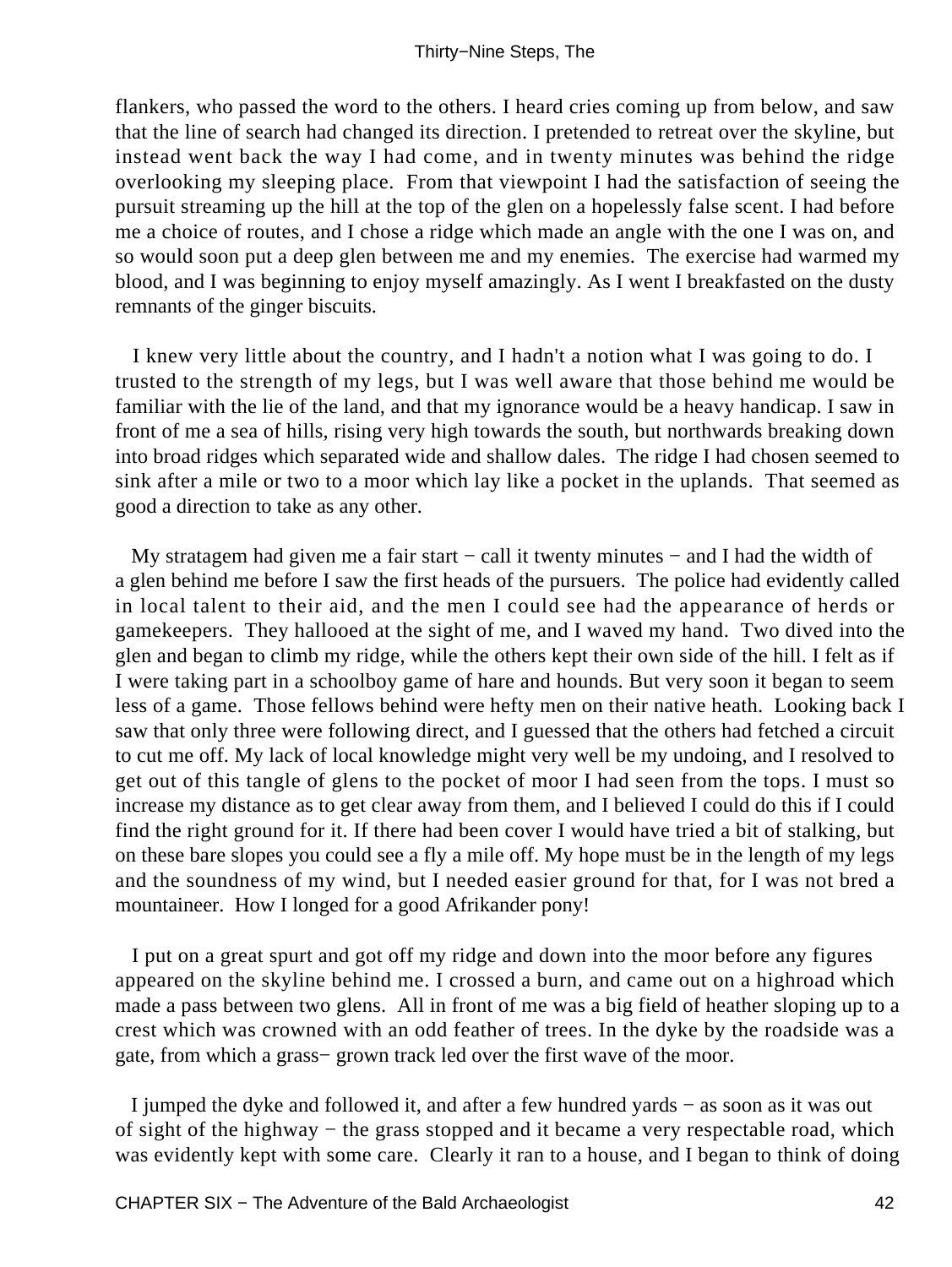the same. Hitherto my luck had held, and it might be that my best chance would be found in this remote dwelling. Anyhow there were trees there, and that meant cover.

 I did not follow the road, but the burnside which flanked it on the right, where the bracken grew deep and the high banks made a tolerable screen. It was well I did so, for no sooner had I gained the hollow than, looking back, I saw the pursuit topping the ridge from which I had descended.

 After that I did not look back; I had no time. I ran up the burnside, crawling over the open places, and for a large part wading in the shallow stream. I found a deserted cottage with a row of phantom peat−stacks and an overgrown garden. Then I was among young hay, and very soon had come to the edge of a plantation of wind−blown firs. From there I saw the chimneys of the house smoking a few hundred yards to my left. I forsook the burnside, crossed another dyke, and almost before I knew was on a rough lawn. A glance back told me that I was well out of sight of the pursuit, which had not yet passed the first lift of the moor.

 The lawn was a very rough place, cut with a scythe instead of a mower, and planted with beds of scrubby rhododendrons. A brace of black−game, which are not usually garden birds, rose at my approach. The house before me was the ordinary moorland farm, with a more pretentious whitewashed wing added. Attached to this wing was a glass veranda, and through the glass I saw the face of an elderly gentleman meekly watching me. I stalked over the border of coarse hill gravel and entered the open veranda door. Within was a pleasant room, glass on one side, and on the other a mass of books. More books showed in an inner room. On the floor, instead of tables, stood cases such as you see in a museum, filled with coins and queer stone implements.

 There was a knee−hole desk in the middle, and seated at it, with some papers and open volumes before him, was the benevolent old gentleman. His face was round and shiny, like Mr Pickwick's, big glasses were stuck on the end of his nose, and the top of his head was as bright and bare as a glass bottle. He never moved when I entered, but raised his placid eyebrows and waited on me to speak.

 It was not an easy job, with about five minutes to spare, to tell a stranger who I was and what I wanted, and to win his aid. I did not attempt it. There was something about the eye of the man before me, something so keen and knowledgeable, that I could not find a word. I simply stared at him and stuttered.

'You seem in a hurry, my friend,'he said slowly.

 I nodded towards the window. It gave a prospect across the moor through a gap in the plantation, and revealed certain figures half a mile off straggling through the heather.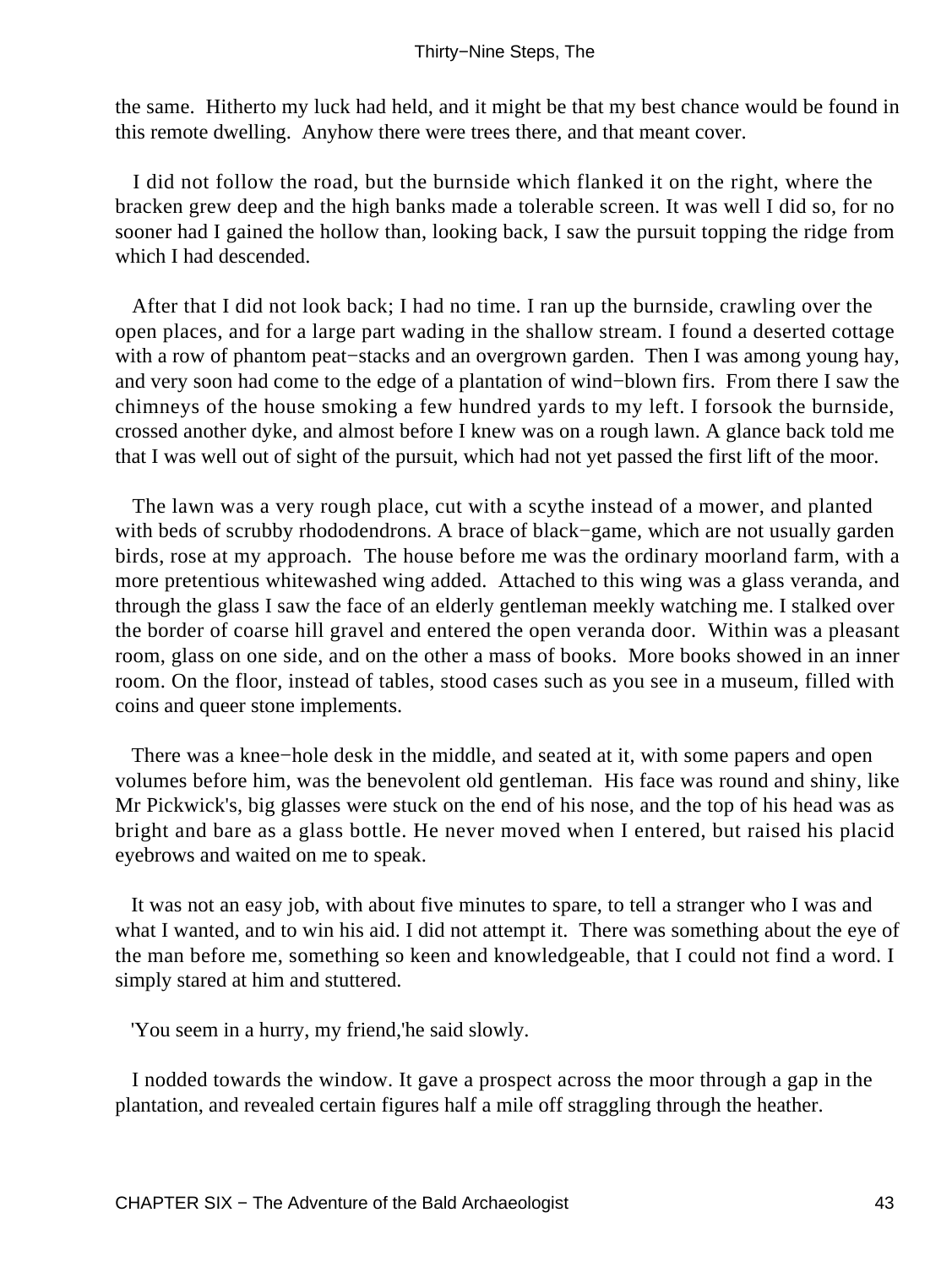'Ah, I see,' he said, and took up a pair of field−glasses through which he patiently scrutinized the figures.

 'A fugitive from justice, eh? Well, we'll go into the matter at our leisure. Meantime I object to my privacy being broken in upon by the clumsy rural policeman. Go into my study, and you will see two doors facing you. Take the one on the left and close it behind you. You will be perfectly safe.'

And this extraordinary man took up his pen again.

 I did as I was bid, and found myself in a little dark chamber which smelt of chemicals, and was lit only by a tiny window high up in the wall. The door had swung behind me with a click like the door of a safe. Once again I had found an unexpected sanctuary.

 All the same I was not comfortable. There was something about the old gentleman which puzzled and rather terrified me. He had been too easy and ready, almost as if he had expected me. And his eyes had been horribly intelligent.

 No sound came to me in that dark place. For all I knew the police might be searching the house, and if they did they would want to know what was behind this door. I tried to possess my soul in patience, and to forget how hungry I was.

 Then I took a more cheerful view. The old gentleman could scarcely refuse me a meal, and I fell to reconstructing my breakfast. Bacon and eggs would content me, but I wanted the better part of a flitch of bacon and half a hundred eggs. And then, while my mouth was watering in anticipation, there was a click and the door stood open.

 I emerged into the sunlight to find the master of the house sitting in a deep armchair in the room he called his study, and regarding me with curious eyes.

 'Have they gone?' I asked. 'They have gone. I convinced them that you had crossed the hill. I do not choose that the police should come between me and one whom I am delighted to honour. This is a lucky morning for you, Mr Richard Hannay.'

 As he spoke his eyelids seemed to tremble and to fall a little over his keen grey eyes. In a flash the phrase of Scudder's came back to me, when he had described the man he most dreaded in the world. He had said that he 'could hood his eyes like a hawk'. Then I saw that I had walked straight into the enemy's headquarters.

 My first impulse was to throttle the old ruffian and make for the open air. He seemed to anticipate my intention, for he smiled gently, and nodded to the door behind me.

I turned, and saw two men−servants who had me covered with pistols.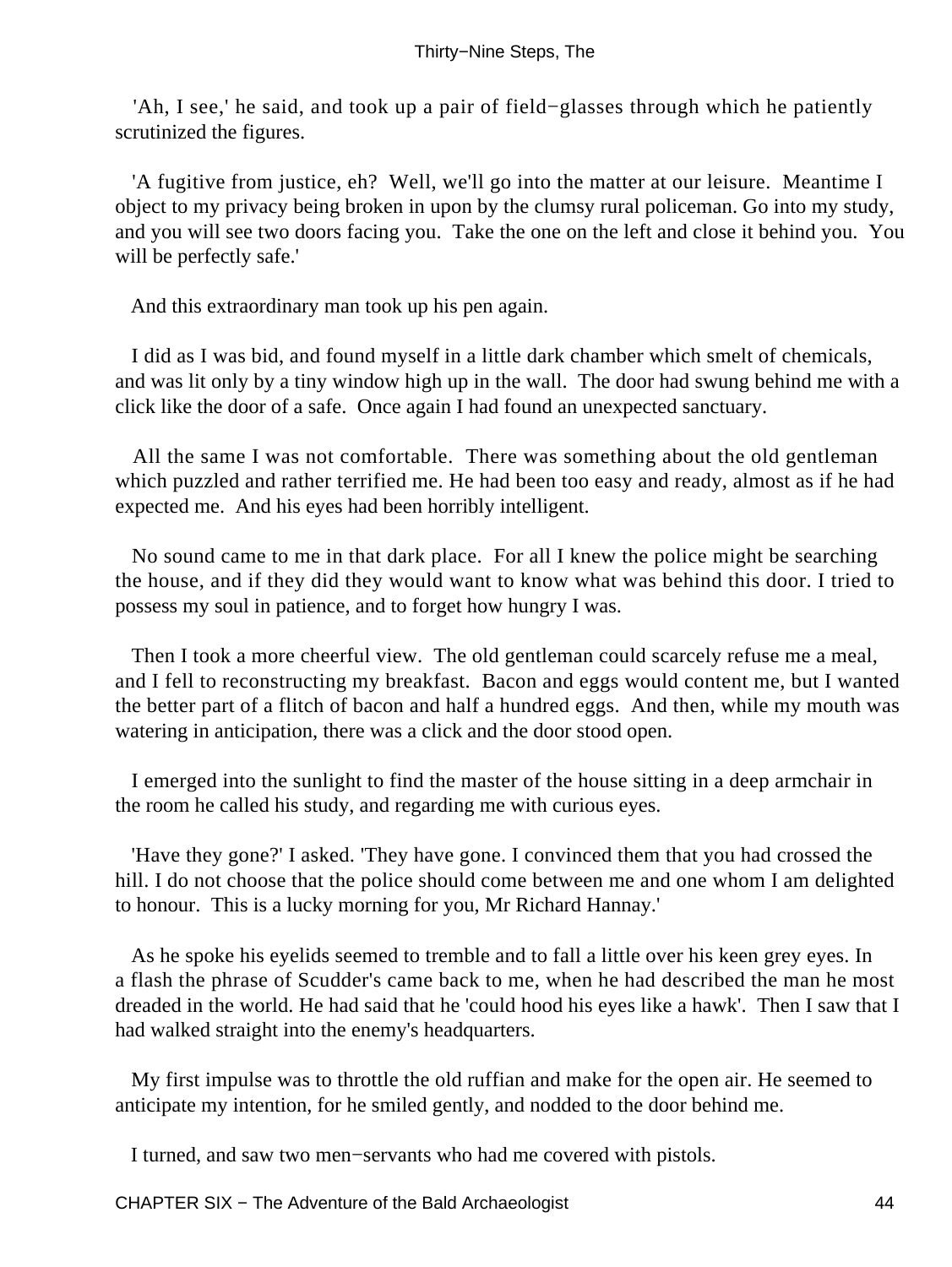He knew my name, but he had never seen me before. And as the reflection darted across my mind I saw a slender chance.

 'I don't know what you mean,' I said roughly. 'And who are you calling Richard Hannay? My name's Ainslie.' 'So?' he said, still smiling. 'But of course you have others. We won't quarrel about a name.'

 I was pulling myself together now, and I reflected that my garb, lacking coat and waistcoat and collar, would at any rate not betray me. I put on my surliest face and shrugged my shoulders.

 'I suppose you're going to give me up after all, and I call it a damned dirty trick. My God, I wish I had never seen that cursed motor−car! Here's the money and be damned to you,' and I flung four sovereigns on the table.

 He opened his eyes a little. 'Oh no, I shall not give you up. My friends and I will have a little private settlement with you, that is all. You know a little too much, Mr Hannay. You are a clever actor, but not quite clever enough.'

He spoke with assurance, but I could see the dawning of a doubt in his mind.

 'Oh, for God's sake stop jawing,' I cried. 'Everything's against me. I haven't had a bit of luck since I came on shore at Leith. What's the harm in a poor devil with an empty stomach picking up some money he finds in a bust−up motor−car? That's all I done, and for that I've been chivvied for two days by those blasted bobbies over those blasted hills. I tell you I'm fair sick of it. You can do what you like, old boy! Ned Ainslie's got no fight left in him.'

I could see that the doubt was gaining.

 'Will you oblige me with the story of your recent doings?'he asked. 'I can't, guv'nor,' I said in a real beggar's whine. 'I've not had a bite to eat for two days. Give me a mouthful of food, and then you'll hear God's truth.'

 I must have showed my hunger in my face, for he signalled to one of the men in the doorway. A bit of cold pie was brought and a glass of beer, and I wolfed them down like a pig − or rather, like Ned Ainslie, for I was keeping up my character. In the middle of my meal he spoke suddenly to me in German, but I turned on him a face as blank as a stone wall.

Then I told him my story – how I had come off an Archangel ship at Leith a week ago, and was making my way overland to my brother at Wigtown. I had run short of cash − I hinted vaguely at a spree − and I was pretty well on my uppers when I had come on a hole in a hedge, and, looking through, had seen a big motor−car lying in the burn. I had poked about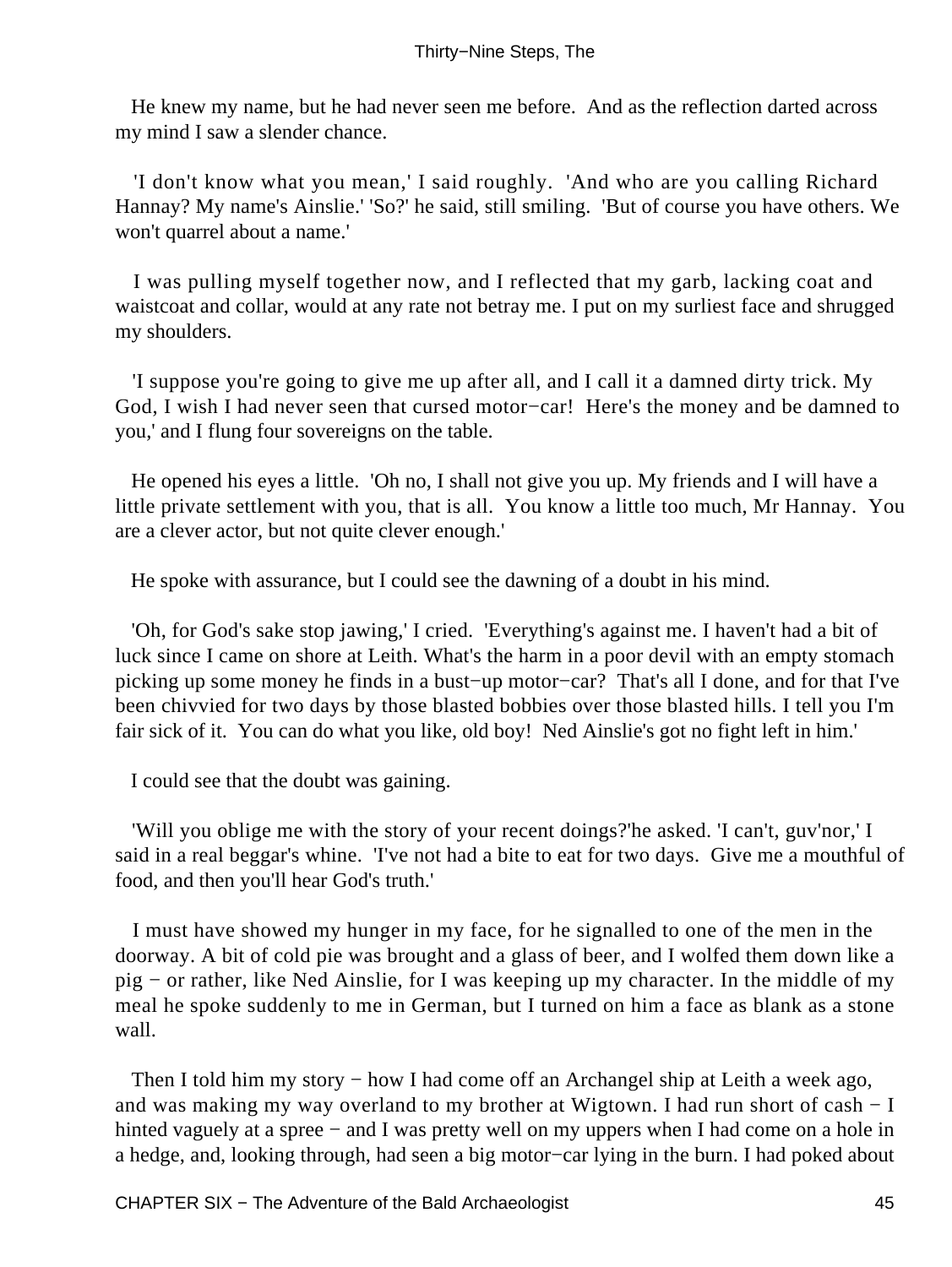to see what had happened, and had found three sovereigns lying on the seat and one on the floor. There was nobody there or any sign of an owner, so I had pocketed the cash. But somehow the law had got after me. When I had tried to change a sovereign in a baker's shop, the woman had cried on the police, and a little later, when I was washing my face in a burn, I had been nearly gripped, and had only got away by leaving my coat and waistcoat behind me.

 'They can have the money back,' I cried, 'for a fat lot of good it's done me. Those perishers are all down on a poor man. Now, if it had been you, guv'nor, that had found the quids, nobody would have troubled you.'

'You're a good liar, Hannay,' he said.

 I flew into a rage. 'Stop fooling, damn you! I tell you my name's Ainslie, and I never heard of anyone called Hannay in my born days. I'd sooner have the police than you with your Hannays and your monkey−faced pistol tricks ... No, guv'nor, I beg pardon, I don't mean that. I'm much obliged to you for the grub, and I'll thank you to let me go now the coast's clear.'

 It was obvious that he was badly puzzled. You see he had never seen me, and my appearance must have altered considerably from my photographs, if he had got one of them. I was pretty smart and well dressed in London, and now I was a regular tramp.

 'I do not propose to let you go. If you are what you say you are, you will soon have a chance of clearing yourself. If you are what I believe you are, I do not think you will see the light much longer.'

He rang a bell, and a third servant appeared from the veranda.

'I want the Lanchester in five minutes,' he said. 'There will be three to luncheon.'

Then he looked steadily at me, and that was the hardest ordeal of all.

 There was something weird and devilish in those eyes, cold, malignant, unearthly, and most hellishly clever. They fascinated me like the bright eyes of a snake. I had a strong impulse to throw myself on his mercy and offer to join his side, and if you consider the way I felt about the whole thing you will see that that impulse must have been purely physical, the weakness of a brain mesmerized and mastered by a stronger spirit. But I managed to stick it out and even to grin.

'You'll know me next time, guv'nor,' I said.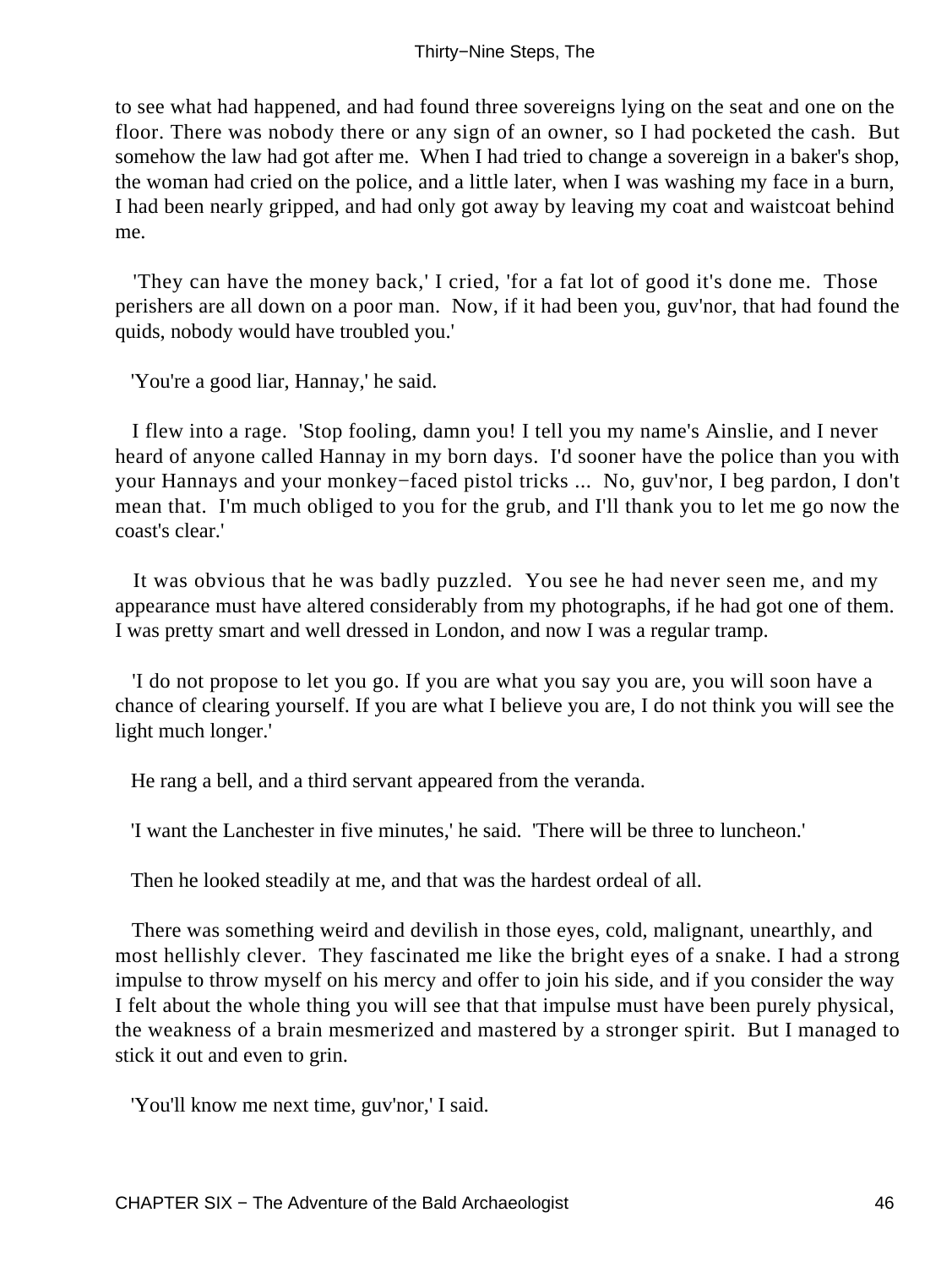'Karl,' he spoke in German to one of the men in the doorway, 'you will put this fellow in the storeroom till I return, and you will be answerable to me for his keeping.'

I was marched out of the room with a pistol at each ear.

 The storeroom was a damp chamber in what had been the old farmhouse. There was no carpet on the uneven floor, and nothing to sit down on but a school form. It was black as pitch, for the windows were heavily shuttered. I made out by groping that the walls were lined with boxes and barrels and sacks of some heavy stuff. The whole place smelt of mould and disuse. My gaolers turned the key in the door, and I could hear them shifting their feet as they stood on guard outside.

 I sat down in that chilly darkness in a very miserable frame of mind. The old boy had gone off in a motor to collect the two ruffians who had interviewed me yesterday. Now, they had seen me as the roadman, and they would remember me, for I was in the same rig. What was a roadman doing twenty miles from his beat, pursued by the police? A question or two would put them on the track. Probably they had seen Mr Turnbull, probably Marmie too; most likely they could link me up with Sir Harry, and then the whole thing would be crystal clear. What chance had I in this moorland house with three desperadoes and their armed servants?

 I began to think wistfully of the police, now plodding over the hills after my wraith. They at any rate were fellow−countrymen and honest men, and their tender mercies would be kinder than these ghoulish aliens. But they wouldn't have listened to me. That old devil with the eyelids had not taken long to get rid of them. I thought he probably had some kind of graft with the constabulary. Most likely he had letters from Cabinet Ministers saying he was to be given every facility for plotting against Britain. That's the sort of owlish way we run our politics in the Old Country.

 The three would be back for lunch, so I hadn't more than a couple of hours to wait. It was simply waiting on destruction, for I could see no way out of this mess. I wished that I had Scudder's courage, for I am free to confess I didn't feel any great fortitude. The only thing that kept me going was that I was pretty furious. It made me boil with rage to think of those three spies getting the pull on me like this. I hoped that at any rate I might be able to twist one of their necks before they downed me.

 The more I thought of it the angrier I grew, and I had to get up and move about the room. I tried the shutters, but they were the kind that lock with a key, and I couldn't move them. From the outside came the faint clucking of hens in the warm sun. Then I groped among the sacks and boxes. I couldn't open the latter, and the sacks seemed to be full of things like dog−biscuits that smelt of cinnamon. But, as I circumnavigated the room, I found a handle in the wall which seemed worth investigating.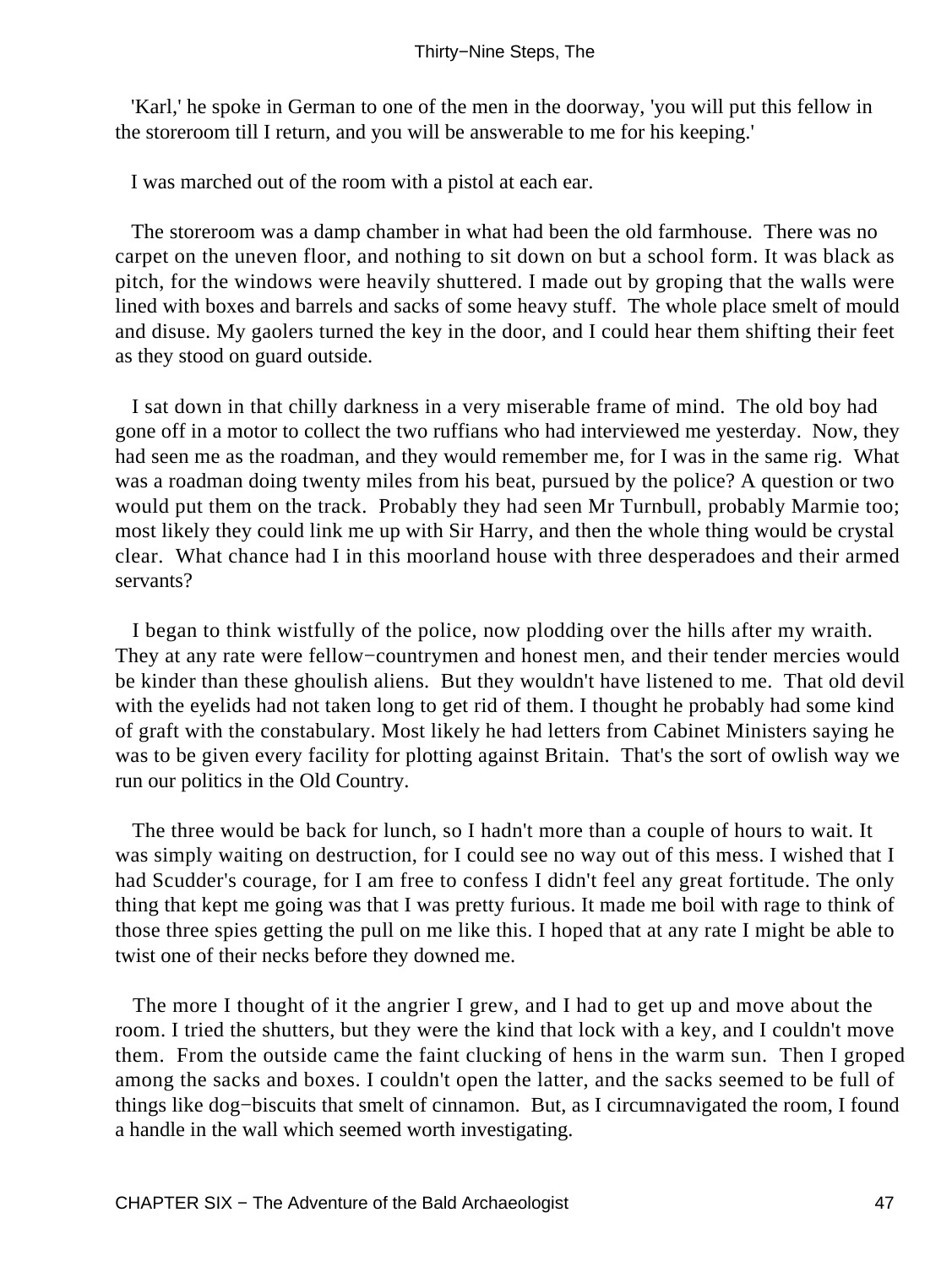It was the door of a wall cupboard − what they call a 'press' in Scotland − and it was locked. I shook it, and it seemed rather flimsy. For want of something better to do I put out my strength on that door, getting some purchase on the handle by looping my braces round it. Presently the thing gave with a crash which I thought would bring in my warders to inquire. I waited for a bit, and then started to explore the cupboard shelves.

 There was a multitude of queer things there. I found an odd vesta or two in my trouser pockets and struck a light. It was out in a second, but it showed me one thing. There was a little stock of electric torches on one shelf. I picked up one, and found it was in working order.

With the torch to help me I investigated further. There were bottles and cases of queer−smelling stuffs, chemicals no doubt for experiments, and there were coils of fine copper wire and yanks and yanks of thin oiled silk. There was a box of detonators, and a lot of cord for fuses. Then away at the back of the shelf I found a stout brown cardboard box, and inside it a wooden case. I managed to wrench it open, and within lay half a dozen little grey bricks, each a couple of inches square.

 I took up one, and found that it crumbled easily in my hand. Then I smelt it and put my tongue to it. After that I sat down to think. I hadn't been a mining engineer for nothing, and I knew lentonite when I saw it.

 With one of these bricks I could blow the house to smithereens. I had used the stuff in Rhodesia and knew its power. But the trouble was that my knowledge wasn't exact. I had forgotten the proper charge and the right way of preparing it, and I wasn't sure about the timing. I had only a vague notion, too, as to its power, for though I had used it I had not handled it with my own fingers.

 But it was a chance, the only possible chance. It was a mighty risk, but against it was an absolute black certainty. If I used it the odds were, as I reckoned, about five to one in favour of my blowing myself into the tree−tops; but if I didn't I should very likely be occupying a six−foot hole in the garden by the evening. That was the way I had to look at it. The prospect was pretty dark either way, but anyhow there was a chance, both for myself and for my country.

 The remembrance of little Scudder decided me. It was about the beastliest moment of my life, for I'm no good at these cold−blooded resolutions. Still I managed to rake up the pluck to set my teeth and choke back the horrid doubts that flooded in on me. I simply shut off my mind and pretended I was doing an experiment as simple as Guy Fawkes fireworks.

 I got a detonator, and fixed it to a couple of feet of fuse. Then I took a quarter of a lentonite brick, and buried it near the door below one of the sacks in a crack of the floor, fixing the detonator in it. For all I knew half those boxes might be dynamite. If the cupboard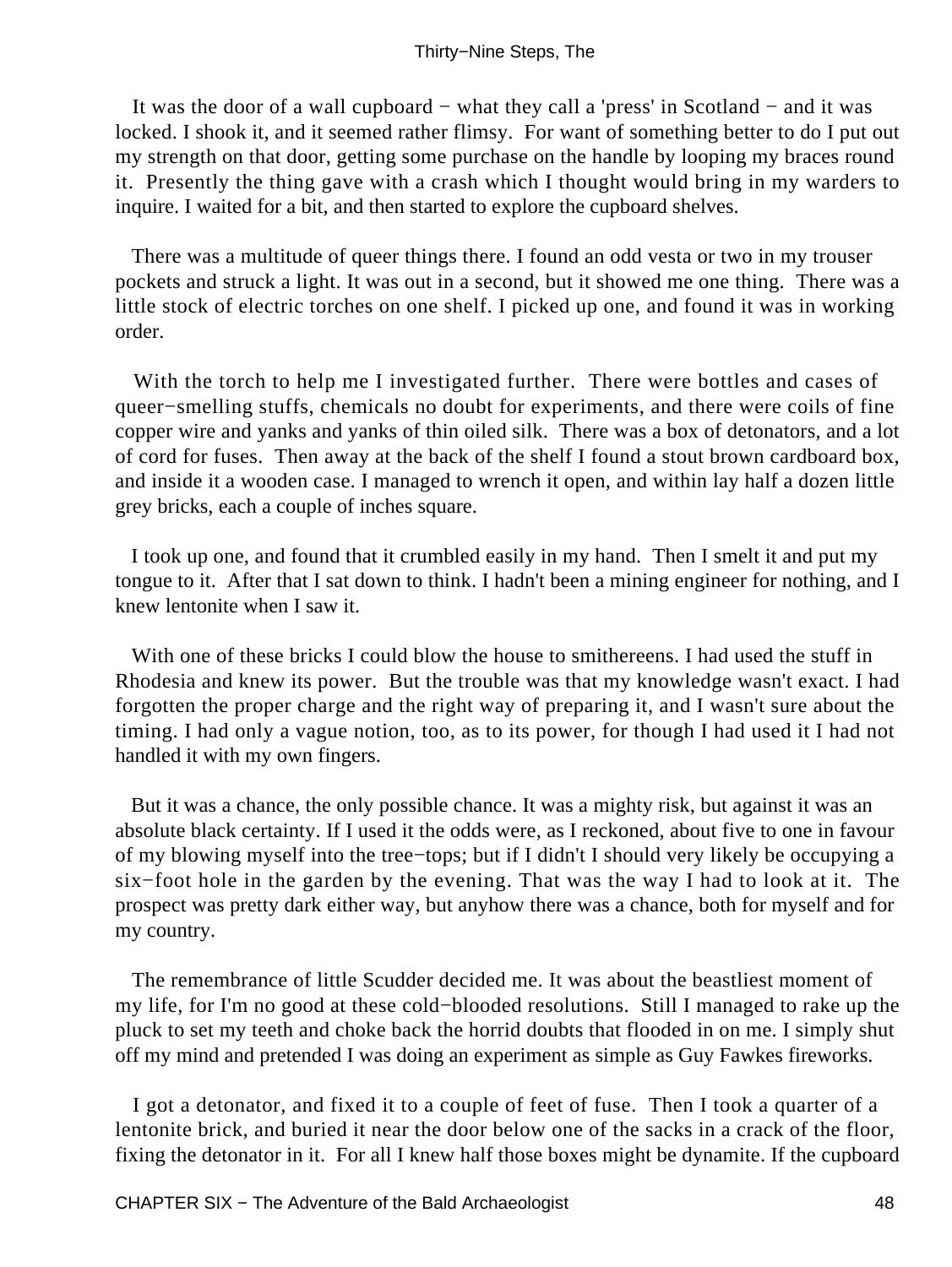held such deadly explosives, why not the boxes? In that case there would be a glorious skyward journey for me and the German servants and about an acre of surrounding country. There was also the risk that the detonation might set off the other bricks in the cupboard, for I had forgotten most that I knew about lentonite. But it didn't do to begin thinking about the possibilities. The odds were horrible, but I had to take them.

 I ensconced myself just below the sill of the window, and lit the fuse. Then I waited for a moment or two. There was dead silence − only a shuffle of heavy boots in the passage, and the peaceful cluck of hens from the warm out−of−doors. I commended my soul to my Maker, and wondered where I would be in five seconds ...

 A great wave of heat seemed to surge upwards from the floor, and hang for a blistering instant in the air. Then the wall opposite me flashed into a golden yellow and dissolved with a rending thunder that hammered my brain into a pulp. Something dropped on me, catching the point of my left shoulder.

And then I think I became unconscious.

 My stupor can scarcely have lasted beyond a few seconds. I felt myself being choked by thick yellow fumes, and struggled out of the debris to my feet. Somewhere behind me I felt fresh air. The jambs of the window had fallen, and through the ragged rent the smoke was pouring out to the summer noon. I stepped over the broken lintel, and found myself standing in a yard in a dense and acrid fog. I felt very sick and ill, but I could move my limbs, and I staggered blindly forward away from the house.

 A small mill−lade ran in a wooden aqueduct at the other side of the yard, and into this I fell. The cool water revived me, and I had just enough wits left to think of escape. I squirmed up the lade among the slippery green slime till I reached the mill−wheel. Then I wriggled through the axle hole into the old mill and tumbled on to a bed of chaff. A nail caught the seat of my trousers, and I left a wisp of heather−mixture behind me.

 The mill had been long out of use. The ladders were rotten with age, and in the loft the rats had gnawed great holes in the floor. Nausea shook me, and a wheel in my head kept turning, while my left shoulder and arm seemed to be stricken with the palsy. I looked out of the window and saw a fog still hanging over the house and smoke escaping from an upper window. Please God I had set the place on fire, for I could hear confused cries coming from the other side.

 But I had no time to linger, since this mill was obviously a bad hiding−place. Anyone looking for me would naturally follow the lade, and I made certain the search would begin as soon as they found that my body was not in the storeroom. From another window I saw that on the far side of the mill stood an old stone dovecot. If I could get there without leaving tracks I might find a hiding−place, for I argued that my enemies, if they thought I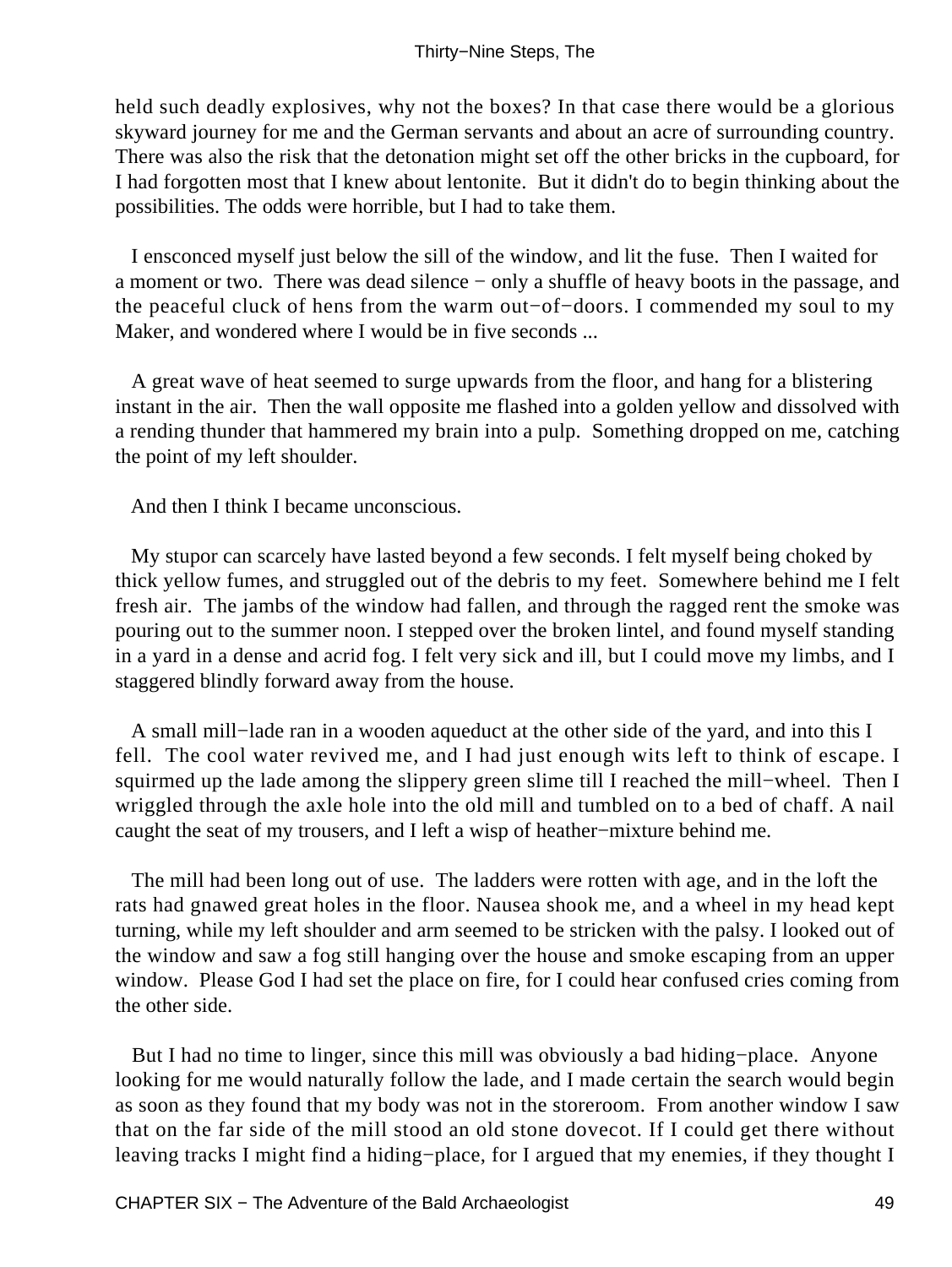could move, would conclude I had made for open country, and would go seeking me on the moor.

 I crawled down the broken ladder, scattering chaff behind me to cover my footsteps. I did the same on the mill floor, and on the threshold where the door hung on broken hinges. Peeping out, I saw that between me and the dovecot was a piece of bare cobbled ground, where no footmarks would show. Also it was mercifully hid by the mill buildings from any view from the house. I slipped across the space, got to the back of the dovecot and prospected a way of ascent.

 That was one of the hardest jobs I ever took on. My shoulder and arm ached like hell, and I was so sick and giddy that I was always on the verge of falling. But I managed it somehow. By the use of out−jutting stones and gaps in the masonry and a tough ivy root I got to the top in the end. There was a little parapet behind which I found space to lie down. Then I proceeded to go off into an old−fashioned swoon.

 I woke with a burning head and the sun glaring in my face. For a long time I lay motionless, for those horrible fumes seemed to have loosened my joints and dulled my brain. Sounds came to me from the house − men speaking throatily and the throbbing of a stationary car. There was a little gap in the parapet to which I wriggled, and from which I had some sort of prospect of the yard. I saw figures come out – a servant with his head bound up, and then a younger man in knickerbockers. They were looking for something, and moved towards the mill. Then one of them caught sight of the wisp of cloth on the nail, and cried out to the other. They both went back to the house, and brought two more to look at it. I saw the rotund figure of my late captor, and I thought I made out the man with the lisp. I noticed that all had pistols.

 For half an hour they ransacked the mill. I could hear them kicking over the barrels and pulling up the rotten planking. Then they came outside, and stood just below the dovecot arguing fiercely. The servant with the bandage was being soundly rated. I heard them fiddling with the door of the dovecote and for one horrid moment I fancied they were coming up. Then they thought better of it, and went back to the house.

 All that long blistering afternoon I lay baking on the rooftop. Thirst was my chief torment. My tongue was like a stick, and to make it worse I could hear the cool drip of water from the mill− lade. I watched the course of the little stream as it came in from the moor, and my fancy followed it to the top of the glen, where it must issue from an icy fountain fringed with cool ferns and mosses. I would have given a thousand pounds to plunge my face into that.

 I had a fine prospect of the whole ring of moorland. I saw the car speed away with two occupants, and a man on a hill pony riding east. I judged they were looking for me, and I wished them joy of their quest.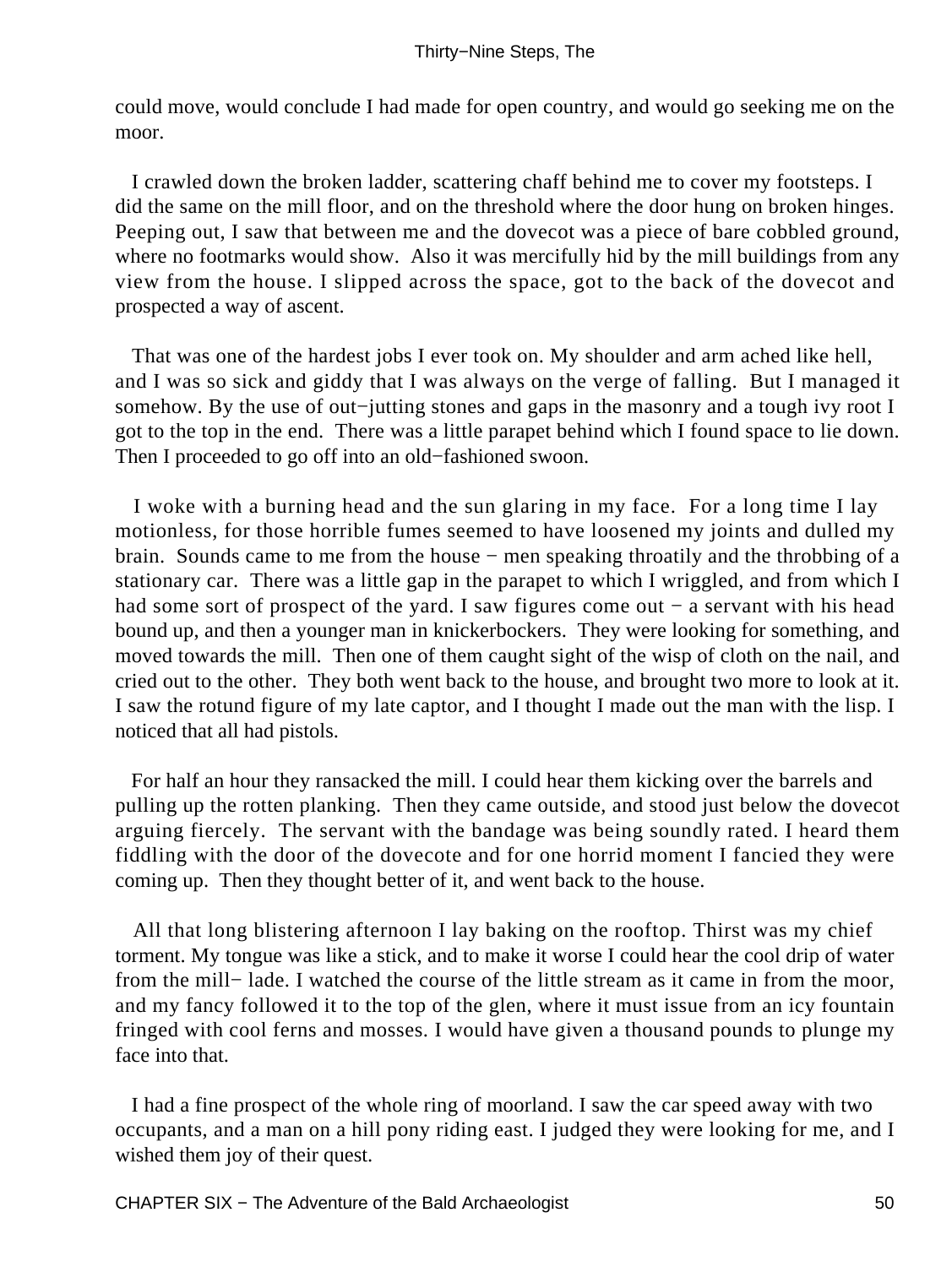But I saw something else more interesting. The house stood almost on the summit of a swell of moorland which crowned a sort of plateau, and there was no higher point nearer than the big hills six miles off. The actual summit, as I have mentioned, was a biggish clump of trees − firs mostly, with a few ashes and beeches. On the dovecot I was almost on a level with the tree−tops, and could see what lay beyond. The wood was not solid, but only a ring, and inside was an oval of green turf, for all the world like a big cricket−field.

 I didn't take long to guess what it was. It was an aerodrome, and a secret one. The place had been most cunningly chosen. For suppose anyone were watching an aeroplane descending here, he would think it had gone over the hill beyond the trees. As the place was on the top of a rise in the midst of a big amphitheatre, any observer from any direction would conclude it had passed out of view behind the hill. Only a man very close at hand would realize that the aeroplane had not gone over but had descended in the midst of the wood. An observer with a telescope on one of the higher hills might have discovered the truth, but only herds went there, and herds do not carry spy−glasses. When I looked from the dovecot I could see far away a blue line which I knew was the sea, and I grew furious to think that our enemies had this secret conning−tower to rake our waterways.

 Then I reflected that if that aeroplane came back the chances were ten to one that I would be discovered. So through the afternoon I lay and prayed for the coming of darkness, and glad I was when the sun went down over the big western hills and the twilight haze crept over the moor. The aeroplane was late. The gloaming was far advanced when I heard the beat of wings and saw it volplaning downward to its home in the wood. Lights twinkled for a bit and there was much coming and going from the house. Then the dark fell, and silence.

 Thank God it was a black night. The moon was well on its last quarter and would not rise till late. My thirst was too great to allow me to tarry, so about nine o'clock, so far as I could judge, I started to descend. It wasn't easy, and half−way down I heard the back door of the house open, and saw the gleam of a lantern against the mill wall. For some agonizing minutes I hung by the ivy and prayed that whoever it was would not come round by the dovecot. Then the light disappeared, and I dropped as softly as I could on to the hard soil of the yard.

 I crawled on my belly in the lee of a stone dyke till I reached the fringe of trees which surrounded the house. If I had known how to do it I would have tried to put that aeroplane out of action, but I realized that any attempt would probably be futile. I was pretty certain that there would be some kind of defence round the house, so I went through the wood on hands and knees, feeling carefully every inch before me. It was as well, for presently I came on a wire about two feet from the ground. If I had tripped over that, it would doubtless have rung some bell in the house and I would have been captured.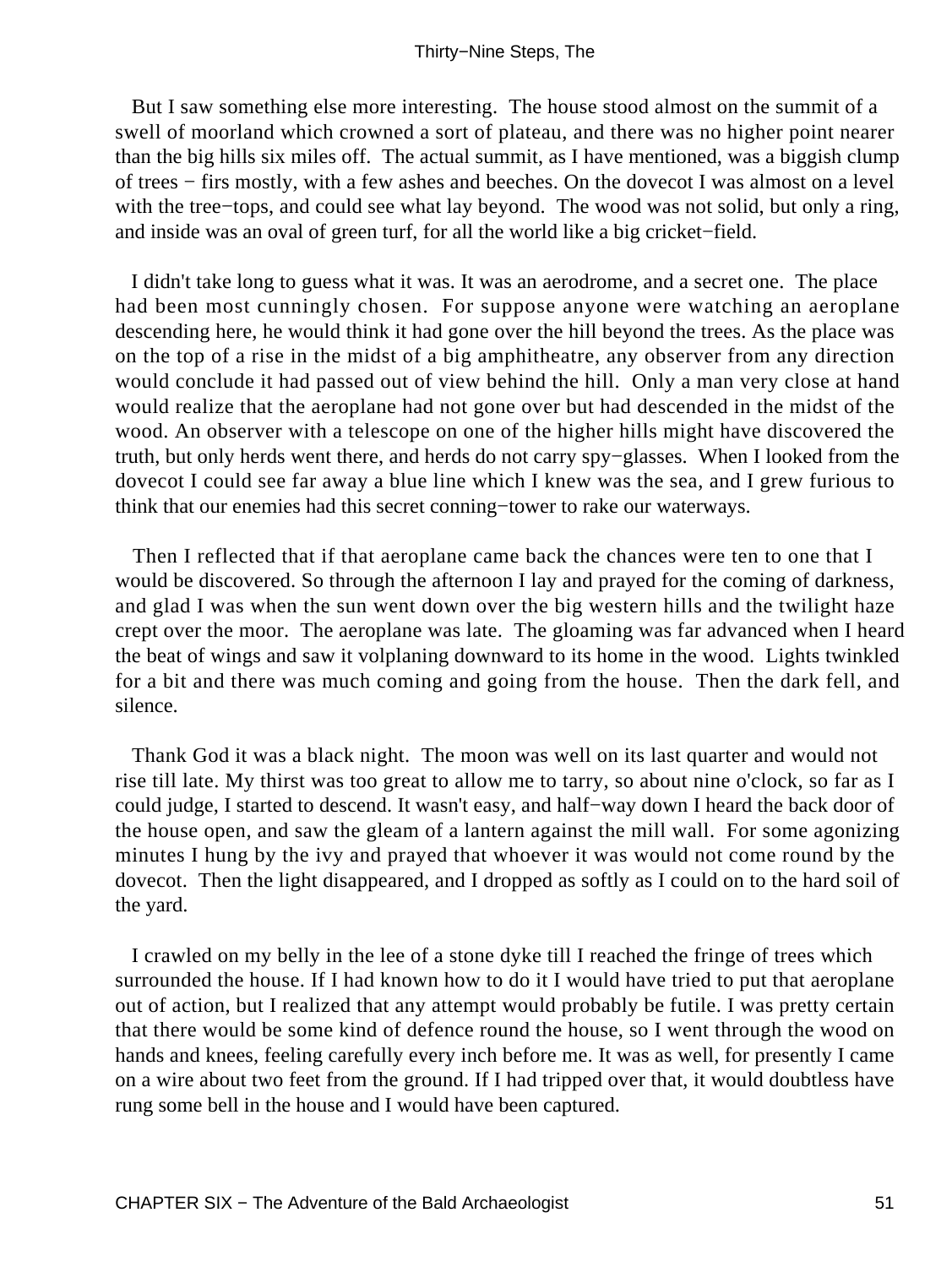A hundred yards farther on I found another wire cunningly placed on the edge of a small stream. Beyond that lay the moor, and in five minutes I was deep in bracken and heather. Soon I was round the shoulder of the rise, in the little glen from which the mill−lade flowed. Ten minutes later my face was in the spring, and I was soaking down pints of the blessed water. But I did not stop till I had put half a dozen miles between me and that accursed dwelling.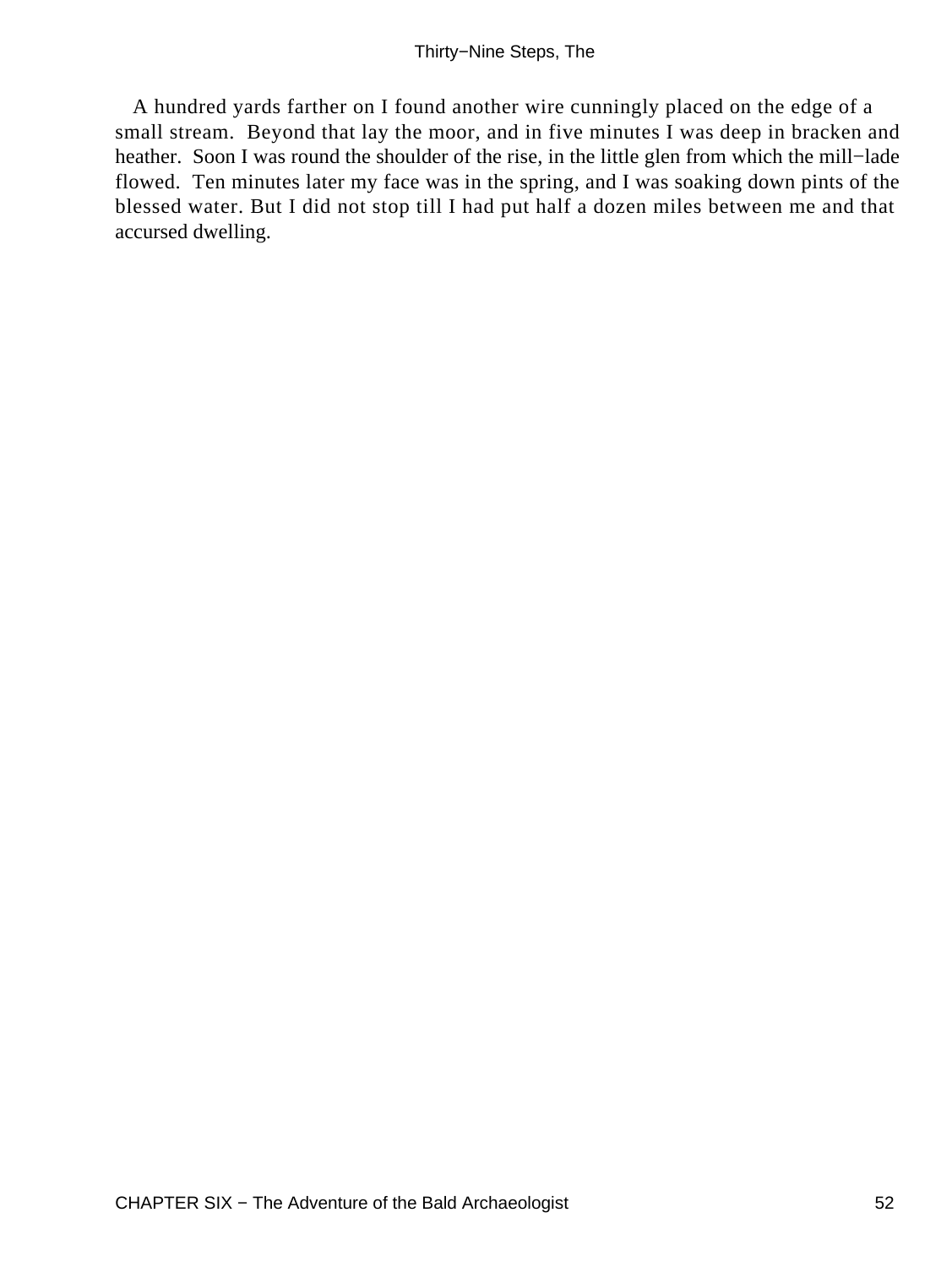## **[CHAPTER SEVEN − The Dry−Fly Fisherman](#page-87-0)**

*I* sat down on a hill−top and took stock of my position. I wasn't feeling very happy, for my natural thankfulness at my escape was clouded by my severe bodily discomfort. Those lentonite fumes had fairly poisoned me, and the baking hours on the dovecot hadn't helped matters. I had a crushing headache, and felt as sick as a cat. Also my shoulder was in a bad way. At first I thought it was only a bruise, but it seemed to be swelling, and I had no use of my left arm.

 My plan was to seek Mr Turnbull's cottage, recover my garments, and especially Scudder's note−book, and then make for the main line and get back to the south. It seemed to me that the sooner I got in touch with the Foreign Office man, Sir Walter Bullivant, the better. I didn't see how I could get more proof than I had got already. He must just take or leave my story, and anyway, with him I would be in better hands than those devilish Germans. I had begun to feel quite kindly towards the British police.

 It was a wonderful starry night, and I had not much difficulty about the road. Sir Harry's map had given me the lie of the land, and all I had to do was to steer a point or two west of south−west to come to the stream where I had met the roadman. In all these travels I never knew the names of the places, but I believe this stream was no less than the upper waters of the river Tweed. I calculated I must be about eighteen miles distant, and that meant I could not get there before morning. So I must lie up a day somewhere, for I was too outrageous a figure to be seen in the sunlight. I had neither coat, waistcoat, collar, nor hat, my trousers were badly torn, and my face and hands were black with the explosion. I daresay I had other beauties, for my eyes felt as if they were furiously bloodshot. Altogether I was no spectacle for God−fearing citizens to see on a highroad.

 Very soon after daybreak I made an attempt to clean myself in a hill burn, and then approached a herd's cottage, for I was feeling the need of food. The herd was away from home, and his wife was alone, with no neighbour for five miles. She was a decent old body, and a plucky one, for though she got a fright when she saw me, she had an axe handy, and would have used it on any evil−doer. I told her that I had had a fall − I didn't say how − and she saw by my looks that I was pretty sick. Like a true Samaritan she asked no questions, but gave me a bowl of milk with a dash of whisky in it, and let me sit for a little by her kitchen fire. She would have bathed my shoulder, but it ached so badly that I would not let her touch it.

 I don't know what she took me for − a repentant burglar, perhaps; for when I wanted to pay her for the milk and tendered a sovereign which was the smallest coin I had, she shook her head and said something about 'giving it to them that had a right to it'. At this I protested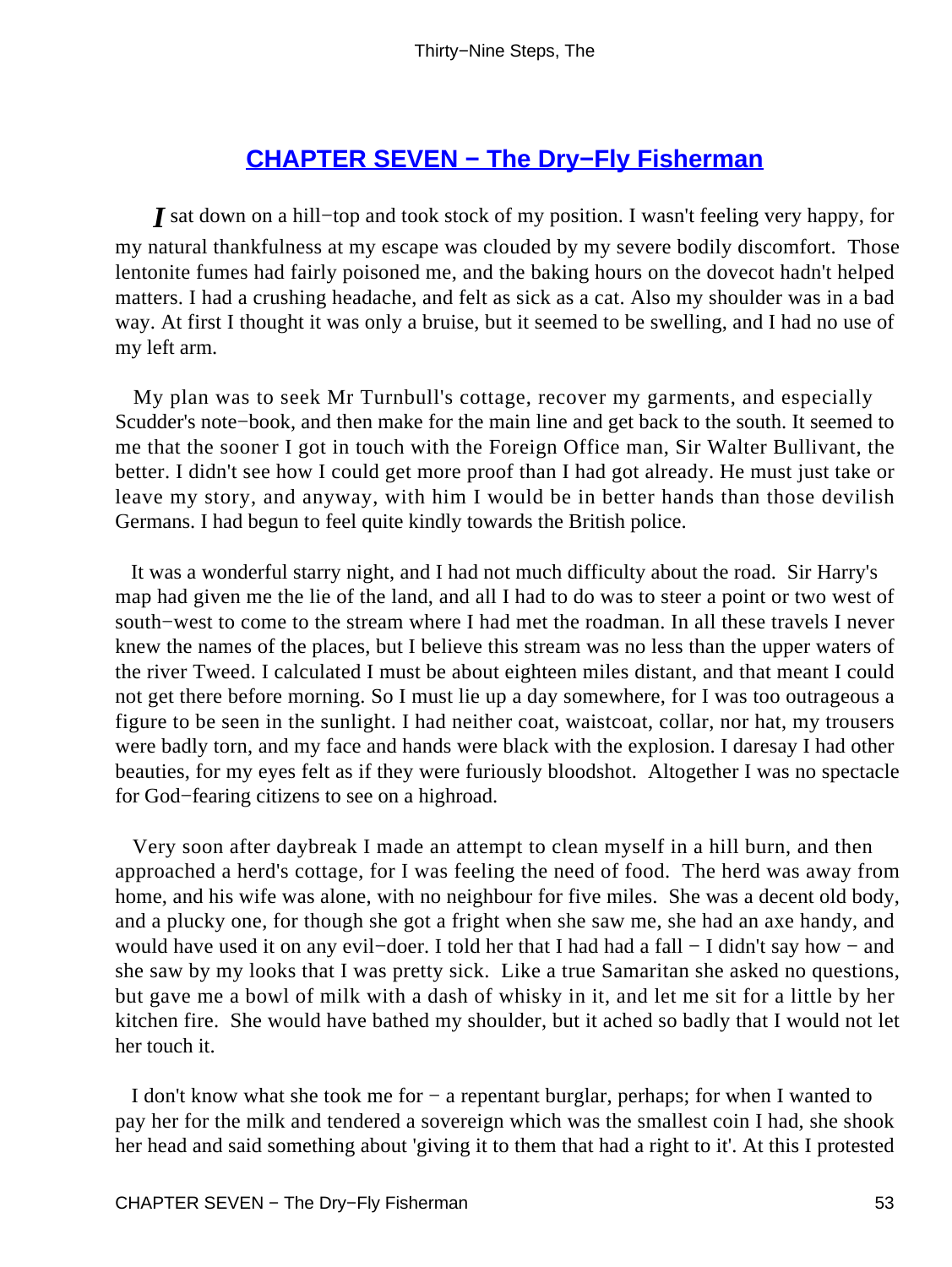so strongly that I think she believed me honest, for she took the money and gave me a warm new plaid for it, and an old hat of her man's. She showed me how to wrap the plaid around my shoulders, and when I left that cottage I was the living image of the kind of Scotsman you see in the illustrations to Burns's poems. But at any rate I was more or less clad.

 It was as well, for the weather changed before midday to a thick drizzle of rain. I found shelter below an overhanging rock in the crook of a burn, where a drift of dead brackens made a tolerable bed. There I managed to sleep till nightfall, waking very cramped and wretched, with my shoulder gnawing like a toothache. I ate the oatcake and cheese the old wife had given me and set out again just before the darkening.

 I pass over the miseries of that night among the wet hills. There were no stars to steer by, and I had to do the best I could from my memory of the map. Twice I lost my way, and I had some nasty falls into peat−bogs. I had only about ten miles to go as the crow flies, but my mistakes made it nearer twenty. The last bit was completed with set teeth and a very light and dizzy head. But I managed it, and in the early dawn I was knocking at Mr Turnbull's door. The mist lay close and thick, and from the cottage I could not see the highroad.

 Mr Turnbull himself opened to me − sober and something more than sober. He was primly dressed in an ancient but well−tended suit of black; he had been shaved not later than the night before; he wore a linen collar; and in his left hand he carried a pocket Bible. At first he did not recognize me.

'Whae are ye that comes stravaigin' here on the Sabbath mornin'?' he asked.

I had lost all count of the days. So the Sabbath was the reason for this strange decorum.

 My head was swimming so wildly that I could not frame a coherent answer. But he recognized me, and he saw that I was ill.

'Hae ye got my specs?' he asked.

I fetched them out of my trouser pocket and gave him them.

 'Ye'll hae come for your jaicket and westcoat,' he said. 'Come in− bye. Losh, man, ye're terrible dune i' the legs. Haud up till I get ye to a chair.'

 I perceived I was in for a bout of malaria. I had a good deal of fever in my bones, and the wet night had brought it out, while my shoulder and the effects of the fumes combined to make me feel pretty bad. Before I knew, Mr Turnbull was helping me off with my clothes, and putting me to bed in one of the two cupboards that lined the kitchen walls.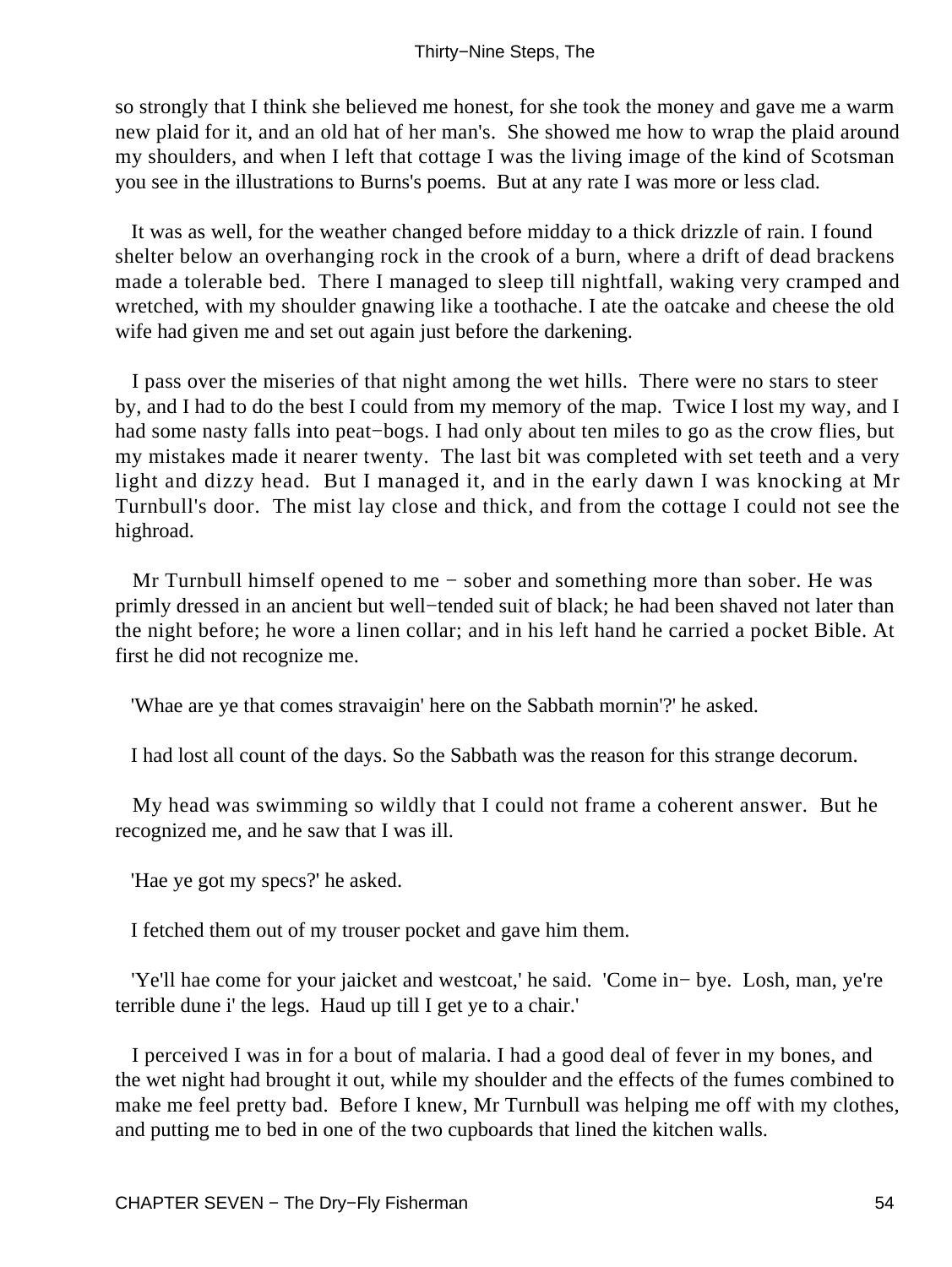He was a true friend in need, that old roadman. His wife was dead years ago, and since his daughter's marriage he lived alone.

 For the better part of ten days he did all the rough nursing I needed. I simply wanted to be left in peace while the fever took its course, and when my skin was cool again I found that the bout had more or less cured my shoulder. But it was a baddish go, and though I was out of bed in five days, it took me some time to get my legs again.

 He went out each morning, leaving me milk for the day, and locking the door behind him; and came in in the evening to sit silent in the chimney corner. Not a soul came near the place. When I was getting better, he never bothered me with a question. Several times he fetched me a two days' old **SCOTSMAN,** and I noticed that the interest in the Portland Place murder seemed to have died down. There was no mention of it, and I could find very little about anything except a thing called the General Assembly − some ecclesiastical spree, I gathered.

 One day he produced my belt from a lockfast drawer. 'There's a terrible heap o' siller in't,' he said. 'Ye'd better coont it to see it's a' there.'

 He never even sought my name. I asked him if anybody had been around making inquiries subsequent to my spell at the road−making.

 'Ay, there was a man in a motor−cawr. He speired whae had ta'en my place that day, and I let on I thocht him daft. But he keepit on at me, and syne I said he maun be thinkin' o' my gude−brither frae the Cleuch that whiles lent me a haun'. He was a wersh−lookin' sowl, and I couldna understand the half o' his English tongue.'

 I was getting restless those last days, and as soon as I felt myself fit I decided to be off. That was not till the twelfth day of June, and as luck would have it a drover went past that morning taking some cattle to Moffat. He was a man named Hislop, a friend of Turnbull's, and he came in to his breakfast with us and offered to take me with him.

 I made Turnbull accept five pounds for my lodging, and a hard job I had of it. There never was a more independent being. He grew positively rude when I pressed him, and shy and red, and took the money at last without a thank you. When I told him how much I owed him, he grunted something about 'ae guid turn deservin' anither'. You would have thought from our leave−taking that we had parted in disgust.

 Hislop was a cheery soul, who chattered all the way over the pass and down the sunny vale of Annan. I talked of Galloway markets and sheep prices, and he made up his mind I was a 'pack−shepherd' from those parts − whatever that may be. My plaid and my old hat, as I have said, gave me a fine theatrical Scots look. But driving cattle is a mortally slow job, and we took the better part of the day to cover a dozen miles.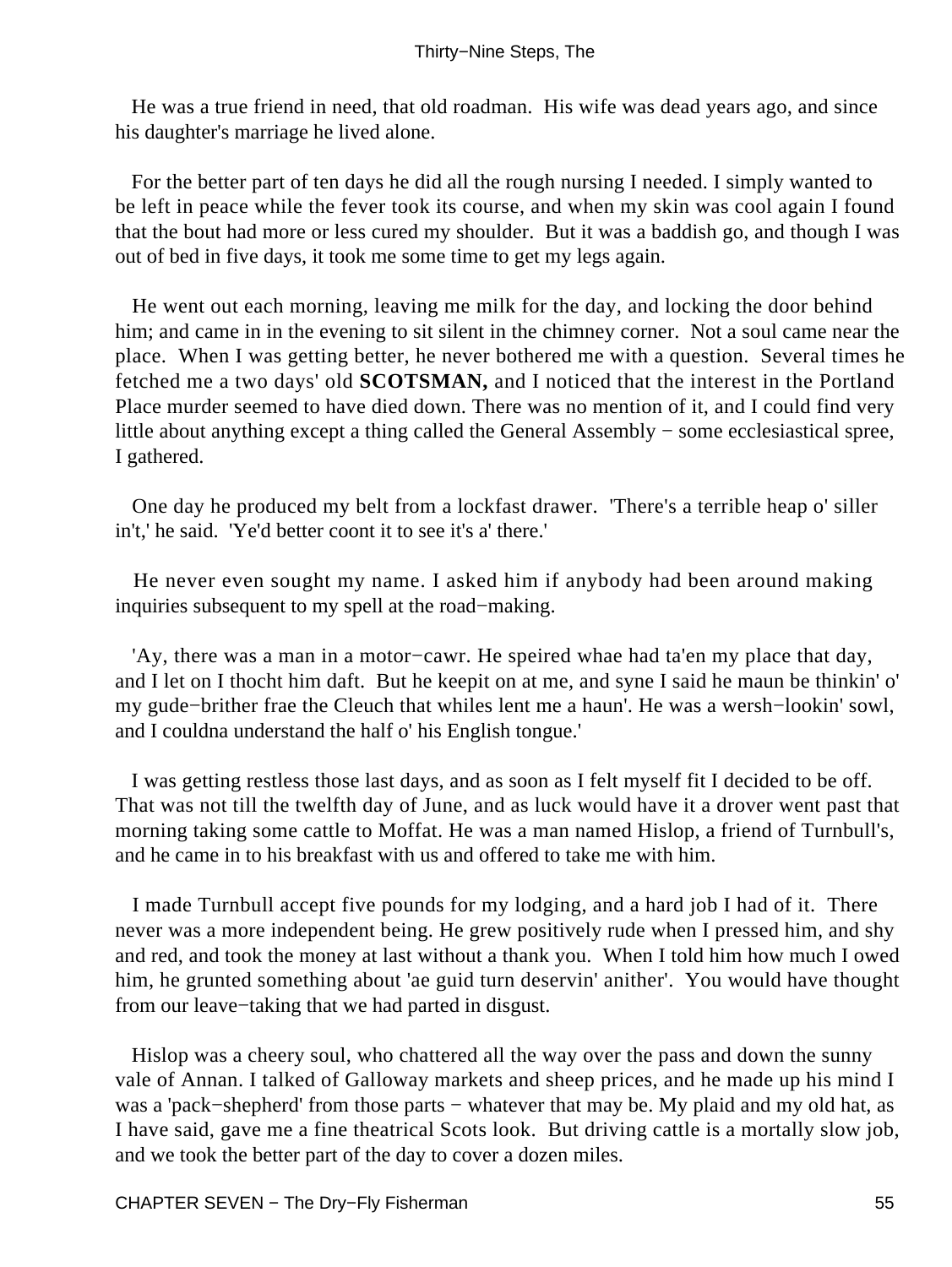If I had not had such an anxious heart I would have enjoyed that time. It was shining blue weather, with a constantly changing prospect of brown hills and far green meadows, and a continual sound of larks and curlews and falling streams. But I had no mind for the summer, and little for Hislop's conversation, for as the fateful fifteenth of June drew near I was overweighed with the hopeless difficulties of my enterprise.

 I got some dinner in a humble Moffat public−house, and walked the two miles to the junction on the main line. The night express for the south was not due till near midnight, and to fill up the time I went up on the hillside and fell asleep, for the walk had tired me. I all but slept too long, and had to run to the station and catch the train with two minutes to spare. The feel of the hard third−class cushions and the smell of stale tobacco cheered me up wonderfully. At any rate, I felt now that I was getting to grips with my job.

 I was decanted at Crewe in the small hours and had to wait till six to get a train for Birmingham. In the afternoon I got to Reading, and changed into a local train which journeyed into the deeps of Berkshire. Presently I was in a land of lush water−meadows and slow reedy streams. About eight o'clock in the evening, a weary and travel−stained being − a cross between a farm−labourer and a vet − with a checked black−and−white plaid over his arm (for I did not dare to wear it south of the Border), descended at the little station of Artinswell. There were several people on the platform, and I thought I had better wait to ask my way till I was clear of the place.

 The road led through a wood of great beeches and then into a shallow valley, with the green backs of downs peeping over the distant trees. After Scotland the air smelt heavy and flat, but infinitely sweet, for the limes and chestnuts and lilac bushes were domes of blossom. Presently I came to a bridge, below which a clear slow stream flowed between snowy beds of water−buttercups. A little above it was a mill; and the lasher made a pleasant cool sound in the scented dusk. Somehow the place soothed me and put me at my ease. I fell to whistling as I looked into the green depths, and the tune which came to my lips was 'Annie Laurie'.

 A fisherman came up from the waterside, and as he neared me he too began to whistle. The tune was infectious, for he followed my suit. He was a huge man in untidy old flannels and a wide−brimmed hat, with a canvas bag slung on his shoulder. He nodded to me, and I thought I had never seen a shrewder or better−tempered face. He leaned his delicate ten−foot split−cane rod against the bridge, and looked with me at the water.

 'Clear, isn't it?' he said pleasantly. 'I back our Kenner any day against the Test. Look at that big fellow. Four pounds if he's an ounce. But the evening rise is over and you can't tempt 'em.'

'I don't see him,' said I.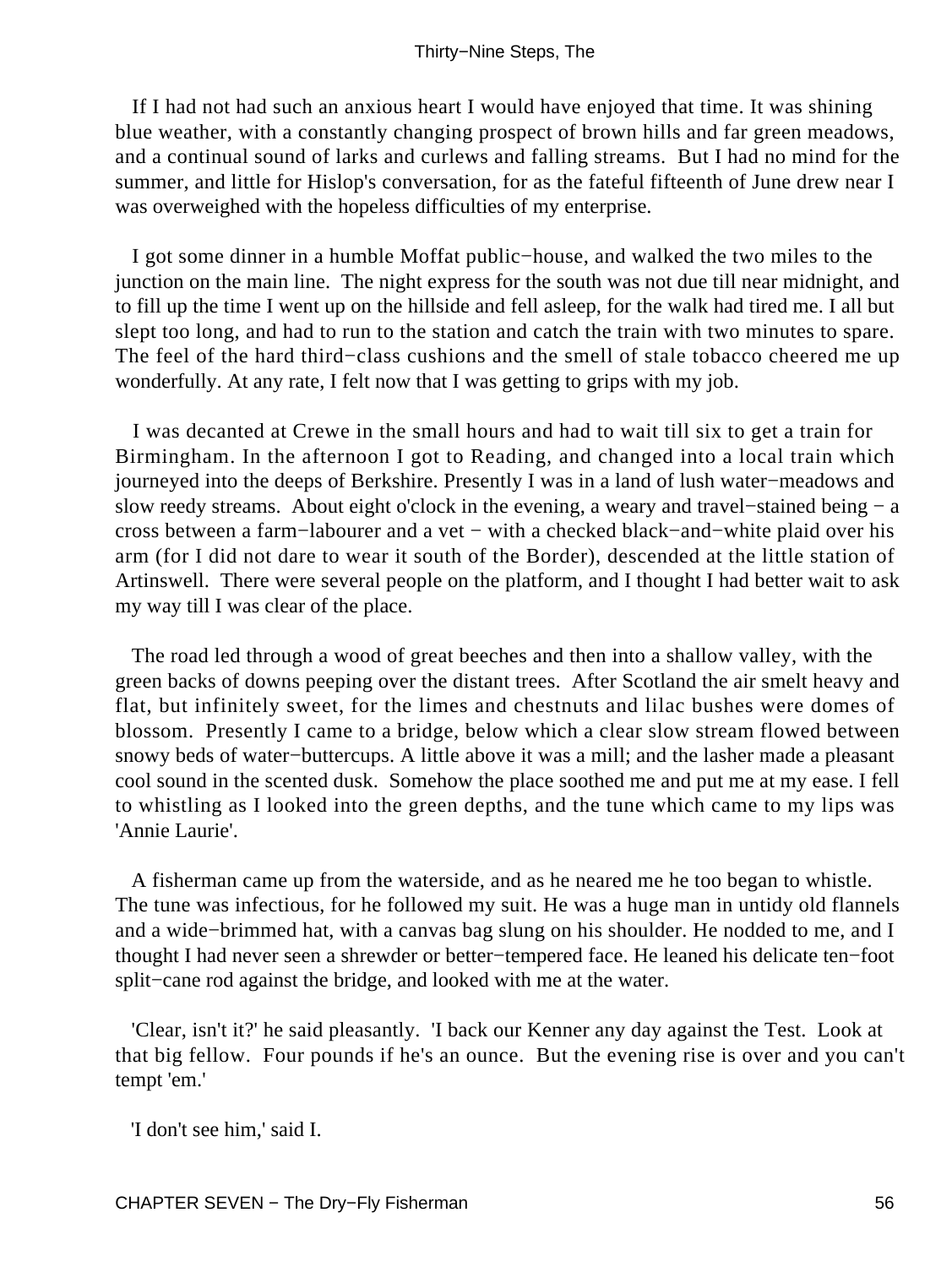'Look! There! A yard from the reeds just above that stickle.'

'I've got him now. You might swear he was a black stone.'

'So,' he said, and whistled another bar of 'Annie Laurie'.

 'Twisdon's the name, isn't it?' he said over his shoulder, his eyes still fixed on the stream.

'No,' I said. 'I mean to say, Yes.' I had forgotten all about my alias.

 'It's a wise conspirator that knows his own name,' he observed, grinning broadly at a moor−hen that emerged from the bridge's shadow.

 I stood up and looked at him, at the square, cleft jaw and broad, lined brow and the firm folds of cheek, and began to think that here at last was an ally worth having. His whimsical blue eyes seemed to go very deep.

 Suddenly he frowned. 'I call it disgraceful,' he said, raising his voice. 'Disgraceful that an able−bodied man like you should dare to beg. You can get a meal from my kitchen, but you'll get no money from me.'

 A dog−cart was passing, driven by a young man who raised his whip to salute the fisherman. When he had gone, he picked up his rod.

 'That's my house,' he said, pointing to a white gate a hundred yards on. 'Wait five minutes and then go round to the back door.' And with that he left me.

 I did as I was bidden. I found a pretty cottage with a lawn running down to the stream, and a perfect jungle of guelder−rose and lilac flanking the path. The back door stood open, and a grave butler was awaiting me.

 'Come this way, Sir,' he said, and he led me along a passage and up a back staircase to a pleasant bedroom looking towards the river. There I found a complete outfit laid out for me − dress clothes with all the fixings, a brown flannel suit, shirts, collars, ties, shaving things and hair−brushes, even a pair of patent shoes. 'Sir Walter thought as how Mr Reggie's things would fit you, Sir,' said the butler. 'He keeps some clothes 'ere, for he comes regular on the week−ends. There's a bathroom next door, and I've prepared a 'ot bath. Dinner in 'alf an hour, Sir. You'll 'ear the gong.'

The grave being withdrew, and I sat down in a chintz–covered easy–chair and gaped. It was like a pantomime, to come suddenly out of beggardom into this orderly comfort. Obviously Sir Walter believed in me, though why he did I could not guess. I looked at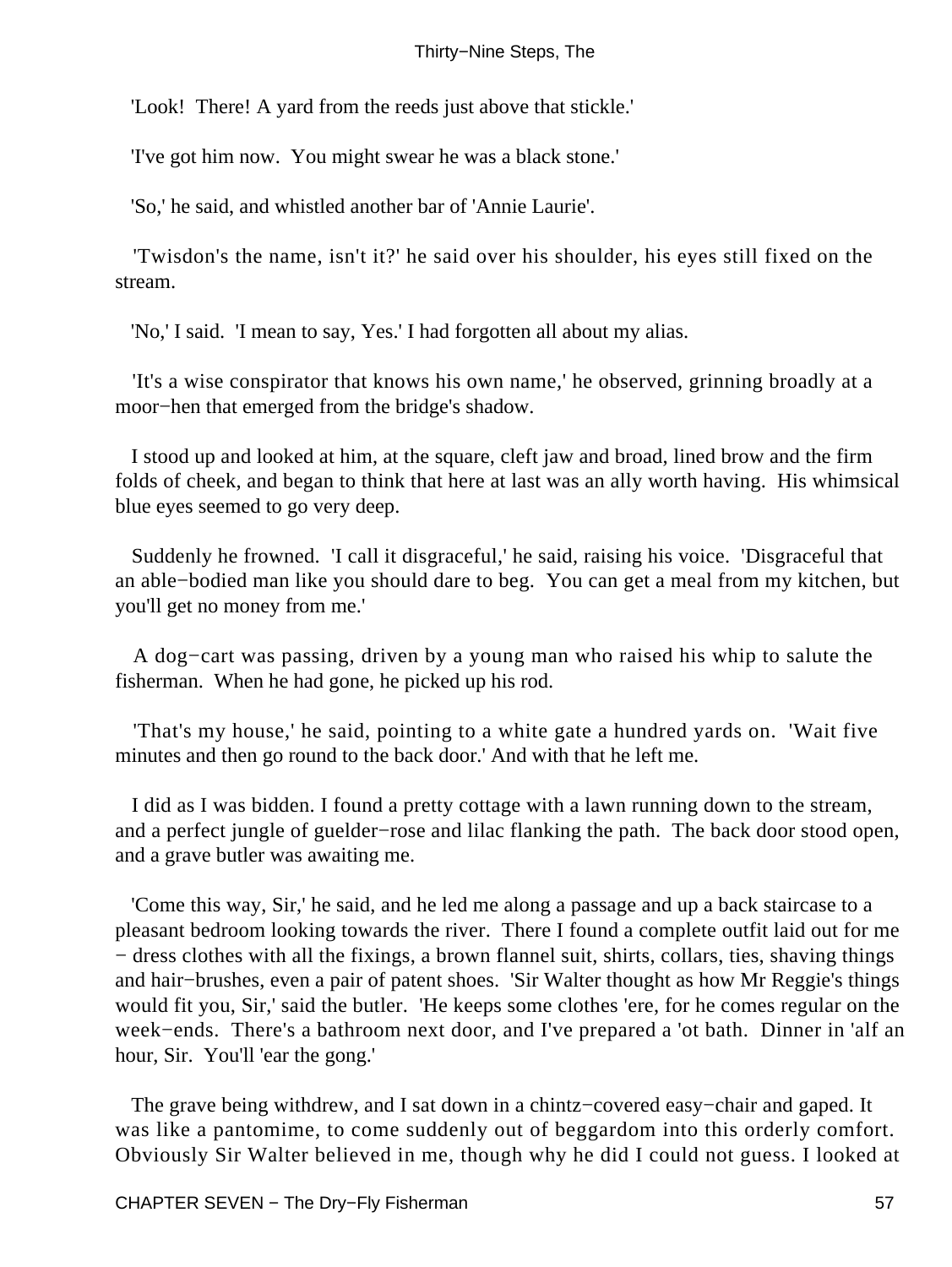myself in the mirror and saw a wild, haggard brown fellow, with a fortnight's ragged beard, and dust in ears and eyes, collarless, vulgarly shirted, with shapeless old tweed clothes and boots that had not been cleaned for the better part of a month. I made a fine tramp and a fair drover; and here I was ushered by a prim butler into this temple of gracious ease. And the best of it was that they did not even know my name.

 I resolved not to puzzle my head but to take the gifts the gods had provided. I shaved and bathed luxuriously, and got into the dress clothes and clean crackling shirt, which fitted me not so badly. By the time I had finished the looking−glass showed a not unpersonable young man.

 Sir Walter awaited me in a dusky dining−room where a little round table was lit with silver candles. The sight of him – so respectable and established and secure, the embodiment of law and government and all the conventions − took me aback and made me feel an interloper. He couldn't know the truth about me, or he wouldn't treat me like this. I simply could not accept his hospitality on false pretences.

 'I'm more obliged to you than I can say, but I'm bound to make things clear,' I said. 'I'm an innocent man, but I'm wanted by the police. I've got to tell you this, and I won't be surprised if you kick me out.'

 He smiled. 'That's all right. Don't let that interfere with your appetite. We can talk about these things after dinner.' I never ate a meal with greater relish, for I had had nothing all day but railway sandwiches. Sir Walter did me proud, for we drank a good champagne and had some uncommon fine port afterwards. it made me almost hysterical to be sitting there, waited on by a footman and a sleek butler, and remember that I had been living for three weeks like a brigand, with every man's hand against me. I told Sir Walter about tiger−fish in the Zambesi that bite off your fingers if you give them a chance, and we discussed sport up and down the globe, for he had hunted a bit in his day.

We went to his study for coffee, a jolly room full of books and trophies and untidiness and comfort. I made up my mind that if ever I got rid of this business and had a house of my own, I would create just such a room. Then when the coffee−cups were cleared away, and we had got our cigars alight, my host swung his long legs over the side of his chair and bade me get started with my yarn.

 'I've obeyed Harry's instructions,' he said, 'and the bribe he offered me was that you would tell me something to wake me up. I'm ready, Mr Hannay.'

I noticed with a start that he called me by my proper name.

 I began at the very beginning. I told of my boredom in London, and the night I had come back to find Scudder gibbering on my doorstep. I told him all Scudder had told me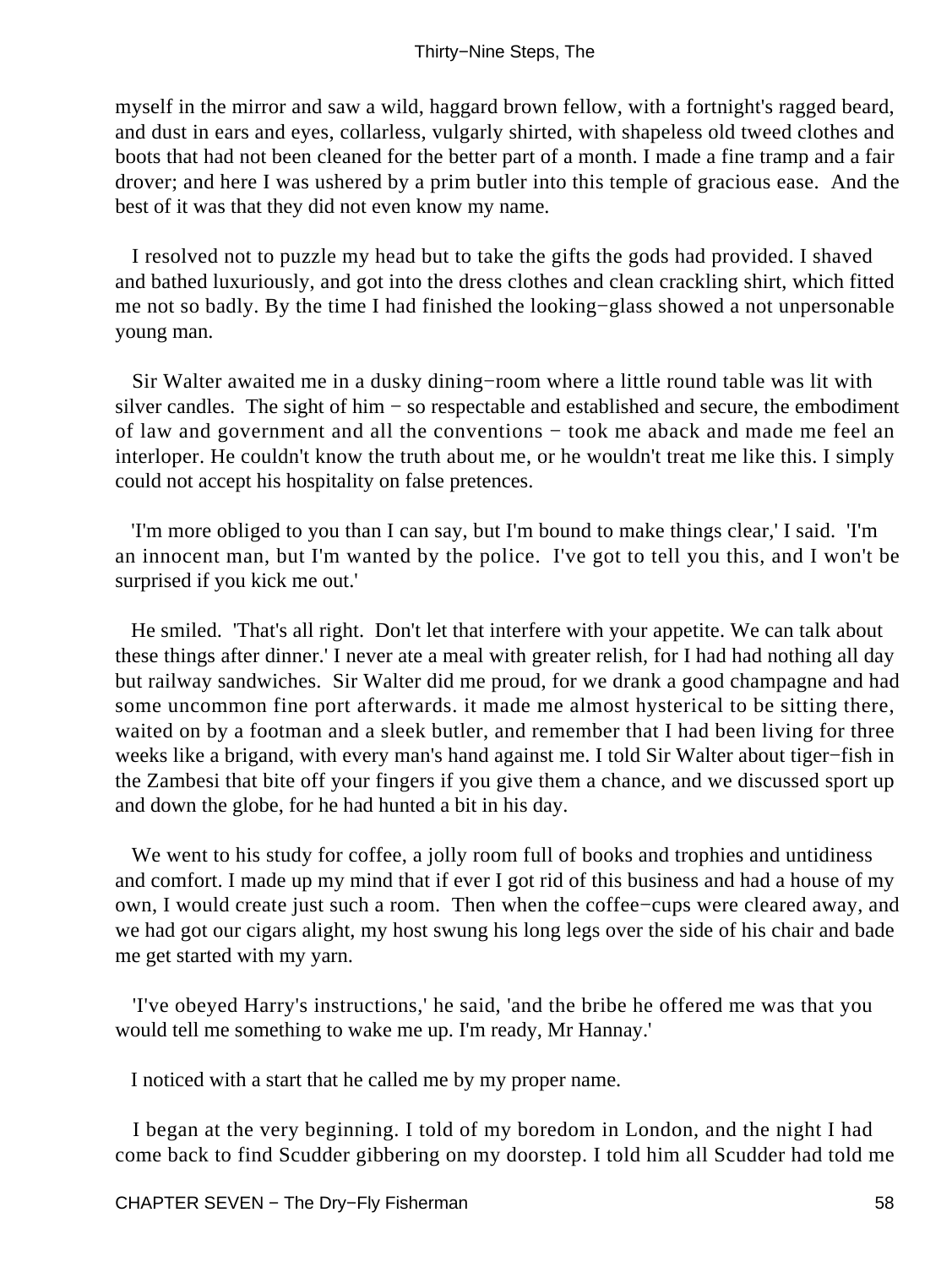about Karolides and the Foreign Office conference, and that made him purse his lips and grin.

 Then I got to the murder, and he grew solemn again. He heard all about the milkman and my time in Galloway, and my deciphering Scudder's notes at the inn.

 'You've got them here?' he asked sharply, and drew a long breath when I whipped the little book from my pocket.

 I said nothing of the contents. Then I described my meeting with Sir Harry, and the speeches at the hall. At that he laughed uproariously.

 'Harry talked dashed nonsense, did he? I quite believe it. He's as good a chap as ever breathed, but his idiot of an uncle has stuffed his head with maggots. Go on, Mr Hannay.'

 My day as roadman excited him a bit. He made me describe the two fellows in the car very closely, and seemed to be raking back in his memory. He grew merry again when he heard of the fate of that ass jopley.

 But the old man in the moorland house solemnized him. Again I had to describe every detail of his appearance.

 'Bland and bald−headed and hooded his eyes like a bird ... He sounds a sinister wild−fowl! And you dynamited his hermitage, after he had saved you from the police. Spirited piece of work, that!' Presently I reached the end of my wanderings. He got up slowly, and looked down at me from the hearth−rug.

 'You may dismiss the police from your mind,' he said. 'You're in no danger from the law of this land.'

'Great Scot!' I cried. 'Have they got the murderer?'

'No. But for the last fortnight they have dropped you from the list of possibles.'

'Why?' I asked in amazement.

 'Principally because I received a letter from Scudder. I knew something of the man, and he did several jobs for me. He was half crank, half genius, but he was wholly honest. The trouble about him was his partiality for playing a lone hand. That made him pretty well useless in any Secret Service − a pity, for he had uncommon gifts. I think he was the bravest man in the world, for he was always shivering with fright, and yet nothing would choke him off. I had a letter from him on the 31st of May.'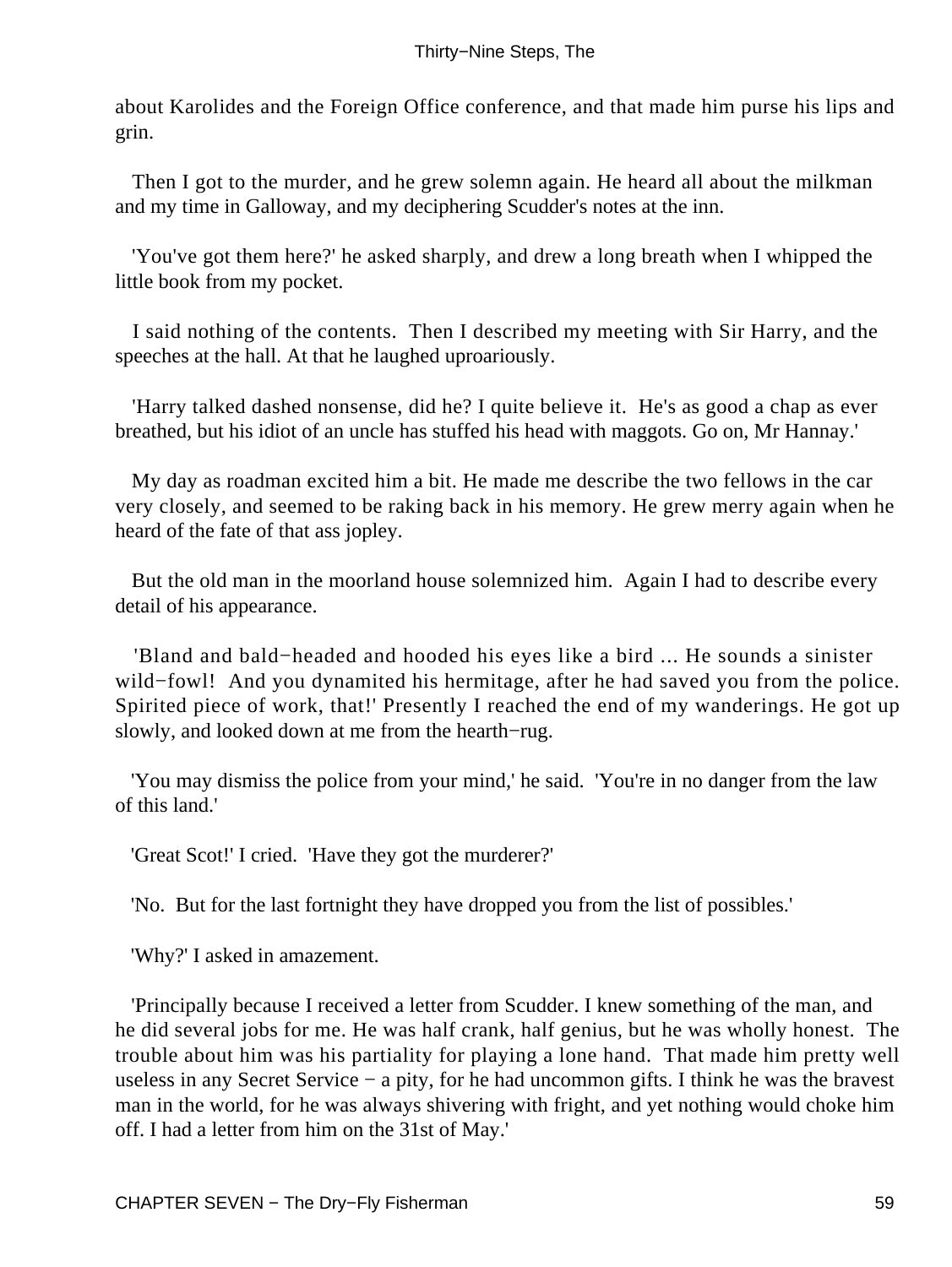'But he had been dead a week by then.'

 'The letter was written and posted on the 23rd. He evidently did not anticipate an immediate decease. His communications usually took a week to reach me, for they were sent under cover to Spain and then to Newcastle. He had a mania, you know, for concealing his tracks.'

'What did he say?' I stammered.

 'Nothing. Merely that he was in danger, but had found shelter with a good friend, and that I would hear from him before the 15th of June. He gave me no address, but said he was living near Portland Place. I think his object was to clear you if anything happened. When I got it I went to Scotland Yard, went over the details of the inquest, and concluded that you were the friend. We made inquiries about you, Mr Hannay, and found you were respectable. I thought I knew the motives for your disappearance − not only the police, the other one too − and when I got Harry's scrawl I guessed at the rest. I have been expecting you any time this past week.' You can imagine what a load this took off my mind. I felt a free man once more, for I was now up against my country's enemies only, and not my country's law.

'Now let us have the little note−book,' said Sir Walter.

 It took us a good hour to work through it. I explained the cypher, and he was jolly quick at picking it up. He emended my reading of it on several points, but I had been fairly correct, on the whole. His face was very grave before he had finished, and he sat silent for a while.

 'I don't know what to make of it,' he said at last. 'He is right about one thing − what is going to happen the day after tomorrow. How the devil can it have got known? That is ugly enough in itself. But all this about war and the Black Stone − it reads like some wild melodrama. If only I had more confidence in Scudder's judgement. The trouble about him was that he was too romantic. He had the artistic temperament, and wanted a story to be better than God meant it to be. He had a lot of odd biases, too. Jews, for example, made him see red. Jews and the high finance.

 'The Black Stone,' he repeated. 'DER **SCHWARZE STEIN.** It's like a penny novelette. And all this stuff about Karolides. That is the weak part of the tale, for I happen to know that the virtuous Karolides is likely to outlast us both. There is no State in Europe that wants him gone. Besides, he has just been playing up to Berlin and Vienna and giving my Chief some uneasy moments. No! Scudder has gone off the track there. Frankly, Hannay, I don't believe that part of his story. There's some nasty business afoot, and he found out too much and lost his life over it. But I am ready to take my oath that it is ordinary spy work. A certain great European Power makes a hobby of her spy system, and her methods are not too particular. Since she pays by piecework her blackguards are not likely to stick at a murder or two. They want our naval dispositions for their collection at the Marineamt; but they will be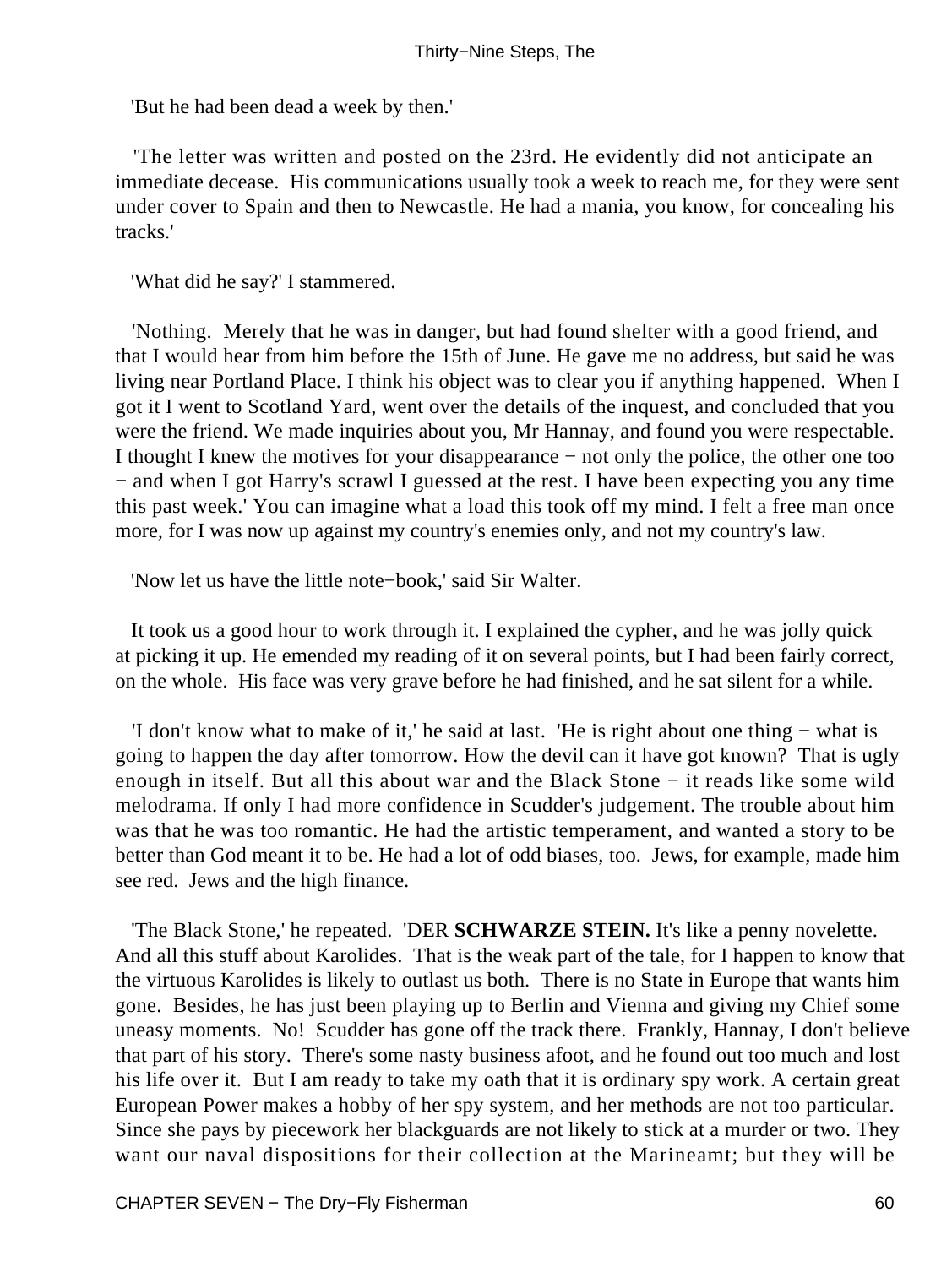pigeon−holed − nothing more.' just then the butler entered the room.

 'There's a trunk−call from London, Sir Walter. It's Mr 'Eath, and he wants to speak to you personally.'

My host went off to the telephone.

 He returned in five minutes with a whitish face. 'I apologize to the shade of Scudder,' he said. 'Karolides was shot dead this evening at a few minutes after seven.'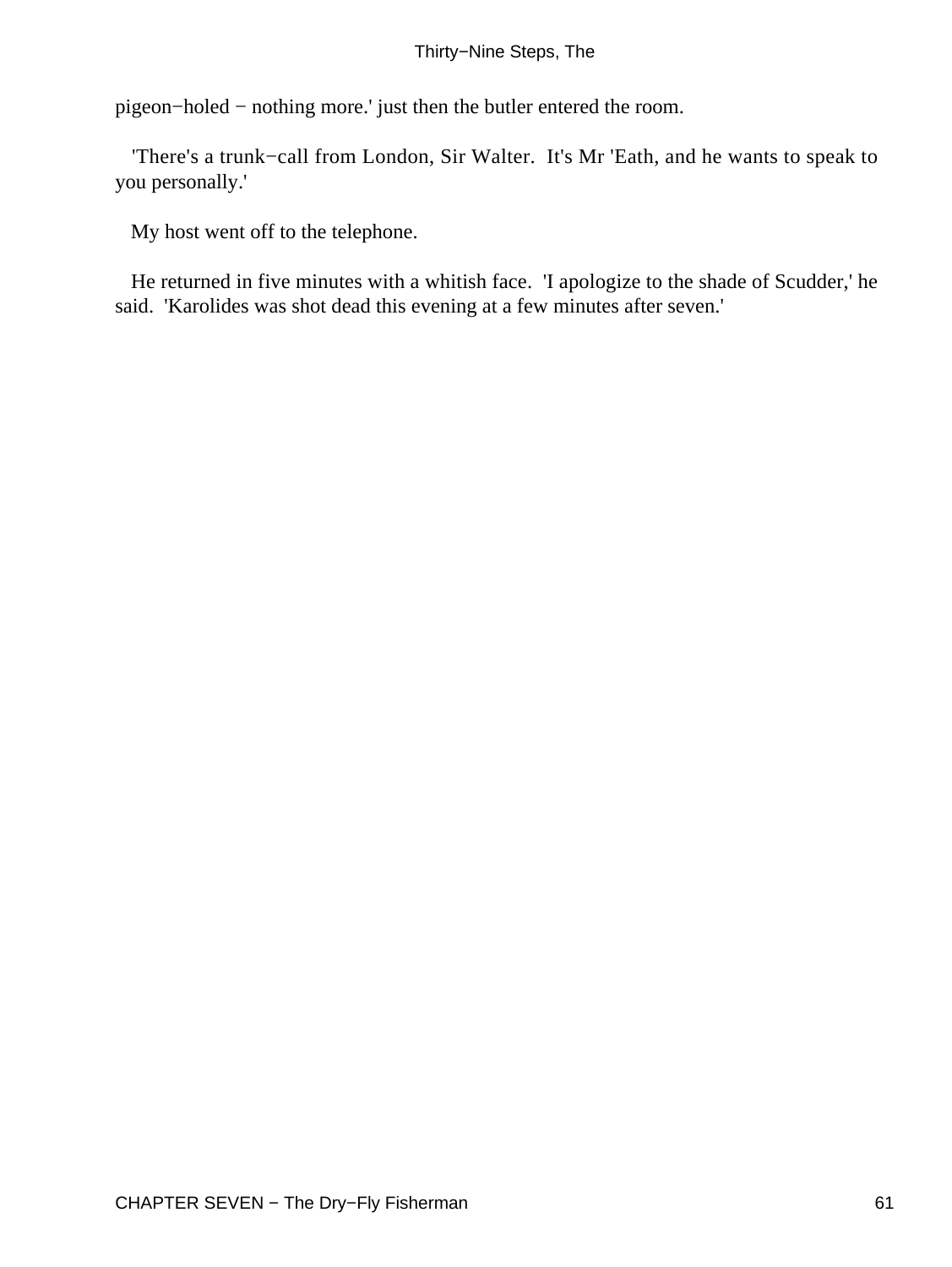# **[CHAPTER EIGHT − The Coming of the Black Stone](#page-87-0)**

*I* came down to breakfast next morning, after eight hours of blessed dreamless sleep, to find Sir Walter decoding a telegram in the midst of muffins and marmalade. His fresh rosiness of yesterday seemed a thought tarnished.

 'I had a busy hour on the telephone after you went to bed,' he said. 'I got my Chief to speak to the First Lord and the Secretary for War, and they are bringing Royer over a day sooner. This wire clinches it. He will be in London at five. Odd that the code word for a SOUS−CHEF D/ETAT MAJOR−GENERAL should be «Porker».'

He directed me to the hot dishes and went on.

 'Not that I think it will do much good. If your friends were clever enough to find out the first arrangement they are clever enough to discover the change. I would give my head to know where the leak is. We believed there were only five men in England who knew about Royer's visit, and you may be certain there were fewer in France, for they manage these things better there.'

 While I ate he continued to talk, making me to my surprise a present of his full confidence.

'Can the dispositions not be changed?' I asked.

 'They could,' he said. 'But we want to avoid that if possible. They are the result of immense thought, and no alteration would be as good. Besides, on one or two points change is simply impossible. Still, something could be done, I suppose, if it were absolutely necessary. But you see the difficulty, Hannay. Our enemies are not going to be such fools as to pick Royer's pocket or any childish game like that. They know that would mean a row and put us on our guard. Their aim is to get the details without any one of us knowing, so that Royer will go back to Paris in the belief that the whole business is still deadly secret. If they can't do that they fail, for, once we suspect, they know that the whole thing must be altered.'

 'Then we must stick by the Frenchman's side till he is home again,' I said. 'If they thought they could get the information in Paris they would try there. It means that they have some deep scheme on foot in London which they reckon is going to win out.'

 'Royer dines with my Chief, and then comes to my house where four people will see him − Whittaker from the Admiralty, myself, Sir Arthur Drew, and General Winstanley. The First Lord is ill, and has gone to Sheringham. At my house he will get a certain document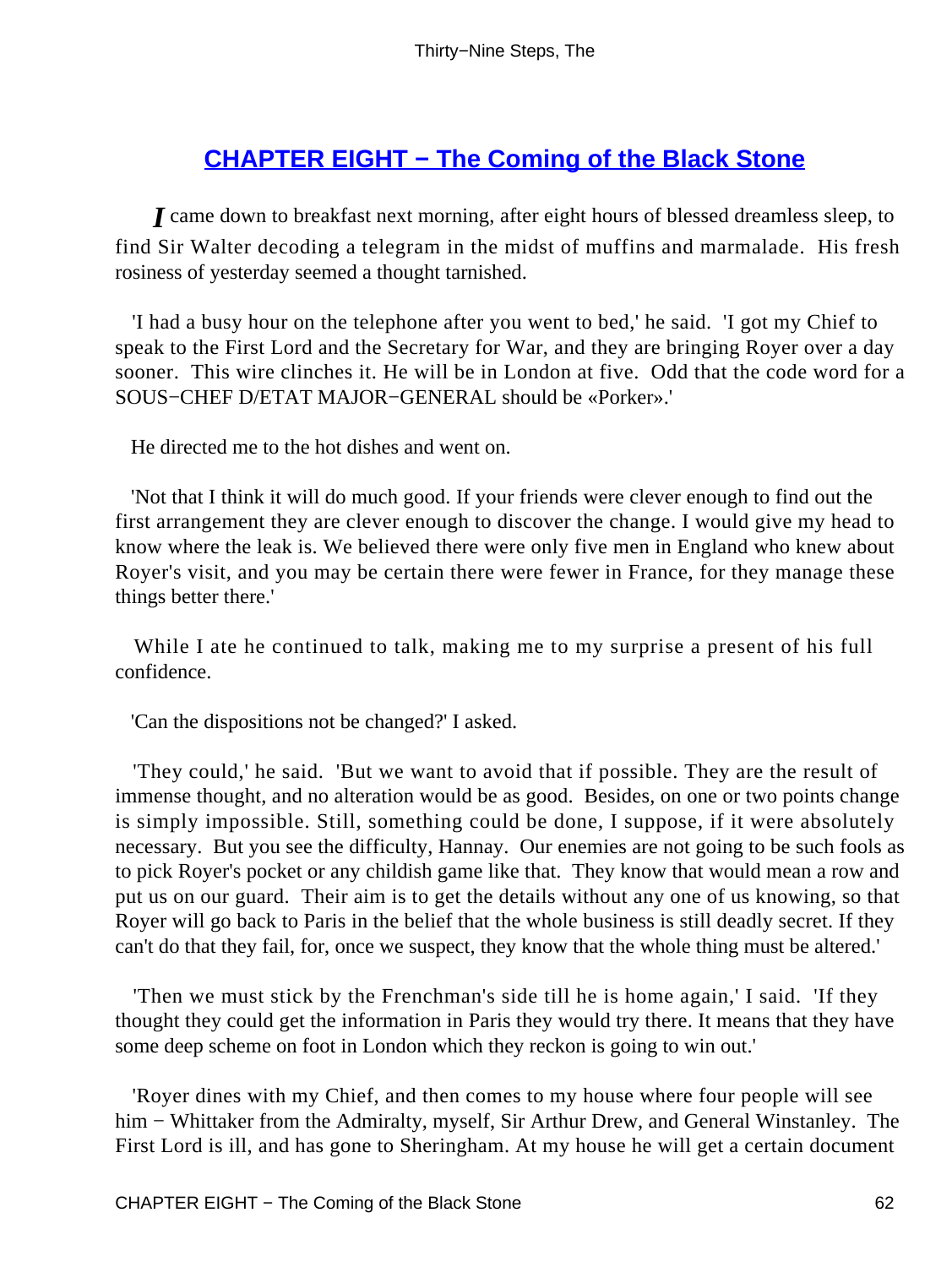from Whittaker, and after that he will be motored to Portsmouth where a destroyer will take him to Havre. His journey is too important for the ordinary boat−train. He will never be left unattended for a moment till he is safe on French soil. The same with Whittaker till he meets Royer. That is the best we can do, and it's hard to see how there can be any miscarriage. But I don't mind admitting that I'm horribly nervous. This murder of Karolides will play the deuce in the chancelleries of Europe.'

 After breakfast he asked me if I could drive a car. 'Well, you'll be my chauffeur today and wear Hudson's rig. You're about his size. You have a hand in this business and we are taking no risks. There are desperate men against us, who will not respect the country retreat of an overworked official.'

When I first came to London I had bought a car and amused myself with running about the south of England, so I knew something of the geography. I took Sir Walter to town by the Bath Road and made good going. It was a soft breathless June morning, with a promise of sultriness later, but it was delicious enough swinging through the little towns with their freshly watered streets, and past the summer gardens of the Thames valley. I landed Sir Walter at his house in Queen Anne's Gate punctually by half−past eleven. The butler was coming up by train with the luggage.

 The first thing he did was to take me round to Scotland Yard. There we saw a prim gentleman, with a clean−shaven, lawyer's face.

'I've brought you the Portland Place murderer,' was Sir Walter's introduction.

 The reply was a wry smile. 'It would have been a welcome present, Bullivant. This, I presume, is Mr Richard Hannay, who for some days greatly interested my department.'

 'Mr Hannay will interest it again. He has much to tell you, but not today. For certain grave reasons his tale must wait for four hours. Then, I can promise you, you will be entertained and possibly edified. I want you to assure Mr Hannay that he will suffer no further inconvenience.'

 This assurance was promptly given. 'You can take up your life where you left off,' I was told. 'Your flat, which probably you no longer wish to occupy, is waiting for you, and your man is still there. As you were never publicly accused, we considered that there was no need of a public exculpation. But on that, of course, you must please yourself.'

'We may want your assistance later on, MacGillivray,' Sir Walter said as we left.

Then he turned me loose.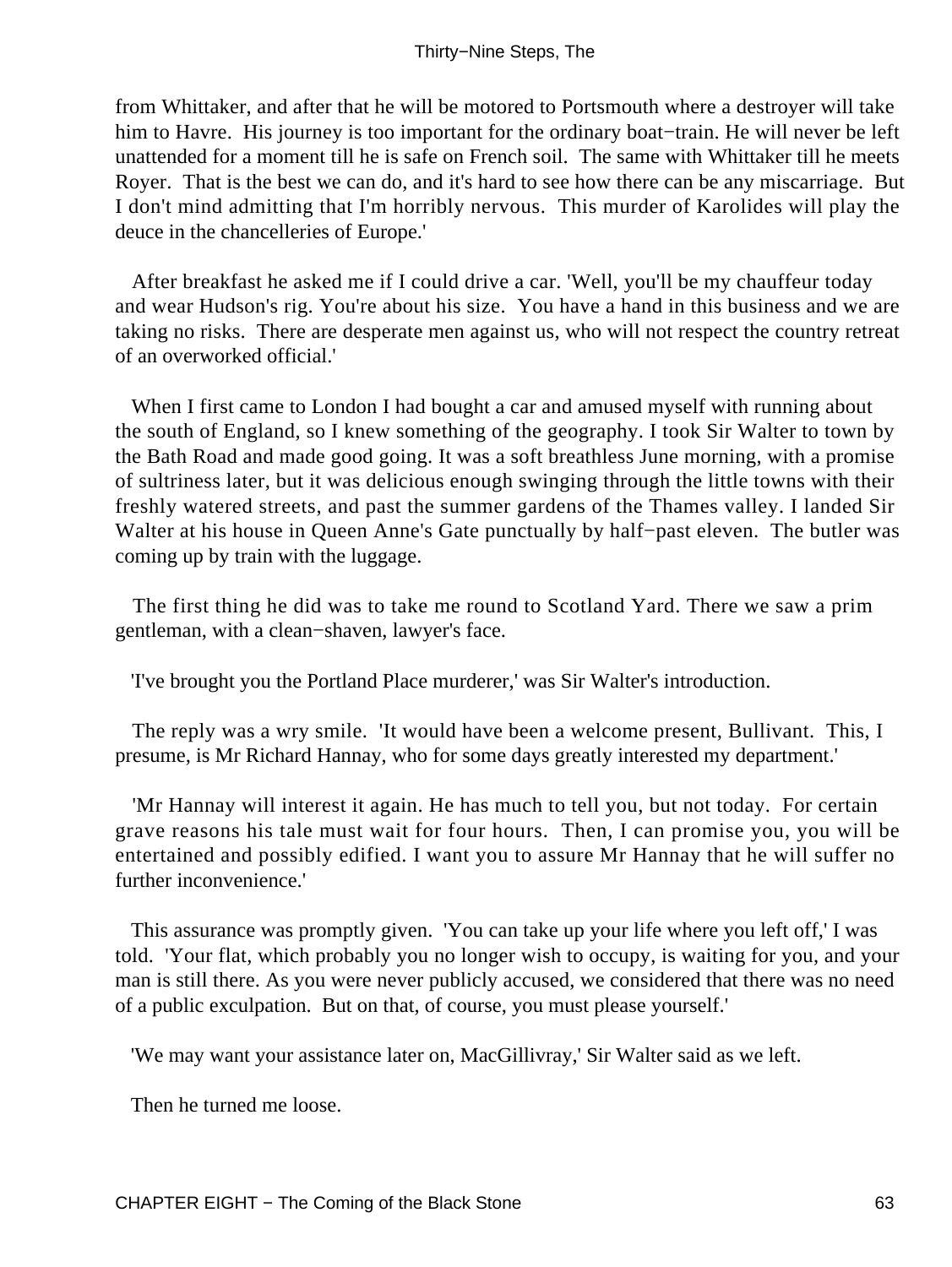'Come and see me tomorrow, Hannay. I needn't tell you to keep deadly quiet. If I were you I would go to bed, for you must have considerable arrears of sleep to overtake. You had better lie low, for if one of your Black Stone friends saw you there might be trouble.'

 I felt curiously at a loose end. At first it was very pleasant to be a free man, able to go where I wanted without fearing anything. I had only been a month under the ban of the law, and it was quite enough for me. I went to the Savoy and ordered very carefully a very good luncheon, and then smoked the best cigar the house could provide. But I was still feeling nervous. When I saw anybody look at me in the lounge, I grew shy, and wondered if they were thinking about the murder.

 After that I took a taxi and drove miles away up into North London. I walked back through fields and lines of villas and terraces and then slums and mean streets, and it took me pretty nearly two hours. All the while my restlessness was growing worse. I felt that great things, tremendous things, were happening or about to happen, and I, who was the cog−wheel of the whole business, was out of it. Royer would be landing at Dover, Sir Walter would be making plans with the few people in England who were in the secret, and somewhere in the darkness the Black Stone would be working. I felt the sense of danger and impending calamity, and I had the curious feeling, too, that I alone could avert it, alone could grapple with it. But I was out of the game now. How could it be otherwise? It was not likely that Cabinet Ministers and Admiralty Lords and Generals would admit me to their councils.

 I actually began to wish that I could run up against one of my three enemies. That would lead to developments. I felt that I wanted enormously to have a vulgar scrap with those gentry, where I could hit out and flatten something. I was rapidly getting into a very bad temper.

 I didn't feel like going back to my flat. That had to be faced some time, but as I still had sufficient money I thought I would put it off till next morning, and go to a hotel for the night.

 My irritation lasted through dinner, which I had at a restaurant in Jermyn Street. I was no longer hungry, and let several courses pass untasted. I drank the best part of a bottle of Burgundy, but it did nothing to cheer me. An abominable restlessness had taken possession of me. Here was I, a very ordinary fellow, with no particular brains, and yet I was convinced that somehow I was needed to help this business through − that without me it would all go to blazes. I told myself it was sheer silly conceit, that four or five of the cleverest people living, with all the might of the British Empire at their back, had the job in hand. Yet I couldn't be convinced. It seemed as if a voice kept speaking in my ear, telling me to be up and doing, or I would never sleep again.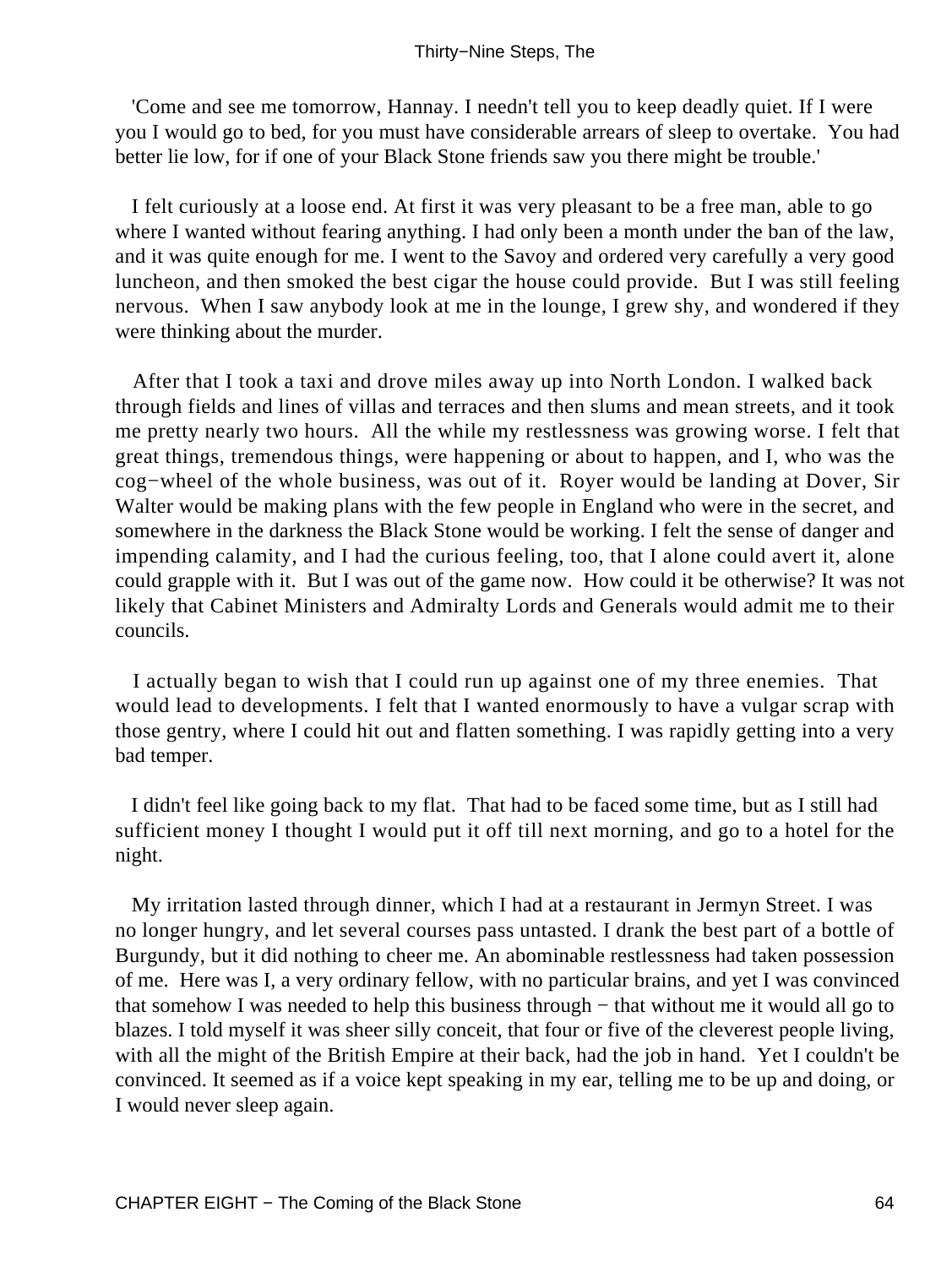The upshot was that about half−past nine I made up my mind to go to Queen Anne's Gate. Very likely I would not be admitted, but it would ease my conscience to try.

 I walked down Jermyn Street, and at the corner of Duke Street passed a group of young men. They were in evening dress, had been dining somewhere, and were going on to a music−hall. One of them was Mr Marmaduke jopley.

He saw me and stopped short.

 'By God, the murderer!' he cried. 'Here, you fellows, hold him! That's Hannay, the man who did the Portland Place murder!' He gripped me by the arm, and the others crowded round. I wasn't looking for any trouble, but my ill−temper made me play the fool. A policeman came up, and I should have told him the truth, and, if he didn't believe it, demanded to be taken to Scotland Yard, or for that matter to the nearest police station. But a delay at that moment seemed to me unendurable, and the sight of Marmie's imbecile face was more than I could bear. I let out with my left, and had the satisfaction of seeing him measure his length in the gutter.

 Then began an unholy row. They were all on me at once, and the policeman took me in the rear. I got in one or two good blows, for I think, with fair play, I could have licked the lot of them, but the policeman pinned me behind, and one of them got his fingers on my throat.

 Through a black cloud of rage I heard the officer of the law asking what was the matter, and Marmie, between his broken teeth, declaring that I was Hannay the murderer.

 'Oh, damn it all,' I cried, 'make the fellow shut up. I advise you to leave me alone, constable. Scotland Yard knows all about me, and you'll get a proper wigging if you interfere with me.'

 'You've got to come along of me, young man,' said the policeman. 'I saw you strike that gentleman crool 'ard. You began it too, for he wasn't doing nothing. I seen you. Best go quietly or I'll have to fix you up.'

 Exasperation and an overwhelming sense that at no cost must I delay gave me the strength of a bull elephant. I fairly wrenched the constable off his feet, floored the man who was gripping my collar, and set off at my best pace down Duke Street. I heard a whistle being blown, and the rush of men behind me.

 I have a very fair turn of speed, and that night I had wings. In a jiffy I was in Pall Mall and had turned down towards St James's Park. I dodged the policeman at the Palace gates, dived through a press of carriages at the entrance to the Mall, and was making for the bridge before my pursuers had crossed the roadway. In the open ways of the Park I put on a spurt. Happily there were few people about and no one tried to stop me. I was staking all on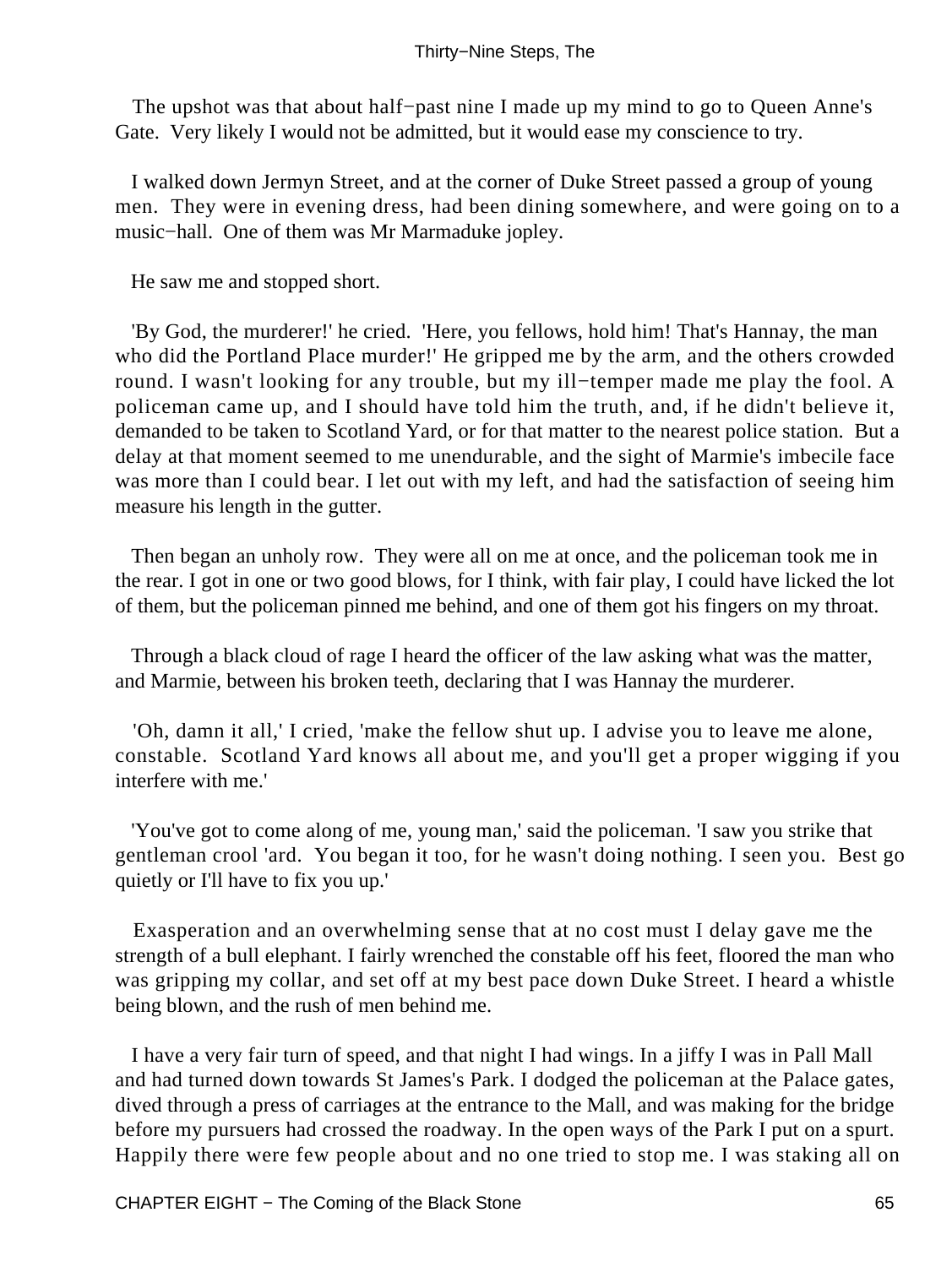getting to Queen Anne's Gate.

 When I entered that quiet thoroughfare it seemed deserted. Sir Walter's house was in the narrow part, and outside it three or four motor−cars were drawn up. I slackened speed some yards off and walked briskly up to the door. If the butler refused me admission, or if he even delayed to open the door, I was done.

He didn't delay. I had scarcely rung before the door opened.

'I must see Sir Walter,' I panted. 'My business is desperately important.'

 That butler was a great man. Without moving a muscle he held the door open, and then shut it behind me. 'Sir Walter is engaged, Sir, and I have orders to admit no one. Perhaps you will wait.'

 The house was of the old−fashioned kind, with a wide hall and rooms on both sides of it. At the far end was an alcove with a telephone and a couple of chairs, and there the butler offered me a seat.

 'See here,' I whispered. 'There's trouble about and I'm in it. But Sir Walter knows, and I'm working for him. If anyone comes and asks if I am here, tell him a lie.'

 He nodded, and presently there was a noise of voices in the street, and a furious ringing at the bell. I never admired a man more than that butler. He opened the door, and with a face like a graven image waited to be questioned. Then he gave them it. He told them whose house it was, and what his orders were, and simply froze them off the doorstep. I could see it all from my alcove, and it was better than any play.

 I hadn't waited long till there came another ring at the bell. The butler made no bones about admitting this new visitor.

While he was taking off his coat I saw who it was. You couldn't open a newspaper or a magazine without seeing that face – the grey beard cut like a spade, the firm fighting mouth, the blunt square nose, and the keen blue eyes. I recognized the First Sea Lord, the man, they say, that made the new British Navy.

 He passed my alcove and was ushered into a room at the back of the hall. As the door opened I could hear the sound of low voices. It shut, and I was left alone again.

 For twenty minutes I sat there, wondering what I was to do next. I was still perfectly convinced that I was wanted, but when or how I had no notion. I kept looking at my watch, and as the time crept on to half−past ten I began to think that the conference must soon end. In a quarter of an hour Royer should be speeding along the road to Portsmouth ...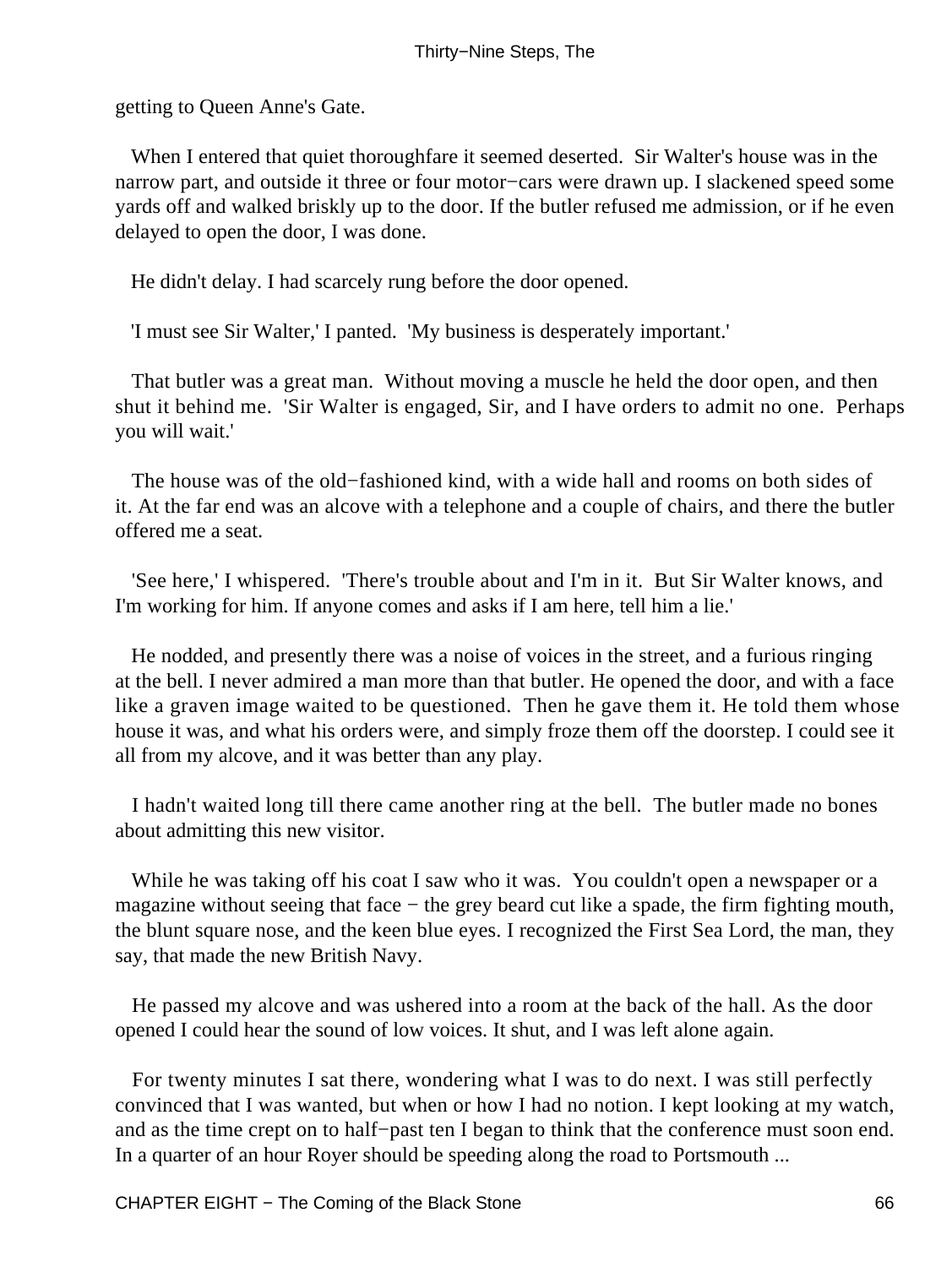Then I heard a bell ring, and the butler appeared. The door of the back room opened, and the First Sea Lord came out. He walked past me, and in passing he glanced in my direction, and for a second we looked each other in the face.

 Only for a second, but it was enough to make my heart jump. I had never seen the great man before, and he had never seen me. But in that fraction of time something sprang into his eyes, and that something was recognition. You can't mistake it. It is a flicker, a spark of light, a minute shade of difference which means one thing and one thing only. It came involuntarily, for in a moment it died, and he passed on. In a maze of wild fancies I heard the street door close behind him.

 I picked up the telephone book and looked up the number of his house. We were connected at once, and I heard a servant's voice.

'Is his Lordship at home?' I asked.

 'His Lordship returned half an hour ago,' said the voice, 'and has gone to bed. He is not very well tonight. Will you leave a message, Sir?'

 I rang off and almost tumbled into a chair. My part in this business was not yet ended. It had been a close shave, but I had been in time.

 Not a moment could be lost, so I marched boldly to the door of that back room and entered without knocking.

 Five surprised faces looked up from a round table. There was Sir Walter, and Drew the War Minister, whom I knew from his photographs. There was a slim elderly man, who was probably Whittaker, the Admiralty official, and there was General WinStanley, conspicuous from the long scar on his forehead. Lastly, there was a short stout man with an iron−grey moustache and bushy eyebrows, who had been arrested in the middle of a sentence.

Sir Walter's face showed surprise and annoyance.

 'This is Mr Hannay, of whom I have spoken to you,' he said apologetically to the company. 'I'm afraid, Hannay, this visit is ill−timed.'

 I was getting back my coolness. 'That remains to be seen, Sir,' I said; 'but I think it may be in the nick of time. For God's sake, gentlemen, tell me who went out a minute ago?'

 'Lord Alloa,' Sir Walter said, reddening with anger. 'It was not,' I cried; 'it was his living image, but it was not Lord Alloa. It was someone who recognized me, someone I have seen in the last month. He had scarcely left the doorstep when I rang up Lord Alloa's house and was told he had come in half an hour before and had gone to bed.'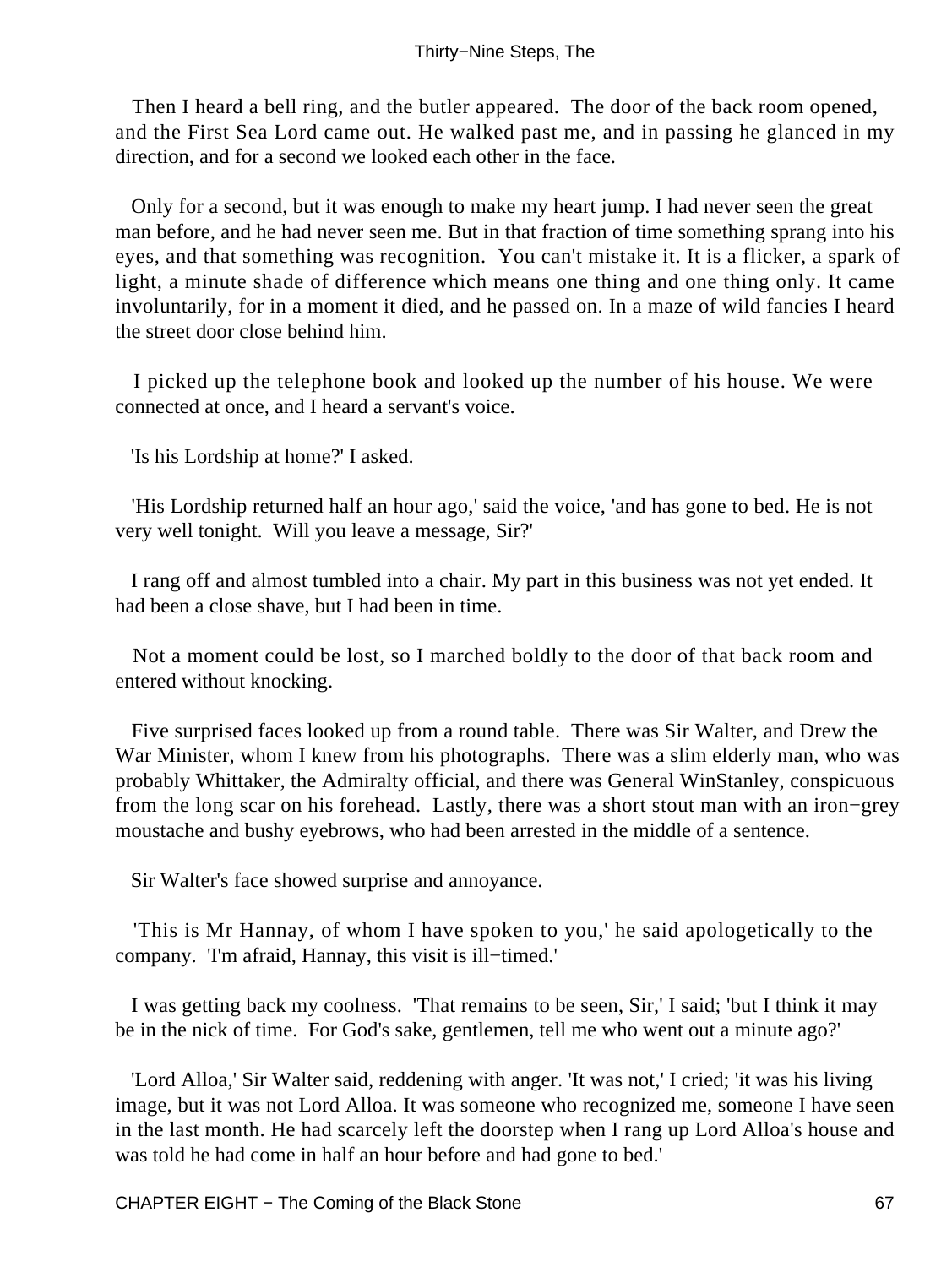'Who − who −' someone stammered.

 'The Black Stone,' I cried, and I sat down in the chair so recently vacated and looked round at five badly scared gentlemen.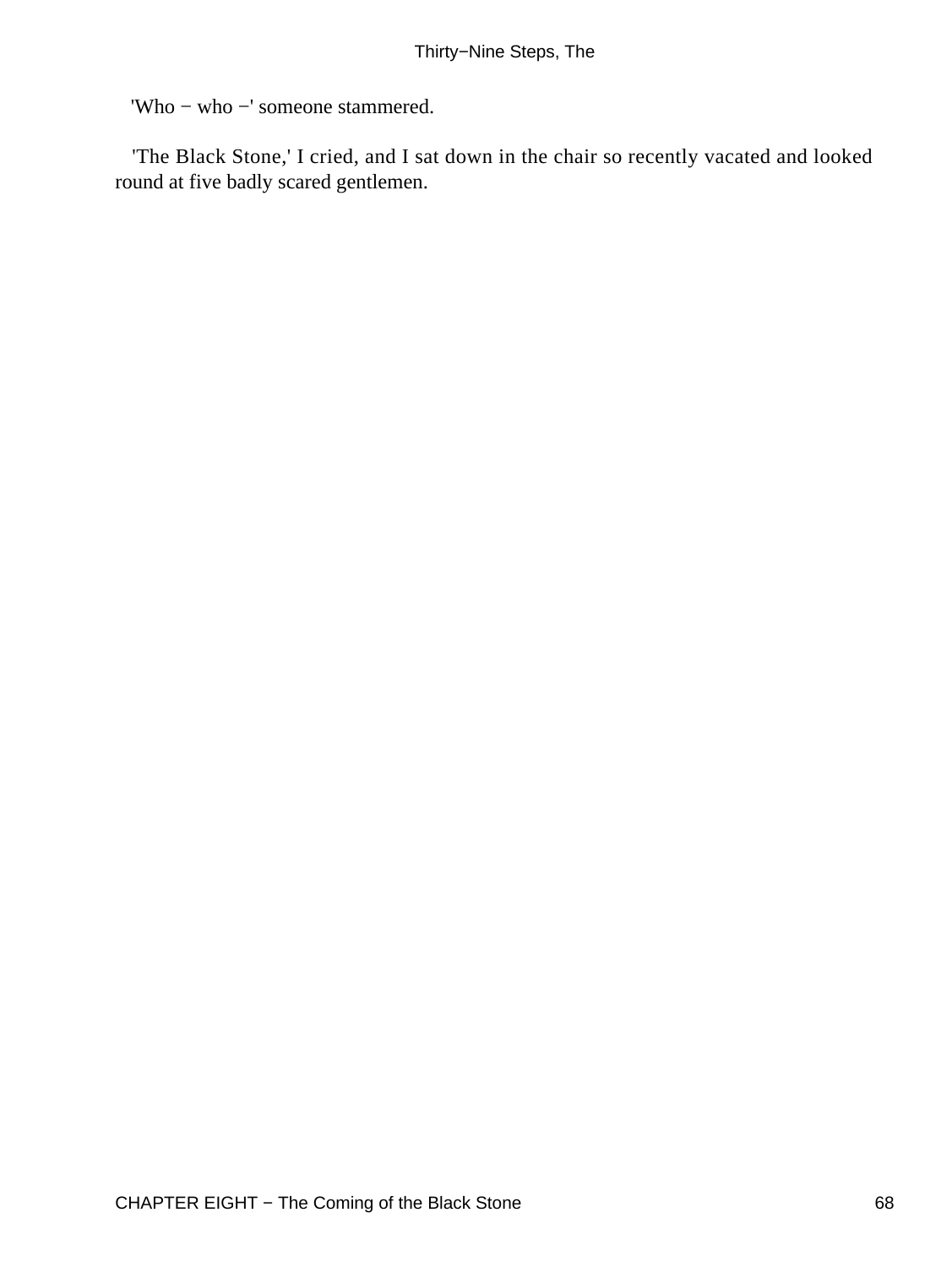## **[CHAPTER NINE − The Thirty−Nine Steps](#page-87-0)**

*'N*onsense!' said the official from the Admiralty.

 Sir Walter got up and left the room while we looked blankly at the table. He came back in ten minutes with a long face. 'I have spoken to Alloa,' he said. 'Had him out of bed − very grumpy. He went straight home after Mulross's dinner.'

 'But it's madness,' broke in General Winstanley. 'Do you mean to tell me that that man came here and sat beside me for the best part of half an hour and that I didn't detect the imposture? Alloa

 must be out of his mind.' 'Don't you see the cleverness of it?' I said. 'You were too interested in other things to have any eyes. You took Lord Alloa for granted. If it had been anybody else you might have looked more closely, but it was natural for him to be here, and that put you all to sleep.'

Then the Frenchman spoke, very slowly and in good English.

'The young man is right. His psychology is good. Our enemies have not been foolish!'

He bent his wise brows on the assembly.

 'I will tell you a tale,' he said. 'It happened many years ago in Senegal. I was quartered in a remote station, and to pass the time used to go fishing for big barbel in the river. A little Arab mare used to carry my luncheon basket – one of the salted dun breed you got at Timbuctoo in the old days. Well, one morning I had good sport, and the mare was unaccountably restless. I could hear her whinnying and squealing and stamping her feet, and I kept soothing her with my voice while my mind was intent on fish. I could see her all the time, as I thought, out of a corner of my eye, tethered to a tree twenty yards away. After a couple of hours I began to think of food. I collected my fish in a tarpaulin bag, and moved down the stream towards the mare, trolling my line. When I got up to her I flung the tarpaulin on her back −' He paused and looked round.

 'It was the smell that gave me warning. I turned my head and found myself looking at a lion three feet off ... An old man−eater, that was the terror of the village ... What was left of the mare, a mass of blood and bones and hide, was behind him.'

'What happened?' I asked. I was enough of a hunter to know a true yarn when I heard it.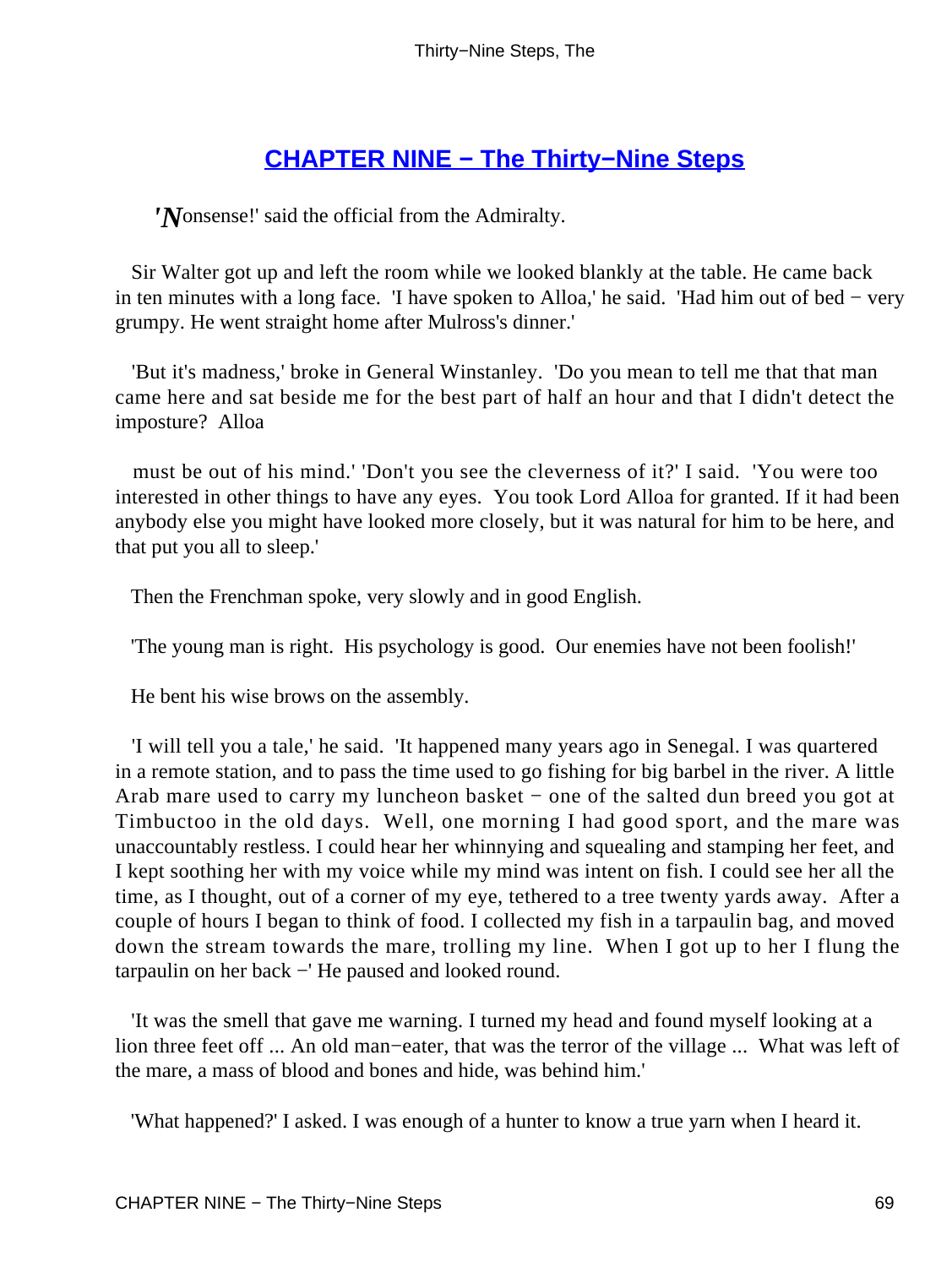'I stuffed my fishing−rod into his jaws, and I had a pistol. Also my servants came presently with rifles. But he left his mark on me.' He held up a hand which lacked three fingers.

 'Consider,' he said. 'The mare had been dead more than an hour, and the brute had been patiently watching me ever since. I never saw the kill, for I was accustomed to the mare's fretting, and I never marked her absence, for my consciousness of her was only of something tawny, and the lion filled that part. If I could blunder thus, gentlemen, in a land where men's senses are keen, why should we busy preoccupied urban folk not err also?'

Sir Walter nodded. No one was ready to gainsay him.

 'But I don't see,' went on Winstanley. 'Their object was to get these dispositions without our knowing it. Now it only required one of us to mention to Alloa our meeting tonight for the whole fraud to be exposed.'

 Sir Walter laughed dryly. 'The selection of Alloa shows their acumen. Which of us was likely to speak to him about tonight? Or was he likely to open the subject?'

I remembered the First Sea Lord's reputation for taciturnity and shortness of temper.

 'The one thing that puzzles me,' said the General, 'is what good his visit here would do that spy fellow? He could not carry away several pages of figures and strange names in his head.'

 'That is not difficult,' the Frenchman replied. 'A good spy is trained to have a photographic memory. Like your own Macaulay. You noticed he said nothing, but went through these papers again and again. I think we may assume that he has every detail stamped on his mind. When I was younger I could do the same trick.'

'Well, I suppose there is nothing for it but to change the plans,' said Sir Walter ruefully.

 Whittaker was looking very glum. 'Did you tell Lord Alloa what has happened?' he asked. 'No? Well, I can't speak with absolute assurance, but I'm nearly certain we can't make any serious change unless we alter the geography of England.'

 'Another thing must be said,' it was Royer who spoke. 'I talked freely when that man was here. I told something of the military plans of my Government. I was permitted to say so much. But that information would be worth many millions to our enemies. No, my friends, I see no other way. The man who came here and his confederates must be taken, and taken at once.'

'Good God,' I cried, 'and we have not a rag of a clue.'

CHAPTER NINE − The Thirty−Nine Steps 70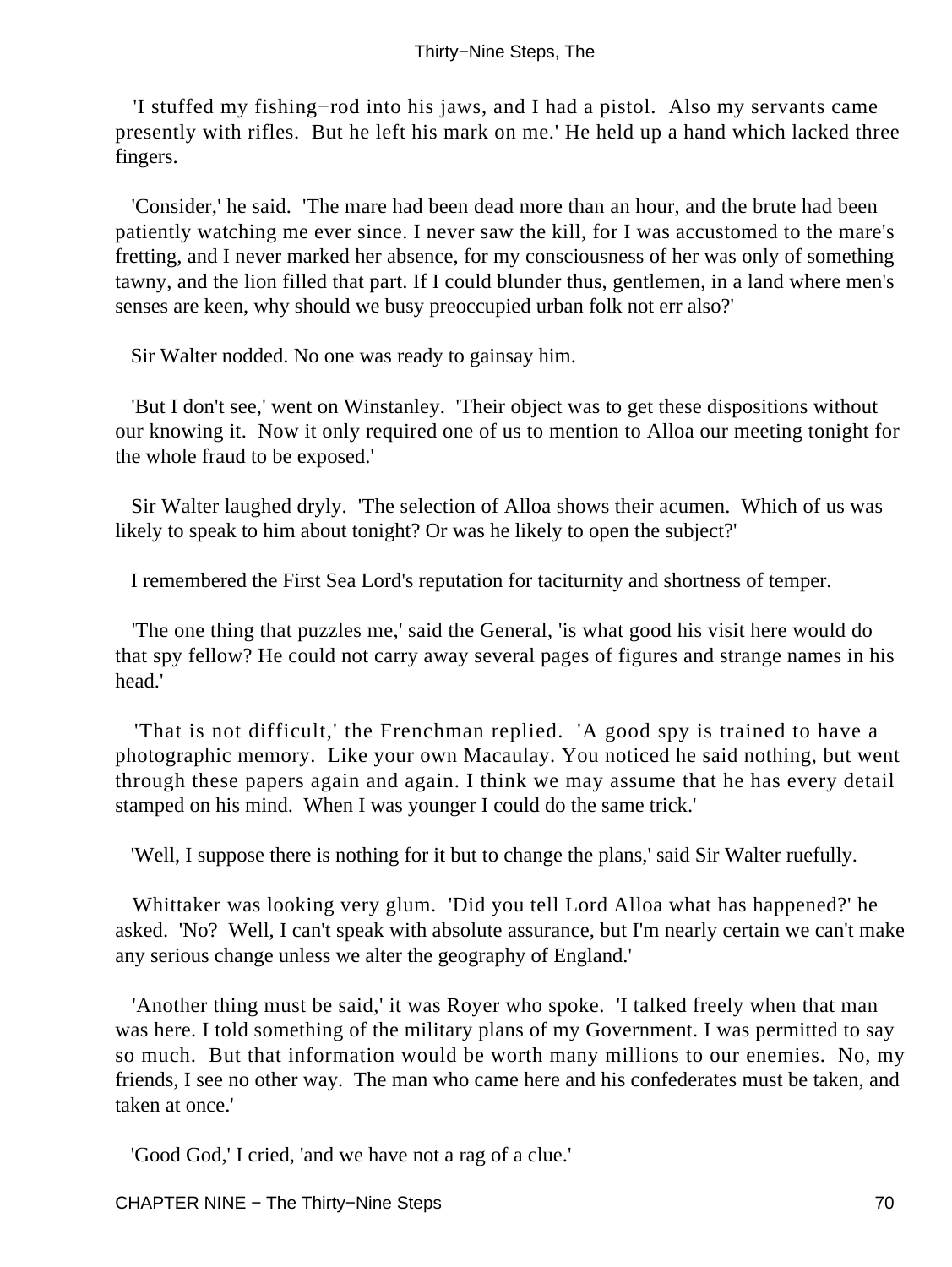'Besides,' said Whittaker, 'there is the post. By this time the news will be on its way.'

 'No,' said the Frenchman. 'You do not understand the habits of the spy. He receives personally his reward, and he delivers personally his intelligence. We in France know something of the breed. There is still a chance, **MES AMIS.** These men must cross the sea, and there are ships to be searched and ports to be watched. Believe me, the need is desperate for both France and Britain.'

 Royer's grave good sense seemed to pull us together. He was the man of action among fumblers. But I saw no hope in any face, and I felt none. Where among the fifty millions of these islands and within a dozen hours were we to lay hands on the three cleverest rogues in Europe?

Then suddenly I had an inspiration.

 'Where is Scudder's book?' I cried to Sir Walter. 'Quick, man, I remember something in it.'

He unlocked the door of a bureau and gave it to me.

 I found the place. THIRTY−NINE **STEPS,** I read, and again, THIRTY−NINE **STEPS −** I **COUNTED THEM − HIGH TIDE** 10.17 P.M.

The Admiralty man was looking at me as if he thought I had gone mad.

 'Don't you see it's a clue,' I shouted. 'Scudder knew where these fellows laired − he knew where they were going to leave the country, though he kept the name to himself. Tomorrow was the day, and it was some place where high tide was at 10.17.'

'They may have gone tonight,' someone said.

 'Not they. They have their own snug secret way, and they won't be hurried. I know Germans, and they are mad about working to a plan. Where the devil can I get a book of Tide Tables?'

Whittaker brightened up. 'It's a chance,' he said. 'Let's go over to the Admiralty.'

We got into two of the waiting motor−cars − all but Sir Walter, who went off to Scotland Yard − to 'mobilize MacGillivray', so he said. We marched through empty corridors and big bare chambers where the charwomen were busy, till we reached a little room lined with books and maps. A resident clerk was unearthed, who presently fetched from the library the Admiralty Tide Tables. I sat at the desk and the others stood round, for somehow or other I had got charge of this expedition.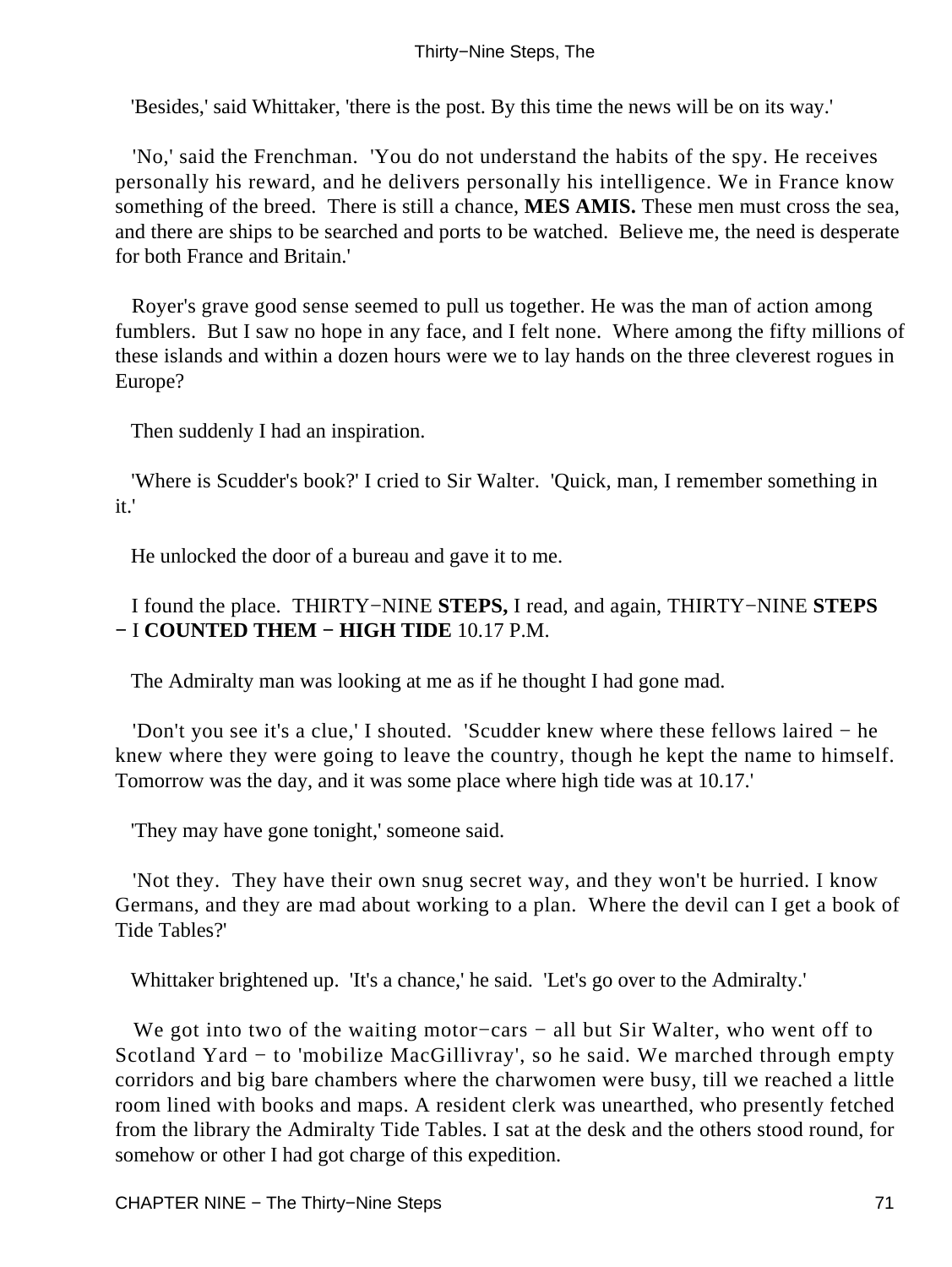It was no good. There were hundreds of entries, and so far as I could see 10.17 might cover fifty places. We had to find some way of narrowing the possibilities.

 I took my head in my hands and thought. There must be some way of reading this riddle. What did Scudder mean by steps? I thought of dock steps, but if he had meant that I didn't think he would have mentioned the number. It must be some place where there were several staircases, and one marked out from the others by having thirty−nine steps.

 Then I had a sudden thought, and hunted up all the steamer sailings. There was no boat which left for the Continent at 10.17 p.m.

Why was high tide so important? If it was a harbour it must be some little place where the tide mattered, or else it was a heavy− draught boat. But there was no regular steamer sailing at that hour, and somehow I didn't think they would travel by a big boat from a regular harbour. So it must be some little harbour where the tide was important, or perhaps no harbour at all.

 But if it was a little port I couldn't see what the steps signified. There were no sets of staircases on any harbour that I had ever seen. It must be some place which a particular staircase identified, and where the tide was full at 10.17. On the whole it seemed to me that the place must be a bit of open coast. But the staircases kept puzzling me.

 Then I went back to wider considerations. Whereabouts would a man be likely to leave for Germany, a man in a hurry, who wanted a speedy and a secret passage? Not from any of the big harbours. And not from the Channel or the West Coast or Scotland, for, remember, he was starting from London. I measured the distance on the map, and tried to put myself in the enemy's shoes. I should try for Ostend or Antwerp or Rotterdam, and I should sail from somewhere on the East Coast between Cromer and Dover.

 All this was very loose guessing, and I don't pretend it was ingenious or scientific. I wasn't any kind of Sherlock Holmes. But I have always fancied I had a kind of instinct about questions like this. I don't know if I can explain myself, but I used to use my brains as far as they went, and after they came to a blank wall I guessed, and I usually found my guesses pretty right.

So I set out all my conclusions on a bit of Admiralty paper. They ran like this:

### *FAIRLY CERTAIN*

 (1) Place where there are several sets of stairs; one that matters distinguished by having thirty−nine steps.

(2) Full tide at 10.17 p.m. Leaving shore only possible at full tide.

CHAPTER NINE – The Thirty–Nine Steps 72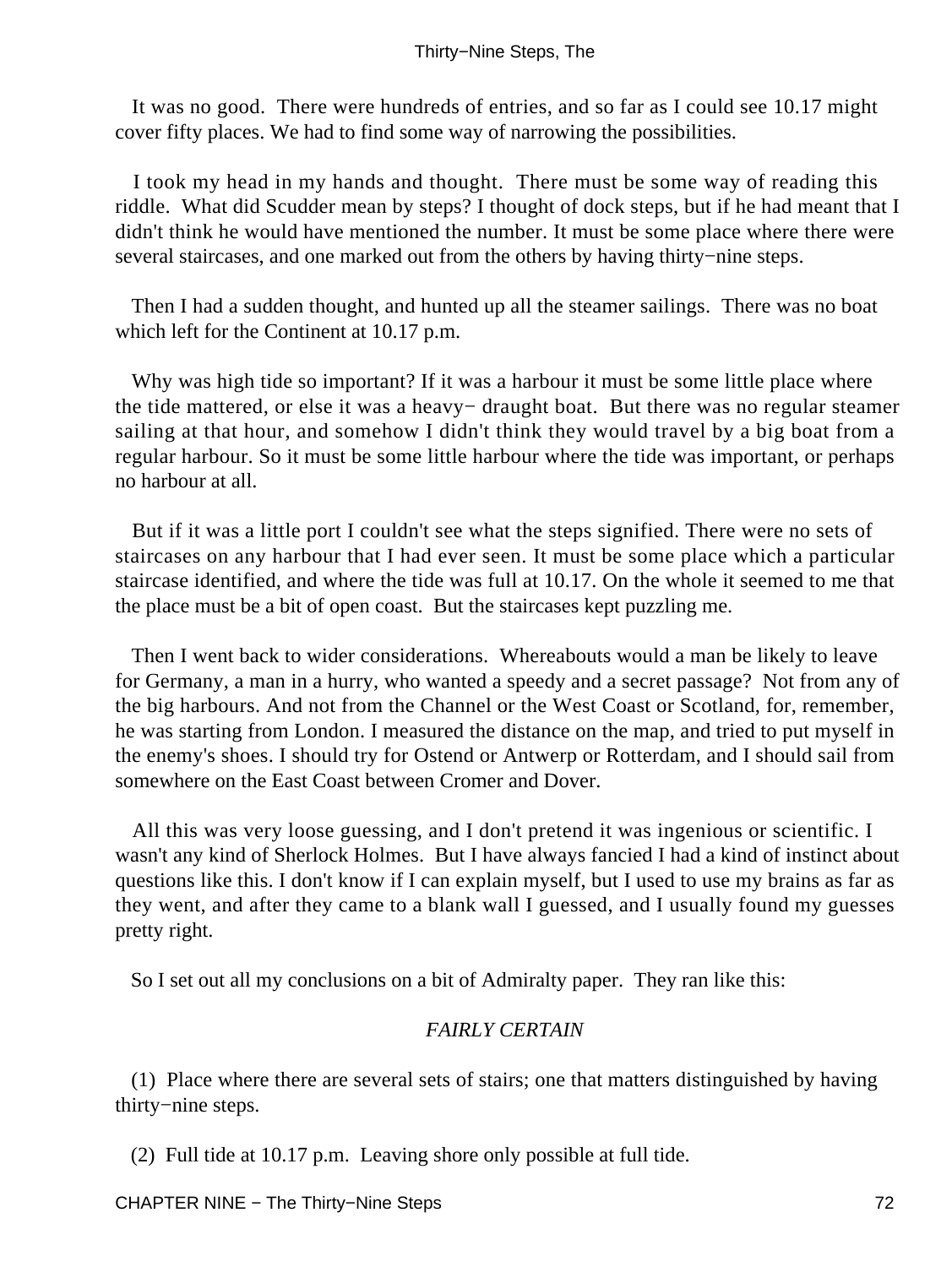(3) Steps not dock steps, and so place probably not harbour.

 (4) No regular night steamer at 10.17. Means of transport must be tramp (unlikely), yacht, or fishing−boat.

 There my reasoning stopped. I made another list, which I headed 'Guessed', but I was just as sure of the one as the other.

#### *GUESSED*

(1) Place not harbour but open coast.

 (2) Boat small − trawler, yacht, or launch. (3) Place somewhere on East Coast between Cromer and Dover.

 it struck me as odd that I should be sitting at that desk with a Cabinet Minister, a Field−Marshal, two high Government officials, and a French General watching me, while from the scribble of a dead man I was trying to drag a secret which meant life or death for us.

 Sir Walter had joined us, and presently MacGillivray arrived. He had sent out instructions to watch the ports and railway stations for the three men whom I had described to Sir Walter. Not that he or anybody else thought that that would do much good.

 'Here's the most I can make of it,' I said. 'We have got to find a place where there are several staircases down to the beach, one of which has thirty−nine steps. I think it's a piece of open coast with biggish cliffs, somewhere between the Wash and the Channel. Also it's a place where full tide is at 10.17 tomorrow night.'

 Then an idea struck me. 'Is there no Inspector of Coastguards or some fellow like that who knows the East Coast?'

 Whittaker said there was, and that he lived in Clapham. He went off in a car to fetch him, and the rest of us sat about the little room and talked of anything that came into our heads. I lit a pipe and went over the whole thing again till my brain grew weary.

 About one in the morning the coastguard man arrived. He was a fine old fellow, with the look of a naval officer, and was desperately respectful to the company. I left the War Minister to cross−examine him, for I felt he would think it cheek in me to talk.

 'We want you to tell us the places you know on the East Coast where there are cliffs, and where several sets of steps run down to the beach.'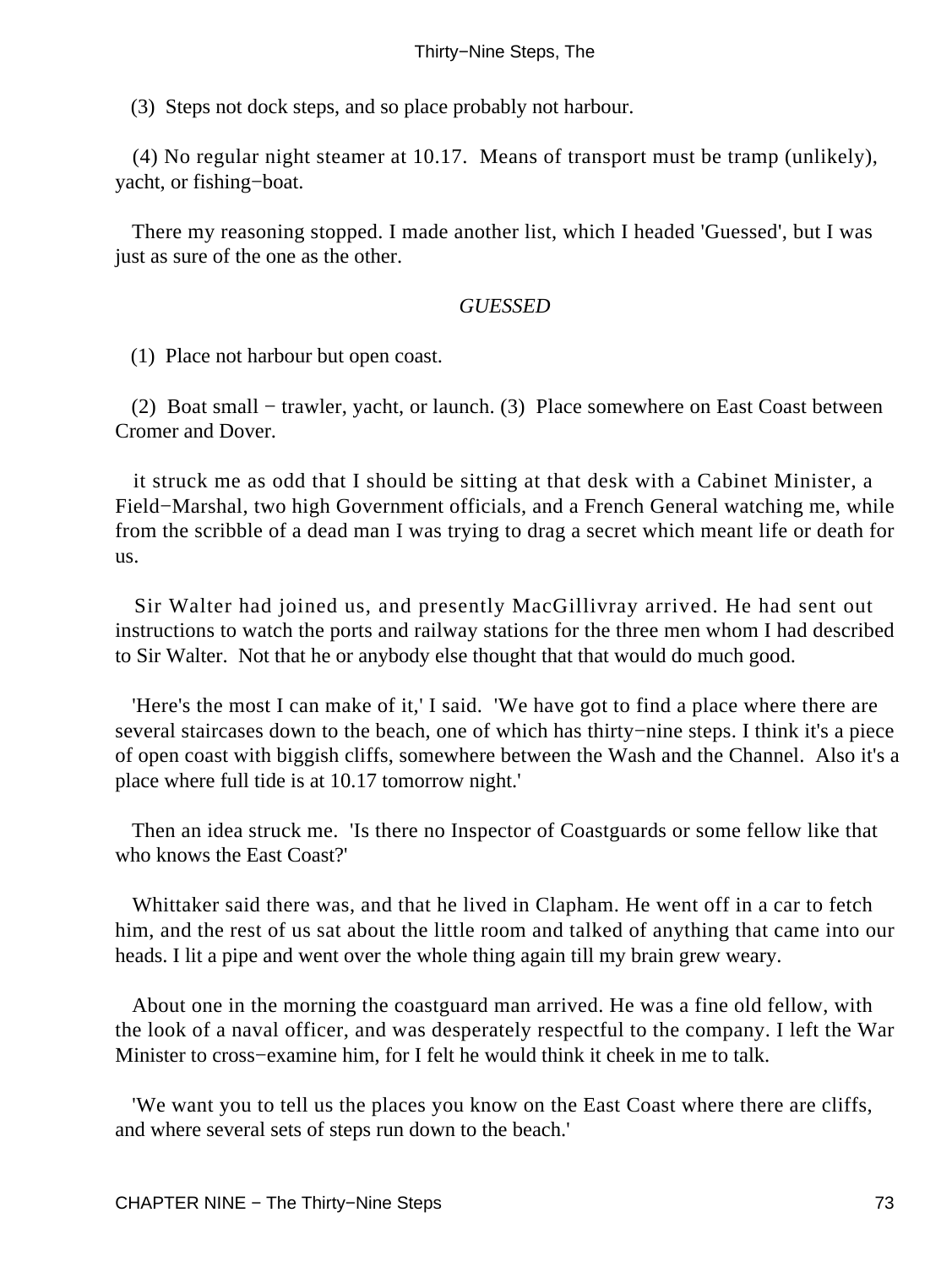He thought for a bit. 'What kind of steps do you mean, Sir? There are plenty of places with roads cut down through the cliffs, and most roads have a step or two in them. Or do you mean regular staircases – all steps, so to speak?'

Sir Arthur looked towards me. 'We mean regular staircases,' I said.

 He reflected a minute or two. 'I don't know that I can think of any. Wait a second. There's a place in Norfolk − Brattlesham − beside a golf−course, where there are a couple of staircases, to let the gentlemen get a lost ball.'

'That's not it,' I said.

 'Then there are plenty of Marine Parades, if that's what you mean. Every seaside resort has them.'

I shook my head. 'It's got to be more retired than that,' I said.

'Well, gentlemen, I can't think of anywhere else. Of course, there's the Ruff −'

'What's that?' I asked.

 'The big chalk headland in Kent, close to Bradgate. It's got a lot of villas on the top, and some of the houses have staircases down to a private beach. It's a very high−toned sort of place, and the residents there like to keep by themselves.'

 I tore open the Tide Tables and found Bradgate. High tide there was at 10.17 P.m. on the 15th of June.

 'We're on the scent at last,' I cried excitedly. 'How can I find out what is the tide at the Ruff?'

 'I can tell you that, Sir,' said the coastguard man. 'I once was lent a house there in this very month, and I used to go out at night to the deep−sea fishing. The tide's ten minutes before Bradgate.'

I closed the book and looked round at the company.

 'If one of those staircases has thirty−nine steps we have solved the mystery, gentlemen,' I said. 'I want the loan of your car, Sir Walter, and a map of the roads. If Mr MacGillivray will spare me ten minutes, I think we can prepare something for tomorrow.'

 It was ridiculous in me to take charge of the business like this, but they didn't seem to mind, and after all I had been in the show from the start. Besides, I was used to rough jobs,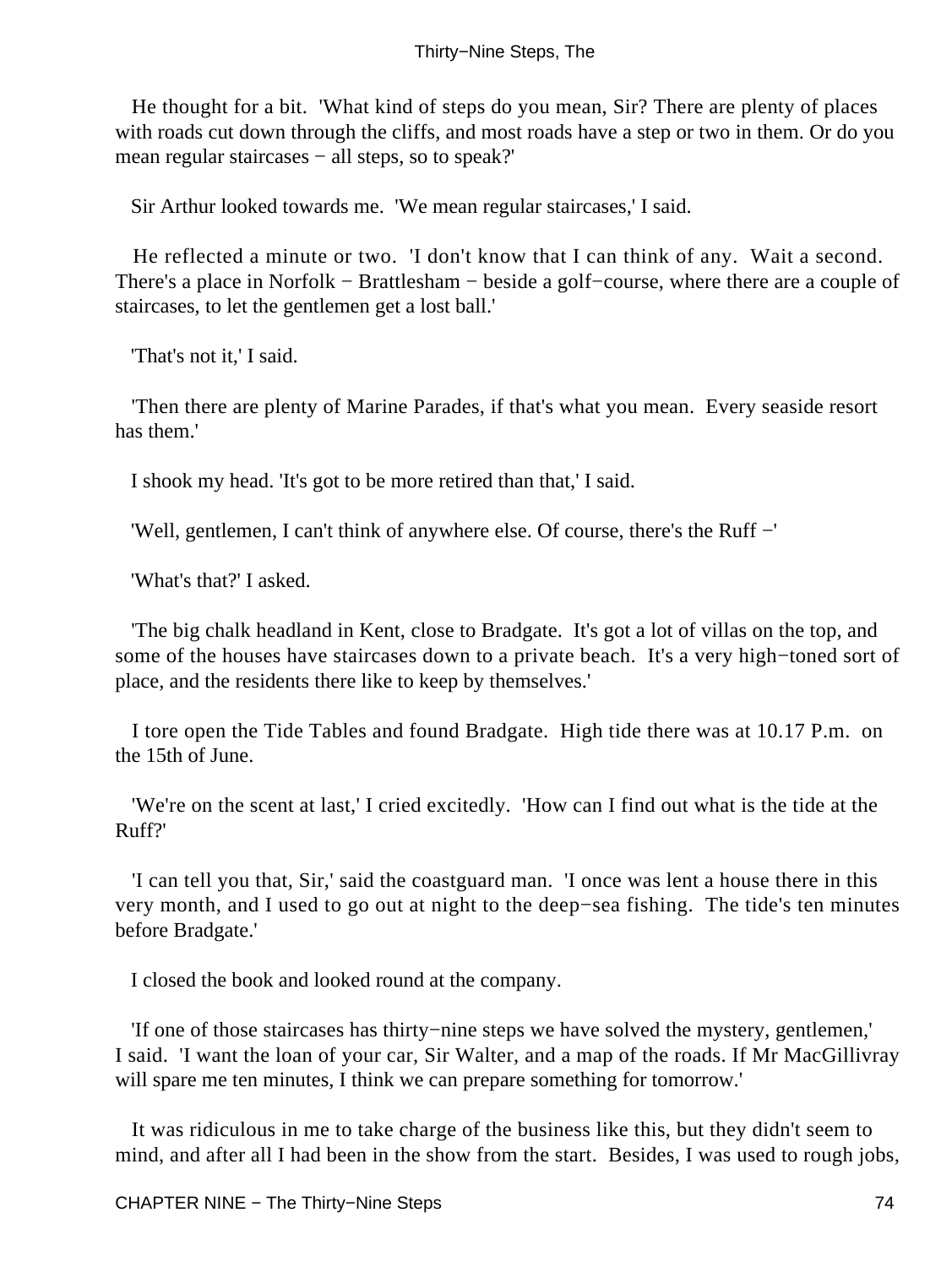and these eminent gentlemen were too clever not to see it. It was General Royer who gave me my commission. 'I for one,' he said, 'am content to leave the matter in Mr Hannay's hands.'

 By half−past three I was tearing past the moonlit hedgerows of Kent, with MacGillivray's best man on the seat beside me.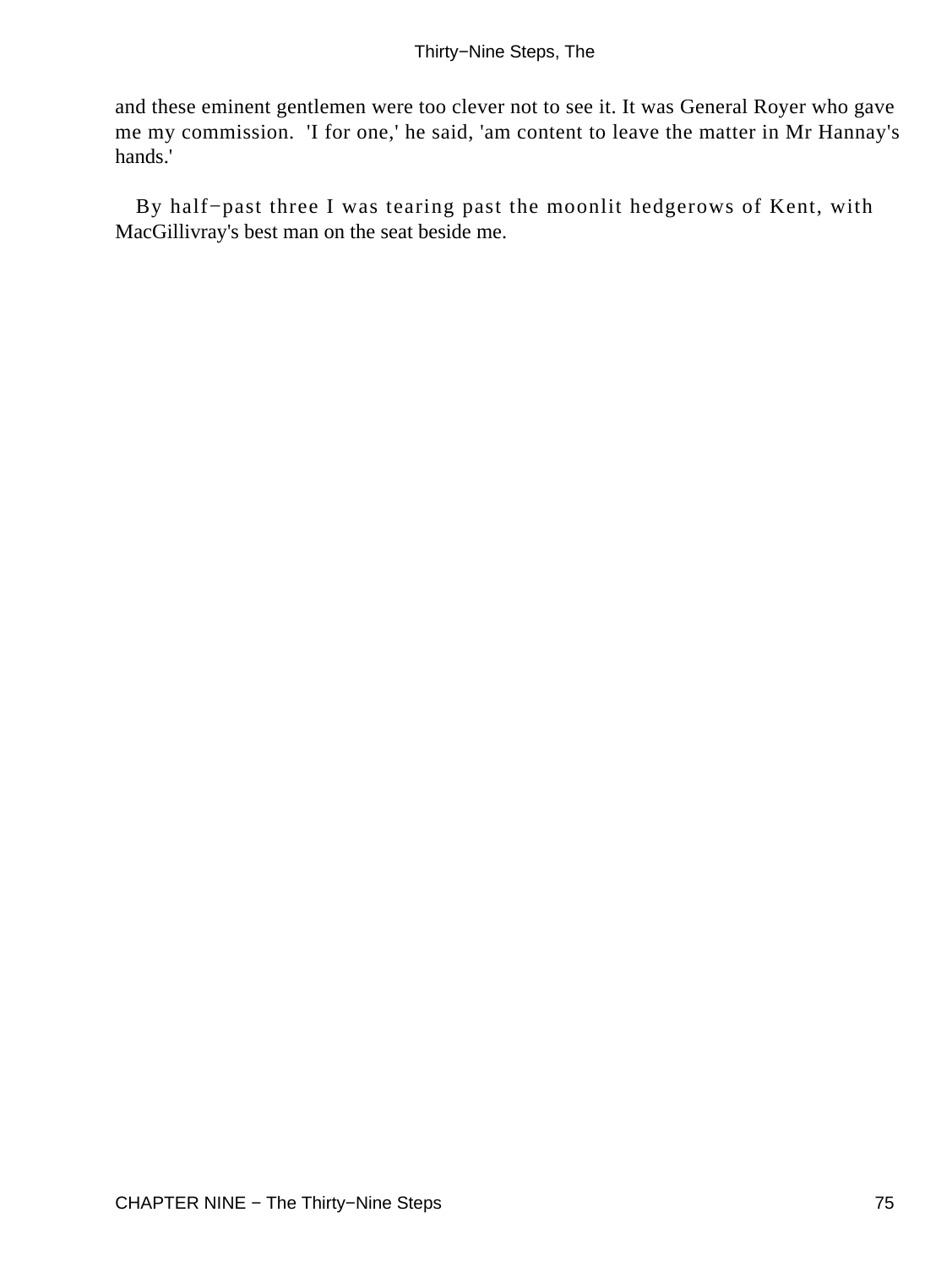### <span id="page-76-0"></span>**[CHAPTER TEN − Various Parties Converging on the Sea](#page-87-0)**

*A* pink and blue June morning found me at Bradgate looking from the Griffin Hotel over a smooth sea to the lightship on the Cock sands which seemed the size of a bell−buoy. A couple of miles farther south and much nearer the shore a small destroyer was anchored. Scaife, MacGillivray's man, who had been in the Navy, knew the boat, and told me her name and her commander's, so I sent off a wire to Sir Walter.

 After breakfast Scaife got from a house−agent a key for the gates of the staircases on the Ruff. I walked with him along the sands, and sat down in a nook of the cliffs while he investigated the half− dozen of them. I didn't want to be seen, but the place at this hour was quite deserted, and all the time I was on that beach I saw nothing but the sea−gulls.

 It took him more than an hour to do the job, and when I saw him coming towards me, conning a bit of paper, I can tell you my heart was in my mouth. Everything depended, you see, on my guess proving right.

He read aloud the number of steps in the different stairs. 'Thirty– four, thirty–five, thirty−nine, forty−two, forty−seven,' and 'twenty− one' where the cliffs grew lower. I almost got up and shouted.

 We hurried back to the town and sent a wire to MacGillivray. I wanted half a dozen men, and I directed them to divide themselves among different specified hotels. Then Scaife set out to prospect the house at the head of the thirty−nine steps.

 He came back with news that both puzzled and reassured me. The house was called Trafalgar Lodge, and belonged to an old gentleman called Appleton − a retired stockbroker, the house−agent said. Mr Appleton was there a good deal in the summer time, and was in residence now − had been for the better part of a week. Scaife could pick up very little information about him, except that he was a decent old fellow, who paid his bills regularly, and was always good for a fiver for a local charity. Then Scaife seemed to have penetrated to the back door of the house, pretending he was an agent for sewing−machines. Only three servants were kept, a cook, a parlour–maid, and a housemaid, and they were just the sort that you would find in a respectable middle−class household. The cook was not the gossiping kind, and had pretty soon shut the door in his face, but Scaife said he was positive she knew nothing. Next door there was a new house building which would give good cover for observation, and the villa on the other side was to let, and its garden was rough and shrubby.

I borrowed Scaife's telescope, and before lunch went for a walk along the Ruff. I kept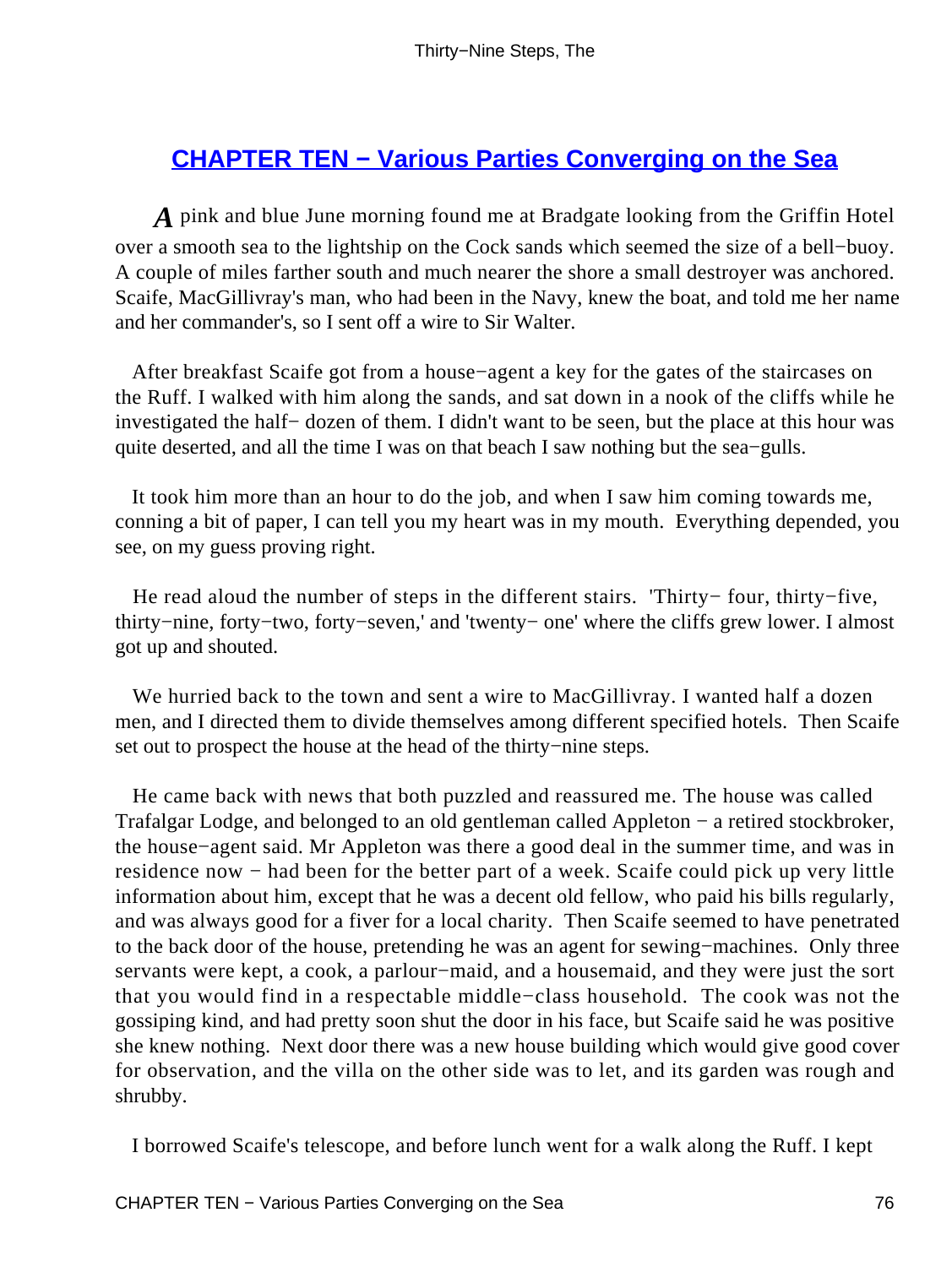well behind the rows of villas, and found a good observation point on the edge of the golf−course. There I had a view of the line of turf along the cliff top, with seats placed at intervals, and the little square plots, railed in and planted with bushes, whence the staircases descended to the beach. I saw Trafalgar Lodge very plainly, a red−brick villa with a veranda, a tennis lawn behind, and in front the ordinary seaside flower−garden full of marguerites and scraggy geraniums. There was a flagstaff from which an enormous Union Jack hung limply in the still air.

 Presently I observed someone leave the house and saunter along the cliff. When I got my glasses on him I saw it was an old man, wearing white flannel trousers, a blue serge jacket, and a straw hat. He carried field−glasses and a newspaper, and sat down on one of the iron seats and began to read. Sometimes he would lay down the paper and turn his glasses on the sea. He looked for a long time at the destroyer. I watched him for half an hour, till he got up and went back to the house for his luncheon, when I returned to the hotel for mine.

 I wasn't feeling very confident. This decent common−place dwelling was not what I had expected. The man might be the bald archaeologist of that horrible moorland farm, or he might not. He was exactly the kind of satisfied old bird you will find in every suburb and every holiday place. If you wanted a type of the perfectly harmless person you would probably pitch on that.

 But after lunch, as I sat in the hotel porch, I perked up, for I saw the thing I had hoped for and had dreaded to miss. A yacht came up from the south and dropped anchor pretty well opposite the Ruff. She seemed about a hundred and fifty tons, and I saw she belonged to the Squadron from the white ensign. So Scaife and I went down to the harbour and hired a boatman for an afternoon's fishing.

 I spent a warm and peaceful afternoon. We caught between us about twenty pounds of cod and lythe, and out in that dancing blue sea I took a cheerier view of things. Above the white cliffs of the Ruff I saw the green and red of the villas, and especially the great flagstaff of Trafalgar Lodge. About four o'clock, when we had fished enough, I made the boatman row us round the yacht, which lay like a delicate white bird, ready at a moment to flee. Scaife said she must be a fast boat for her build, and that she was pretty heavily engined.

 Her name was the **ARIADNE,** as I discovered from the cap of one of the men who was polishing brasswork. I spoke to him, and got an answer in the soft dialect of Essex. Another hand that came along passed me the time of day in an unmistakable English tongue. Our boatman had an argument with one of them about the weather, and for a few minutes we lay on our oars close to the starboard bow.

 Then the men suddenly disregarded us and bent their heads to their work as an officer came along the deck. He was a pleasant, clean−looking young fellow, and he put a question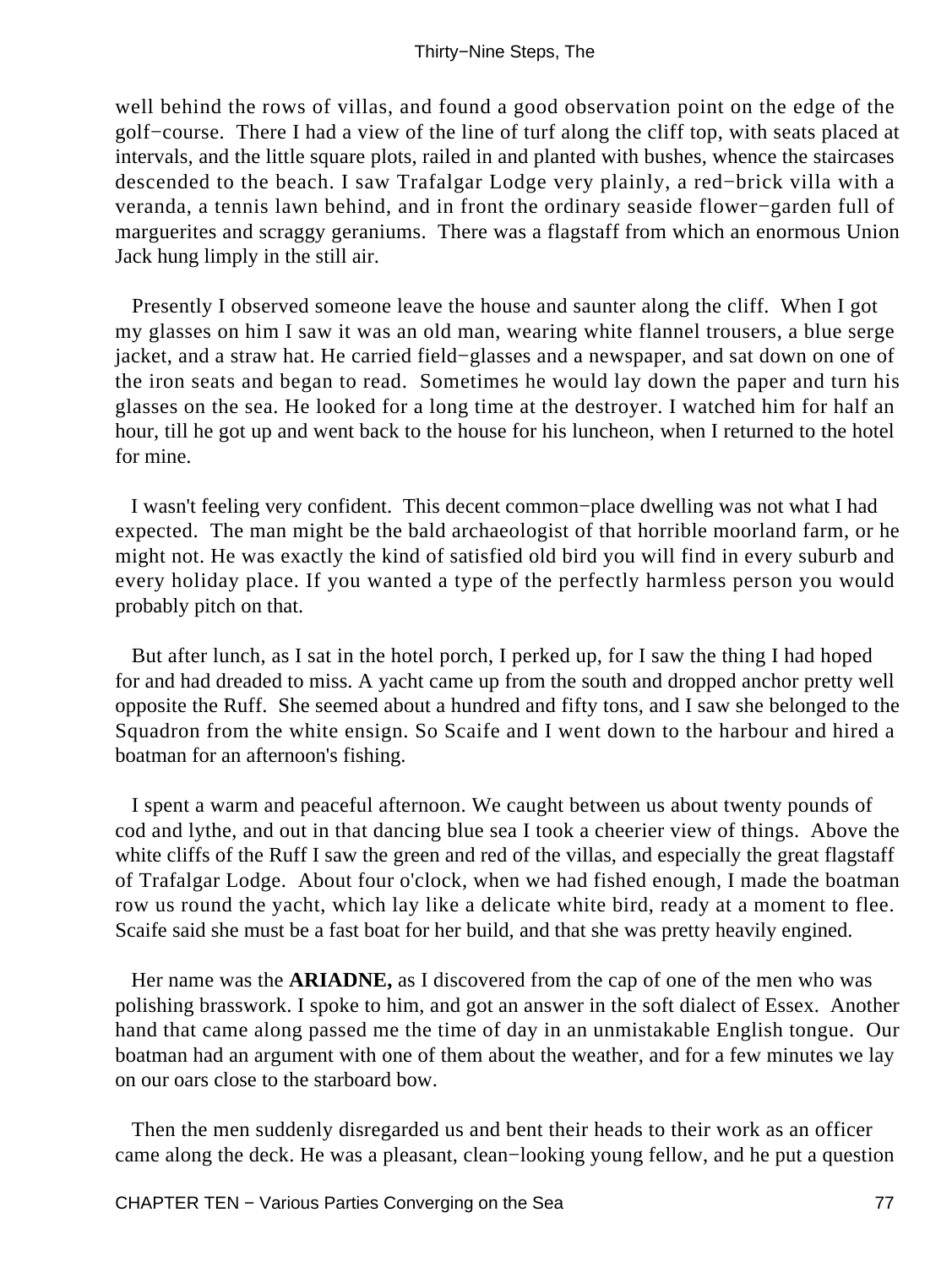to us about our fishing in very good English. But there could be no doubt about him. His close−cropped head and the cut of his collar and tie never came out of England.

 That did something to reassure me, but as we rowed back to Bradgate my obstinate doubts would not be dismissed. The thing that worried me was the reflection that my enemies knew that I had got my knowledge from Scudder, and it was Scudder who had given me the clue to this place. If they knew that Scudder had this clue, would they not be certain to change their plans? Too much depended on their success for them to take any risks. The whole question was how much they understood about Scudder's knowledge. I had talked confidently last night about Germans always sticking to a scheme, but if they had any suspicions that I was on their track they would be fools not to cover it. I wondered if the man last night had seen that I recognized him. Somehow I did not think he had, and to that I had clung. But the whole business had never seemed so difficult as that afternoon when by all calculations I should have been rejoicing in assured success.

 In the hotel I met the commander of the destroyer, to whom Scaife introduced me, and with whom I had a few words. Then I thought I would put in an hour or two watching Trafalgar Lodge.

 I found a place farther up the hill, in the garden of an empty house. From there I had a full view of the court, on which two figures were having a game of tennis. One was the old man, whom I had already seen; the other was a younger fellow, wearing some club colours in the scarf round his middle. They played with tremendous zest, like two city gents who wanted hard exercise to open their pores. You couldn't conceive a more innocent spectacle. They shouted and laughed and stopped for drinks, when a maid brought out two tankards on a salver. I rubbed my eyes and asked myself if I was not the most immortal fool on earth. Mystery and darkness had hung about the men who hunted me over the Scotch moor in aeroplane and motor−car, and notably about that infernal antiquarian. It was easy enough to connect those folk with the knife that pinned Scudder to the floor, and with fell designs on the world's peace. But here were two guileless citizens taking their innocuous exercise, and soon about to go indoors to a humdrum dinner, where they would talk of market prices and the last cricket scores and the gossip of their native Surbiton. I had been making a net to catch vultures and falcons, and lo and behold! two plump thrushes had blundered into it.

 Presently a third figure arrived, a young man on a bicycle, with a bag of golf−clubs slung on his back. He strolled round to the tennis lawn and was welcomed riotously by the players. Evidently they were chaffing him, and their chaff sounded horribly English. Then the plump man, mopping his brow with a silk handkerchief, announced that he must have a tub. I heard his very words − 'I've got into a proper lather,' he said. 'This will bring down my weight and my handicap, Bob. I'll take you on tomorrow and give you a stroke a hole.' You couldn't find anything much more English than that.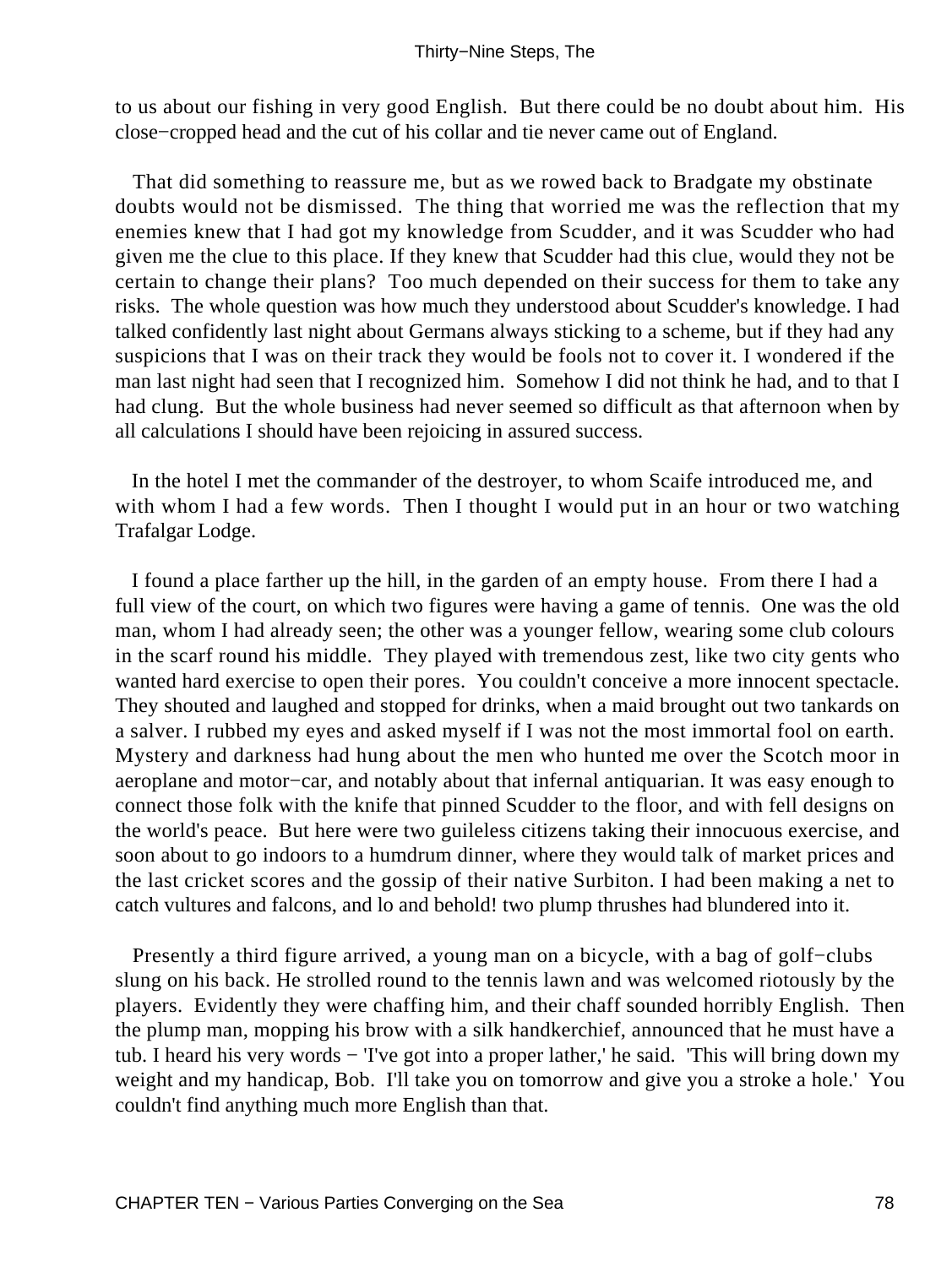They all went into the house, and left me feeling a precious idiot. I had been barking up the wrong tree this time. These men might be acting; but if they were, where was their audience? They didn't know I was sitting thirty yards off in a rhododendron. It was simply impossible to believe that these three hearty fellows were anything but what they seemed − three ordinary, game−playing, suburban Englishmen, wearisome, if you like, but sordidly innocent.

 And yet there were three of them; and one was old, and one was plump, and one was lean and dark; and their house chimed in with Scudder's notes; and half a mile off was lying a steam yacht with at least one German officer. I thought of Karolides lying dead and all Europe trembling on the edge of earthquake, and the men I had left behind me in London who were waiting anxiously for the events of the next hours. There was no doubt that hell was afoot somewhere. The Black Stone had won, and if it survived this June night would bank its winnings.

There seemed only one thing to do – go forward as if I had no doubts, and if I was going to make a fool of myself to do it handsomely. Never in my life have I faced a job with greater disinclination. I would rather in my then mind have walked into a den of anarchists, each with his Browning handy, or faced a charging lion with a popgun, than enter that happy home of three cheerful Englishmen and tell them that their game was up. How they would laugh at me!

 But suddenly I remembered a thing I once heard in Rhodesia from old Peter Pienaar. I have quoted Peter already in this narrative. He was the best scout I ever knew, and before he had turned respectable he had been pretty often on the windy side of the law, when he had been wanted badly by the authorities. Peter once discussed with me the question of disguises, and he had a theory which struck me at the time. He said, barring absolute certainties like fingerprints, mere physical traits were very little use for identification if the fugitive really knew his business. He laughed at things like dyed hair and false beards and such childish follies. The only thing that mattered was what Peter called 'atmosphere'.

 If a man could get into perfectly different surroundings from those in which he had been first observed, and − this is the important part − really play up to these surroundings and behave as if he had never been out of them, he would puzzle the cleverest detectives on earth. And he used to tell a story of how he once borrowed a black coat and went to church and shared the same hymn−book with the man that was looking for him. If that man had seen him in decent company before he would have recognized him; but he had only seen him snuffing the lights in a public−house with a revolver. The recollection of Peter's talk gave me the first real comfort that I had had that day. Peter had been a wise old bird, and these fellows I was after were about the pick of the aviary. What if they were playing Peter's game? A fool tries to look different: a clever man looks the same and is different.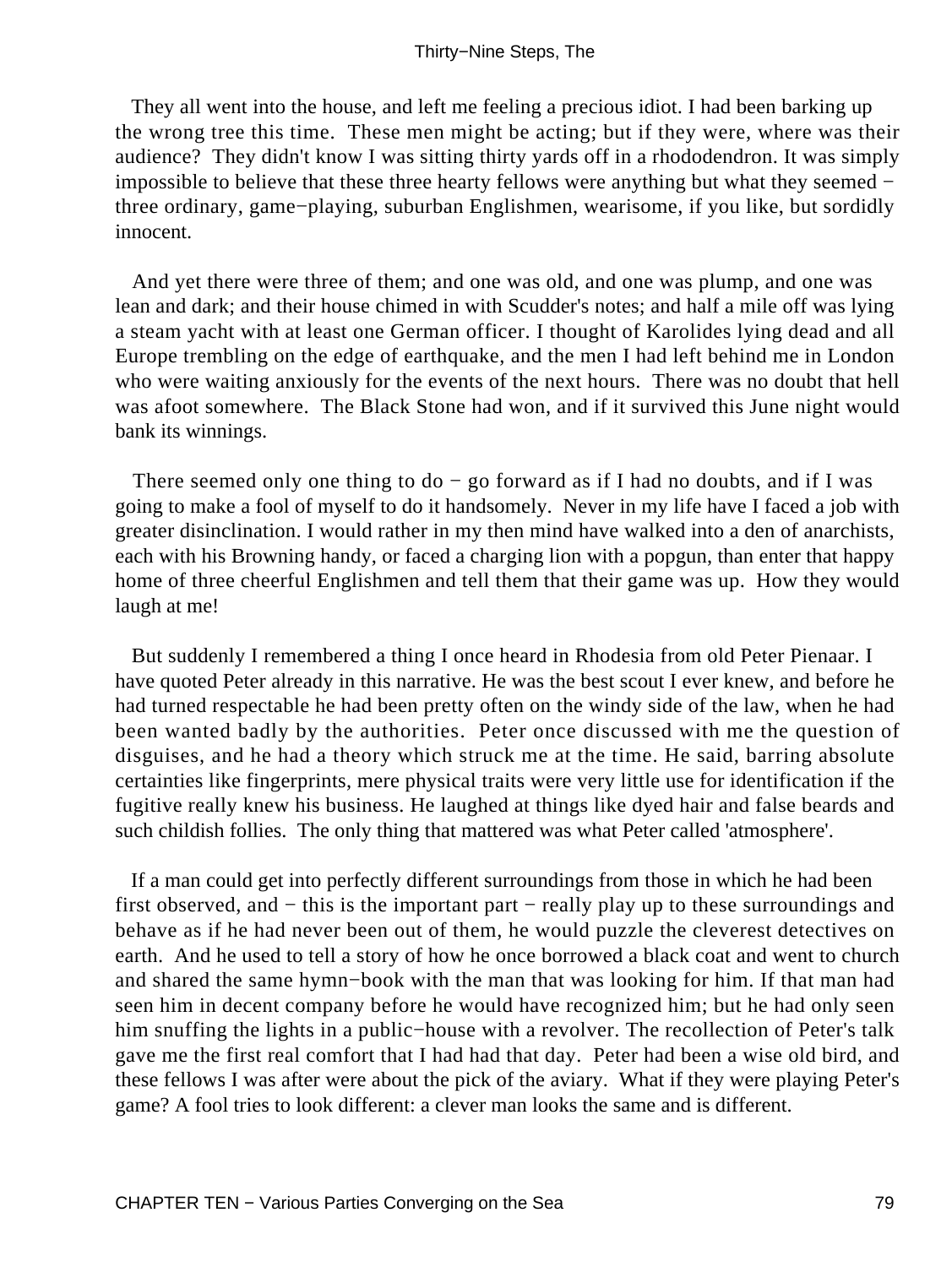Again, there was that other maxim of Peter's which had helped me when I had been a roadman. 'If you are playing a part, you will never keep it up unless you convince yourself that you are it.' That would explain the game of tennis. Those chaps didn't need to act, they just turned a handle and passed into another life, which came as naturally to them as the first. It sounds a platitude, but Peter used to say that it was the big secret of all the famous criminals.

 It was now getting on for eight o'clock, and I went back and saw Scaife to give him his instructions. I arranged with him how to place his men, and then I went for a walk, for I didn't feel up to any dinner. I went round the deserted golf−course, and then to a point on the cliffs farther north beyond the line of the villas.

 On the little trim newly−made roads I met people in flannels coming back from tennis and the beach, and a coastguard from the wireless station, and donkeys and pierrots padding homewards. Out at sea in the blue dusk I saw lights appear on the **ARIADNE** and on the destroyer away to the south, and beyond the Cock sands the bigger lights of steamers making for the Thames. The whole scene was so peaceful and ordinary that I got more dashed in spirits every second. It took all my resolution to stroll towards Trafalgar Lodge about half−past nine.

 On the way I got a piece of solid comfort from the sight of a greyhound that was swinging along at a nursemaid's heels. He reminded me of a dog I used to have in Rhodesia, and of the time when I took him hunting with me in the Pali hills. We were after rhebok, the dun kind, and I recollected how we had followed one beast, and both he and I had clean lost it. A greyhound works by sight, and my eyes are good enough, but that buck simply leaked out of the landscape. Afterwards I found out how it managed it. Against the grey rock of the kopjes it showed no more than a crow against a thundercloud. It didn't need to run away; all it had to do was to stand still and melt into the background.

 Suddenly as these memories chased across my brain I thought of my present case and applied the moral. The Black Stone didn't need to bolt. They were quietly absorbed into the landscape. I was on the right track, and I jammed that down in my mind and vowed never to forget it. The last word was with Peter Pienaar.

 Scaife's men would be posted now, but there was no sign of a soul. The house stood as open as a market−place for anybody to observe. A three−foot railing separated it from the cliff road; the windows on the ground−floor were all open, and shaded lights and the low sound of voices revealed where the occupants were finishing dinner. Everything was as public and above−board as a charity bazaar. Feeling the greatest fool on earth, I opened the gate and rang the bell.

 A man of my sort, who has travelled about the world in rough places, gets on perfectly well with two classes, what you may call the upper and the lower. He understands them and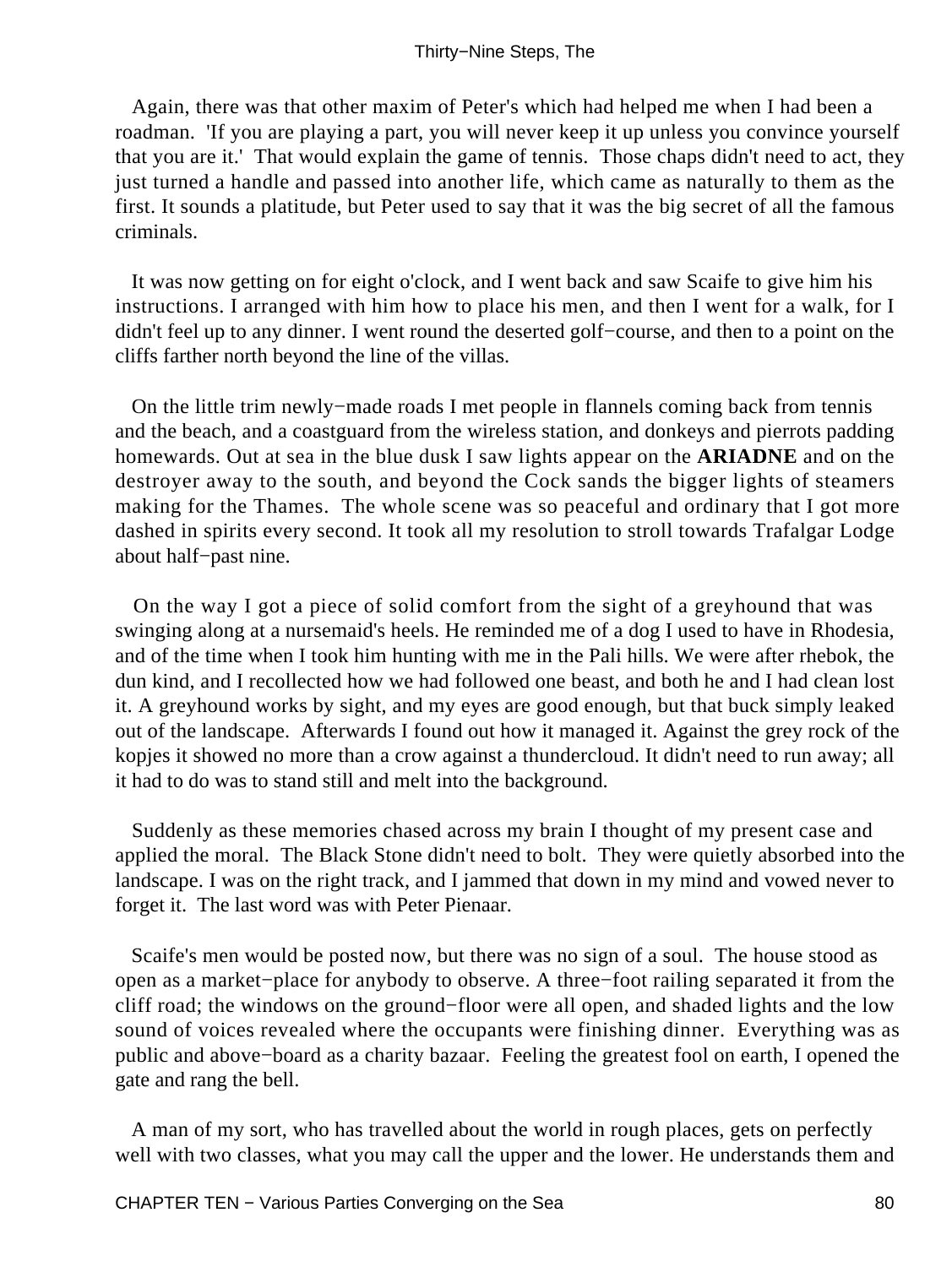they understand him. I was at home with herds and tramps and roadmen, and I was sufficiently at my ease with people like Sir Walter and the men I had met the night before. I can't explain why, but it is a fact. But what fellows like me don't understand is the great comfortable, satisfied middle−class world, the folk that live in villas and suburbs. He doesn't know how they look at things, he doesn't understand their conventions, and he is as shy of them as of a black mamba. When a trim parlour−maid opened the door, I could hardly find my voice.

 I asked for Mr Appleton, and was ushered in. My plan had been to walk straight into the dining−room, and by a sudden appearance wake in the men that start of recognition which would confirm my theory. But when I found myself in that neat hall the place mastered me. There were the golf–clubs and tennis–rackets, the straw hats and caps, the rows of gloves, the sheaf of walking−sticks, which you will find in ten thousand British homes. A stack of neatly folded coats and waterproofs covered the top of an old oak chest; there was a grandfather clock ticking; and some polished brass warming−pans on the walls, and a barometer, and a print of Chiltern winning the St Leger. The place was as orthodox as an Anglican church. When the maid asked me for my name I gave it automatically, and was shown into the smoking−room, on the right side of the hall.

 That room was even worse. I hadn't time to examine it, but I could see some framed group photographs above the mantelpiece, and I could have sworn they were English public school or college. I had only one glance, for I managed to pull myself together and go after the maid. But I was too late. She had already entered the dining−room and given my name to her master, and I had missed the chance of seeing how the three took it.

 When I walked into the room the old man at the head of the table had risen and turned round to meet me. He was in evening dress − a short coat and black tie, as was the other, whom I called in my own mind the plump one. The third, the dark fellow, wore a blue serge suit and a soft white collar, and the colours of some club or school.

 The old man's manner was perfect. 'Mr Hannay?' he said hesitatingly. 'Did you wish to see me? One moment, you fellows, and I'll rejoin you. We had better go to the smoking−room.'

 Though I hadn't an ounce of confidence in me, I forced myself to play the game. I pulled up a chair and sat down on it.

'I think we have met before,' I said, 'and I guess you know my business.'

 The light in the room was dim, but so far as I could see their faces, they played the part of mystification very well.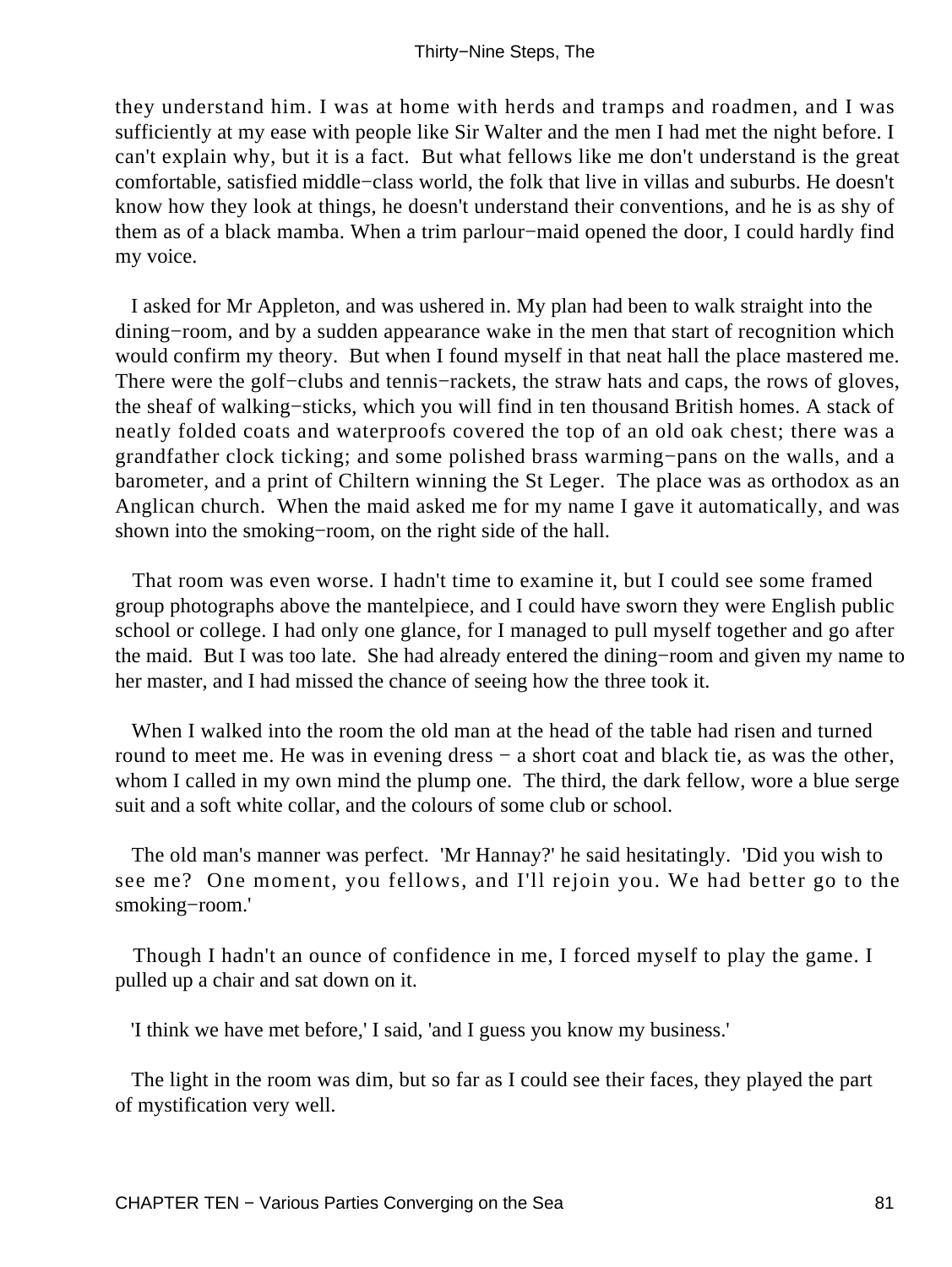'Maybe, maybe,' said the old man. 'I haven't a very good memory, but I'm afraid you must tell me your errand, Sir, for I really don't know it.'

 'Well, then,' I said, and all the time I seemed to myself to be talking pure foolishness − 'I have come to tell you that the game's up. I have a warrant for the arrest of you three gentlemen.'

'Arrest,' said the old man, and he looked really shocked. 'Arrest! Good God, what for?'

'For the murder of Franklin Scudder in London on the 23rd day of last month.'

'I never heard the name before,' said the old man in a dazed voice.

 One of the others spoke up. 'That was the Portland Place murder. I read about it. Good heavens, you must be mad, Sir! Where do you come from?'

'Scotland Yard,' I said.

 After that for a minute there was utter silence. The old man was staring at his plate and fumbling with a nut, the very model of innocent bewilderment.

Then the plump one spoke up. He stammered a little, like a man picking his words.

 'Don't get flustered, uncle,' he said. 'It is all a ridiculous mistake; but these things happen sometimes, and we can easily set it right. It won't be hard to prove our innocence. I can show that I was out of the country on the 23rd of May, and Bob was in a nursing home. You were in London, but you can explain what you were doing.'

 'Right, Percy! Of course that's easy enough. The 23rd! That was the day after Agatha's wedding. Let me see. What was I doing? I came up in the morning from Woking, and lunched at the club with Charlie Symons. Then − oh yes, I dined with the Fishmongers. I remember, for the punch didn't agree with me, and I was seedy next morning. Hang it all, there's the cigar−box I brought back from the dinner.' He pointed to an object on the table, and laughed nervously.

 'I think, Sir,' said the young man, addressing me respectfully, 'you will see you are mistaken. We want to assist the law like all Englishmen, and we don't want Scotland Yard to be making fools of themselves. That's so, uncle?'

 'Certainly, Bob.' The old fellow seemed to be recovering his voice. 'Certainly, we'll do anything in our power to assist the authorities. But − but this is a bit too much. I can't get over it.'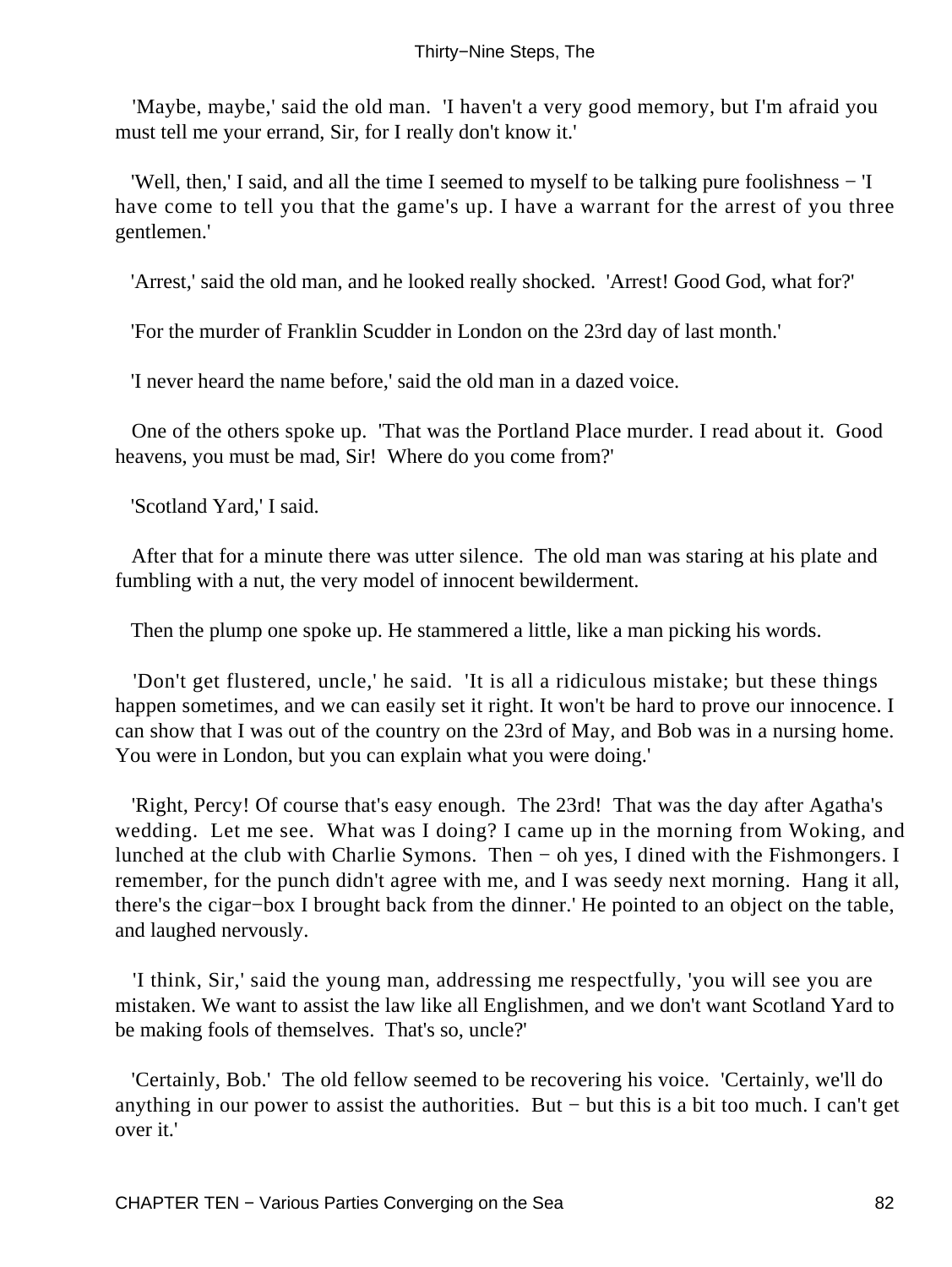'How Nellie will chuckle,' said the plump man. 'She always said that you would die of boredom because nothing ever happened to you. And now you've got it thick and strong,' and he began to laugh very pleasantly.

 'By Jove, yes. just think of it! What a story to tell at the club. Really, Mr Hannay, I suppose I should be angry, to show my innocence, but it's too funny! I almost forgive you the fright you gave me! You looked so glum, I thought I might have been walking in my sleep and killing people.'

 It couldn't be acting, it was too confoundedly genuine. My heart went into my boots, and my first impulse was to apologize and clear out. But I told myself I must see it through, even though I was to be the laughing−stock of Britain. The light from the dinner− table candlesticks was not very good, and to cover my confusion I got up, walked to the door and switched on the electric light. The sudden glare made them blink, and I stood scanning the three faces.

 Well, I made nothing of it. One was old and bald, one was stout, one was dark and thin. There was nothing in their appearance to prevent them being the three who had hunted me in Scotland, but there was nothing to identify them. 1 simply can't explain why I who, as a roadman, had looked into two pairs of eyes, and as Ned Ainslie into another pair, why I, who have a good memory and reasonable powers of observation, could find no satisfaction. They seemed exactly what they professed to be, and I could not have sworn to one of them.

There in that pleasant dining–room, with etchings on the walls, and a picture of an old lady in a bib above the mantelpiece, I could see nothing to connect them with the moorland desperadoes. There was a silver cigarette−box beside me, and I saw that it had been won by Percival Appleton, Esq., of the St Bede's Club, in a golf tournament. I had to keep a firm hold of Peter Pienaar to prevent myself bolting out of that house.

'Well,' said the old man politely, 'are you reassured by your scrutiny, Sir?'

I couldn't find a word.

 'I hope you'll find it consistent with your duty to drop this ridiculous business. I make no complaint, but you'll see how annoying it must be to respectable people.'

I shook my head.

'O Lord,' said the young man. 'This is a bit too thick!'

 'Do you propose to march us off to the police station?' asked the plump one. 'That might be the best way out of it, but I suppose you won't be content with the local branch. I have the right to ask to see your warrant, but I don't wish to cast any aspersions upon you. You are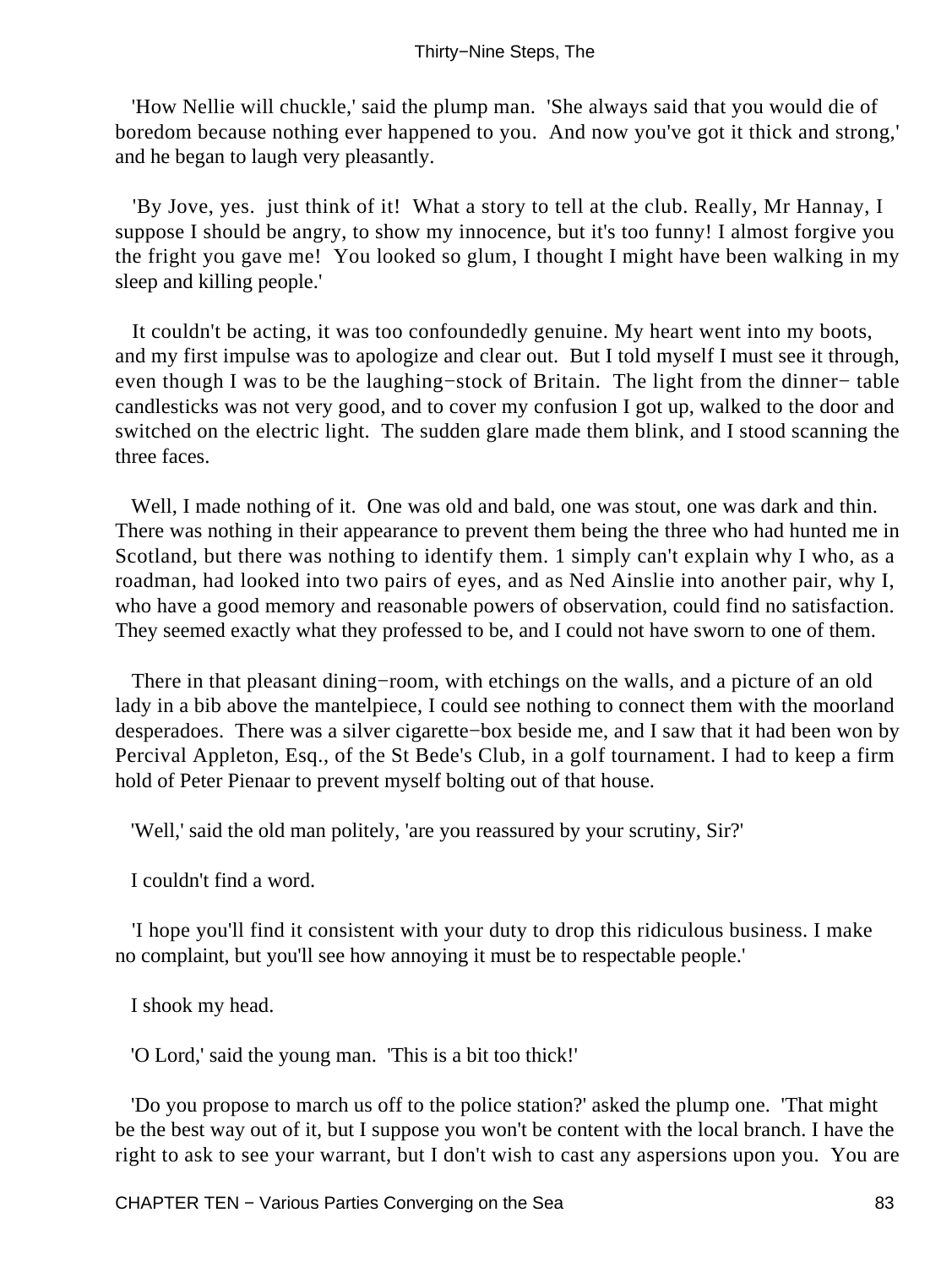only doing your duty. But you'll admit it's horribly awkward. What do you propose to do?'

 There was nothing to do except to call in my men and have them arrested, or to confess my blunder and clear out. I felt mesmerized by the whole place, by the air of obvious innocence − not innocence merely, but frank honest bewilderment and concern in the three faces.

 'Oh, Peter Pienaar,' I groaned inwardly, and for a moment I was very near damning myself for a fool and asking their pardon.

 'Meantime I vote we have a game of bridge,' said the plump one. 'It will give Mr Hannay time to think over things, and you know we have been wanting a fourth player. Do you play, Sir?'

 I accepted as if it had been an ordinary invitation at the club. The whole business had mesmerized me. We went into the smoking−room where a card−table was set out, and I was offered things to smoke and drink. I took my place at the table in a kind of dream. The window was open and the moon was flooding the cliffs and sea with a great tide of yellow light. There was moonshine, too, in my head. The three had recovered their composure, and were talking easily − just the kind of slangy talk you will hear in any golf club−house. I must have cut a rum figure, sitting there knitting my brows with my eyes wandering.

 My partner was the young dark one. I play a fair hand at bridge, but I must have been rank bad that night. They saw that they had got me puzzled, and that put them more than ever at their ease. I kept looking at their faces, but they conveyed nothing to me. It was not that they looked different; they were different. I clung desperately to the words of Peter Pienaar.

Then something awoke me.

 The old man laid down his hand to light a cigar. He didn't pick it up at once, but sat back for a moment in his chair, with his fingers tapping on his knees.

 It was the movement I remembered when I had stood before him in the moorland farm, with the pistols of his servants behind me.

 A little thing, lasting only a second, and the odds were a thousand to one that I might have had my eyes on my cards at the time and missed it. But I didn't, and, in a flash, the air seemed to clear. Some shadow lifted from my brain, and I was looking at the three men with full and absolute recognition.

The clock on the mantelpiece struck ten o'clock.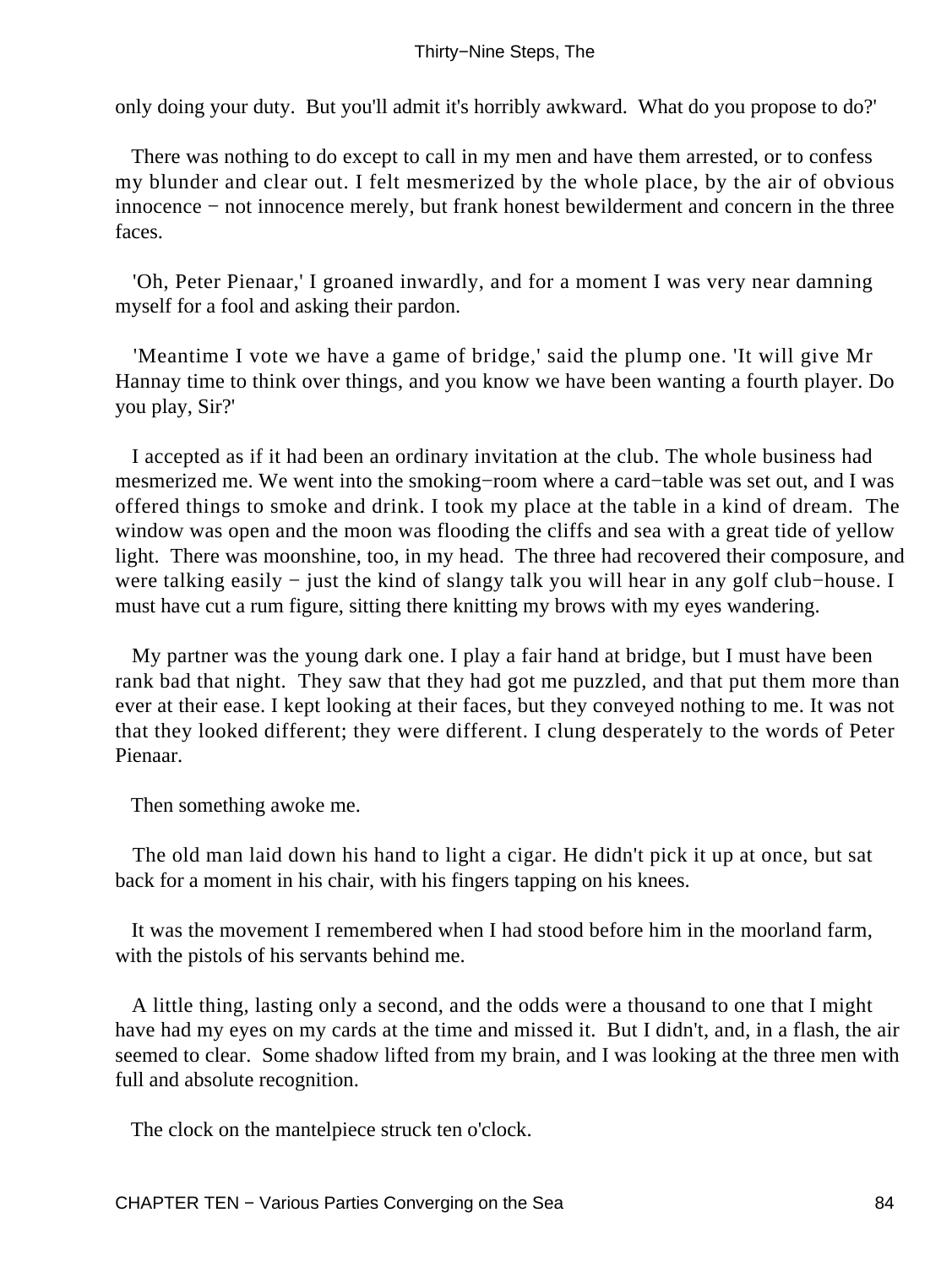The three faces seemed to change before my eyes and reveal their secrets. The young one was the murderer. Now I saw cruelty and ruthlessness, where before I had only seen good−humour. His knife, I made certain, had skewered Scudder to the floor. His kind had put the bullet in Karolides.

 The plump man's features seemed to dislimn, and form again, as I looked at them. He hadn't a face, only a hundred masks that he could assume when he pleased. That chap must have been a superb actor. Perhaps he had been Lord Alloa of the night before; perhaps not; it didn't matter. I wondered if he was the fellow who had first tracked Scudder, and left his card on him. Scudder had said he lisped, and I could imagine how the adoption of a lisp might add terror.

 But the old man was the pick of the lot. He was sheer brain, icy, cool, calculating, as ruthless as a steam hammer. Now that my eyes were opened I wondered where I had seen the benevolence. His jaw was like chilled steel, and his eyes had the inhuman luminosity of a bird's. I went on playing, and every second a greater hate welled up in my heart. It almost choked me, and I couldn't answer when my partner spoke. Only a little longer could I endure their company.

 'Whew! Bob! Look at the time,' said the old man. 'You'd better think about catching your train. Bob's got to go to town tonight,' he added, turning to me. The voice rang now as false as hell. I looked at the clock, and it was nearly half−past ten.

'I am afraid he must put off his journey,' I said.

 'Oh, damn,' said the young man. 'I thought you had dropped that rot. I've simply got to go. You can have my address, and I'll give any security you like.'

'No,' I said, 'you must stay.'

 At that I think they must have realized that the game was desperate. Their only chance had been to convince me that I was playing the fool, and that had failed. But the old man spoke again.

 'I'll go bail for my nephew. That ought to content you, Mr Hannay.' Was it fancy, or did I detect some halt in the smoothness of that voice?

 There must have been, for as I glanced at him, his eyelids fell in that hawk−like hood which fear had stamped on my memory.

I blew my whistle.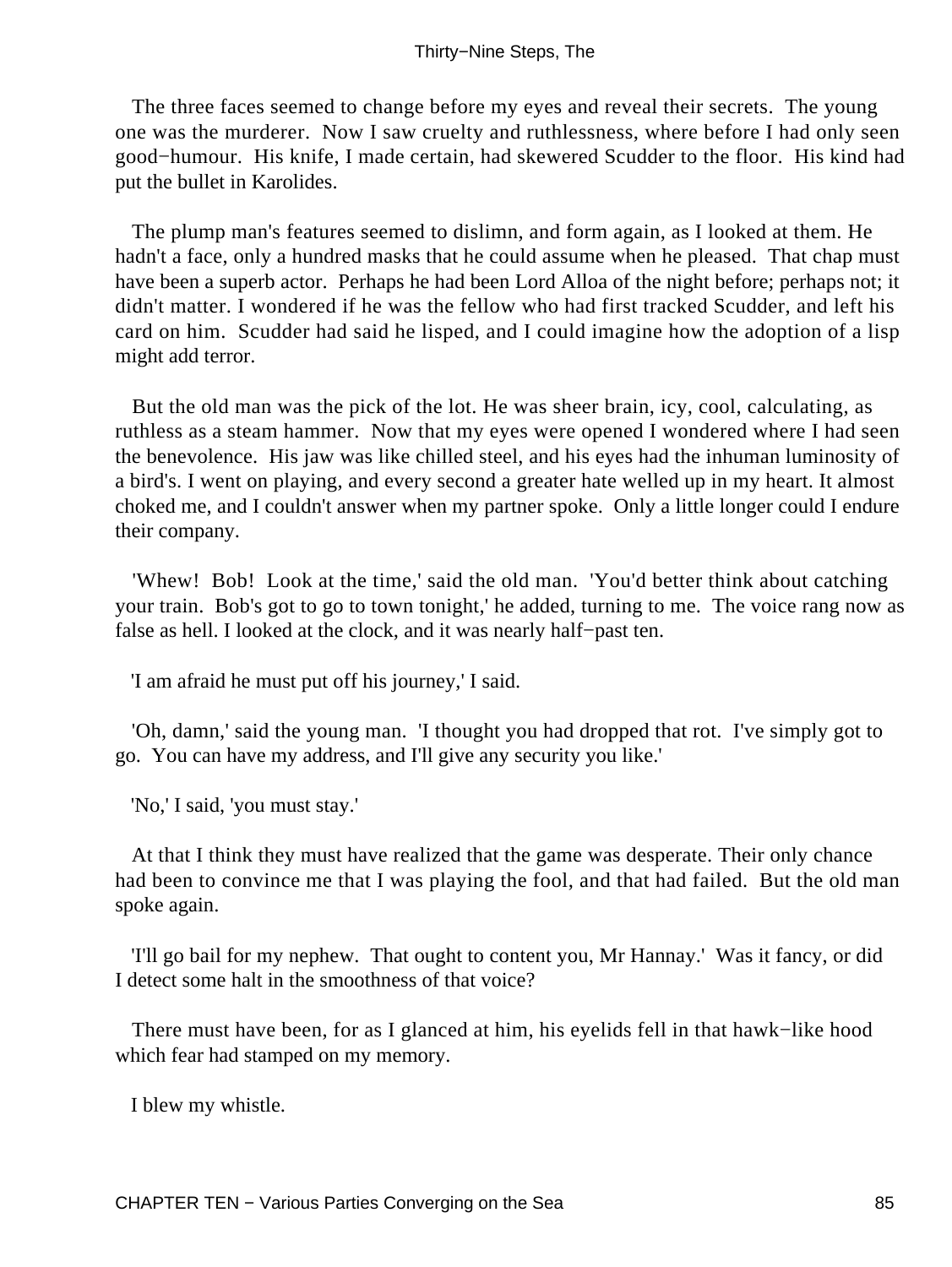In an instant the lights were out. A pair of strong arms gripped me round the waist, covering the pockets in which a man might be expected to carry a pistol.

 'SCHNELL, FRANZ,' cried a voice, 'DAS **BOOT,** DAS BOOT!' As it spoke I saw two of my fellows emerge on the moonlit lawn. The young dark man leapt for the window, was through it, and over the low fence before a hand could touch him. I grappled the old chap, and the room seemed to fill with figures. I saw the plump one collared, but my eyes were all for the out−of−doors, where Franz sped on over the road towards the railed entrance to the beach stairs. One man followed him, but he had no chance. The gate of the stairs locked behind the fugitive, and I stood staring, with my hands on the old boy's throat, for such a time as a man might take to descend those steps to the sea.

 Suddenly my prisoner broke from me and flung himself on the wall. There was a click as if a lever had been pulled. Then came a low rumbling far, far below the ground, and through the window I saw a cloud of chalky dust pouring out of the shaft of the stairway.

Someone switched on the light.

The old man was looking at me with blazing eyes.

 'He is safe,' he cried. 'You cannot follow in time ... He is gone ... He has triumphed ... **DER SCHWARZE STEIN IST IN DER** SIEGESKRONE.'

 There was more in those eyes than any common triumph. They had been hooded like a bird of prey, and now they flamed with a hawk's pride. A white fanatic heat burned in them, and I realized for the first time the terrible thing I had been up against. This man was more than a spy; in his foul way he had been a patriot.

As the handcuffs clinked on his wrists I said my last word to him.

 'I hope Franz will bear his triumph well. I ought to tell you that the **ARIADNE** for the last hour has been in our hands.'

 Three weeks later, as all the world knows, we went to war. I joined the New Army the first week, and owing to my Matabele experience got a captain's commission straight off. But I had done my best service, I think, before I put on khaki.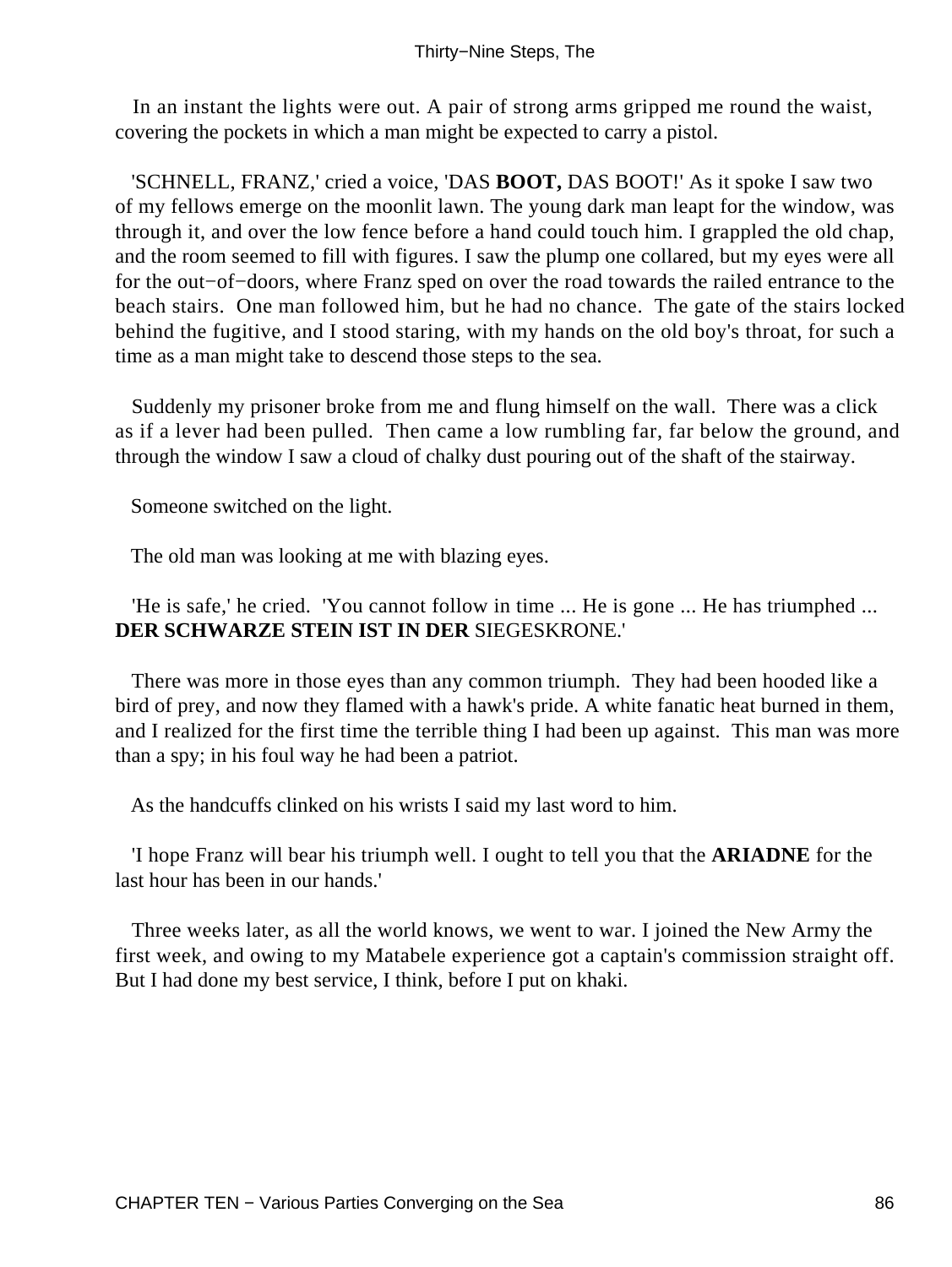# **Table Of Content**

**[CHAPTER ONE − The Man Who Died](#page-3-0)**

<span id="page-87-0"></span>**[CHAPTER TWO − The Milkman Sets Out on his Travels](#page-12-0)**

**[CHAPTER THREE − The Adventure of the Literary Innkeeper](#page-17-0)**

**[CHAPTER FOUR − The Adventure of the Radical Candidate](#page-26-0)**

**[CHAPTER FIVE − The Adventure of the Spectacled Roadman](#page-34-0)**

**[CHAPTER SIX − The Adventure of the Bald Archaeologist](#page-41-0)**

**[CHAPTER SEVEN − The Dry−Fly Fisherman](#page-53-0)**

**[CHAPTER EIGHT − The Coming of the Black Stone](#page-62-0)**

**[CHAPTER NINE − The Thirty−Nine Steps](#page-69-0)**

**[CHAPTER TEN − Various Parties Converging on the Sea](#page-76-0)**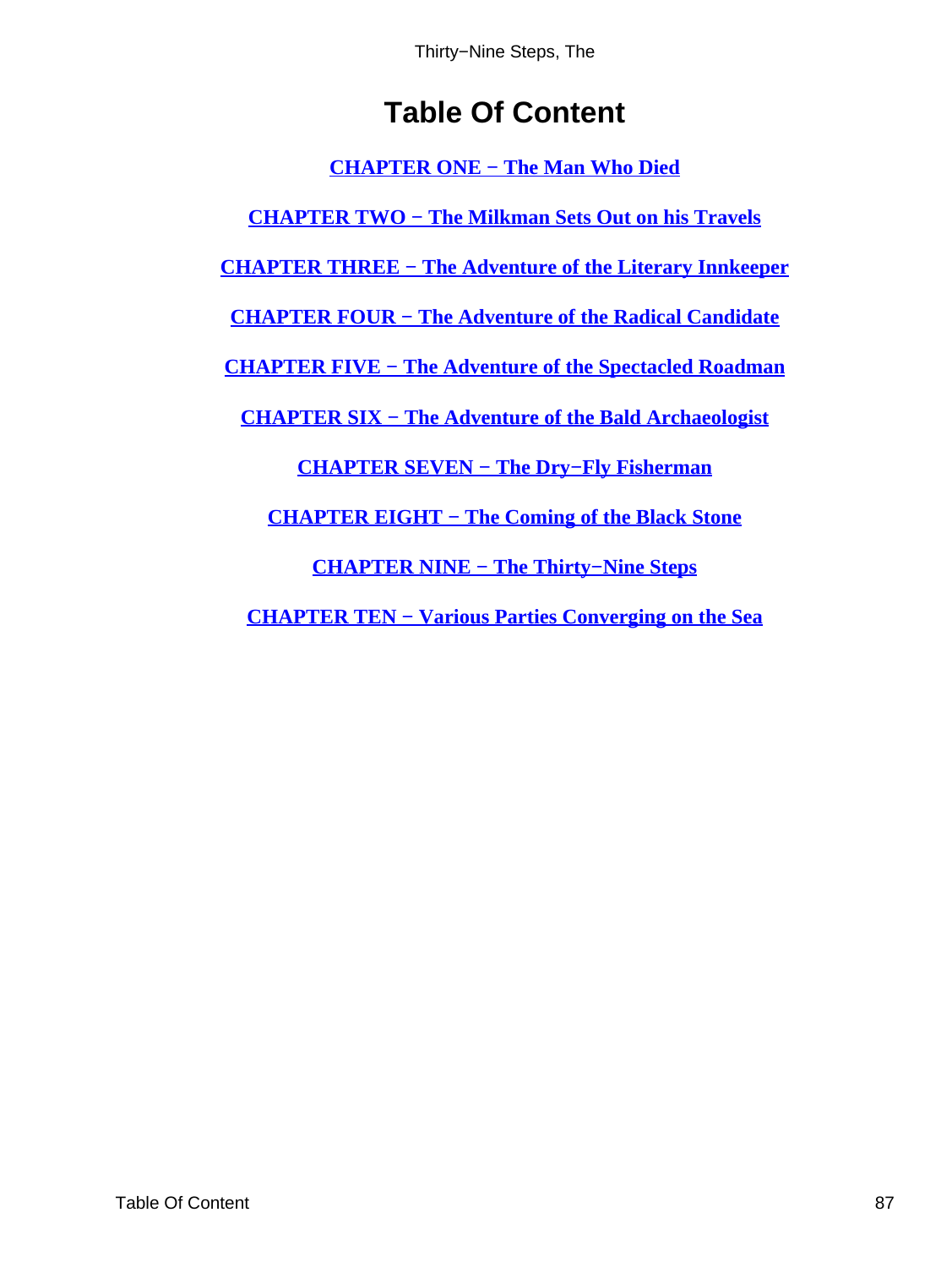## **You are reading a Phoenix Edition:**

It was converted from clean and standard xhtml/xml files. It uses metatags to identify content, and other data. The available resources specific to each ebook format were used to give the reader a pleasant reading experience.

More detais available at Phoenix−Library.org website.

Any suggestion that helps us to improve these editions are welcome.

**The Phoenix−Library Team**